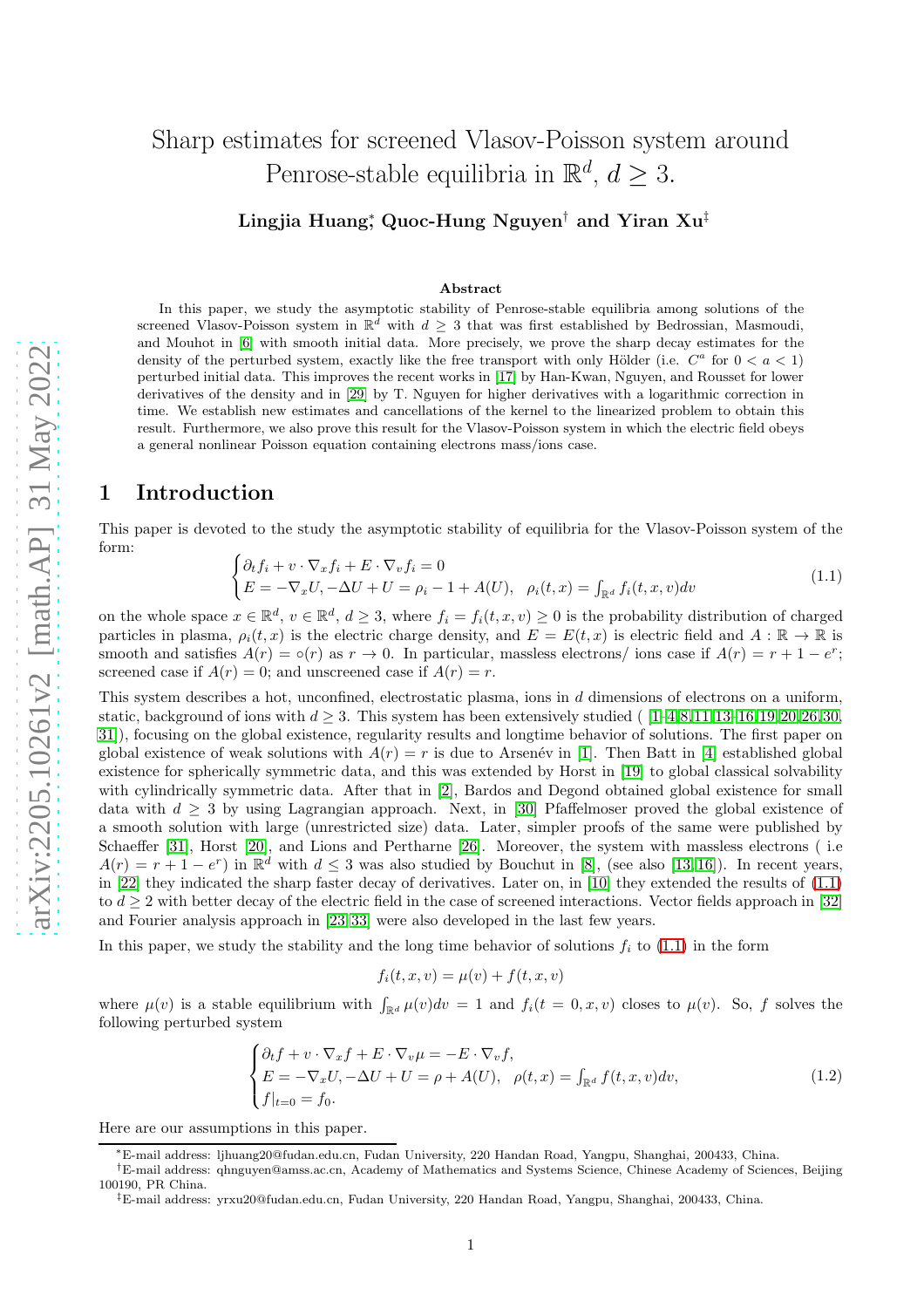Assumption 1  $\mu$  satisfies the Penrose stability condition:

<span id="page-1-1"></span>
$$
\inf_{\tau \in \mathbb{R}, \xi \in \mathbb{R}^d} \left| 1 - \int_0^{+\infty} e^{-i\tau s} \frac{1}{1 + |\xi|^2} i\xi \cdot \widehat{\nabla_v \mu}(s\xi) ds \right| \ge \mathring{c},\tag{1.3}
$$

for some constant  $\mathring{c} > 0$ ,  $\widehat{\nabla_v \mu}$  is the Fourier transform of  $\nabla_v \mu$  in  $\mathbb{R}^d$ .

Assumption 2  $\mu \in L^1$  satisfies

$$
\|\langle \cdot \rangle^N \nabla_v \mu(\cdot) \|_{W^{2,\infty}} + \|\langle \cdot \rangle^{d+5} \nabla \mu(\cdot) \|_{W^{2d+7,1}} + \frac{1}{N-d} \le M^*,
$$

<span id="page-1-0"></span>for some  $N > d$  and  $M^* < \infty$ 

Assumption 3  $A : \mathbb{R} \to \mathbb{R}$  is  $C^2$  and satisfies

$$
\sup_{|r|\leq 1}\left(\left|\frac{A(r)}{r^2}\right|+\left|\frac{A'(r)}{r}\right|+|A''(r)|\right)\leq C_A,
$$

for some constant  $C_A > 0$ .

Note that a particular example for the assumption [3](#page-1-0) is  $A(r) = r + 1 - e^r$  corresponding to the Vlasov–Poisson system with electrons mass, see [\[8\]](#page-44-3).

It is well-known that the free transport equation  $\partial_t f + v \nabla_x f = 0$  exhibits phase mixing which the spatial density  $\rho(t,x) = \int_{\mathbb{R}^d} f(t,x,v)dv$  decays in time. It was an observation of Landau in [\[25\]](#page-45-15) that the linearized Vlasov-Poisson equations near homogeneous Penrose stable equilibria also have the spatial density decaying in time. Under the Penrose condition [\(1.3\)](#page-1-1), nonlinear Landau damping was proved on  $\mathbb{T}^d \times \mathbb{R}^d$  in the pioneering work [\[27\]](#page-45-16) by Mouhot and Villani for data with Gevrey regularity (see also [\[7,](#page-44-5) [29\]](#page-45-1) for refinements and simplifications). In the whole space  $\mathbb{R}^d \times \mathbb{R}^d$  with  $d \geq 3$ , it was established for the screened Vlasov-Poisson system in [\[6\]](#page-44-0) by Bedrossian, Masmoudi and Mouhot for data with finite Sobolev regularity. Their proof relies on the dispersive mechanism in Fourier space to control the plasma echo resonance. However, a decay in time of their result is far from being optimal, as the dispersion in the physical space was not taken into account. In the recent work [\[17\]](#page-45-0), Han-Kwan, Nguyen, and Rousset revisited the asymptotic stability of Penrose stable equilibria. They obtained the decay estimates for the density  $\rho$  as follows:

<span id="page-1-2"></span>
$$
\|\rho(t)\|_{L^1} + (1+t)\|\nabla\rho(t)\|_{L^1} + (1+t)^d \|\rho(t)\|_{L^\infty} + (1+t)^{d+1}\|\nabla\rho(t)\|_{L^\infty} \lesssim \varepsilon_0 \log(t+2) \quad \forall \ t > 0. \tag{1.4}
$$

This is achieved by a pointwise dispersive estimate, directly on the resolvent kernel for the linearized system around Penrose stable equilibria  $\mu$ . Moreover, [\(1.4\)](#page-1-2) is optimal up to a logarithmic correction. Very recently, in [\[24\]](#page-45-17) Ionescu, Pausader, Wang and Widmayer proved the first asymptotic stability result for the unscreened Vlasov-Poisson system in  $\mathbb{R}^3$  around the poisson equilibrium. The unscreened case is open for the general equilibria. However, in [\[5,](#page-44-6) [18\]](#page-45-18) they studied the linearized unscreened Vlasov-Poisson equation around suitably stable homogeneous equilibria in  $\mathbb{R}_x^d \times \mathbb{R}_v^d$ .

Our goal in this paper is to prove [\(1.4\)](#page-1-2) for [\(1.2\)](#page-0-1) without  $log(t + 2)$  (in RHS). We recall the Besov norm and Triebel-Lizorkin norm as

$$
\|g\|_{\dot{B}^s_{p,\infty}} := \sup_{\alpha} \frac{\|\delta_\alpha g(x)\|_{L^p_x}}{|\alpha|^s}, \|g\|_{\dot{F}^s_{p,\infty}} := \|\sup_{\alpha} \frac{|\delta_\alpha g(x)|}{|\alpha|^s}\|_{L^p_x},
$$

and for  $\kappa \in (0,1)$  we define a norm weighted in time:

$$
\|g\|_{\kappa} = \sum_{p=1,\infty} \sup_{s \in [0,\infty)} \left( \langle s \rangle^{\frac{d(p-1)}{p}} \|g(s)\|_{L^p} + \langle s \rangle^{\kappa + \frac{d(p-1)}{p}} \|g(s)\|_{\dot{B}^{\kappa}_{p,\infty}} \right), \quad \|g\|_{l,\kappa} = \sum_{j=0}^l \|\langle s \rangle^j \nabla^j g\|_{\kappa}.
$$

By Gagliardo-Nirenberg interpolation inequality, we know that

$$
\|g\|_{l,\kappa} \sim \|g\|_{\kappa} + \| \langle s \rangle^l \nabla^l g \|_{\kappa} \sim \sum_{p=1,\infty} \sup_{s \in [0,\infty)} \left( \langle s \rangle^{\frac{d(p-1)}{p}} \|g(s)\|_{L^p} + \langle s \rangle^{l+\kappa+\frac{d(p-1)}{p}} \| \nabla^l g(s)\|_{\dot{B}^{\kappa}_{p,\infty}} \right).
$$

Let us introduce some notations.

**Notation 1.1** Let  $g: \mathbb{R}_x^d \times \mathbb{R}_v^d \to \mathbb{R}^m$ . We define, for  $(x, v) \in \mathbb{R}_x^d \times \mathbb{R}_v^d$  and  $a \in (0, 1)$ 

$$
\dot{\mathcal{D}}_1^a g(x, v) = \sup_{z \in \mathbb{R}^d} \frac{|g(x, v) - g(x - z, v)|}{|z|^a}, \quad \dot{\mathcal{D}}_2^a g(x, v) = \sup_{z \in \mathbb{R}^d} \frac{|g(x, v) - g(x, v - z)|}{|z|^a},
$$
  

$$
\dot{\mathcal{D}}^a g = \dot{\mathcal{D}}_1^a g + \dot{\mathcal{D}}_2^a g, \mathcal{D}^a g = |g| + \dot{\mathcal{D}}^a g, \mathcal{D}_i^a g = |g| + \dot{\mathcal{D}}_i^a g \quad i = 1, 2.
$$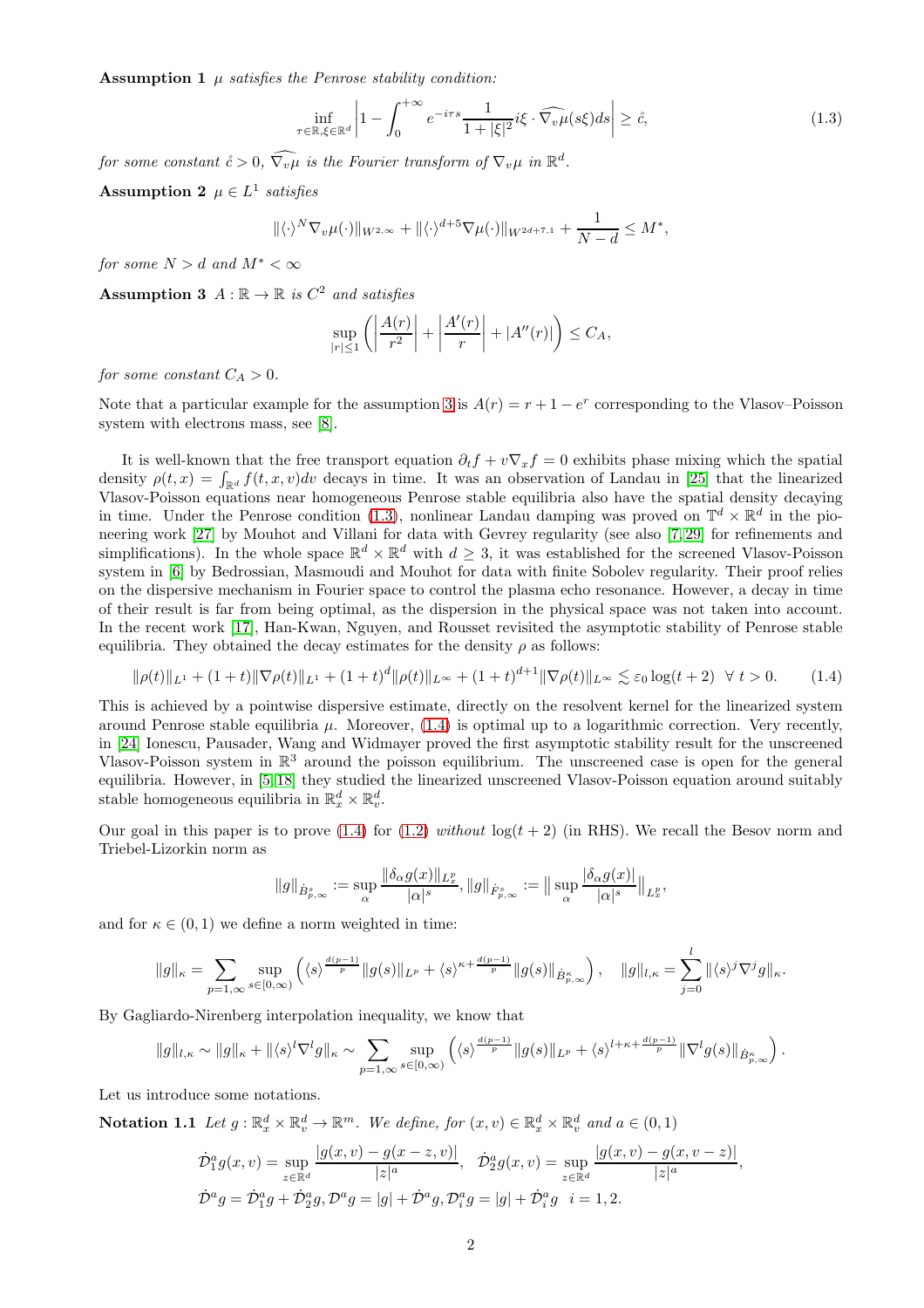Our main result is as follows.

**Theorem 1.2** Let  $a \in (\frac{\sqrt{5}-1}{2}, 1)$ . There exist  $C_0 > 0$ ,  $\tilde{\varepsilon} \in (0, 1)$  such that for  $0 < \varepsilon \leq \tilde{\varepsilon}$  if

<span id="page-2-1"></span>
$$
\sum_{p=1,\infty} \sum_{i=0,1} \| \mathcal{D}^a (\nabla_{x,v}^i f_0) \|_{L^1_x L^p_v \cap L^1_v L^p_x} \leq \frac{1}{C_0} \varepsilon, \tag{1.5}
$$

then the problem [\(1.2\)](#page-0-1) has a unique global solution f with

$$
\|\rho\|_a + \tilde{\varepsilon}^{\frac{1}{3}} \|U\|_a \leq \varepsilon \text{ and } \|\rho\|_{1,a} + \|U\|_{1,a} \lesssim_{\tilde{c},a,M^*} 1.
$$

In addition, with  $(\varrho_1(t,x), \mathcal{U}_1(t,x)) = (\int f_0(x-tv, v) dv, 0)$  we have the estimate that

<span id="page-2-0"></span>
$$
\|\rho - \varrho_1\|_a + \tilde{\varepsilon}^{\frac{1}{3}} \|U - \mathcal{U}_1\|_a \lesssim_{\tilde{c}, M^*, a} \varepsilon^{\frac{4}{3}}.
$$
\n(1.6)

Moreover, for  $m \in \mathbb{N}^+$  and  $b \in (0,1)$  if

$$
\sum_{j=2}^{m+1} \sup_{|r| \le 1} \left| A^{(j)}(r) \right| \le C_{A,m}, \qquad \sum_{j=0}^{m} \sum_{p=1,\infty} \|\mathcal{D}^{a}(\nabla_{x,v}^{j} f_{0})\|_{L_{x}^{1} L_{v}^{p} \cap L_{v}^{1} L_{x}^{p}} \le \mathbf{c}, \quad \sum_{j=1}^{m+3} \sup_{v \in \mathbb{R}^{d}} \langle v \rangle^{N} |\nabla^{j} \mu(v)| \le \mathbf{c}',
$$

for some  $N > d$ , then

$$
\|\rho\|_{m,b} + \|U\|_{m,b} \lesssim_{\r{c},a,M^*,\mathbf{c},\mathbf{c}'} 1.
$$

**Remark 1.3** Thanks to [\(1.6\)](#page-2-0), we obtain that our estimate  $\langle t \rangle \frac{d(p-1)}{p} || \rho(t) ||_{L^p_x} \lesssim \varepsilon$  is optimal. Indeed, consider  $f_0(x,v) = \varepsilon (1+|x|^2)^{-d} (1+|v|^2)^{-d}$ , then we have  $\langle t \rangle \frac{\frac{d(p-1)}{p}}{\|\varrho_1(t)\|_{L_x^p}} \gtrsim \varepsilon$  which implies  $\langle t \rangle \frac{\frac{d(p-1)}{p}}{\|\varrho(t)\|_{L_x^p}} \gtrsim \varepsilon$ for  $\varepsilon$  small enough.

**Remark 1.4** If we have initial data  $f_0$  with higher-order derivatives, we can get more regularity of the solution  $\rho$ . It is different from the condition in [\[29\]](#page-45-1), which made smallness assumptions on higher derivatives of  $f_0$ .

**Remark 1.5** The crucial decay estimates of  $E(t, x)$  depend on the fact that we work in dimension  $d \geq 3$ . And the decay will be stronger when d becomes higher. The decay estimates is insufficient in the case  $d \leq 2$  which can be seen in the proof of Proposition [4.1,](#page-15-0) where we need to estimate  $\sup_{\alpha} \frac{\|\delta_{\alpha}^v \nabla_v Y_{s,t}\|_{L^{\infty}_{x,v}}}{|\alpha|^{a-\delta}}$  $\frac{\sqrt{a^2 - 8} + \sqrt{a^2 - 8}}{\sqrt{a^2 - 8}}$ . That is the reason why we only consider  $d \geq 3$  in our paper. We deal with the 2d case in [\[21\]](#page-45-19).

Remark 1.6 While finishing our article, we learned that Toan Nguyen was working on this problem and had a similar result to ours. But the two works are independent.

As [\[17,](#page-45-0) Corollary 1.1], thanks to Theorem [1.2,](#page-2-1) we also obtain the following scattering property for the solution to [\(1.2\)](#page-0-1). The proof is omitted as it is very analogous to [\[17,](#page-45-0) Proof of Corollary 1.1].

**Corollary 1.7** With the same assumptions and notations as in Theorem [1.2,](#page-2-1) there is a function  $f_{\infty} \in W^{1,\infty}$ given by

$$
f_{\infty}(x,v) = f_0(x + Y_{\infty}(x,v), v + W_{\infty}(x,v)) + \mu(v + W_{\infty}(x,v)) - \mu(v),
$$

such that

$$
||f(t, x+tv, v) - f_{\infty}(x, v)||_{L^{\infty}_{x,v}} \lesssim_{a,M^*} \frac{\varepsilon}{\langle t \rangle^{d+a-1}}, \quad t \ge 0,
$$

and  $||Y_\infty||_{L^\infty_{\infty}} + ||W_\infty||_{L^\infty_{\infty}} \lesssim \varepsilon$ .

Let us discuss the main idea in this paper. First, we give the equivalence of  $(\rho, U)$  and  $(f, \rho)$  satisfies the system

$$
(\rho, U) = (\mathcal{F}_1(\rho, U), \mathcal{F}_2(\rho, U)),
$$
  
\n
$$
\mathcal{F}_1(\rho, U) = G *_{(t,x)} ((\mathcal{I} + \mathcal{R})(\rho, U)) + (\mathcal{I} + \mathcal{R})(\rho, U),
$$
  
\n
$$
\mathcal{F}_2(\rho, U) = (1 - \Delta)^{-1} (\rho + A(U)),
$$

where the kernel G is defined in [\(2.6\)](#page-4-0) and  $\mathcal{I}, \mathcal{R}$  are defined in [\(2.3\)](#page-3-0). This means,  $(\rho, U)$  is a fixed point of  $\mathcal{F} = (\mathcal{F}_1, \mathcal{F}_2)$ . We establish the boundedness of the mapping  $\mathcal{G}(\cdot) = G_{(t,x)} * \cdot$  under the norm  $\|\cdot\|_a$ . To do this, we need to estimate some pointwise decay estimates of the kernel  $G(t, x)$ , which gives a new proof to be different from the scaling method introduced by Han-Kwan, Nguyen, and Rousset in [\[17\]](#page-45-0). It should be emphasized that the cancellation of  $G(t, x)$ , i.e.  $\int_{\mathbb{R}^d} G(t, x) dx = 0$ ,  $\forall t \geq 0$ , and the estimate of  $|||x|^a |\delta_\alpha G(t, x)||_{L^p_x}$  play a very important role in proving the boundedness of the mapping  $G$ . Using the decay estimates for the characteristics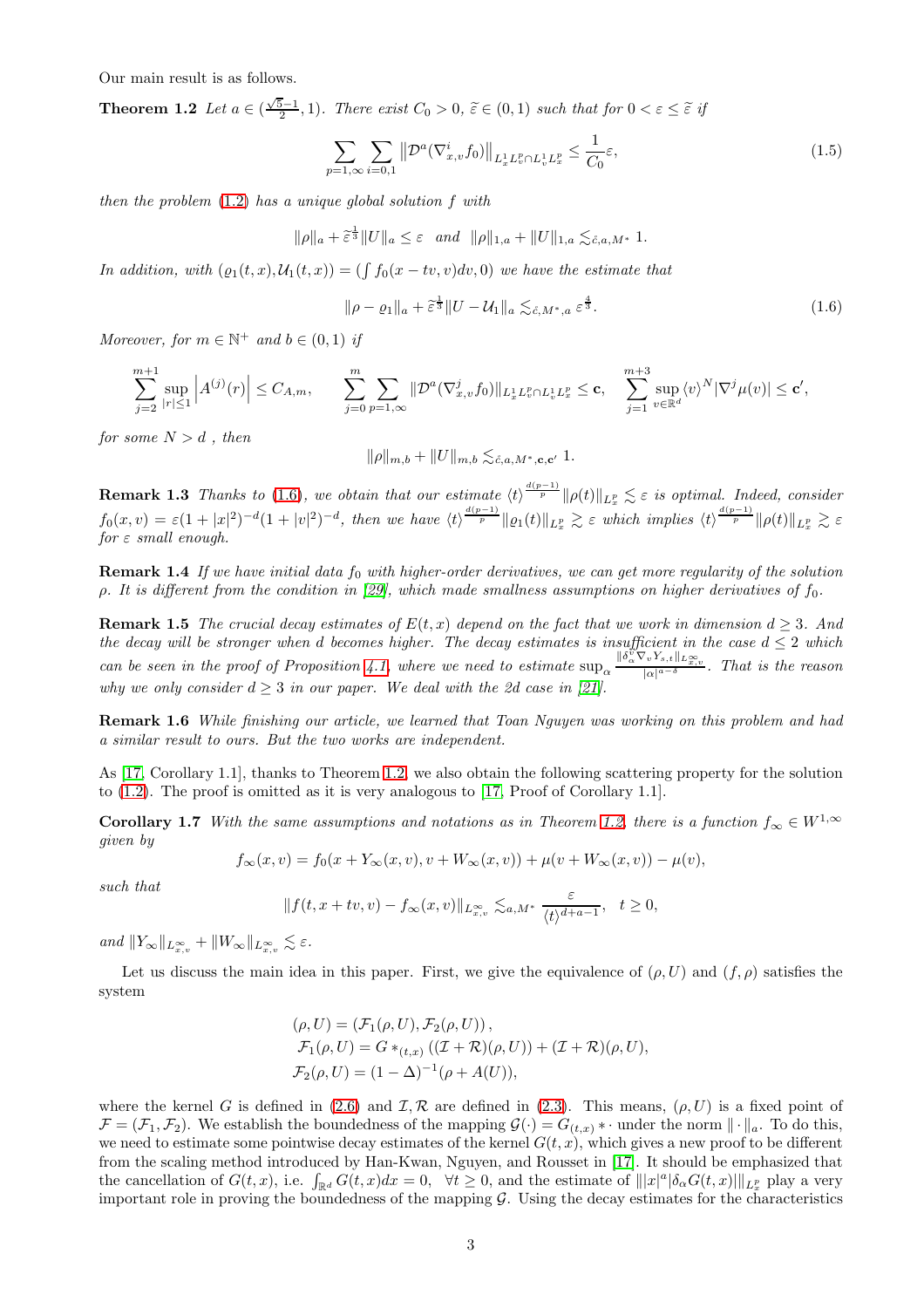to prove maps  $\rho \mapsto \mathcal{I}(\rho)$ ,  $\rho \mapsto \mathcal{R}(\rho)$  be compressed mappings with small contracting constant. Finally, we apply the contracting mapping principle to get a fixed point of  $\mathcal{F}$ .

The paper is organized as follows. In section 2, we establish the equivalence of  $(\rho, U)$  and f, then we focus on the estimate of  $(\rho, U)$  in the following sections. In section 3, we give the pointwise decay estimates of the kernel  $G(t, x)$  and its derivatives. Then, we prove the bound:  $\|\mathcal{G}(f)\|_{a} \leq M\|f\|_{a}$ , for some constant  $M = M(\hat{c}, d, M_1)$ . In section 4, we establish the pointwise estimate of the characteristics  $(X_{s,t}(x, v), V_{s,t}(x, v))$ and their derivatives. In section 5, we estimate the contribution of the initial data and explain that why we need the norm  $L_x^1 L_v^1 \cap L_v^1 L_x^1 \cap L_x^1 L_v^{\infty} \cap L_v^1 L_x^{\infty}$  of the initial data  $f_0$ . In Section 6, we estimate the reaction term  $\mathcal{R}(\rho)$  and its higher derivatives. To handle it, we shall introduce a general map

$$
\mathcal{T}[F,\eta](t,x) = -\int_0^t \int_{\mathbb{R}^d} F(s,X_{s,t}(x,v))\eta(V_{s,t}(x,v))dvds + \int_0^t \int_{\mathbb{R}^d} F(s,x-(t-s)v)\eta(v)dvds,
$$

and give the estimate in Proposition [6.1.](#page-25-0) In Section 7, we prove the main theorem.

The following are some notations in our paper.

Notation 1.8 Throughout this paper,  $A \leq B$  means that there exists constant C only depending dimension d such that  $A \leq CB$ .  $A \leq_M B$  means that there exists constant  $C = C(d, M)$  such that  $A \leq CB$ . The same convention is adopted for  $A \geq B$  and  $A \sim B$ .

**Notation 1.9** In this paper,  $\tilde{\cdot}$  is the "space-time" Fourier transform on  $\mathbb{R}^{d+1}$  as follows

$$
\widetilde{g}(\tau,\xi) = \int_{\mathbb{R}} \int_{\mathbb{R}^d} e^{-i\tau t} e^{-ix\cdot\xi} g(t,x) dx dt.
$$

And we define inverse Fourier transform

$$
\mathscr{F}^{-1}(h)(t,x) = \frac{1}{(2\pi)^{d+1}} \int_{\mathbb{R}} \int_{\mathbb{R}^d} e^{i\tau t} e^{ix\cdot\xi} h(\tau,\xi) d\tau d\xi.
$$

**Notation 1.10** For multi-index  $\alpha = (\alpha_1, \alpha_2, ..., \alpha_d)$ , we denote  $|\alpha| = \alpha_1 + \alpha_2 + ... + \alpha_d$ .

Notation 1.11 For a vector  $x \in \mathbb{R}^d$ , and  $k \in \mathbb{N}$ , we define  $x^{\otimes k} = \underbrace{x \otimes x ... \otimes x}_{k}$ .

Acknowledgements: Q.H.N. is supported by the Academy of Mathematics and Systems Science, Chinese Academy of Sciences startup fund, and the National Natural Science Foundation of China (No. 12050410257 and No. 12288201) and the National Key R&D Program of China under grant 2021YFA1000800. Q.H.N. also wants to thank Benoit Pausader for his stimulating comments and suggestion to consider the Vlasov-Poisson system with massless electrons.

# 2 Equivlance of  $(\rho, U)$  and f

In this section, we will show that the system [\(1.2\)](#page-0-1) is equivalent to an equation in terms of  $(\rho, U)$ . Let  $(X_{s,t}(x, v), V_{s,t}(x, v))$  be the flow associated to the vector field  $(v, E(t, x))$ , i.e.  $(X_{s,t}(x, v), V_{s,t}(x, v))$  satisfies the ODE system:

<span id="page-3-2"></span><span id="page-3-0"></span>
$$
\begin{cases}\n\frac{d}{ds}X_{s,t}(x,v) = V_{s,t}(x,v), & X_{t,t}(x,v) = x, \\
\frac{d}{ds}V_{s,t}(x,v) = E(s, X_{s,t}(x,v)), & V_{t,t}(x,v) = v,\n\end{cases}
$$
\n(2.1)

for any  $0 \le s \le t$ ,  $(x, v) \in \mathbb{R}^d \times \mathbb{R}^d$ . Then, the solution f of the equation  $(1.2)$  is given by

<span id="page-3-1"></span>
$$
f(t, x, v) = f_0(X_{0,t}(x, v), V_{0,t}(x, v)) - \int_0^t E(s, X_{s,t}(x, v)) \cdot \nabla_v \mu(V_{s,t}(x, v)) ds,
$$
\n(2.2)

(see (1.3) in [\[28\]](#page-45-20) with  $B(t, x, v) = (v, E(t, x))$ ). We denote

$$
\mathcal{I}(\rho, U)(t, x) = \int_{\mathbb{R}^d} f_0(X_{0,t}(x, v), V_{0,t}(x, v)) dv,
$$
\n
$$
\mathcal{R}(\rho, U)(t, x) = \int_0^t \int_{\mathbb{R}^d} \left( E(s, x - (t - s)v) \cdot \nabla_v \mu(v) - E(s, X_{s,t}(x, v)) \cdot \nabla_v \mu(V_{s,t}(x, v)) \right) dv ds.
$$
\n(2.3)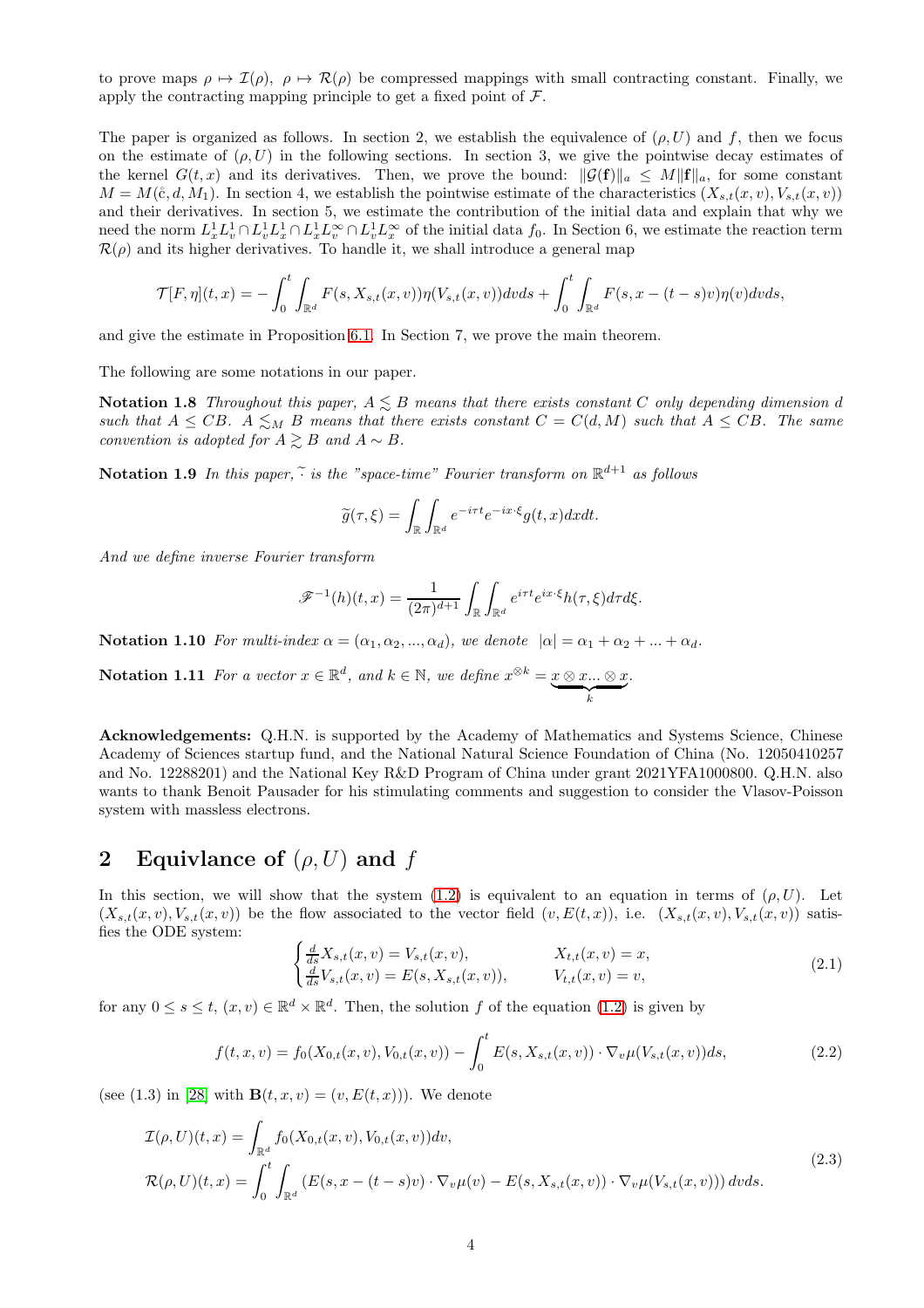Hence,  $\rho(t,x) = \int_{\mathbb{R}^d} f(t,x,v)dv$  is the solution of the following equation:

$$
\rho(t,x) = \int_0^t \int_{\mathbb{R}^d} [\nabla_x (1 - \Delta_x)^{-1} (\rho + A \circ U)](s, x - (t - s)v) \cdot \nabla_v \mu(v) dv ds + \mathcal{I}(\rho, U)(t, x) + \mathcal{R}(\rho, U)(t, x)
$$
  
\n
$$
= \int_0^t \int_{\mathbb{R}^d} [\nabla_x (1 - \Delta_x)^{-1} (\rho + A \circ U)](s, w) \cdot \nabla_v \mu(\frac{x - w}{t - s}) \frac{1}{(t - s)^d} dw ds + \mathcal{I}(\rho, U)(t, x) + \mathcal{R}(\rho, U)(t, x)
$$
  
\n
$$
= \int_0^t \int_{\mathbb{R}^d} (\rho(s, w) + A \circ U(s, w)) \left(1 - \frac{1}{(t - s)^2} \Delta_v\right)^{-1} \Delta_v \mu(\frac{x - w}{t - s}) \frac{1}{(t - s)^{d + 1}} dw ds
$$
  
\n
$$
+ \mathcal{I}(\rho, U)(t, x) + \mathcal{R}(\rho, U)(t, x).
$$
\n(2.4)

Define  $K(t,x) = \frac{1}{t^{d+1}} \left( \left(1 - \frac{1}{t^2} \Delta_v \right)^{-1} \Delta_v \mu \right) \left( \frac{x}{t} \right) \mathbf{1}_{t>0}$ , then  $\rho$  can be expressed in the following way

 $\rho = (K *_{(t,x)} (\rho + A(U))) + \mathcal{I}(\rho, U) + \mathcal{R}(\rho, U).$ 

Next, taking Fourier transform in  $(t, x)$ , we have

$$
\widetilde{\rho} = \widetilde{K}\widetilde{\rho} + \widetilde{K}\widetilde{A(U)} + \widetilde{\mathcal{I}(\rho, U)} + \widetilde{\mathcal{R}(\rho, U)}.
$$

Then we have

<span id="page-4-5"></span>
$$
\rho = G *_{(t,x)} (\mathcal{I}(\rho) + \mathcal{R}(\rho) + A(U)) + \mathcal{I}(\rho) + \mathcal{R}(\rho), \tag{2.5}
$$

where  $G$  is the kernel satisfying:

<span id="page-4-0"></span>
$$
\widetilde{G} = \frac{\widetilde{K}}{1 - \widetilde{K}},\tag{2.6}
$$

and

$$
\widetilde{K}(\tau,\xi) = \int_0^{+\infty} e^{-i\tau t} \frac{1}{1+|\xi|^2} i\xi \cdot \widehat{\nabla_v \mu}(t\xi) dt.
$$

Thanks to the Penrose condition, one has  $|1 - \tilde{K}| \ge \tilde{c} > 0$ , which implies that  $\tilde{G}$  is well defined. It is clear that if we have f, we can obtain the formula of  $\rho$  and U. On the other hand, if we have  $\rho$  and U, we can get E, then we recover the characteristics  $(X_{s,t}(x, v), V_{s,t}(x, v))$  to finally get f from [\(2.2\)](#page-3-1).

**Remark 2.1** We will use  $\langle \cdot \rangle^N \nabla_v \mu(\cdot) \Vert_{W^{2,\infty}}$  to estimate the reaction term  $\mathcal{R}(\rho, U)$ , and  $\langle \cdot \rangle^{d+5} \nabla \mu(\cdot) \Vert_{W^{2d+7,1}}$ will be used to deal with the boundedness of the operator  $\mathcal G$ .

We define the operator  $\mathcal F$  as:

<span id="page-4-4"></span>
$$
\mathcal{F}(\rho, U) = (\mathcal{F}_1(\rho, U), \mathcal{F}_2(\rho, U)),
$$
\n(2.7)

where

$$
\mathcal{F}_1(\rho, U) = G *_{(t,x)} (\mathcal{I}(\rho, U) + \mathcal{R}(\rho, U) + A(U)) + \mathcal{I}(\rho, U) + \mathcal{R}(\rho, U), \n\mathcal{F}_2(\rho, U) = (1 - \Delta)^{-1} (\rho + A(U)).
$$

We need to prove that F has a fixed point i.e.  $\mathcal{F}(\rho, U) = (\rho, U)$ . We define the norm

$$
||(g_1,g_2)||_{S^{\varepsilon}_{\kappa}}:=||g_1||_{\kappa}+\varepsilon^{\frac{1}{3}}||g_2||_{\kappa}, \quad ||(g_1,g_2)||_{l,\kappa}:=||g_1||_{l,\kappa}+||g_2||_{l,\kappa}.
$$

The main Theorem [1.2](#page-2-1) is a consequence of the following theorems:

**Theorem 2.2** Let  $a \in (\frac{\sqrt{5}-1}{2}, 1)$ . There exist constants  $C_0 > 0$  and  $\tilde{\varepsilon} > 0$  such that for any  $\varepsilon \in (0, \tilde{\varepsilon}]$  we have

$$
\|\mathcal{F}(\rho, U)\|_{S_a^{\tilde{\varepsilon}}} \leq \varepsilon, \qquad \|\mathcal{F}(\rho_1, U_1) - \mathcal{F}(\rho_2, U_2)\|_{S_a^{\tilde{\varepsilon}}} \leq \frac{1}{2} \|(\rho_1 - \rho_2, U_1 - U_2)\|_{S_a^{\tilde{\varepsilon}}},
$$

 $for any (\rho, U), (\rho_1, U_1), (\rho_2, U_2) \in \mathfrak{B}(\varepsilon) := \{ \rho, U \in L^{\infty}((0, \infty); L^1 \cap L^{\infty}(\mathbb{R}^d)): ||(\rho, U)||_{S_a^{\tilde{\varepsilon}}} \leq \varepsilon \}, provided that$ 

<span id="page-4-2"></span><span id="page-4-1"></span>
$$
\sum_{i=0,1} \sum_{p=1,\infty} \left\| \mathcal{D}^a(\nabla_{x,v}^i f_0) \right\|_{L_x^1 L_v^p \cap L_v^1 L_x^p} \le \frac{1}{C_0} \varepsilon. \tag{2.8}
$$

<span id="page-4-3"></span>Under condition [\(2.8\)](#page-4-1), F has a unique fixed point  $(\rho, U)$  in  $\mathfrak{B}(\varepsilon)$  with  $\|(\rho, U)\|_{1,a} \lesssim_{\varepsilon,a,M^*} 1$ . Moreover, set  $(\varrho_1(t,x), \mathcal{U}_1(t,x)) = (\int f_0(x-tv,v)dv, 0),$  we have

$$
\|(\rho-\varrho_1,U-\mathcal{U}_1)\|_{S_a^{\tilde{\varepsilon}}}\lesssim_{\tilde{c},M^*,a}\varepsilon^{\frac{4}{3}}.
$$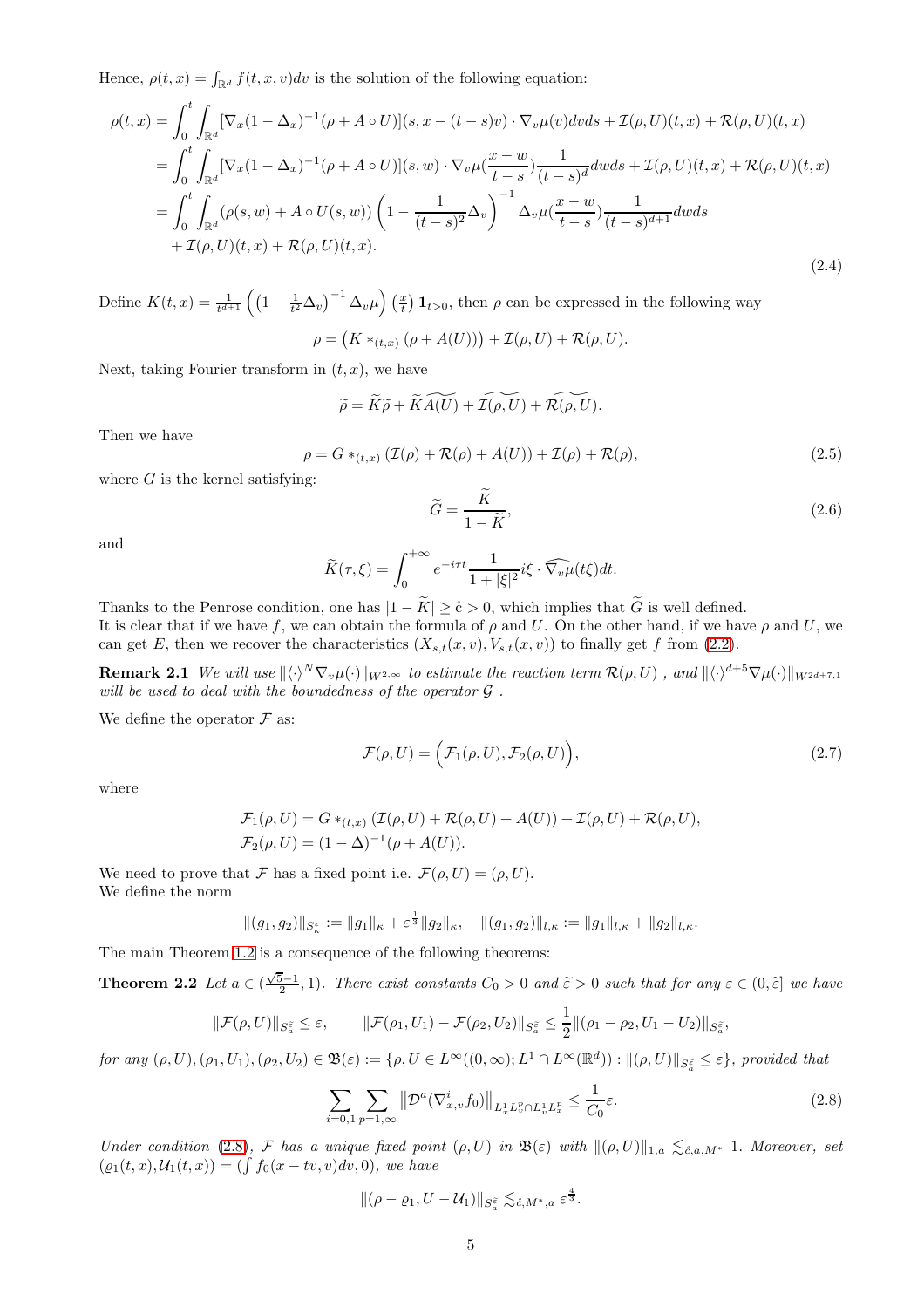**Theorem 2.3** Let  $\rho$  be in Theorem [2.2.](#page-4-2) Then for  $b \in (0,1)$  and  $m \geq 2$ , we have

$$
\|(\rho, U)\|_{m,b} \lesssim_{\r{c},a,M^*,\mathbf{c},\mathbf{c}',C_{A,m}} 1,
$$

provided the initial data  $f_0$ , the stationary state  $\mu$  and function A with

$$
\sum_{j=2}^{m+1} \sup_{|r| \le 1} \left| A^{(j)}(r) \right| \le C_{A,m}, \quad \sum_{j=0}^{m} \sum_{p=1,\infty} \|\mathcal{D}^{a}(\nabla_{x,v}^{j} f_{0})\|_{L_{x}^{1} L_{v}^{p} \cap L_{v}^{1} L_{x}^{p}} \le \mathbf{c}', \quad \langle v \rangle^{N} \sum_{j=0}^{m+3} |\nabla^{j} \mu(v)| \le \mathbf{c}'. \tag{2.9}
$$

# 3 Estimate of the kernel G and boundedness of operator  $G$

In this section, we prove the boundedness of the operator  $G: \mathbf{f} \mapsto G *_{(t,x)} \mathbf{f}$  under the norm  $\|\cdot\|_a$ . The main result is

<span id="page-5-1"></span><span id="page-5-0"></span>
$$
\|\mathcal{G}(\mathbf{f})\|_a \leq M \|\mathbf{f}\|_a,
$$

for some constant  $M = M(\mathfrak{e}, d, M_1)$ . To do this, we need the following Lemmas:

Lemma 3.1 Define

$$
Q_0(u,\tau,\xi) = \int_0^{+\infty} e^{-i\tau t} u(t\xi) dt.
$$

Then,

$$
|Q_0(u,\tau,\xi)| \lesssim \frac{\sup_x \left( |u(x)| \langle x \rangle^2 \right)}{|\xi|},\tag{3.1}
$$

$$
|Q_0(u,\tau,\xi)| \lesssim \sum_{j=1}^{m-1} \frac{|\xi|^j}{|\tau|^{j+1}} |\nabla^j u(0)| + \frac{|\xi|^{m-1}}{|\tau|^m} \sup_{x \in \mathbb{R}} \left( |\nabla^m u(x)| \langle x \rangle^2 \right). \tag{3.2}
$$

Proof. Firstly, we can get the result  $(3.1)$  directly as follows,

$$
|Q_0(u,\tau,\xi)| \leq \int_0^{+\infty} |u(t\xi)|dt \leq \sup_{z \in \mathbb{R}^d} (|u(z)|\langle z \rangle^2) \int_0^{+\infty} \frac{1}{\langle t\xi \rangle^2} dt \sim \sup_{z \in \mathbb{R}^d} (|u(z)|\langle z \rangle^2) \frac{1}{|\xi|}.
$$

Moreover, we integrate by parts m-times to obtain that for any nonnegtive integer  $m$ ,

$$
Q_0(u,\tau,\xi) = -\left(\sum_{j=0}^{m-1} \frac{1}{(i\tau)^{j+1}} \xi^{\otimes j} : \nabla^j u(0)\right) + \frac{1}{(i\tau)^m} Q(\xi^{\otimes m} : \nabla^m u(t\xi), \tau, \xi).
$$

Combining the above equality with the first inequality, it is easy to check the conclusion [\(3.2\)](#page-5-1).

**Lemma 3.2** For  $k \in \mathbb{Z}^+$ , define

<span id="page-5-6"></span><span id="page-5-5"></span><span id="page-5-4"></span><span id="page-5-3"></span><span id="page-5-2"></span>
$$
Q_k(u,\tau,\xi) = \int_0^{+\infty} t^k e^{-i\tau t} u(t\xi) dt.
$$
\n(3.3)

Then,

$$
|Q_k(u,\tau,\xi)| \lesssim \frac{\sup_x \left( |u(x)| \langle x \rangle^{2+k} \right)}{|\xi|^{k+1}},\tag{3.4}
$$

$$
|Q_k(u,\tau,\xi)| \lesssim \frac{1}{|\tau|^{k+1}} \left( |u(0)| + \sum_{l=0}^k \sup_{x \in \mathbb{R}} \left( |\nabla^{k-l+1} u(x)| \langle x \rangle^{2+k-l} \right) \right), \tag{3.5}
$$

$$
|Q_k(u,\tau,\xi)| \lesssim \frac{1}{(|\tau|+|\xi|)^{k+1}} \left( \sup_x \left( |u(x)| \langle x \rangle^{2+k} \right) + \sum_{l=0}^k \sup_{x \in \mathbb{R}} \left( |\nabla^{k-l+1} u(x)| \langle x \rangle^{2+k-l} \right) \right). \tag{3.6}
$$

Moreover, if  $u(0) = 0$ , we have

$$
|Q_k(u,\tau,\xi)| \lesssim \frac{|\xi|}{|\tau|^{k+2}} \sum_{l=0}^{k+1} \sup_{x \in \mathbb{R}} \left( |\nabla^{k-l+2} u(x)| \langle x \rangle^{3+k-l} \right), \tag{3.7}
$$

$$
|Q_k(u,\tau,\xi)| \lesssim \frac{|\xi|}{(|\tau|+|\xi|)^{k+2}} \left( \sup_x \left( |u(x)| \langle x \rangle^{2+k} \right) + \sum_{l=0}^{k+1} \sup_{x \in \mathbb{R}} \left( |\nabla^{k-l+2} u(x)| \langle x \rangle^{3+k-l} \right) \right). \tag{3.8}
$$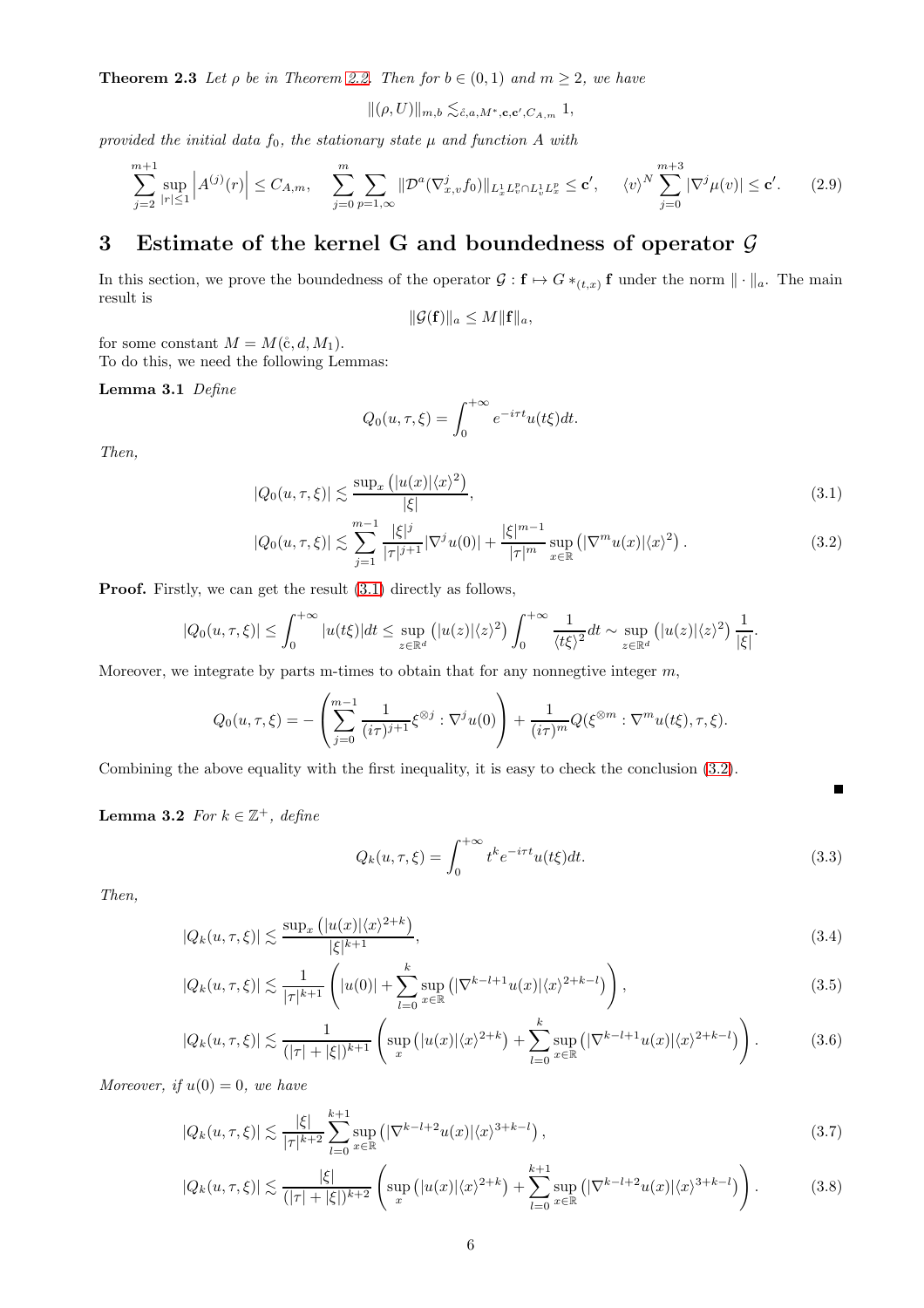**Proof.** First of all,  $\forall j \in \{1, 2, ..., d\}$ , we obtain

$$
\xi_j^k Q_k(u, \tau, \xi) = \int_0^{+\infty} (t\xi_j)^k e^{-i\tau t} u(t\xi) dt = Q_0(u_1, \tau, \xi),
$$

where  $u_1(\xi) = \xi_j^k u(\xi)$ . By [\(3.1\)](#page-5-0), one has,

$$
|\xi_j^k Q_k(u,\tau,\xi)| \lesssim \frac{\sup_x \left( |u(x)| \langle x \rangle^{2+k} \right)}{|\xi|},
$$

which implies  $(3.4)$ . Note that

$$
\nabla^l u_1(0) = 0, \quad \forall l \le k - 1, \qquad |\nabla^l u_1(0)| \lesssim |\nabla^{l-k} u(0)|, \quad \forall l \ge k.
$$

Then, we know from  $(3.2)$  with  $m = k + 1$  that

$$
|\xi_j^k Q_k(u,\tau,\xi)| = Q_0(u_1,\tau,\xi) \lesssim \frac{|\xi|^k}{|\tau|^{k+1}} |\nabla^k u_1(0)| + \frac{|\xi|^k}{|\tau|^{k+1}} \sup_{x \in \mathbb{R}} \left( |\nabla^{k+1} u_1(x)| \langle x \rangle^2 \right)
$$
  

$$
\lesssim \frac{|\xi|^k}{|\tau|^{k+1}} |u(0)| + \frac{|\xi|^k}{|\tau|^{k+1}} \sum_{l=0}^k \sup_{x \in \mathbb{R}} \left( |\nabla^{k-l+1} u(x)| \langle x \rangle^{2+k-l} \right).
$$

Then,

$$
|\xi|^k |Q_k(u,\tau,\xi)| \lesssim \frac{|\xi|^k}{|\tau|^{k+1}} |u(0)| + \frac{|\xi|^k}{|\tau|^{k+1}} \sum_{l=0}^k \sup_{x \in \mathbb{R}} \left( |\nabla^{k-l+1} u(x)| \langle x \rangle^{2+k-l} \right),
$$

which implies  $(3.5)$ .

Then  $(3.4)$  and  $(3.5)$  imply  $(3.6)$  directly.

Moreover, if  $u(0) = 0$ , thanks to [\(3.2\)](#page-5-1) with  $m = k + 2$ , we have

$$
|\xi_j^k Q_k(u,\tau,\xi)| \lesssim \frac{|\xi|^{k+1}}{|\tau|^{k+2}} |\nabla^{k+1} u_1(0)| + \frac{|\xi|^{k+1}}{|\tau|^{k+2}} \sup_{x \in \mathbb{R}} \left( |\nabla^{k+2} u_1(x)| \langle x \rangle^2 \right).
$$
  

$$
\lesssim \frac{|\xi|^{k+1}}{|\tau|^{k+2}} |\nabla u(0)| + \frac{|\xi|^{k+1}}{|\tau|^{k+2}} \sum_{l=0}^{k+1} \sup_{x \in \mathbb{R}} \left( |\nabla^{k-l+2} u(x)| \langle x \rangle^{3+k-l} \right)
$$
  

$$
\lesssim \frac{|\xi|^{k+1}}{|\tau|^{k+2}} \sum_{l=0}^{k+1} \sup_{x \in \mathbb{R}} \left( |\nabla^{k-l+2} u(x)| \langle x \rangle^{3+k-l} \right),
$$

which implies [\(3.7\)](#page-5-5). Finally, [\(3.4\)](#page-5-2) and [\(3.7\)](#page-5-5) imply [\(3.8\)](#page-5-6). We define

$$
||F||_{\mathcal{W}^{\beta}_{\alpha}} := \sum_{j=0}^{\beta} \int_{\mathbb{R}^d} \langle x \rangle^{\alpha} |\nabla^j F(x)| dx,
$$

and use this norm in the following lemmas.

**Lemma 3.3** For integer  $\alpha \geq 0$  and  $\beta \geq 2$ , we have following estimates:

$$
\left|\nabla_{\xi}\widetilde{K}(\tau,\xi)\right| \lesssim \frac{|\xi|}{\langle \xi \rangle^2 (|\tau| + |\xi|)^2} \|\nabla \mu\|_{\mathcal{W}_3^3},\tag{3.9}
$$

$$
\left|\nabla_{\xi}^{\beta}\widetilde{K}(\tau,\xi)\right| \lesssim \left(\frac{1}{\langle\xi\rangle^{\beta}}\frac{1}{(|\tau|+|\xi|)^2} + \frac{1}{\langle\xi\rangle^2}\frac{1}{(|\tau|+|\xi|)^{\beta}}\right) \|\nabla\mu\|_{\mathcal{W}^{2\beta+1}_{\beta+2}},\tag{3.10}
$$

$$
\left| \partial_{\tau}^{\alpha} \tilde{K}(\tau,\xi) \right| \lesssim \frac{|\xi|^2}{\langle \xi \rangle^2 (|\tau|+|\xi|)^{\alpha+2}} \|\nabla \mu\|_{\mathcal{W}_{\alpha+3}^{\alpha+2}}.
$$
\n(3.11)

Proof. Recall that

$$
\widetilde{K}(\tau,\xi) = \int_0^{+\infty} e^{-i\tau t} \frac{1}{1+|\xi|^2} i\xi \cdot \widehat{\nabla_v \mu}(t\xi) dt.
$$
\n(3.12)

Then for  $\alpha \geq 0$ , we have

$$
\partial_{\tau}^{\alpha}\widetilde{K}(\tau,\xi) = \sum_{j=1}^{d} \frac{(-i)^{\alpha}\xi_j}{\langle \xi \rangle^2} \int_0^{+\infty} t^{\alpha} e^{-i\tau t} P_j(t\xi) dt,
$$

<span id="page-6-1"></span><span id="page-6-0"></span> $\blacksquare$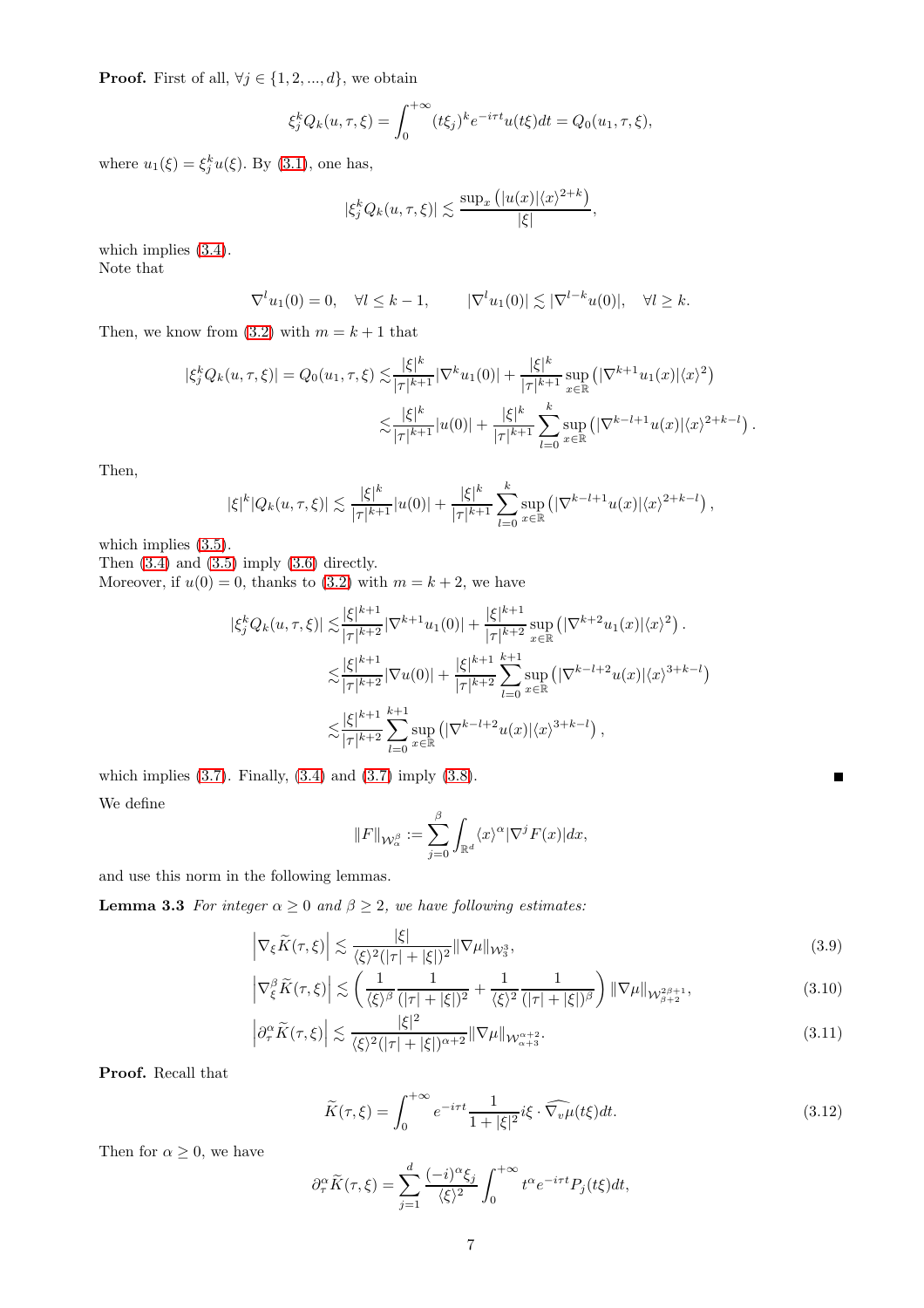where

$$
P(\xi) = (P_1, P_2, ..., P_d)(\xi) = \nabla_v \mu(\xi), \quad P(0) = 0.
$$

Thanks to [\(3.8\)](#page-5-6), we have

$$
\left| \int_0^{+\infty} t^{\alpha} e^{-i\tau t} P_j(t\xi) dt \right| \lesssim \frac{|\xi|}{(|\tau| + |\xi|)^{\alpha+2}} \left( \sup_x \left( |P(x)| \langle x \rangle^{2+\alpha} \right) + \sum_{l=0}^{\alpha+1} \sup_{x \in \mathbb{R}} \left( |\nabla^{\alpha-l+2} P(x)| \langle x \rangle^{3+\alpha-l} \right) \right)
$$
  

$$
\lesssim \frac{|\xi|}{(|\tau| + |\xi|)^{\alpha+2}} ||\nabla \mu||_{\mathcal{W}^{\alpha+2}_{\alpha+3}}.
$$

Thus we obtain that

$$
\left|\partial_{\tau}^{\alpha}\widetilde{K}(\tau,\xi)\right| \lesssim \sum_{j=1}^{d} \frac{|\xi|}{\langle\xi\rangle^{2}} \left| \int_{0}^{+\infty} t^{\alpha} e^{-i\tau t} P_{j}(t\xi) dt \right| \lesssim \frac{|\xi|^{2}}{\langle\xi\rangle^{2} (|\tau|+|\xi|)^{\alpha+2}} \|\nabla \mu\|_{\mathcal{W}_{\alpha+3}^{\alpha+2}}
$$

.

<span id="page-7-1"></span><span id="page-7-0"></span> $\blacksquare$ 

Thanks to [\(3.6\)](#page-5-4) with  $k = \beta_1$ , one has

$$
\left| \int_0^{+\infty} t^{\beta_1} e^{-i\tau t} (\nabla^{\beta_1} P_j)(t\xi) dt \right|
$$
  
\n
$$
\lesssim \frac{1}{(|\tau| + |\xi|)^{\beta_1 + 1}} \left( \sup_x \left( |\nabla^{\beta_1} P(x)| \langle x \rangle^{2 + \beta_1} \right) + \sum_{l=0}^{\beta_1} \sup_{x \in \mathbb{R}} \left( |\nabla^{2\beta_1 - l + 1} P(x)| \langle x \rangle^{2 + \beta_1 - l} \right) \right)
$$
  
\n
$$
\lesssim \frac{1}{(|\tau| + |\xi|)^{\beta_1 + 1}} ||\nabla \mu||_{\mathcal{W}^{2\beta_1 + 1}_{\beta_1 + 2}}.
$$

Therefore,

$$
\left|\nabla_\xi \widetilde{K}(\tau,\xi)\right| \lesssim \sum_{j=1}^d \frac{|\xi|}{\langle \xi \rangle^2} \left| \int_0^{+\infty} te^{-i\tau t}(\nabla P_j)(t\xi) dt \right| + \sum_{j=1}^d \frac{1}{\langle \xi \rangle^2} \left| \int_0^{+\infty} e^{-i\tau t} P_j(t\xi) dt \right| \lesssim \frac{|\xi|}{\langle \xi \rangle^2(|\tau|+|\xi|)^2} \|\nabla \mu\|_{\mathcal{W}^3_3}.
$$

For  $\beta \geq 2$ , we have

$$
\left| \nabla_{\xi}^{\beta} \widetilde{K}(\tau,\xi) \right| \lesssim \sum_{j=1}^{d} \sum_{\beta_1=0}^{\beta} \left| \nabla_{\xi}^{\beta-\beta_1} \left( \frac{\xi_j}{\langle \xi \rangle^2} \right) \right| \int_0^{+\infty} t^{\beta_1} e^{-i\tau t} (\nabla^{\beta_1} P_j)(t\xi) dt
$$
\n
$$
\lesssim \sum_{j=1}^{d} \sum_{\beta_1=1}^{\beta-1} \frac{1}{\langle \xi \rangle^{\beta-\beta_1+1}} \left| \int_0^{+\infty} t^{\beta_1} e^{-i\tau t} (\nabla^{\beta_1} P_j)(t\xi) dt \right|
$$
\n
$$
+ \sum_{j=1}^{d} \frac{|\xi|}{\langle \xi \rangle^2} \left| \int_0^{+\infty} t^{\beta} e^{-i\tau t} (\nabla^{\beta} P_j)(t\xi) dt \right| + \sum_{j=1}^{d} \frac{1}{\langle \xi \rangle^{\beta+1}} \left| \int_0^{+\infty} e^{-i\tau t} P_j(t\xi) dt \right|
$$
\n
$$
\lesssim ||\nabla \mu||_{W_{\beta+2}^{2\beta+1}} \left( \frac{1}{\langle \xi \rangle^{\beta}} \frac{1}{(|\tau|+|\xi|)^2} + \frac{1}{\langle \xi \rangle^2} \frac{1}{(|\tau|+|\xi|)^{\beta}} \right).
$$

Thus, the proof is complete.

**Lemma 3.4** For any integer  $j \geq 1$ , there holds

 $\overline{\phantom{a}}$ 

$$
\left|\nabla^j \left(\frac{\widetilde{K}(\tau,\xi)}{1-\widetilde{K}(\tau,\xi)}\right)\right| \lesssim M_j \left(\frac{1}{\langle\xi\rangle^j (|\tau|+|\xi|)^2} + \frac{1}{\langle\xi\rangle^2 (|\tau|+|\xi|)^j}\right),\tag{3.13}
$$

$$
\left| \partial_{\tau}^{j} \left( \frac{\widetilde{K}(\tau,\xi)}{1 - \widetilde{K}(\tau,\xi)} \right) \right| \lesssim M_{j} \frac{|\xi|^{2}}{\langle \xi \rangle^{2} (|\tau| + |\xi|)^{j+2}}, \tag{3.14}
$$

where

$$
M_j = \|\nabla \mu\|_{\mathcal{W}_{j+2}^{2j+1}} \left(1 + \|\nabla \mu\|_{\mathcal{W}_{j+2}^{2j+1}}\right)^{j-1}.
$$

**Proof.** Thanks to the Penrose condition, one has  $|1 - \tilde{K}(\tau, \xi)| \ge \mathring{c}$ . Firstly, we have

$$
\left|\nabla \frac{\widetilde{K}(\tau,\xi)}{1-\widetilde{K}(\tau,\xi)}\right| = \left|\nabla \left(\frac{1}{1-\widetilde{K}(\tau,\xi)}\right)\right| \lesssim_{\tilde{c}} |\nabla \widetilde{K}(\tau,\xi)| \stackrel{(3.9)}{\lesssim_{\tilde{c}}} \frac{|\xi|}{\langle \xi \rangle^2 (|\tau|+|\xi|)^2} \|\nabla \mu\|_{\mathcal{W}^3_3}.
$$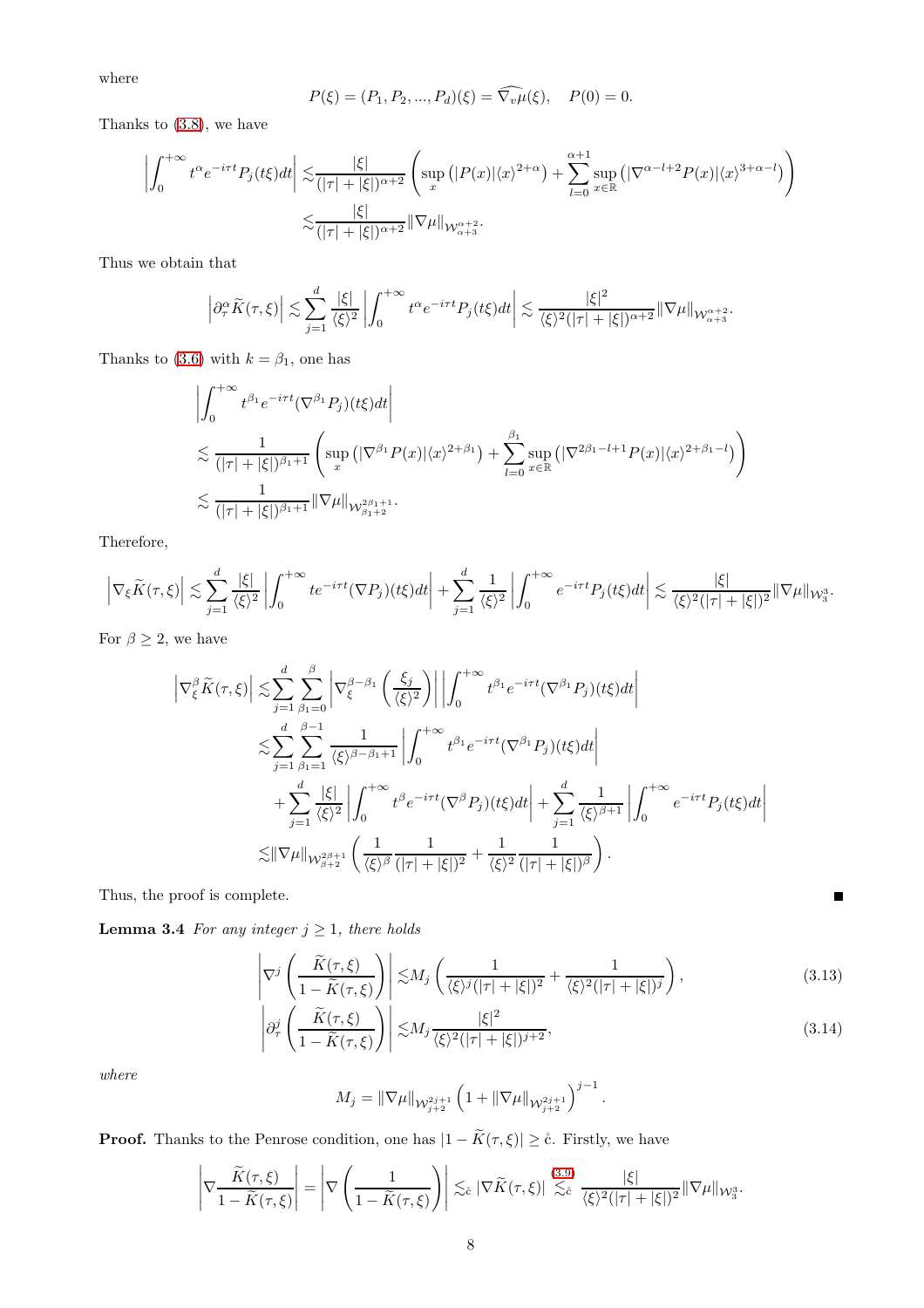Note that we get the following lines for any  $j \geq 1$ ,

$$
\begin{split}\n\left|\nabla^{j}\left(\frac{\widetilde{K}(\tau,\xi)}{1-\widetilde{K}(\tau,\xi)}\right)\right| &= \left|\nabla^{j}\left(\frac{1}{1-\widetilde{K}(\tau,\xi)}\right)\right| \lesssim_{\hat{c}} \sum_{i=1}^{j} |\nabla^{i}\widetilde{K}(\tau,\xi)|^{\frac{j}{i}} \\
&\lesssim_{\hat{c}} \sum_{i=2}^{j} \left(\frac{1}{\langle\xi\rangle^{j}} \frac{1}{(|\tau|+|\xi|)^{\frac{2j}{i}}} + \frac{1}{\langle\xi\rangle^{\frac{2j}{i}}}\frac{1}{(|\tau|+|\xi|)^{j}}\right) \|\nabla\mu\|_{\mathcal{W}_{i+2}^{2i+1}}^{\frac{j}{i}} + \frac{|\xi|^{j}}{\langle\xi\rangle^{2j}(|\tau|+|\xi|)^{2j}} \|\nabla\mu\|_{\mathcal{W}_{3}^{3}}^{\frac{j}{j}} \\
&\lesssim_{\hat{c}} \left(\frac{1}{\langle\xi\rangle^{j}} \frac{1}{(|\tau|+|\xi|)^{2}} + \frac{1}{\langle\xi\rangle^{2}}\frac{1}{(|\tau|+|\xi|)^{j}}\right) \left(\|\nabla\mu\|_{\mathcal{W}_{j+2}^{2j+1}} + \|\nabla\mu\|_{\mathcal{W}_{j+2}^{2j+1}}^{j}\right) + \frac{|\xi|^{j}}{\langle\xi\rangle^{2j}(|\tau|+|\xi|)^{2j}} \|\nabla\mu\|_{\mathcal{W}_{3}^{3}}^{\frac{j}{j}} \\
&\lesssim_{\hat{c}} M_{j} \left(\frac{1}{\langle\xi\rangle^{j}(|\tau|+|\xi|)^{2}} + \frac{1}{\langle\xi\rangle^{2}(|\tau|+|\xi|)^{j}}\right). \n\end{split}
$$

Then, we consider the derivative of  $\tau$  to obtain

$$
\left|\partial_{\tau}^{j}\left(\frac{\widetilde{K}(\tau,\xi)}{1-\widetilde{K}(\tau,\xi)}\right)\right| = \left|\partial_{\tau}^{j}\left(\frac{1}{1-\widetilde{K}(\tau,\xi)}\right)\right| \lesssim_{\tilde{c}} \sum_{j_{1}=1}^{j} \left|\partial_{\tau}^{j_{1}}\widetilde{K}(\tau,\xi)\right|^{\frac{j}{j_{1}}} \lesssim_{\tilde{c}} \sum_{j_{1}=1}^{(3,11)} \left|\frac{\left|\xi\right|^{2}}{\left|\left\langle\xi\right|^{2}(|\tau|+|\xi| \right)^{j_{1}+2}}\right|^{\frac{j}{j_{1}}} \|\nabla\mu\|_{\mathcal{W}_{j_{1}+3}}^{\frac{j}{j_{1}}}}{\left|\left\langle\xi\right|^{2}(|\tau|+|\xi| \right)^{j}} \left(\frac{|\xi|^{2}}{\left\langle\xi\right|^{2}(|\tau|+|\xi|)^{2}} + \frac{|\xi|^{2j}}{\left\langle\xi\right|^{2j}(|\tau|+|\xi|)^{2j}}\right) \left(\|\nabla\mu\|_{\mathcal{W}_{j+3}^{j+2}}^{j}\right)^{\frac{j}{j_{1}+2}}\right)^{\frac{j}{j_{1}+3}}
$$

$$
\lesssim_{\tilde{c}} M_{j} \frac{|\xi|^{2}}{\left\langle\xi\right|^{2}(|\tau|+|\xi|)^{j+2}}.
$$

<span id="page-8-2"></span>This completes the proof.

**Lemma 3.5** Define  $G_n = \mathscr{F}^{-1}(\widetilde{G}\chi_n)$ , where  $\chi \in [0,1]$  is a smooth compactly supported function in the annulus  $1/4 \le |\xi| \le 4$  and  $\chi_n(\xi) = \chi(\frac{\xi}{2^n})$ . Then, we have for any integer  $\gamma \ge 0$ 

<span id="page-8-0"></span> $\blacksquare$ 

$$
|\nabla^{\gamma}G_n(t,x)| \lesssim_{\mathcal{E}} 2^{(d+\gamma+1)n-2n^+} M_{d+\gamma+2} \min\left\{1, \frac{1}{2^n(t+|x|)}\right\}^{d+\gamma+2},
$$

where  $n^+ = \max\{0, n\}.$ 

**Proof.** Firstly, we estimate  $|\nabla^{\gamma}G_n(t,x)|$  directly.

$$
\begin{split} |\nabla^{\gamma}G_n(t,x)|=&\left|\mathscr{F}^{-1}\left(\xi^{\otimes\gamma}\frac{\widetilde{K}(\tau,\xi)}{1-\widetilde{K}(\tau,\xi)}\chi_n(\xi)\right)\right|\lesssim&\int_{\tau\in\mathbb{R},|\xi|\sim 2^n}\left|\left(\frac{\widetilde{K}(\tau,\xi)}{1-\widetilde{K}(\tau,\xi)}\right)\xi^{\otimes\gamma}\chi_n(\xi)\right|d\xi d\tau\\ \lesssim&\delta\int_{\tau\in\mathbb{R},|\xi|\sim 2^n}2^{\gamma n}|\widetilde{K}(\tau,\xi)|d\tau d\xi. \end{split}
$$

Using [\(3.11\)](#page-6-1), one has

$$
|\nabla^{\gamma}G_n(t,x)| \lesssim_{\tilde{c}} ||\nabla \mu||_{\mathcal{W}_3^2} \int_{\tau \in \mathbb{R}, |\xi| \sim 2^n} 2^{\gamma n} \frac{|\xi|^2}{\langle \xi \rangle^2 (|\tau| + |\xi|)^2} d\tau d\xi \lesssim_{\tilde{c}} 2^{(d+\gamma+1)n - 2n^+} ||\nabla \mu||_{\mathcal{W}_3^2}.
$$
 (3.15)

Then we integrate by parts in  $\tau$  to get that

$$
\begin{split} |\nabla^{\gamma}G_n(t,x)| &\sim \left| \int_{\mathbb{R}\times\mathbb{R}^d} e^{i\tau t} e^{i\xi\cdot x} \frac{\widetilde{K}(\tau,\xi)}{1-\widetilde{K}(\tau,\xi)} \xi^{\otimes\gamma} \chi_n(\xi) d\xi d\tau \right| \\ &\lesssim \frac{1}{|t|^{m_1}} \int_{\tau\in\mathbb{R},|\xi|\sim 2^n} \left| \partial_{\tau}^{m_1} \left( \frac{\widetilde{K}(\tau,\xi)}{1-\widetilde{K}(\tau,\xi)} \right) \xi^{\otimes\gamma} \chi_n(\xi) \right| d\xi d\tau. \end{split}
$$

Using [\(3.14\)](#page-7-0), we know that

<span id="page-8-1"></span>
$$
|\nabla^{\gamma}G_n(t,x)| \lesssim_{\tilde{c}} M_{m_1} \frac{1}{|t|^{m_1}} \int_{\tau \in \mathbb{R}, |\xi| \sim 2^n} \frac{|\xi|^{2+\gamma}}{\langle \xi \rangle^2 (|\tau| + |\xi|)^{m_1+2}} d\xi d\tau
$$
  

$$
\lesssim_{\tilde{c}} \frac{1}{(|t|2^n)^{m_1}} 2^{(d+\gamma+1)n-2n^+} M_{m_1}.
$$
 (3.16)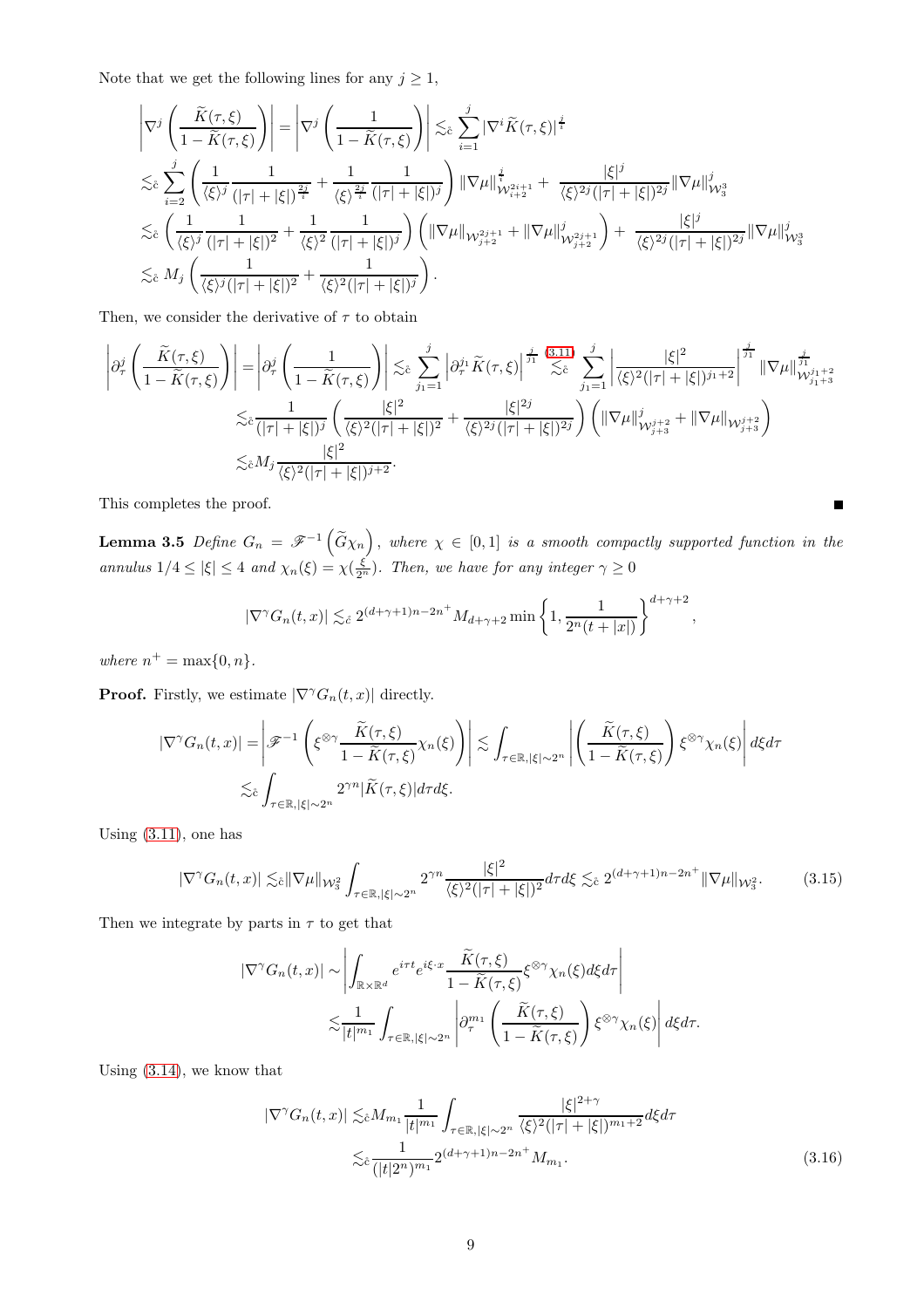Finally, we integrate by parts in  $\xi$  to get that

$$
\begin{split}\n|\nabla^{\gamma}G_{n}(t,x)| &\sim \left| \int_{\mathbb{R}\times\mathbb{R}^{d}} e^{i\tau t} e^{i\xi \cdot x} \frac{\widetilde{K}(\tau,\xi)}{1-\widetilde{K}(\tau,\xi)} \xi^{\otimes\gamma} \chi_{n}(\xi) d\xi d\tau \right| \\
&\lesssim \frac{1}{|x|^{m_{2}}} \int_{\tau \in \mathbb{R}, |\xi| \sim 2^{n}} \left| \nabla^{m_{2}} \left( \frac{\widetilde{K}(\tau,\xi)}{1-\widetilde{K}(\tau,\xi)} \xi^{\otimes\gamma} \chi_{n}(\xi) \right) \right| d\xi d\tau \\
&\lesssim_{c} \frac{1}{|x|^{m_{2}}} \int_{\tau \in \mathbb{R}, |\xi| \sim 2^{n}} \left| \widetilde{K}(\tau,\xi) \right| \left| \nabla^{m_{2}} \left( \xi^{\otimes\gamma} \chi_{n}(\xi) \right) \right| d\xi d\tau \\
&+ \frac{1}{|x|^{m_{2}}} \sum_{j=1}^{m_{2}} \int_{\tau \in \mathbb{R}, |\xi| \sim 2^{n}} \left| \nabla^{j} \frac{\widetilde{K}(\tau,\xi)}{1-\widetilde{K}(\tau,\xi)} \right| \left| \nabla^{m_{2}-j} \left( \xi^{\otimes\gamma} \chi_{n}(\xi) \right) \right| d\xi d\tau.\n\end{split}
$$

Using  $(3.9)$  and  $(3.13)$ , we know that

<span id="page-9-0"></span>
$$
|\nabla^{\gamma}G_{n}(t,x)| \lesssim_{\hat{c}} ||\nabla \mu||_{W_{3}^{2}} \frac{1}{|x|^{m_{2}}} \int_{\tau \in \mathbb{R}, |\xi| \sim 2^{n}} \frac{|\xi|^{2}}{\langle \xi \rangle^{2} (|\tau| + |\xi|)^{2}} 2^{(\gamma - m_{2})n} d\xi d\tau + \frac{1}{|x|^{m_{2}}} \sum_{j=1}^{m_{2}} \int_{\tau \in \mathbb{R}, |\xi| \sim 2^{n}} M_{j} \left( \frac{1}{\langle \xi \rangle^{j}} \frac{1}{(|\tau| + |\xi|)^{2}} + \frac{1}{\langle \xi \rangle^{2}} \frac{1}{(|\tau| + |\xi|)^{j}} \right) 2^{(\gamma - m_{2} + j)n} d\xi d\tau \n\lesssim_{\hat{c}} \frac{M_{m_{2}}}{|x|^{m_{2}}} \sum_{j=1}^{m_{2}} \int_{|\xi| \sim 2^{n}} \left[ \frac{|\xi|}{\langle \xi \rangle^{2}} 2^{(\gamma - m_{2})n} + \left( \frac{1}{\langle \xi \rangle^{j}} \frac{1}{|\xi|} + \frac{1}{\langle \xi \rangle^{2}} \frac{1}{|\xi|^{j-1}} \right) 2^{(\gamma - m_{2} + j)n} \right] d\xi \n\lesssim_{\hat{c}} \frac{1}{(|x|2^{n})^{m_{2}}} 2^{(d+\gamma+1)n - 2n^{+}} M_{m_{2}}.
$$
\n(3.17)

Combining [\(3.15\)](#page-8-0), [\(3.16\)](#page-8-1) with [\(3.17\)](#page-9-0) and taking  $m_1 = m_2 = d + \gamma + 2$ , we obtain

$$
|\nabla^{\gamma}G_n(t,x)| \lesssim_{\tilde{c}} 2^{(d+\gamma+1)n-2n^+} M_{d+\gamma+2} \min\left\{1, \frac{1}{2^n(t+|x|)}\right\}^{d+\gamma+2}.
$$

This gives the result.

**Theorem 3.6** Let  $\gamma \ge 0$ ,  $0 \le a_0 < 1$  and  $0 < b_0 < 1$ . Then,

<span id="page-9-1"></span>
$$
|\nabla^{\gamma}G(t,x)| \lesssim_{\tilde{c}} \frac{\widetilde{M}_{\gamma}}{(t+|x|)^{d+\gamma-1}(1+t+|x|)^2}.
$$
\n(3.18)

<span id="page-9-5"></span><span id="page-9-4"></span><span id="page-9-3"></span><span id="page-9-2"></span> $\blacksquare$ 

In particular,

$$
\|\nabla^{\gamma}G(t,x)\|_{L_x^{\infty}} \lesssim_{\hat{c}} \frac{\widetilde{M}_{\gamma}}{t^{d+\gamma-1}(1+t)^2},\tag{3.19}
$$

$$
\| |x|^{a_0} \nabla^{\gamma} G(t, x) \|_{L^1_x} \lesssim_{\tilde{c}} \frac{\widetilde{M}_{\gamma}}{t^{\gamma - 1 - a_0} (1 + t)^2} + \widetilde{M}_{\gamma} \mathbf{1}_{t \le 1} + \widetilde{M}_{\gamma} \mathbf{1}_{\gamma = 1 + a_0} \log^+ \left( \frac{1}{t} \right), \tag{3.20}
$$

$$
\| |x|^{b_0} \delta_\alpha G(t, x) \|_{L^1_x} \lesssim_{\tilde{c}} \widetilde{M}_1 \frac{|\alpha|}{(1 + t + |\alpha|)^{2 - b_0}} + \widetilde{M}_1 \mathbf{1}_{|\alpha| > t} \frac{|\alpha|^{b_0}}{1 + t} + \widetilde{M}_1 \mathbf{1}_{|\alpha| \le t} \frac{|\alpha|^{d + b_0}}{t^{d - 1} (1 + t)^2},
$$
(3.21)

where

$$
\widetilde{M}_{\gamma} = \overline{M}_{\gamma} \left( 1 + \overline{M}_{\gamma} \right)^{d + \gamma + 1}, \quad \text{and} \quad \overline{M}_{\gamma} = \| \langle \cdot \rangle^{d + \gamma + 4} \nabla \mu(\cdot) \|_{W^{2d + 2\gamma + 5, 1}}.
$$

**Remark 3.7** To obtain the results of this paper, we use these estimates with  $\gamma = 0, 1$ . But we would like to give the estimate for all  $\gamma \geq 0$ , which will be used in our future work.

Proof. Firstly, we prove  $(3.18)$ . Note that

$$
\|\nabla \mu\|_{\mathcal{W}^\beta_\alpha}\lesssim \|\langle \cdot \rangle^\alpha \nabla \mu\|_{W^{\beta,1}},
$$

thus

$$
M_{d+\gamma+2} \lesssim \overline{M}_{\gamma} \big(1+\overline{M}_{\gamma}\big)^{d+\gamma+1} = \widetilde{M}_{\gamma}.
$$

Since

$$
|\nabla^{\gamma}G(t,x)| \leq \sum_{n\leq 0} |\nabla^{\gamma}G_n(t,x)| + \sum_{n>0} |\nabla^{\gamma}G_n(t,x)|,
$$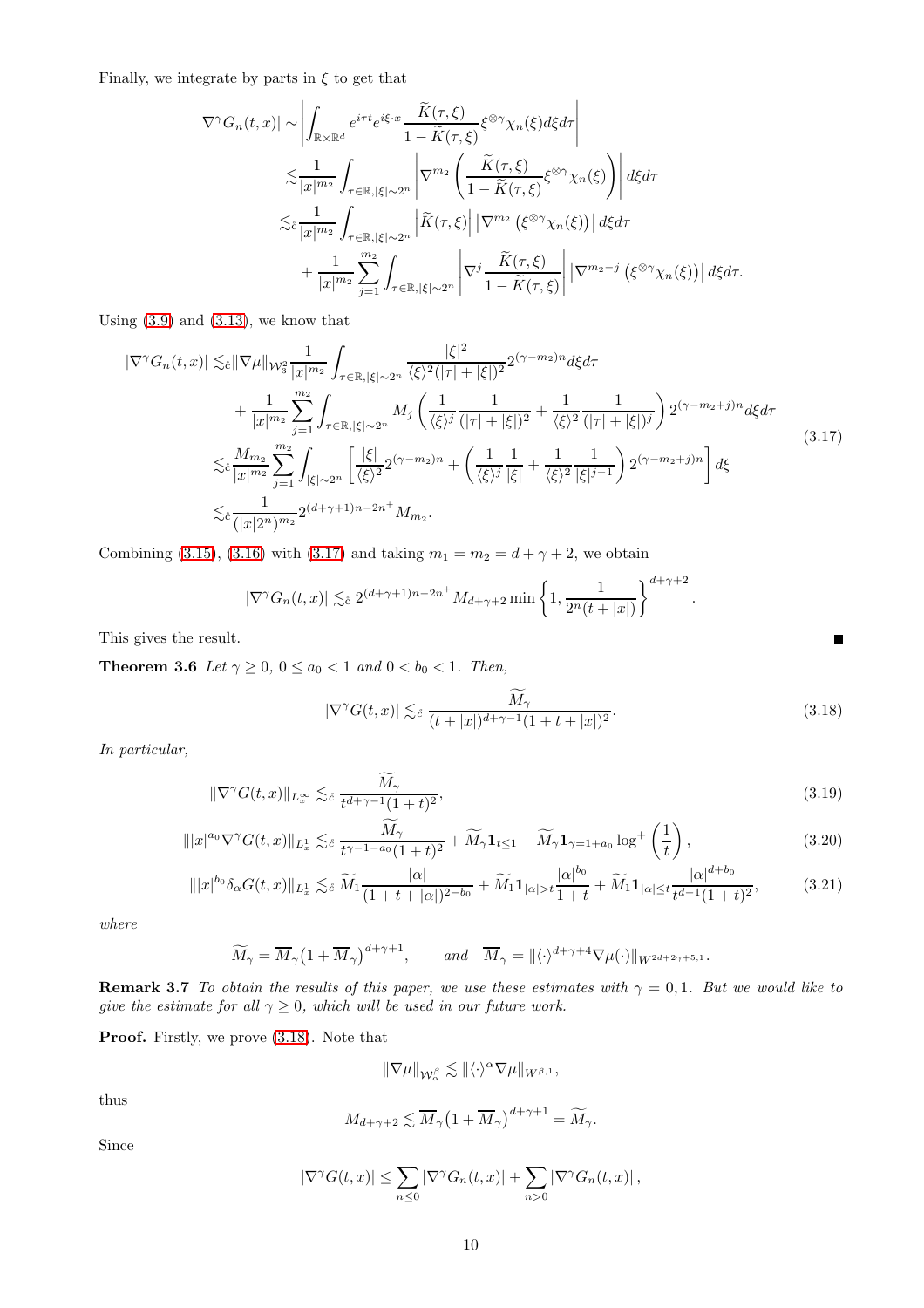for  $n > 0$ , combining this with Lemma [3.5,](#page-8-2) we can yield that

$$
\sum_{n>0} |\nabla^{\gamma} G_n(t,x)| \lesssim_{\tilde{c}} \widetilde{M}_{\gamma} \sum_{n>0} 2^{(d+\gamma-1)n} \min\left\{1, \frac{1}{2^n(t+|x|)}\right\}^{d+\gamma+2}
$$
\n
$$
\sim_{\tilde{c}} \widetilde{M}_{\gamma} \sum_{n>0} \left( \mathbf{1}_{t+|x|\leq 1} \sum_{1 \leq 2^n \leq (t+|x|)^{-1}} 2^{(d+\gamma-1)n} + \mathbf{1}_{t+|x|\leq 1} \sum_{2^n > (t+|x|)^{-1}} 2^{-3n} \frac{1}{(t+|x|)^{d+\gamma+2}}
$$
\n
$$
+ \mathbf{1}_{t+|x|>1} \frac{1}{2^{3n}(t+|x|)^{d+\gamma+2}} \right)
$$
\n
$$
\lesssim_{\tilde{c}} \widetilde{M}_{\gamma} \left( \mathbf{1}_{t+|x|\leq 1} \frac{1}{(t+|x|)^{d+\gamma-1}} + \mathbf{1}_{t+|x|>1} \frac{1}{(t+|x|)^{d+\gamma+2}} \right).
$$

Similarly, we have for  $n \leq 0$ 

$$
\sum_{n\leq 0} |\nabla^{\gamma} G_n(t,x)| \lesssim_{\tilde{c}} \widetilde{M}_{\gamma} \left( \mathbf{1}_{t+|x|\leq 1} \sum_{n\leq 0} 2^{(d+\gamma+1)n} + \mathbf{1}_{t+|x|>1} \sum_{2^n \leq (t+|x|)^{-1}} 2^{(d+\gamma+1)n} + \mathbf{1}_{t+|x|>1} \sum_{(t+|x|)^{-1} < 2^n \leq 1} \frac{2^{-n}}{(t+|x|)^{d+\gamma+2}} \right)
$$
  

$$
\lesssim_{\tilde{c}} \widetilde{M}_{\gamma} \left( \mathbf{1}_{t+|x|\leq 1} + \mathbf{1}_{t+|x|>1} \frac{1}{(t+|x|)^{d+\gamma+1}} \right).
$$

Finally, we yield that

$$
\begin{aligned} |\nabla^{\gamma}G(t,x)|\lesssim_{\hat{c}}&\widetilde{M}_{\gamma}\left(\mathbf{1}_{t+|x|\leq 1}\frac{1}{(t+|x|)^{d+\gamma-1}}+\mathbf{1}_{t+|x|>1}\frac{1}{(t+|x|)^{d+\gamma+1}}\right)\\ \lesssim_{\hat{c}}&\frac{\widetilde{M}_{\gamma}}{(t+|x|)^{d+\gamma-1}(1+t+|x|)^2}.\end{aligned}
$$

(1) Now we prove [\(3.19\)](#page-9-2), we consider the  $L^{\infty}$  norm of G as follows

$$
\|\nabla^{\gamma}G(t,x)\|_{L_x^{\infty}} \lesssim_{\tilde{c}} \sup_{x \in \mathbb{R}^d} \frac{\widetilde{M}_{\gamma}}{(t+|x|)^{d+\gamma-1}(1+t+|x|)^2} \lesssim_{\tilde{c}} \frac{\widetilde{M}_{\gamma}}{t^{d+\gamma-1}(1+t)^2}.
$$

(2) Now we prove  $(3.20)$ , for the  $L^1$  norm, we have

$$
|||x|^{a_0}\nabla^{\gamma}G(t,x)||_{L^1_x}\lesssim_{\tilde{c}} \widetilde{M}_{\gamma}\int \frac{|x|^{a_0}}{(t+|x|)^{d+\gamma-1}(1+t+|x|)^2}dx.
$$

Now we consider the case  $t \geq 1$ , and changing variables to obtain

$$
\||x|^{a_0}\nabla^{\gamma}G(t,x)\|_{L^1_x}\lesssim_{\tilde{c}} \widetilde{M}_{\gamma}\int \frac{|x|^{a_0}}{(t+|x|)^{d+\gamma+1}}dx\sim_{\tilde{c}} \frac{\widetilde{M}_{\gamma}}{t^{\gamma+1-a_0}}\int \frac{|x|^{a_0}}{(1+|x|)^{d+\gamma+1}}dx\sim_{\tilde{c}} \frac{\widetilde{M}_{\gamma}}{t^{\gamma+1-a_0}}.
$$

For the case  $0 \le t \le 1$ , we know that

$$
\| |x|^{a_0} \nabla^{\gamma} G(t, x) \|_{L_x^1} \lesssim_{\tilde{c}} \widetilde{M}_{\gamma} \left( \int_{|x| \leq t} + \int_{t < |x| < 1} + \int_{|x| \geq 1} \right) \frac{|x|^{a_0}}{(t + |x|)^{d + \gamma - 1} (1 + t + |x|)^2} dx
$$
  

$$
\lesssim_{\tilde{c}} \widetilde{M}_{\gamma} \left( \int_{|x| \leq t} \frac{|x|^{a_0}}{t^{d + \gamma - 1}} dx + \int_{t < |x| < 1} \frac{|x|^{a_0}}{|x|^{d + \gamma - 1}} dx + \int_{|x| \geq 1} \frac{|x|^{a_0}}{|x|^{d + \gamma + 1}} dx \right)
$$
  

$$
\lesssim_{\tilde{c}} \widetilde{M}_{\gamma} \left( \frac{1}{t^{\gamma - 1 - a_0}} + 1 + 1_{\gamma < 1 + a_0} + 1_{\gamma = 1 + a_0} \log \left( \frac{1}{t} \right) + \frac{1_{\gamma > 1 + a_0}}{t^{\gamma - a_0 - 1}} \right)
$$
  

$$
\sim_{\tilde{c}} \widetilde{M}_{\gamma} \left( \frac{1}{t^{\gamma - 1 - a_0}} + 1 + 1_{\gamma = 1 + a_0} \log \left( \frac{1}{t} \right) \right).
$$

Combining these two cases, we deduce that

$$
\begin{split} \||x|^{a_0}\nabla^\gamma G(t,x)\|_{L^1_x} \lesssim_{\hat c} \mathbf{1}_{t\geq 1}\frac{\widetilde M_\gamma}{t^{\gamma+1-a_0}} + \mathbf{1}_{t\leq 1} \widetilde M_\gamma \left(\frac{1}{t^{\gamma-1-a_0}}+1+\mathbf{1}_{\gamma=1+a_0}\log\left(\frac{1}{t}\right)\right)\\ \sim_{\hat c} \frac{\widetilde M_\gamma}{t^{\gamma-1-a_0}(1+t)^2} + \widetilde M_\gamma \mathbf{1}_{t\leq 1} + \mathbf{1}_{\gamma=1+a_0}\log^+\left(\frac{1}{t}\right). \end{split}
$$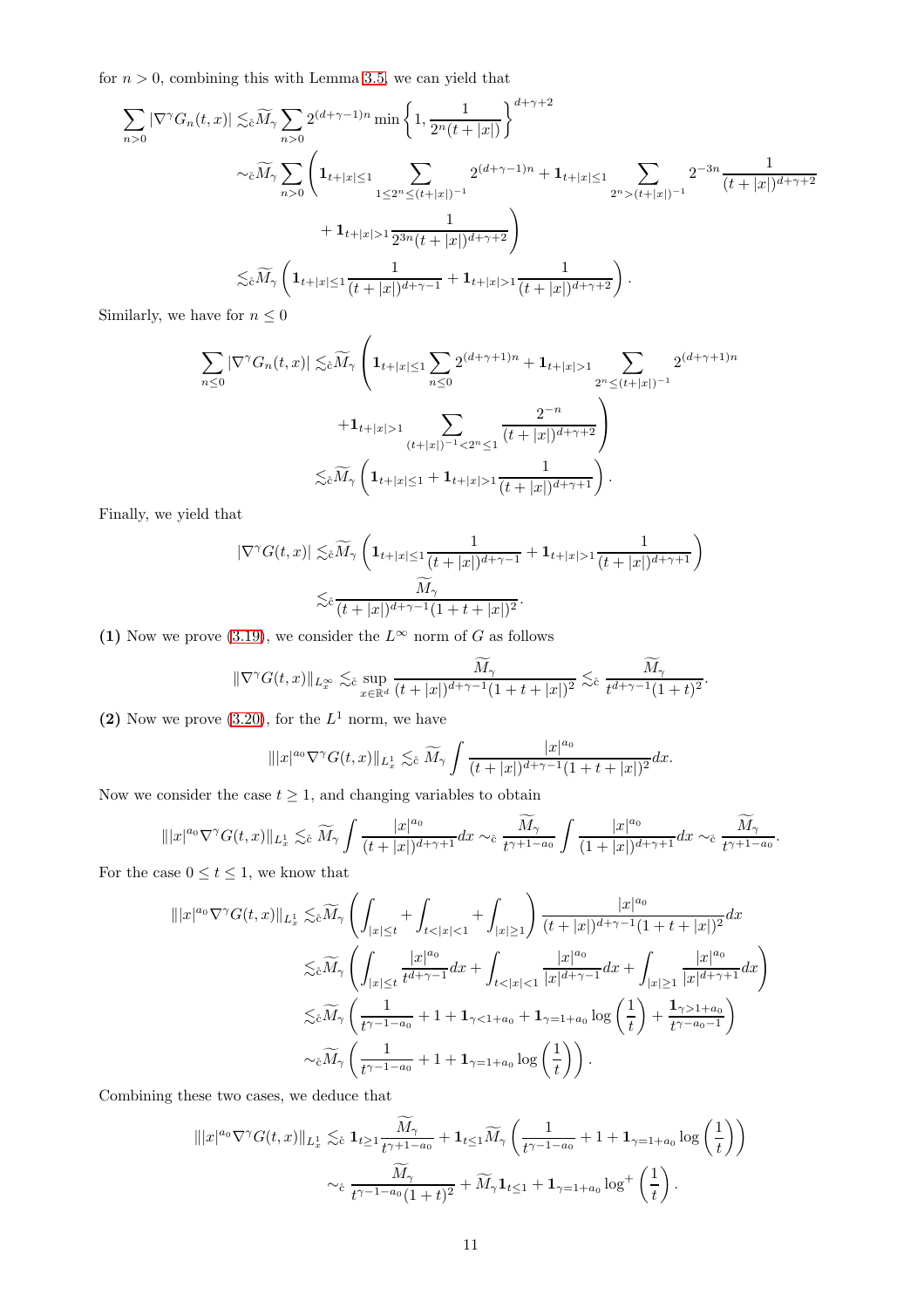(3) Now we prove [\(3.21\)](#page-9-4), we focus on  $|||x|^{b_0} \delta_\alpha G(t, x)||_{L^1_x}$ .

$$
\| |x|^{b_0} |\delta_\alpha G(t,x)| \|_{L^1_x} = \left( \int_{|\alpha| \le |x|/2} + \int_{|\alpha| \ge |x|/2} \right) |x|^{b_0} |\delta_\alpha G(t,x)| dx =: I^1_{G,b_0} + I^2_{G,b_0}.
$$

For the term  $I_{G,b_0}^1$ ,

$$
\begin{split} &I_{G,b_0}^1\leq \int_{|\alpha|\leq |x|/2}\int_0^1 |x|^{b_0} \left|\nabla G(t,x-\tau\alpha)\right| |\alpha| d\tau dx \\ &\lesssim_\varepsilon |\alpha| \int_0^1 \int_{|\alpha|\leq |x|/2} |x|^{b_0} \frac{\widetilde{M}_1}{(t+|x-\tau\alpha|)^d (1+t+|x-\tau\alpha|)^2} dxd\tau \\ &\lesssim_\varepsilon |\alpha| \int_{|\alpha|\leq |x|/2} |x|^{b_0} \frac{\widetilde{M}_1}{(t+|x|/2)^d (1+t+|x|/2)^2} dx \\ &\lesssim_\varepsilon \mathbf{1}_{|\alpha|\geq t/2} |\alpha| \int_{|\alpha|\leq |x|/2} \frac{\widetilde{M}_1}{|x|^{d-b_0} (1+|x|)^2} dx + \mathbf{1}_{|\alpha|< t/2} |\alpha| \int_{|\alpha|\leq |x|/2} |x|^{b_0} \frac{\widetilde{M}_1}{(t+|x|/2)^d (1+t+|x|/2)^2} dx \\ &=: I_{G,b_0}^{1,1} + I_{G,b_0}^{1,2}. \end{split}
$$

Then, we estimate the first one and obtain

<span id="page-11-0"></span>
$$
I_{G,b_0}^{1,1} \lesssim \mathbf{1}_{|\alpha| \ge t/2} \mathbf{1}_{|\alpha| \ge 1} |\alpha| \int_{|\alpha| \le |x|/2} \frac{\widetilde{M}_1}{|x|^{d+2-b_0}} dx + \mathbf{1}_{|\alpha| \ge t/2} \mathbf{1}_{|\alpha| < 1} |\alpha| \left( \int_{|\alpha| \le |x| \le 2} \widetilde{M}_1 \frac{1}{|x|^{d-b_0}} dx + \int_{|x| \ge 2} \widetilde{M}_1 \frac{1}{|x|^{d+2-b_0}} dx \right) \lesssim \widetilde{M}_1 |\alpha| \left( \mathbf{1}_{|\alpha| \ge t/2} \mathbf{1}_{|\alpha| \ge 1} \frac{1}{|\alpha|^{2-b_0}} + \mathbf{1}_{|\alpha| \ge t/2} \mathbf{1}_{|\alpha| < 1} \right) \sim \widetilde{M}_1 \mathbf{1}_{|\alpha| \ge t/2} \frac{|\alpha|}{(1+|\alpha|)^{2-b_0}}.
$$
\n(3.22)

For the other one, we have

<span id="page-11-1"></span>
$$
I_{G,b_{0}}^{1,2} \lesssim \mathbf{1}_{|\alpha| < t/2} |\alpha| \int_{|x| \geq t} \frac{\widetilde{M}_{1}}{|x|^{d-b_{0}} (1+|x|)^{2}} dx + \mathbf{1}_{|\alpha| < t/2} |\alpha| \int_{2|\alpha| \leq |x| \leq t} \frac{\widetilde{M}_{1}|x|^{b_{0}}}{t^{d} (1+t)^{2}} dx
$$
  
\n
$$
\lesssim \mathbf{1}_{|\alpha| < t/2} \mathbf{1}_{t \geq 1} |\alpha| \int_{|x| \geq t} \frac{\widetilde{M}_{1}}{|x|^{d-b_{0}+2}} dx + \mathbf{1}_{|\alpha| < t/2} \mathbf{1}_{t \leq 1} |\alpha| \left( \int_{t \leq |x| \leq 1} \frac{\widetilde{M}_{1}}{|x|^{d-b_{0}}} dx + \int_{|x| \geq 1} \frac{\widetilde{M}_{1}}{|x|^{d-b_{0}+2}} dx \right)
$$
  
\n
$$
+ \mathbf{1}_{|\alpha| < t/2} |\alpha| \int_{|\alpha| \leq |x| \leq 2t} \frac{\widetilde{M}_{1}|x|^{b_{0}}}{t^{d} (1+t)^{2}} dx
$$
  
\n
$$
\sim \widetilde{M}_{1} |\alpha| \mathbf{1}_{|\alpha| < t/2} \left( \mathbf{1}_{t \geq 1} \frac{1}{t^{2-b_{0}}} + \mathbf{1}_{t \leq 1} + \frac{t^{b_{0}}}{(1+t)^{2}} \right) \sim \widetilde{M}_{1} \mathbf{1}_{|\alpha| < t} \frac{|\alpha|}{(1+t)^{2-b_{0}}}.
$$
 (3.23)

Combining [\(3.22\)](#page-11-0) with [\(3.23\)](#page-11-1), we can yield

<span id="page-11-2"></span>
$$
I_{G,b_0}^1 \lesssim_{\tilde{\mathbb{C}}} \widetilde{M}_1 \mathbf{1}_{|\alpha| \ge t} \frac{|\alpha|}{(1+|\alpha|)^{2-b_0}} + \widetilde{M}_1 \mathbf{1}_{|\alpha| < t} \frac{|\alpha|}{(1+t)^{2-b_0}} \sim_{\tilde{\mathbb{C}}} \widetilde{M}_1 \frac{|\alpha|}{(1+t+|\alpha|)^{2-b_0}}.
$$
 (3.24)

For the term  $I_{G,b_0}^2$ , one has

$$
I_{G,b_0}^2 \lesssim_{\tilde{c}} \widetilde{M}_0 |\alpha|^{b_0} \int_{|x| \lesssim |\alpha|} \frac{1}{(t+|x|)^{d-1} (1+t+|x|)^2} dx \sim_{\tilde{c}} \widetilde{M}_0 |\alpha|^{b_0} \int_0^{|\alpha|} \frac{r^{d-1}}{(t+r)^{d-1} (1+t+r)^2} dr
$$
  

$$
\sim_{\tilde{c}} \mathbf{1}_{|\alpha| > t} \widetilde{M}_0 |\alpha|^{b_0} \left( \int_0^t \frac{r^{d-1}}{t^{d-1} (1+t)^2} dr + \int_t^{|\alpha|} \frac{r^{d-1}}{r^{d-1} (1+r)^2} dr \right) + \mathbf{1}_{|\alpha| \leq t} \widetilde{M}_0 |\alpha|^{b_0} \int_0^{|\alpha|} \frac{r^{d-1}}{t^{d-1} (1+t)^2} dr
$$
  

$$
\lesssim_{\tilde{c}} \mathbf{1}_{|\alpha| > t} \widetilde{M}_0 |\alpha|^{b_0} \left( \frac{t}{(1+t)^2} + \frac{1}{1+t} \right) + \mathbf{1}_{|\alpha| \leq t} \frac{\widetilde{M}_0 |\alpha|^{d+b_0}}{t^{d-1} (1+t)^2}
$$
  

$$
\lesssim_{\tilde{c}} \widetilde{M}_0 \mathbf{1}_{|\alpha| > t} \frac{|\alpha|^{b_0}}{1+t} + \widetilde{M}_0 \mathbf{1}_{|\alpha| \leq t} \frac{|\alpha|^{d+b_0}}{t^{d-1} (1+t)^2}.
$$

Combining this with [\(3.24\)](#page-11-2) and note that  $\widetilde{M}_0 \leq \widetilde{M}_1,$  one has

$$
\||x|^{b_0}\delta_\alpha G(t,x)\|_{L^1_x} \lesssim_{\mathring{c}} \widetilde{M}_1 \frac{|\alpha|}{(1+t+|\alpha|)^{2-b_0}} + \widetilde{M}_1\mathbf{1}_{|\alpha|>t} \frac{|\alpha|^{b_0}}{1+t} + \widetilde{M}_1\mathbf{1}_{|\alpha|\leq t} \frac{|\alpha|^{d+b_0}}{t^{d-1}(1+t)^2}
$$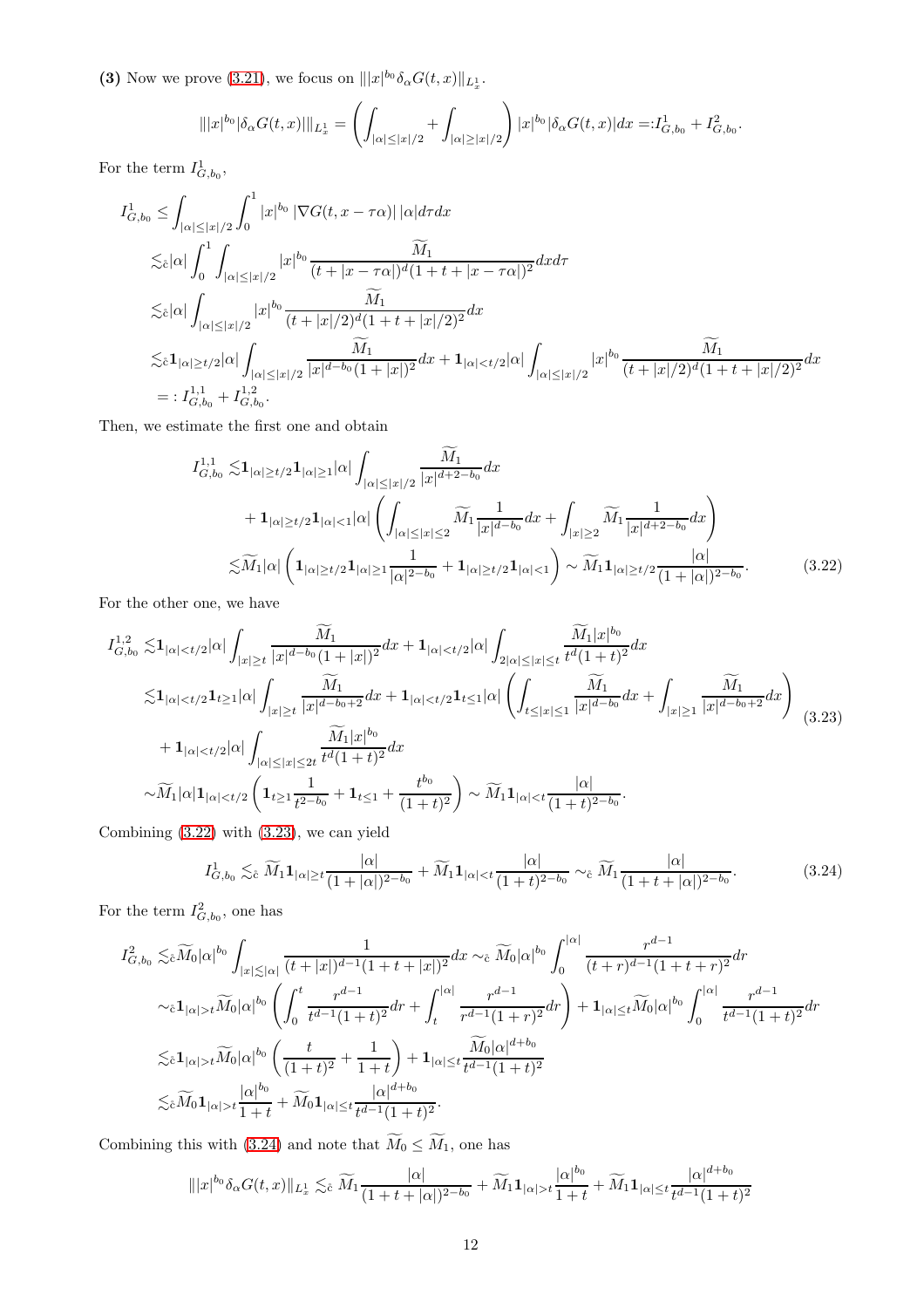which implies [\(3.21\)](#page-9-4).

**Lemma 3.8** For the kernel  $G$  defined in  $(2.6)$ , there holds

<span id="page-12-0"></span>
$$
\int_{\mathbb{R}^d} G(t, x) dx = 0, \quad \forall t \ge 0.
$$
\n(3.25)

**Proof.** By [\(3.11\)](#page-6-1) with  $\alpha = 0$ , one has  $\widetilde{K}(\tau, 0) = 0$ . Then from [\(2.6\)](#page-4-0), we obtain that  $\widetilde{G}(\tau, 0) = 0$ , for all  $\tau \in \mathbb{R}$ , which implies the conclusion [\(3.25\)](#page-12-0).

Then we can prove the main result in this section.

Theorem 3.9 There holds

<span id="page-12-1"></span>
$$
\|\mathcal{G}(\mathbf{f})\|_a \leq M \|\mathbf{f}\|_a,
$$

with  $M = M(\mathring{c}, d, M_1)$ .

It is easy to check that for any  $t \in [0, 1]$ 

$$
\sum_{p=1,\infty} \left( \|G *_{(t,x)} \mathbf{f}(t)\|_{L^p} + \|G *_{(t,x)} \mathbf{f}(t)\|_{\dot{B}^a_{p,\infty}} \right) \leq \|\mathbf{f}\|_a \int_0^1 \|G(s)\|_{L^1_x} ds \stackrel{(3.20)}{\lesssim} \mathcal{E}_{\hat{c},d,M_1} \|\mathbf{f}\|_a.
$$

To prove the theorem [3.9,](#page-12-1) we need to have the following Lemmas.

**Lemma 3.10** Let  $t \geq 1$ , and  $p = 1, \infty$ , we have

$$
\langle t \rangle^{\frac{d(p-1)}{p}} \|G *_{(t,x)} \mathbf{f}(t)\|_{L^p} \lesssim_{\tilde{c},M_0} \sup_{s \in [0,\infty)} \left( \|\mathbf{f}(s)\|_{L^1} + \langle s \rangle^{a + \frac{d(p-1)}{p}} \|\mathbf{f}(s)\|_{\dot{B}^a_{p,\infty}} \right).
$$

**Proof.** We use the idea in [\[9\]](#page-44-7). Since we have the cancellation showed in the  $(3.25)$ , we rewrite lines as follows when changing of variable  $z = x - y$  in the third term,

$$
||G *_{(t,x)} \mathbf{f}||_{L^{p}} \leq \left\| \int_{0}^{t/2} \int_{\mathbb{R}^{d}} G(t-s, x-y) \mathbf{f}(s, y) dy ds \right\|_{L^{p}_{x}} + \left\| \int_{t/2}^{t} \int_{\mathbb{R}^{d}} G(t-s, z) (\mathbf{f}(s, x) - \mathbf{f}(s, x+z)) dz ds \right\|_{L^{p}_{x}} := I_{1} + I_{2}.
$$

First, we consider the term

<span id="page-12-3"></span><span id="page-12-2"></span>
$$
I_1 \leq \int_0^{t/2} \|G(t-s)\|_{L^p} \|\mathbf{f}(s)\|_{L^1} ds.
$$

Using  $(3.19)$  and  $(3.20)$  in Theorem [3.6,](#page-9-5) we obtain

$$
I_1 \lesssim_{\tilde{c},M_0} \int_0^{t/2} \frac{1}{\langle t-s \rangle^{1+\frac{d(p-1)}{p}}} \| \mathbf{f}(s) \|_{L^1} ds \lesssim_{\tilde{c},M_0} \widetilde{M} \langle t \rangle^{-\frac{d(p-1)}{p}} \sup_{s \in [0,\infty)} \| \mathbf{f}(s) \|_{L^1}.
$$
 (3.26)

Similarly, we have

$$
I_{2} = \left\| \int_{t/2}^{t} \int_{\mathbb{R}^{d}} G(t-s,z)|z|^{a} \frac{\mathbf{f}(s,x) - \mathbf{f}(s,x+z)}{|z|^{a}} dz ds \right\|_{L_{x}^{p}}
$$
  
\n
$$
\leq \int_{t/2}^{t} \int_{\mathbb{R}^{d}} |G(t-s,z)||z|^{a} \frac{\|\mathbf{f}(s,x) - \mathbf{f}(s,x+z)\|_{L_{x}^{p}}}{|z|^{a}} dz ds
$$
  
\n
$$
\leq \int_{t/2}^{t} \sup_{z} \frac{\|\delta_{z}\mathbf{f}(s,x)\|_{L_{x}^{p}}}{|z|^{a}} \|G(t-s,z)|z|^{a} \|_{L_{x}^{1}} ds.
$$
\n(3.27)

Using [\(3.20\)](#page-9-3) in Theorem [3.6,](#page-9-5) we have,

$$
\begin{split} &I_2\lesssim_{\mathring{\mathbf c},M_0}\widetilde{M}\int_{t/2}^t\|\mathbf f(s)\|_{\dot{B}^a_{p,\infty}}\frac{1}{\langle t-s\rangle^{1-a}}ds\\ &\lesssim_{\mathring{\mathbf c},M_0}\widetilde{M}\left[\sup_{s\in[0,\infty)}\langle s\rangle^{\frac{d(p-1)}{p}+a}\|\mathbf f(s)\|_{\dot{B}^a_{p,\infty}}\right]\langle t\rangle^{-\frac{d(p-1)}{p}-a}\int_{t/2}^t\frac{1}{\langle t-s\rangle^{1-a}}ds\\ &\lesssim_{\mathring{\mathbf c},M_0}\widetilde{M}\langle t\rangle^{-\frac{d(p-1)}{p}}\sup_{s\in[0,\infty)}\left(\langle s\rangle^{\frac{d(p-1)}{p}+a}\|\mathbf f(s)\|_{\dot{B}^a_{p,\infty}}\right). \end{split}
$$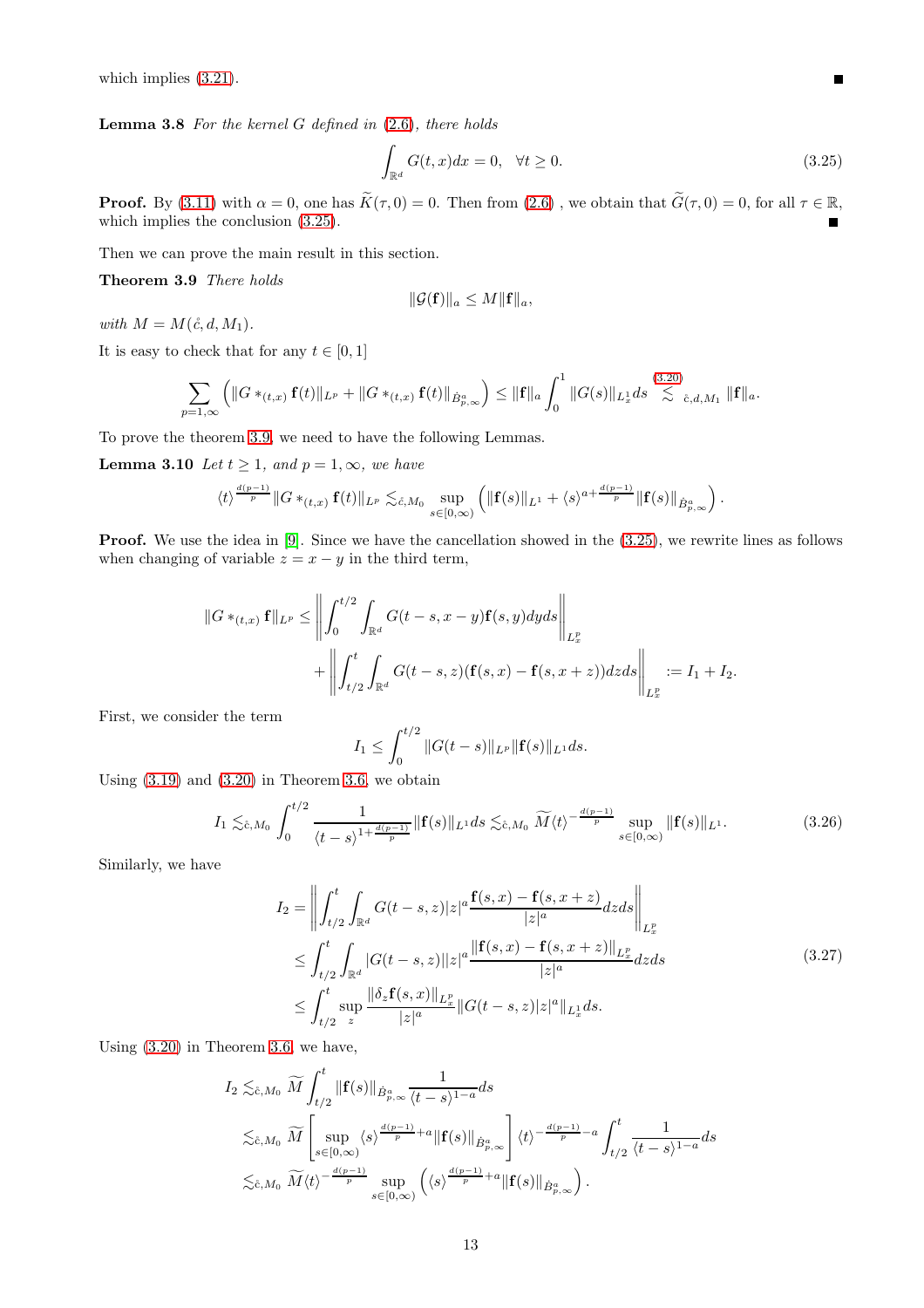Combining [\(3.26\)](#page-12-2) and [\(3.27\)](#page-12-3) we obtain that

$$
\langle t\rangle^{\frac{d(p-1)}{p}} \|G \ast_{(t,x)} {\mathbf f}(t) \|_{L^p} \lesssim_{\mathring{\mathrm{c}},M_0} \widetilde{M} \sup_{s \in [0,\infty)} \left( \| {\mathbf f}(s) \|_{L^1} + \langle s \rangle^{a + \frac{d(p-1)}{p}} \| {\mathbf f} \|_{\dot{B}^a_{p,\infty}} \right).
$$

This implies the result.

**Lemma 3.11** Let  $t \geq 1$ , and  $p = 1, \infty$ , we have estimates as follows,

$$
\langle t\rangle^{a+\frac{d(p-1)}{p}} \|G \ast_{(t,x)} {\bf f}(t)\|_{\dot{B}^a_{p,\infty}}\lesssim_{\mathring{c},M_1} \widetilde{M} \sup_{s\in [0,\infty)}\left(\|{\bf f}(s)\|_{L^1}+\langle s\rangle^{a+\frac{d(p-1)}{p}} \|{\bf f}(s)\|_{\dot{B}^a_{p,\infty}}\right).
$$

**Proof.** When referring to  $||G *_{(t,x)} f(t)||_{\dot{B}^a_{p,\infty}}$ , we consider  $||\delta_\alpha(G *_{(t,x)} f(t))||_{L^p}$  at first. Set

$$
u_1(t,x) = \int_0^{t/2} \int_{\mathbb{R}^d} G(t-s,y) \mathbf{f}(s,x-y) dy ds,
$$
  

$$
u_2(t,x) = \int_{t/2}^t \int_{\mathbb{R}^d} G(t-s,y) \mathbf{f}(s,x-y) dy ds.
$$

Thus,

$$
\|\delta_{\alpha}(G *_{(t,x)} \mathbf{f}(t))\|_{L^p} \le \|\delta_{\alpha} u_1(t,x)\|_{L^p_x} + \|\delta_{\alpha} u_2(t,x)\|_{L^p_x}
$$

.

 $\blacksquare$ 

Firstly, we focus on the second term. Thanks to [\(3.20\)](#page-9-3) and [\(3.25\)](#page-12-0), we have for  $|\alpha| > t/2 \ge \frac{1}{2}$ 

$$
\frac{\|\delta_\alpha u_2(t,x)\|_{L_x^p}}{|\alpha|^a} \leq \frac{2}{|\alpha|^a} \|u_2(t,x)\|_{L_x^p} = \frac{2}{|\alpha|^a} \left\| \int_{t/2}^t \int_{\mathbb{R}^d} G(t-s,y) \mathbf{f}(s,x-y) dy ds \right\|_{L_x^p}
$$
  

$$
\lesssim \frac{2}{|\alpha|^a} \int_{t/2}^t \| |y|^a G(t-s,y) \|_{L_y^1} \sup_y \left( \frac{\|\delta_y \mathbf{f}(s)\|_{L^p}}{|y|^a} \right) ds
$$
  

$$
\lesssim_{\hat{c}} \frac{1}{|\alpha|^a} \left[ \sup_{s \in [0,\infty)} \langle s \rangle^{\frac{d(p-1)}{p}+a} \| \mathbf{f} \|_{\dot{B}^a_{p,\infty}} \right] \langle t \rangle^{-\frac{d(p-1)}{p}-a} \int_{t/2}^t \frac{\widetilde{M}}{\langle t-s \rangle^{1-a}} ds
$$
  

$$
\lesssim_{\hat{c}} \widetilde{M} \frac{\langle t \rangle^a}{|\alpha|^a} \left[ \sup_{s \in [0,\infty)} \langle s \rangle^{\frac{d(p-1)}{p}+a} \| \mathbf{f} \|_{\dot{B}^a_{p,\infty}} \right] \langle t \rangle^{-\frac{d(p-1)}{p}-a}
$$
  

$$
\lesssim_{\hat{c}} \widetilde{M} \langle t \rangle^{-\frac{d(p-1)}{p}-a} \sup_{s \in [0,\infty)} \left( \langle s \rangle^{\frac{d(p-1)}{p}+a} \| \mathbf{f} \|_{\dot{B}^a_{p,\infty}} \right).
$$

For the case  $|\alpha|\leq t/2,$  we know that

$$
\frac{\|\delta_\alpha u_2(t,x)\|_{L^p_x}}{|\alpha|^a} \lesssim \frac{1}{|\alpha|^a} \left\| \int_{t/2}^t \int_{\mathbb{R}^d} \mathbf{1}_{|t-s| \leq |\alpha|^b} \delta_\alpha G(t-s,y) \delta_y \mathbf{f}(s,x) dy ds \right\|_{L^p_x} + \frac{1}{|\alpha|^a} \left\| \int_{t/2}^t \int_{\mathbb{R}^d} \mathbf{1}_{|t-s| > |\alpha|^b} \delta_\alpha G(t-s,y) \delta_y \mathbf{f}(s,x) dy ds \right\|_{L^p_x} =: \mathcal{J}_1 + \mathcal{J}_2.
$$

For the term  $\mathcal{J}_1$ , one has

$$
\begin{split} \mathcal{J}_1 &\leq \frac{1}{|\alpha|^a} \left\| \int_{t/2}^t \int_{\mathbb{R}^d} \mathbf{1}_{|t-s| \leq |\alpha|} G(t-s,y) \delta_y \mathbf{f}(s,x) dy ds \right\|_{L_x^p} \\ &\leq \frac{1}{|\alpha|^a} \int_{t/2}^t \mathbf{1}_{|t-s| \leq |\alpha|} |||y|^a G(t-s,y) ||_{L^1} \sup_y \frac{\|\delta_y \mathbf{f}(s)\|_{L^p}}{|y|^a} ds \\ &\stackrel{(3.20)}{\lesssim} \frac{1}{|\alpha|^a} \left[ \sup_{s \in [0,\infty)} \langle s \rangle^{\frac{d(p-1)}{p}+a} \|\mathbf{f}(s)\|_{\dot{B}^a_{p,\infty}} \right] \langle t \rangle^{-\frac{d(p-1)}{p}-a} \int_0^{t/2} |||y|^a G(s,y) ||_{L_y^1} \mathbf{1}_{|s| \leq |\alpha|} ds. \end{split}
$$

Since we have

$$
\int_0^{t/2} |||y|^a G(s,y)||_{L_y^1} \mathbf{1}_{|s| \leq |\alpha|} ds \underset{\delta \circ \mathbf{R}}{\overset{(3.20)}{\leq}} \widetilde{M} \int_0^{|\alpha|} \frac{1}{s^{1-a}} ds \leq \widetilde{M} |\alpha|^a,
$$

then

$$
\mathcal{J}_1\lesssim_{\mathring{\mathbb{C}},M_0}\widetilde{M}\langle t\rangle^{-\frac{d(p-1)}{p}-a}\sup_{s\in[0,\infty)}\left(\langle s\rangle^{\frac{d(p-1)}{p}+a}\| {\bf f}(s)\|_{\dot{B}^a_{p,\infty}}\right).
$$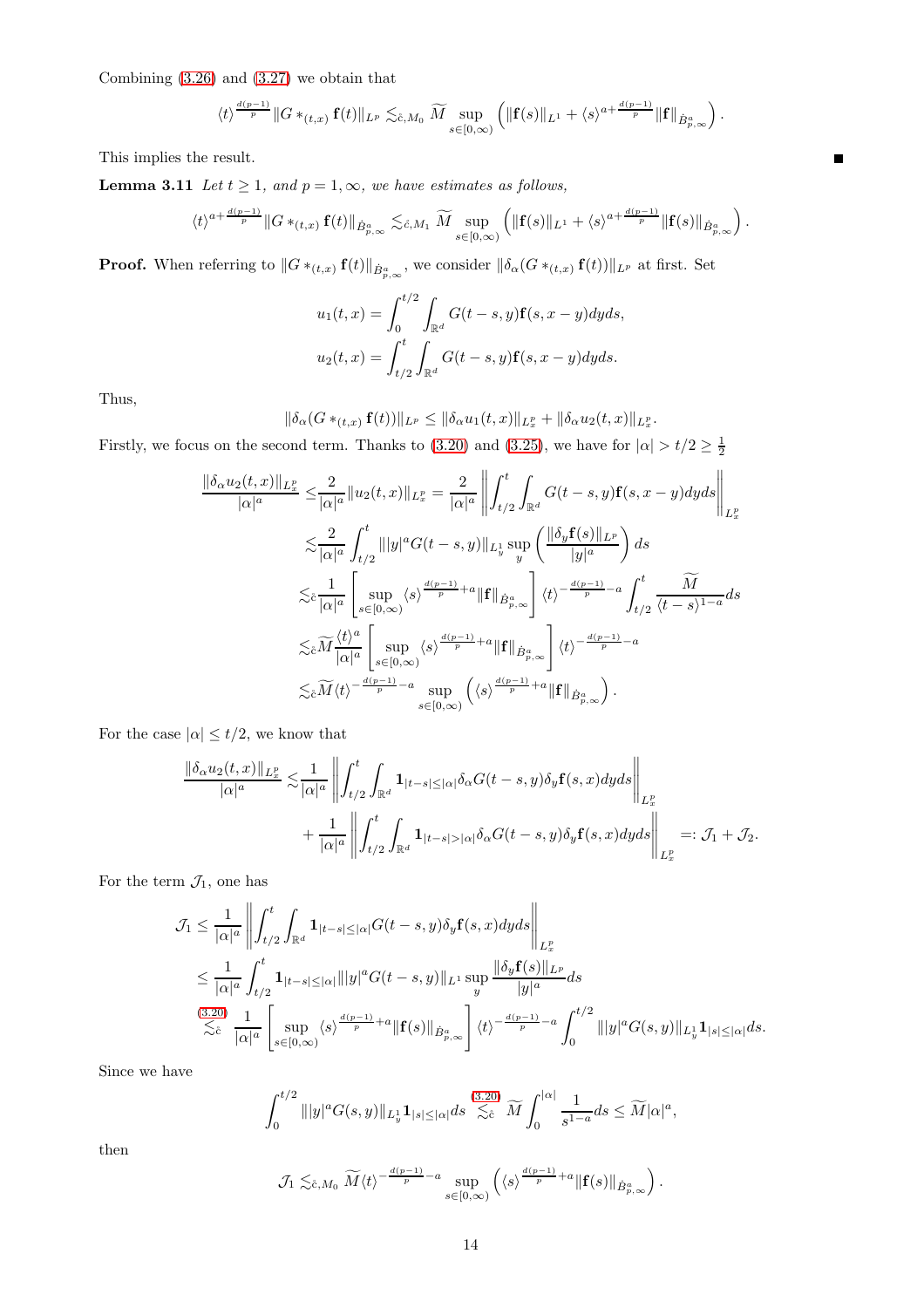Now we deal with the term  $\mathcal{J}_2$ ,

$$
\mathcal{J}_2 \leq \frac{1}{|\alpha|^a} \int_{t/2}^t \mathbf{1}_{|t-s| > |\alpha|} \left( \int_{\mathbb{R}^d} |y|^a |\delta_\alpha G(t-s, y)| dy \right) \sup_y \frac{\|\delta_y \mathbf{f}(s, x)\|_{L_x^p}}{|y|^a} ds
$$
  
\n
$$
\leq \frac{1}{|\alpha|^a} \langle t \rangle^{-a - \frac{d(p-1)}{p}} \left[ \sup_{s \in [0, \infty)} \langle s \rangle^{a + \frac{d(p-1)}{p}} \| \mathbf{f}(s) \|_{\dot{B}_{p,\infty}^a} \right] \int_{|\alpha|}^{t/2} \| |y|^a \delta_\alpha G(s, y) \|_{L_y^1} ds
$$
  
\n
$$
\lesssim \mathring{\epsilon}, M_0 \frac{1}{|\alpha|^a} \langle t \rangle^{-a - \frac{d(p-1)}{p}} \left[ \sup_{s \in [0, \infty)} \langle s \rangle^{a + \frac{d(p-1)}{p}} \| \mathbf{f}(s) \|_{\dot{B}_{p,\infty}^a} \right] \int_{|\alpha|}^{t/2} \frac{|\alpha|}{(1+s)^{2-a}} ds
$$
  
\n
$$
\lesssim \mathring{\epsilon}, M_0 \langle t \rangle^{-a - \frac{d(p-1)}{p}} \sup_{s \in [0, \infty)} \left( \langle s \rangle^{a + \frac{d(p-1)}{p}} \| \mathbf{f}(s) \|_{\dot{B}_{p,\infty}^a} \right).
$$

Combining the estimation of  $\mathcal{J}_1$  and  $\mathcal{J}_2$  , we have following estimation

$$
\frac{\|\delta_\alpha u_2(t,x)\|_{L^p_x}}{|\alpha|^a}\lesssim_{\tilde{c},M_0} \langle t\rangle^{-a-\frac{d(p-1)}{p}}\sup_{s\in[0,\infty)}\left(\langle s\rangle^{a+\frac{d(p-1)}{p}}\|\mathbf{f}(s)\|_{\dot{B}^a_{p,\infty}}\right).
$$

By the same method, we obtain similar conclusion about  $u_1(t, x)$ . We firstly consider the case  $t \ge 1$ ,

$$
\|\delta_{\alpha} u_1(t,x)\|_{L_x^p} = \left\| \int_0^{t/2} \int_{\mathbb{R}^d} \delta_{\alpha} G(t-s, x-y) \mathbf{f}(s, y) dy ds \right\|_{L_x^p}
$$
  

$$
\leq \int_{t/2}^t \|\delta_{\alpha} G(s)\|_{L_x^p} ds \sup_{s \in [0,\infty)} \| \mathbf{f}(s) \|_{L^1}.
$$

Note that for any  $s\gtrsim 1,$  we have

$$
\|\delta_{\alpha}G(s)\|_{L^{p}_{x}} \leq \min\{\|G(s)\|_{L^{p}_{x}}, |\alpha|\|\nabla G(s)\|_{L^{p}_{x}}\}\n\lesssim_{\tilde{c}, M_{1}} \min\left\{\frac{1}{\langle s \rangle^{1+\frac{d(p-1)}{p}}}, \frac{|\alpha|}{\langle s \rangle^{2+\frac{d(p-1)}{p}}}\right\}\n\lesssim_{\tilde{c}, M_{1}} \frac{|\alpha|^{a}}{\langle s \rangle^{1+a+\frac{d(p-1)}{p}}}.
$$

Then for  $t \geq 1$ ,

$$
\int_{t/2}^t \|\delta_\alpha G(s)\|_{L^p_x} ds \lesssim_{\tilde{c},M_1} \frac{|\alpha|^a}{\langle t \rangle^{1+a+\frac{d(p-1)}{p}}} \langle t \rangle \lesssim_{\tilde{c},M_1} |\alpha|^a \langle t \rangle^{-a-\frac{d(p-1)}{p}}.
$$

Thus we obtain

$$
\frac{\|\delta_\alpha u_1(t,x)\|_{L^p_x}}{|\alpha|^a} \lesssim_{\tilde{c},M_1} \langle t \rangle^{-a-\frac{d(p-1)}{p}} \sup_{s \in [0,\infty)} \|f(s)\|_{L^1}.
$$

By the arbitrariness of  $\alpha$  and the fact  $M_0 \leq M_1$ , we have

$$
\langle t\rangle^{a+\frac{d(p-1)}{p}} \|G *_{(t,x)\mathbf{f}}(t)\|_{\dot{B}^a_{p,\infty}} \lesssim_{\tilde{c},M_1} \sup_{s \in [0,\infty)} \left(\|\mathbf{f}(s)\|_{L^1} + \langle s \rangle^{a+\frac{d(p-1)}{p}} \|\mathbf{f}(s)\|_{\dot{B}^a_{p,\infty}}\right).
$$

Until now we finish the proof of Theorem [3.9.](#page-12-1)

#### 4 Estimates for Characteristics

In this section, we learn about the flow  $(X_{s,t}(x, v), V_{s,t}(x, v))$  defined in [\(2.1\)](#page-3-2), from which we have for any  $0 \leq s \leq t < \infty$ ,

$$
X_{s,t}(x,v) = x - v(t-s) + \int_s^t (\tau - s) E(\tau, X_{\tau,t}(x,v)) d\tau,
$$
  
\n
$$
V_{s,t}(x,v) = v - \int_s^t E(\tau, X_{\tau,t}(x,v)) d\tau.
$$
\n(4.1)

 $\blacksquare$ 

<span id="page-14-0"></span>Set

$$
Y_{s,t}(x,v) = \int_{s}^{t} (\tau - s)E(\tau, x + \tau v + Y_{\tau,t}(x,v))d\tau,
$$
  
\n
$$
W_{s,t}(x,v) = -\int_{s}^{t} E(\tau, x + \tau v + Y_{\tau,t}(x,v))d\tau.
$$
\n(4.2)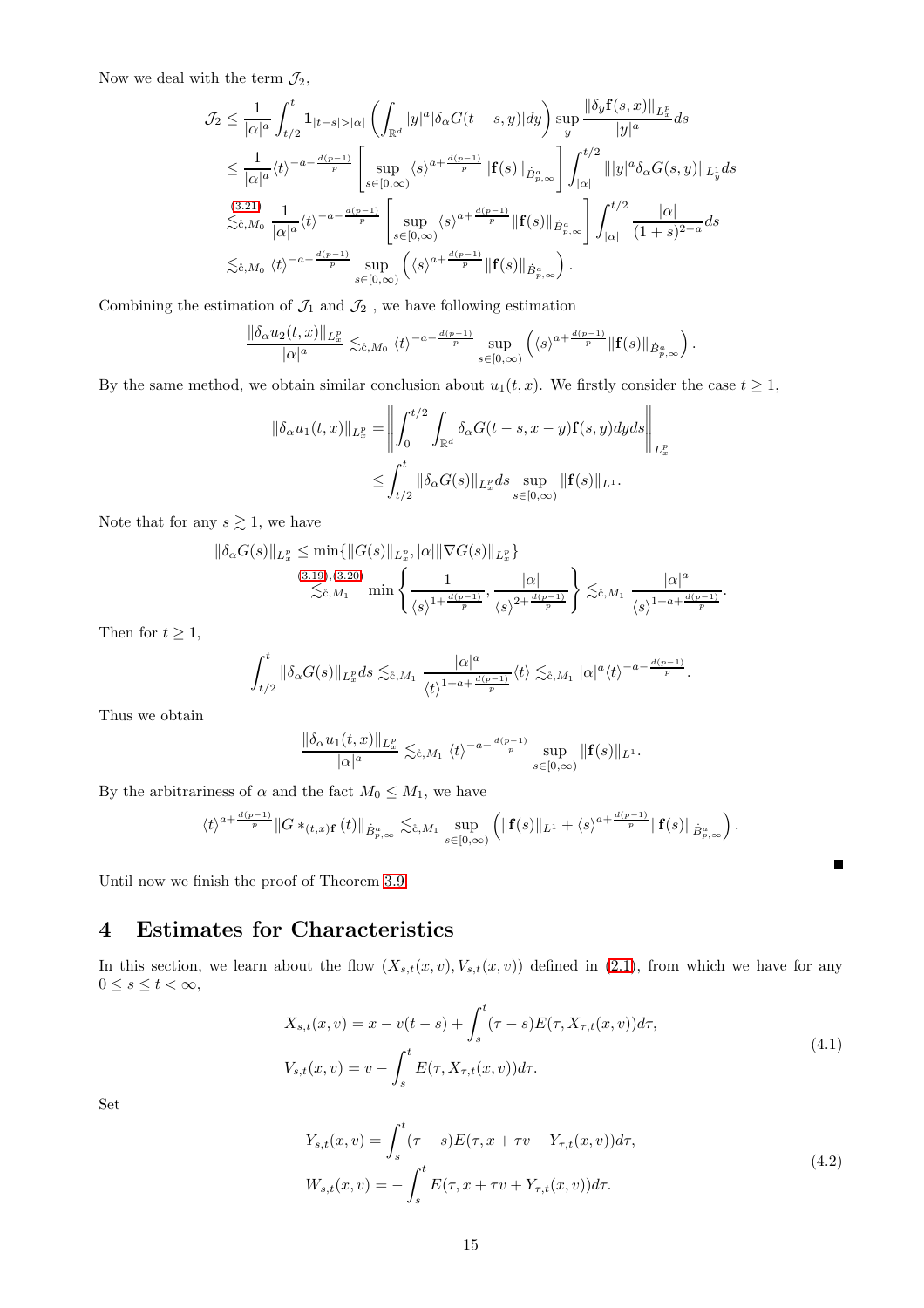Hence,

<span id="page-15-3"></span>
$$
X_{s,t}(x,v) = x - (t - s)v + Y_{s,t}(x - vt, v), \quad V_{s,t}(x,v) = v + W_{s,t}(x - vt, v).
$$
\n(4.3)

<span id="page-15-0"></span>We obtain the bounds on characteristics as follows.

**Proposition 4.1** Let  $a \in (\frac{\sqrt{5}-1}{2}, 1)$ , then there exists  $\tilde{\epsilon_0} \in (0, 1)$  such that for any  $\|(\rho, U)\|_{S_a^{\epsilon_0}} \leq \varepsilon_0 \leq \tilde{\epsilon_0}$  and  $0 < \delta < a$ , we have following estimates:

$$
\sup_{0\leq s\leq t} \langle s \rangle^{d-2+a} \left( \|Y_{s,t}\|_{L^{\infty}_{x,v}} + \|\nabla_x Y_{s,t}\|_{L^{\infty}_{x,v}} + \sup_{\alpha} \frac{\|\delta^x_{\alpha} \nabla_x Y_{s,t}\|_{L^{\infty}_{x,v}}}{|\alpha|^a} \right) + \sup_{0\leq s\leq t} \langle s \rangle^{d-3+a} \|\nabla_v Y_{s,t}\|_{L^{\infty}_{x,v}} + \delta \sup_{0\leq s\leq t} \langle s \rangle^{d-3+\delta} \sup_{\alpha} \frac{\|\delta^v_{\alpha} \nabla_v Y_{s,t}\|_{L^{\infty}_{x,v}}}{|\alpha|^{a-\delta}} \lesssim_a \|(\rho, U)\|_{S^{\varepsilon_0}_{a}}, \quad (4.4)
$$

and

$$
\sup_{0\leq s\leq t} \langle s \rangle^{d-1+a} \left( \|W_{s,t}\|_{L^{\infty}_{x,v}} + \|\nabla_x W_{s,t}\|_{L^{\infty}_{x,v}} + \sup_{\alpha} \frac{\|\delta^x_{\alpha} \nabla_x W_{s,t}\|_{L^{\infty}_{x,v}}}{|\alpha|^a} \right) + \sup_{0\leq s\leq t} \langle s \rangle^{d-2+a} \|\nabla_v W_{s,t}(x,v)\|_{L^{\infty}_{x,v}} + \sup_{0\leq s\leq t} \langle s \rangle^{d-2} \sup_{\alpha} \frac{\|\delta^v_{\alpha} \nabla_v W_{s,t}\|_{L^{\infty}_{x,v}}}{|\alpha|^a} \lesssim_a \|(\rho, U)\|_{S^{\varepsilon_0}_{a}}. \tag{4.5}
$$

Here we use the notation

<span id="page-15-4"></span><span id="page-15-1"></span>
$$
\delta^x_{\alpha} Y_{s,t}(x,v) = Y_{s,t}(x,v) - Y_{s,t}(x-\alpha,v), \quad \delta^v_{\alpha} Y_{s,t}(x,v) = Y_{s,t}(x,v) - Y_{s,t}(x,v-\alpha).
$$

Before we prove this Proposition, we state the following Lemma:

**Lemma 4.2** For  $p = 1, \infty$  and  $\kappa, \kappa_1 \in (0, 1)$ , one has

$$
\sum_{j=0}^{1} \|\nabla^{j} (1-\Delta)^{-1} \psi\|_{L^{p}} + \|\nabla (1-\Delta)^{-1} \psi\|_{\dot{B}_{p,\infty}^{\kappa}} \leq c_0 \|\psi\|_{L^{p}},
$$
\n
$$
\sum_{j=1}^{2} \|\nabla^{j} (1-\Delta)^{-1} \psi\|_{L^{p}} + [2 + \kappa - (\kappa_1 + j)] \sum_{\substack{j=0,1,2\\ \kappa_1 + j < 2 + \kappa}} \|\nabla^{j} (1-\Delta)^{-1} \psi\|_{\dot{B}_{p,\infty}^{\kappa_1}} \leq c_0 \|\psi\|_{\dot{B}_{p,\infty}^{\kappa}},
$$
\n
$$
\|\nabla^{2} (1-\Delta)^{-1} \psi\|_{\dot{B}_{\infty,\infty}^{\kappa}} \leq c_0 \|\psi\|_{\dot{B}_{\infty,\infty}^{\kappa}},
$$

for some  $c_0 = c_0(\kappa)$ .

**Proof of Theorem [4.1.](#page-15-0)** Note that  $\|(\rho, U)\|_{S_a^{\varepsilon_0}} \leq \varepsilon_0$  implies  $||U||_a \leq \varepsilon_0^{\frac{2}{3}}$ , then by Assumption [3,](#page-1-0) we know that

<span id="page-15-6"></span>
$$
||A(U)||_{\dot{B}_{p,\infty}^{a}} \leq \max_{|r| \leq \varepsilon_0^{2/3}} |A'(r)|| ||U||_{\dot{B}_{p,\infty}^{a}} \leq C_A \varepsilon_0^{\frac{2}{3}} ||U||_{\dot{B}_{p,\infty}^{a}},
$$
  

$$
||A(U)||_{L^p} \leq C_A ||U^2||_{L^p} \leq C_A \varepsilon_0^{\frac{2}{3}} ||U||_{L^p}.
$$
 (4.6)

Thus taking  $\varepsilon_0 \leq C_A^{-3}$ , we have

$$
\|\rho + A(U)\|_{a} \le \|\rho\|_{a} + C_{A}\varepsilon_{0}^{\frac{2}{3}}\|U\|_{a} \le \|\rho\|_{a} + \varepsilon_{0}^{\frac{1}{3}}\|U\|_{a} = \|(\rho, U)\|_{S_{a}^{\varepsilon_{0}}}.
$$
\n(4.7)

Thanks to Lemma [4.2](#page-15-1) we have

<span id="page-15-2"></span>
$$
||E(\tau)||_{L^{\infty}} + ||\nabla_x E(\tau)||_{L^{\infty}} + ||\nabla_x E(\tau)||_{\dot{B}^a_{\infty,\infty}} \le c_0(a) ||\rho + A(U)||_{\dot{B}^a_{\infty,\infty}} \le c_0(a) \frac{||(\rho, U)||_{S^{\varepsilon_0}_{a}}}{\langle \tau \rangle^{d+a}},
$$
(4.8)

and there exists a constant  $c_1 > 0$  such that

<span id="page-15-5"></span>
$$
\int_{s}^{t} \frac{1}{\langle \tau \rangle^{d-i+a}} d\tau \le \frac{c_1}{\langle s \rangle^{d-i+a-1}}, \quad i = 0, 1, 2,
$$
\n(4.9)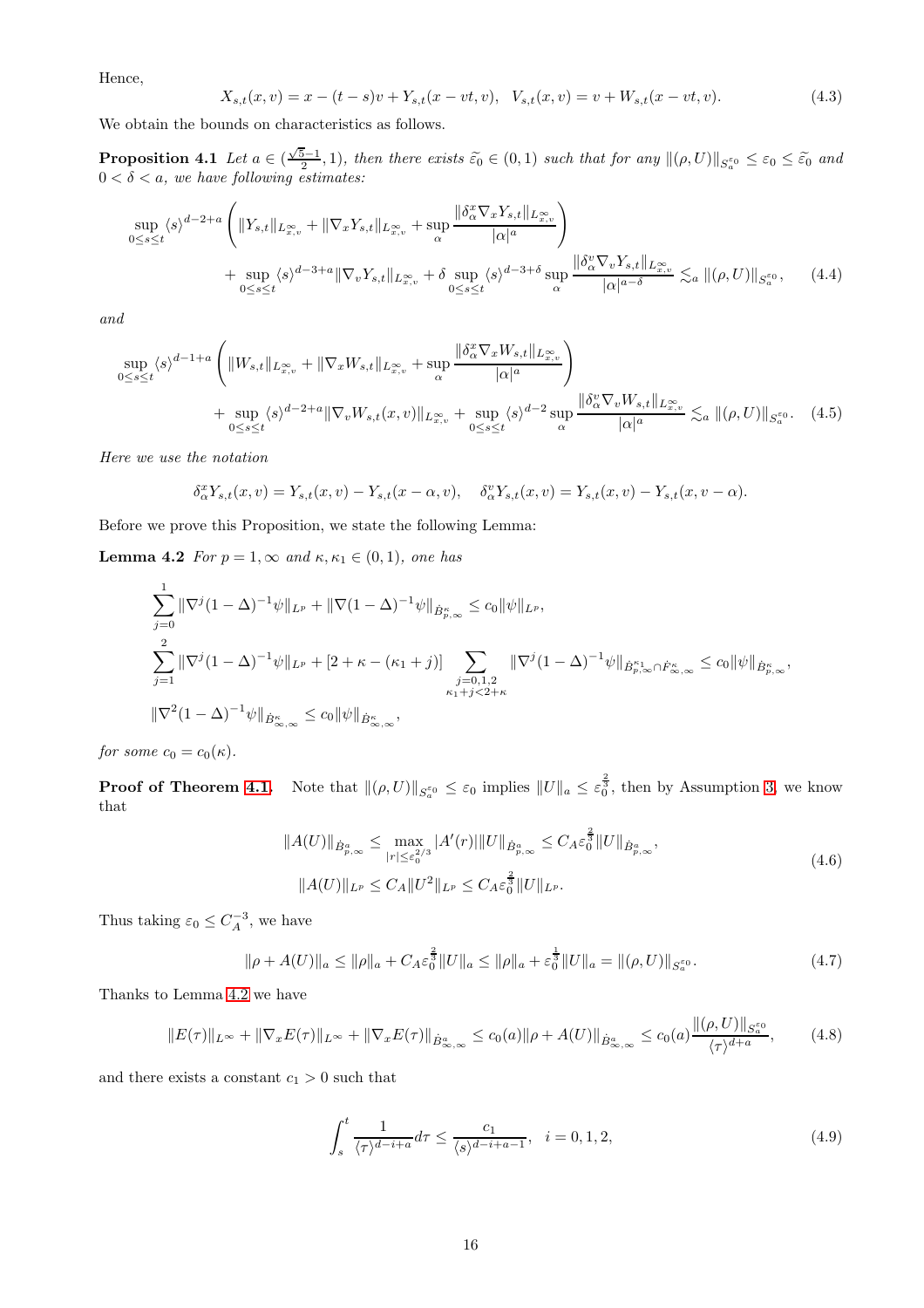where  $c_1$  only depend on  $d$ . (1) By [\(4.8\)](#page-15-2) one has

$$
||Y_{s,t}||_{L^{\infty}_{x,v}} \leq \int_{s}^{t} (\tau - s) ||E(\tau, X_{\tau,t}(x,v))||_{L^{\infty}_{x,v}} d\tau \leq \int_{s}^{t} \frac{c_{0} ||(\rho, U)||_{S_{a}^{\varepsilon_{0}}}}{\langle \tau \rangle^{d-1+a}} d\tau \leq c_{0} c_{1} \frac{||(\rho, U)||_{S_{a}^{\varepsilon_{0}}}}{\langle s \rangle^{d-2+a}},
$$
  

$$
||\nabla_{x} Y_{s,t}||_{L^{\infty}_{x,v}} \leq (1 + \sup_{0 \leq \tau \leq t} \langle \tau \rangle^{d-2+a} ||\nabla_{x} Y_{\tau,t}||_{L^{\infty}_{x,v}}) \int_{s}^{t} (\tau - s) ||\nabla_{x} E(\tau)||_{L^{\infty}_{x,v}} d\tau
$$
  

$$
\leq c_{0} ||(\rho, U)||_{S_{a}^{\varepsilon_{0}}}(1 + \sup_{0 \leq \tau \leq t} \langle \tau \rangle^{d-2+a} ||\nabla_{x} Y_{\tau,t}||_{L^{\infty}_{x,v}}) \int_{s}^{t} \frac{1}{\langle \tau \rangle^{d-1+a}} d\tau
$$
  

$$
\leq \frac{c_{0} c_{1} ||(\rho, U)||_{S_{a}^{\varepsilon_{0}}}}{\langle s \rangle^{d-2+a}} (1 + \sup_{0 \leq \tau \leq t} \langle \tau \rangle^{d-2+a} ||\nabla_{x} Y_{\tau,t}||_{L^{\infty}_{x,v}}).
$$

Then, the right hand side can be absorbed by the left provided that  $\|(\rho, U)\|_{S^{\varepsilon_0}_a} \leq \frac{1}{400c_0c_1d^2}$ . By the same method, we have

$$
\begin{split} \|\nabla_v Y_{s,t}\|_{L^\infty_{x,v}} &\leq \int_s^t |\tau - s\|\nabla_x E(\tau)\|_{L^\infty} \left( |\tau| + \|\nabla_v Y_{\tau,t}\|_{L^\infty_{x,v}} \right) d\tau \\ &\leq c_0 c_1 \|(\rho, U)\|_{S^{\varepsilon_0}_a} \left( \frac{1}{\langle s \rangle^{d-3+a}} + \sup_{0 \leq \tau \leq t} \langle \tau \rangle^{d-3+a} \|\nabla_v Y_{\tau,t}\|_{L^\infty_{x,v}} \right). \end{split}
$$

Hence,

<span id="page-16-0"></span>
$$
\sup_{0 \le s \le t} \langle s \rangle^{d-2+a} \left( \|Y_{s,t}\|_{L^{\infty}_{x,v}} + \|\nabla_x Y_{s,t}\|_{L^{\infty}_{x,v}} \right) + \sup_{0 \le s \le t} \langle s \rangle^{d-3+a} \|\nabla_v Y_{s,t}\|_{L^{\infty}_{x,v}} \le 2c_0 c_1 \|(\rho, U)\|_{S^{\varepsilon_0}_a},\tag{4.10}
$$

provided  $\|(\rho, U)\|_{S^{\varepsilon_0}_{\alpha}} \leq \frac{1}{400c_0c_1d^2}.$  $(2)$  By  $(4.8)$ ,  $(4.10)$ , one obtains

$$
\sup_{\alpha} \frac{\|\delta_{\alpha}^{x} \nabla_{x} Y_{s,t}\|_{L^{\infty}_{x,v}}}{|\alpha|^{a}} \leq \sup_{\alpha} \frac{1}{|\alpha|^{a}} \left[ \int_{s}^{t} (\tau - s) \|\nabla_{x} E(\tau)\|_{L^{\infty}} \|\delta_{\alpha}^{x} \nabla_{x} Y_{\tau,t}\|_{L^{\infty}_{x,v}} d\tau \right. \\ \left. + \int_{s}^{t} (\tau - s) \|\nabla_{x} E(\tau)\|_{\dot{B}^{a}_{\infty,\infty}} \left( |\alpha| + \|\delta_{\alpha}^{x} Y_{\tau,t}\|_{L^{\infty}_{x,v}} \right)^{a} \left( 1 + \|\nabla_{x} Y_{\tau,t}\|_{L^{\infty}_{x,v}} \right) d\tau \right] \\ \leq \int_{s}^{t} (\tau - s) \|\nabla_{x} E(\tau)\|_{L^{\infty}} d\tau \sup_{0 \leq \tau \leq t} \langle \tau \rangle^{d-2+a} \sup_{\alpha} \frac{\|\delta_{\alpha}^{x} \nabla_{x} Y_{\tau,t}\|_{L^{\infty}_{x,v}}}{|\alpha|^{a}} \\ + \int_{s}^{t} (\tau - s) \|\nabla_{x} E(\tau)\|_{\dot{B}^{a}_{\infty,\infty}} \left( 1 + \|\nabla_{x} Y_{\tau,t}\|_{L^{\infty}_{x,v}} \right)^{1+a} d\tau \\ \leq c_{0} c_{1} \frac{\|(\rho, U)\|_{S_{\alpha}^{\varepsilon 0}}}{\langle s \rangle^{d-2+a}} \sup_{0 \leq \tau \leq t} \langle \tau \rangle^{d-2+a} \sup_{\alpha} \frac{\|\delta_{\alpha}^{x} \nabla_{x} Y_{\tau,t}\|_{L^{\infty}_{x,v}}}{|\alpha|^{a}} + c_{0} c_{1} \frac{\|(\rho, U)\|_{S_{\alpha}^{\varepsilon 0}}}{\langle s \rangle^{d-2+a}}.
$$

Similarly,

<span id="page-16-1"></span>
$$
\sup_{\alpha} \frac{\|\delta_{\alpha}^{v} \nabla_{v} Y_{s,t}\|_{L^{\infty}_{x,v}}}{|\alpha|^{a-\delta}} \leq \sup_{\alpha} \frac{1}{|\alpha|^{a-\delta}} \left( \int_{s}^{t} (\tau - s) \|\nabla_{x} E(\tau)\|_{L^{\infty}} \|\delta_{\alpha}^{v} \nabla_{v} Y_{\tau,t}\|_{L^{\infty}_{x,v}} d\tau \right. \\
\left. + \int_{s}^{t} (\tau - s) \|\nabla_{x} E(\tau)\|_{\dot{B}^{a-\delta}_{\infty,\infty}} \left( |\alpha\| \tau| + \|\delta_{\alpha}^{v} Y_{\tau,t}\|_{L^{\infty}_{x,v}} \right)^{a-\delta} \left( |\tau| + \|\nabla_{v} Y_{\tau,t}\|_{L^{\infty}_{x,v}} \right) d\tau \right) (4.11)
$$
\n
$$
\leq c_0 c_1 \frac{\|(\rho, U)\|_{S^{c_0}_{\infty}}}{\langle s \rangle^{d+a-2}} \sup_{0 \leq \tau \leq t} \langle \tau \rangle^{d-3+\delta} \sup_{\alpha} \frac{\|\delta_{\alpha}^{v} \nabla_{v} Y_{\tau,t}\|_{L^{\infty}_{x,v}}}{|\alpha|^{a-\delta}} + c_0 c_1 \frac{\|(\rho, U)\|_{S^{c_0}_{\infty}}}{\delta \langle s \rangle^{d-3+\delta}}.
$$

These implies

$$
\sup_{0 \le s \le t} \left( \langle s \rangle^{d-2+a} \sup_{\alpha} \frac{\|\delta_{\alpha}^x \nabla_x Y_{s,t}\|_{L^{\infty}_{x,v}}}{|\alpha|^a} + \delta \langle s \rangle^{d-3+\delta} \sup_{\alpha} \frac{\|\delta_{\alpha}^v \nabla_v Y_{s,t}\|_{L^{\infty}_{x,v}}}{|\alpha|^{a-\delta}} \right) \lesssim_a \|(\rho, U)\|_{S^{\varepsilon_0}_a}.
$$
 (4.12)

provided  $\|(\rho, U)\|_{S^{\varepsilon_0}_{a}} \leq \frac{1}{400c_0c_1d^2}$ . Combining this with  $(4.10)$ , one gets  $(4.4)$ . By the same argument, we also obtain  $(4.5)$ . Thus we choose  $\widetilde{\varepsilon}_0 = \min\{C_A^{-3}, \frac{1}{400c_0c_1d^2}\}\$ to finish the proof.

<span id="page-16-3"></span>**Remark 4.3** For  $d \geq 4$ , using the same method in [\(4.11\)](#page-16-1), we obtain

<span id="page-16-2"></span>
$$
\sup_{0\le s\le t} \langle s \rangle^{d-3} \sup_{\alpha} \frac{\|\delta_{\alpha}^v \nabla_v Y_{s,t}\|_{L^{\infty}_{x,v}}}{|\alpha|^a} \lesssim_a \|(\rho, U)\|_{S^{\varepsilon_0}_a}.
$$
\n(4.13)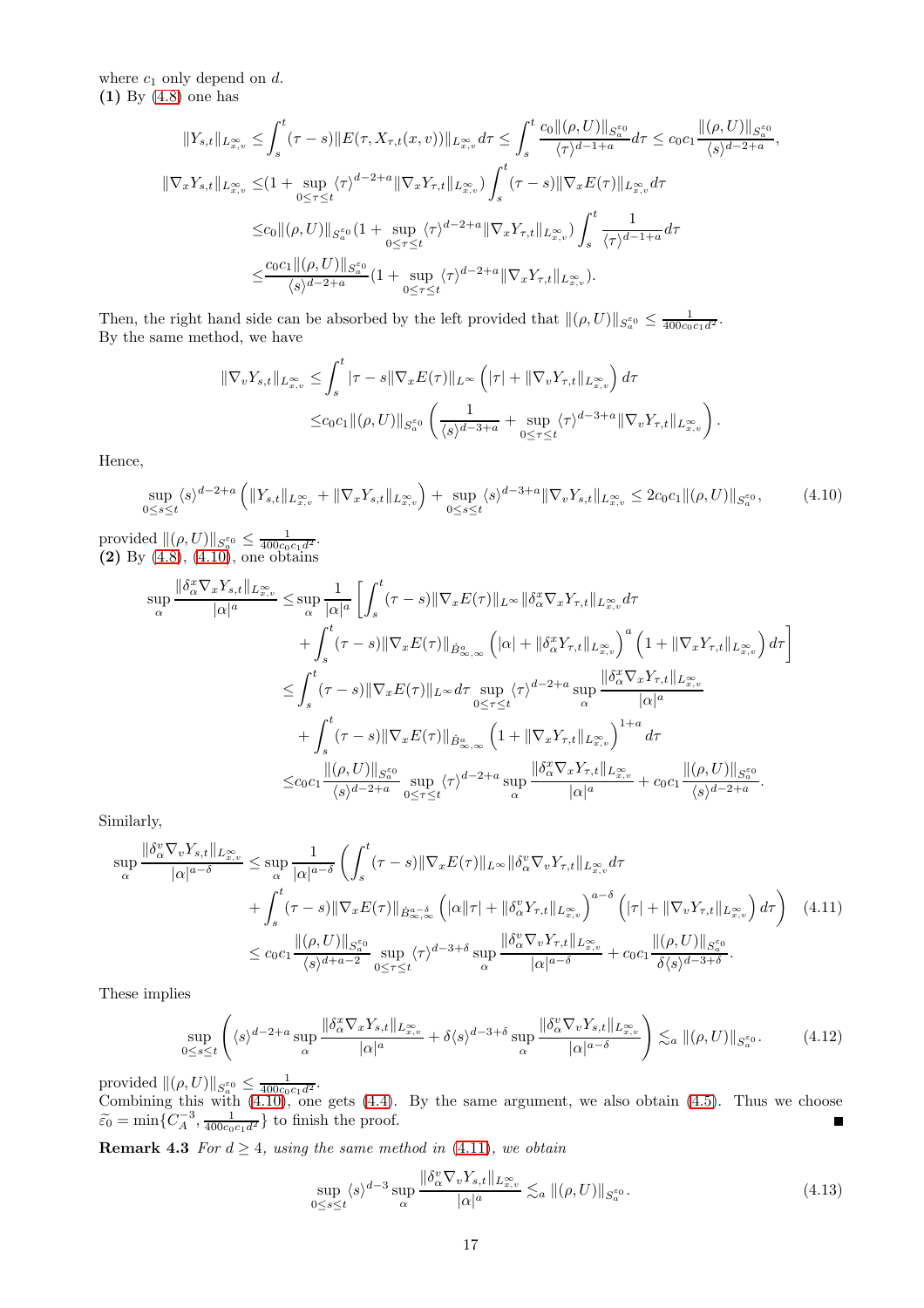**Proposition 4.4** Let  $a \in (\frac{\sqrt{5}-1}{2}, 1)$ ,  $\widetilde{\epsilon_0}$  be as in Proposition [4.1.](#page-15-0) Assume that  $\|(\rho, U)\|_{S_a^{\varepsilon_0}} \leq \varepsilon_0 \leq \widetilde{\epsilon_0}$  and  $\|(\rho, U)\|_{\gamma,b} \leq \mathbf{c}$  for some  $\gamma > 0$  and  $b \in (0, 1)$ . Then, for  $j = 1, ..., \gamma$  and  $\delta \in (0, b)$ , we have

$$
\sup_{0\leq s\leq t}\langle s\rangle^{d-2+b}\|\nabla_vY_{s,t}\|_{L^\infty_{x,v}} + \langle s\rangle^{d-1+b}\|\nabla_vW_{s,t}\|_{L^\infty_{x,v}} \lesssim_{\mathbf{c},b} 1,
$$
\n
$$
\sum_{j=1}^\gamma \sup_{0\leq s\leq t}\langle s\rangle^{d-2}\sup_\alpha \frac{\|\delta^\upsilon_\alpha\nabla^\jmath_\upsilon Y_{s,t}\|_{L^\infty_{x,v}}}{|\alpha|^b} + \langle s\rangle^{d-1}\sup_\alpha \frac{\|\delta^\upsilon_\alpha\nabla^\jmath_\upsilon W_{s,t}\|_{L^\infty_{x,v}}}{|\alpha|^b} \lesssim_{\mathbf{c},b} 1,
$$
\n
$$
\sup_{0\leq s\leq t} \delta\langle s\rangle^{d-3+\delta}\sup_\alpha \frac{\|\delta^\upsilon_\alpha\nabla^\gamma_\upsilon^{+1}Y_{s,t}\|_{L^\infty_{x,v}}}{|\alpha|^{b-\delta}} + \langle s\rangle^{d-2}\sup_\alpha \frac{a\delta^\upsilon_\alpha\nabla^\gamma_\upsilon^{+1}W_{s,t}\|_{L^\infty_{x,v}}}{|\alpha|^b} \lesssim_{\mathbf{c},b} 1,
$$
\n
$$
\sum_{k=1}^{\gamma+1} \sup_{0\leq s\leq t}\langle s\rangle^{d-1+b}\sup_\alpha \frac{\|\delta^\upsilon_\alpha\nabla^\kappa_xY_{s,t}\|_{L^\infty_{x,v}}}{|\alpha|^b} + \langle s\rangle^{d+b}\sup_\alpha \frac{\|\delta^\upsilon_\alpha\nabla^\kappa_xW_{s,t}\|_{L^\infty_{x,v}}}{|\alpha|^b} \lesssim_{\mathbf{c},b} 1,
$$

provided that

$$
\sum_{j=2}^{\gamma+1} \sup_{|r| \le 1} \left| A^{(j)}(r) \right| \le C_{A,\gamma}.\tag{4.14}
$$

**Proof.** Note that for  $0 \leq j \leq \gamma$  and  $\|(\rho, U)\|_{S^{\varepsilon_0}_{a}} \leq \varepsilon_0$ , we have

$$
\begin{split} \|\nabla^{j}(A(U))\|_{\dot{B}^a_{p,\infty}} &\leq \sum_{k=1}^j |A^{(k)}(U)|_{L^\infty} \sum_{\substack{m_1,\ldots,m_k\geq 1\\m_1+\ldots+m_k=j}} \left\| \prod_{i=1}^k \nabla^{m_i} U \right\|_{\dot{B}^a_{p,\infty}} + \sum_{k=1}^j |A^{(k)}(U)|_{\dot{B}^a_{p,\infty}} \sum_{\substack{m_1,\ldots,m_k\geq 1\\m_1+\ldots+m_k=j}} \left\| \prod_{i=1}^k \nabla^{m_i} U \right\|_{L^\infty} \\ &\leq C_{A,\gamma} \left(\sum_{\substack{m_1,\ldots,m_k\geq 1\\m_1+\ldots+m_k=j}} \left\| \prod_{i=1}^k \nabla^{m_i} U \right\|_{\dot{B}^a_{p,\infty}} + \sum_{\substack{m_1,\ldots,m_k\geq 1\\m_1+\ldots+m_k=j}} \left\| \prod_{i=1}^k \nabla^{m_i} U \right\|_{L^\infty} \right) \lesssim_{\mathbf{c},C_{A,\gamma}} 1. \end{split}
$$

Combining this with Lemma [4.2,](#page-15-1) one has there exists a constant  $c_3 = c_3(d, b, b', C_{A,\gamma}, \mathbf{c})$  such that

<span id="page-17-2"></span>
$$
\sup_{\tau\geq 0} \sum_{j=0}^{\gamma+1} \langle \tau \rangle^{d+\min\{j+1,\gamma+b\}} \|\nabla_x^j E(\tau)\|_{L^\infty} + \langle \tau \rangle^{d+\min\{j+b'+1,\gamma+b\}} \|\nabla_x^j E(\tau)\|_{\dot{B}^{b'}_{\infty,\infty}} \lesssim_{b,b'} \|\rho + A(U)\|_{\gamma,b} \leq c_3,
$$
(4.15)

for any  $b' \in (0, b]$ .

(1) Let  $c_1$  be in [\(4.9\)](#page-15-5), as the proof of [\(4.10\)](#page-16-0), we have

$$
\|\nabla_{v} Y_{s,t}\|_{L^{\infty}_{x,v}} \leq \int_{s}^{t} |\tau - s\|\nabla_{x} E(\tau)\|_{L^{\infty}} |\tau| d\tau + \int_{s}^{t} |\tau - s\|\nabla_{x} E(\tau)\|_{L^{\infty}} \|\nabla_{v} Y_{\tau,t}\|_{L^{\infty}_{x,v}} d\tau \n\leq c_3 \int_{s}^{t} \frac{|\tau|^{2}}{\langle \tau \rangle^{d+b+1}} d\tau + c_0 \left( \sup_{s \leq \tau \leq t} \langle \tau \rangle^{d-2+b} \|\nabla_{v} Y_{\tau,t}\|_{L^{\infty}_{x,v}} \right) \int_{s}^{t} \frac{|\tau| \|( \rho, U) \|_{S_{s}^{\varepsilon_{0}}}}{\langle \tau \rangle^{d-2+b} \langle \tau \rangle^{d+a}} d\tau \n\leq c_3 c_1 \frac{1}{\langle s \rangle^{d+b-2}} + c_0 c_1 \|(\rho, U)\|_{S_{a}^{\varepsilon_{0}}}\left( \sup_{s \leq \tau \leq t} \langle \tau \rangle^{d-2+b} \|\nabla_{v} Y_{\tau,t}\|_{L^{\infty}_{x,v}} \right) \frac{1}{\langle s \rangle^{d+b-2}}.
$$
\n(4.16)

Since  $\|(\rho, U)\|_{S^{\varepsilon_0}_a} \leq \varepsilon_0 \leq \frac{1}{400_0c_1d^2}$ , then we have

$$
\sup_{0\leq s\leq t} \langle s \rangle^{d-2+b} \|\nabla_v Y_{s,t}\|_{L^\infty_{x,v}} \leq 2c_3 c_1 \mathbf{c} \lesssim_{\mathbf{c},b,C_{A,\gamma}} 1.
$$

Similarily, we obtain

<span id="page-17-1"></span><span id="page-17-0"></span>
$$
\sup_{0\leq s\leq t} \langle s \rangle^{d-1+b} \|\nabla_v W_{s,t}\|_{L^\infty_{x,v}} \lesssim_{\mathbf{c},b,C_{A,\gamma}} 1.
$$

(2)Using the method in [\(4.16\)](#page-17-0) inductively, we know that

$$
\sum_{j=0}^{\gamma+1} \|\nabla_v^j(Y_{s,t}, W_{s,t})\|_{L^{\infty}_{x,v}} + \sum_{j=0}^{\gamma} \sup_{\alpha} \frac{\|\delta^v_{\alpha} \nabla_v^j(Y_{s,t}, W_{s,t})\|_{L^{\infty}_{x,v}}}{|\alpha|^b} \lesssim_{\mathbf{c}, b, C_{A,\gamma}} 1,
$$
\n(4.17)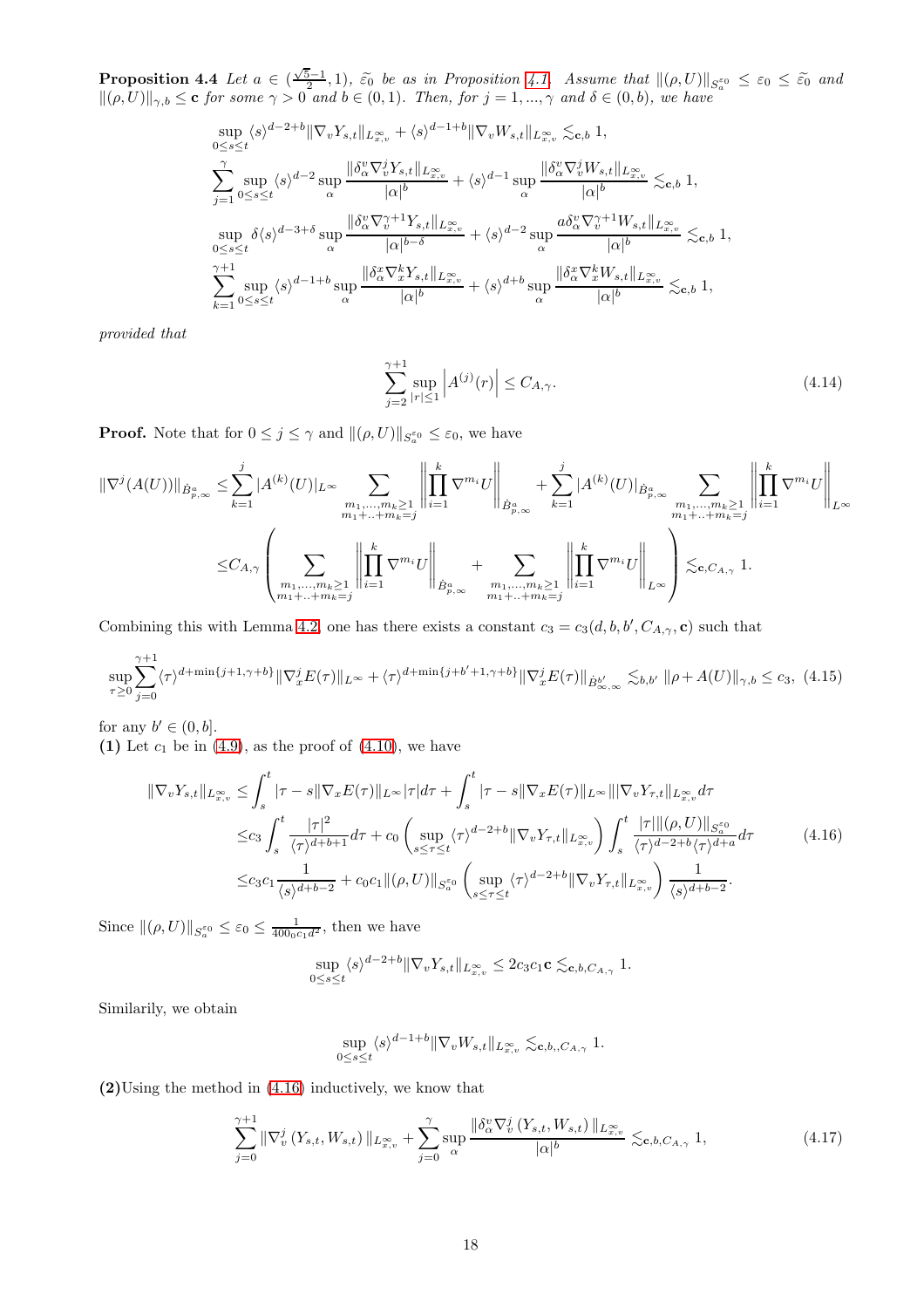for any  $0 \leq s \leq t < \infty$ . By  $(4.17)$ , one has

$$
\sup_{\alpha} \frac{\|\delta_{\alpha}^{v}\nabla_{v}^{k+1}Y_{s,t}\|_{L^{\infty}_{x,v}}}{|\alpha|^{b-\delta}} \leq \int_{s}^{t} (\tau-s)\|\nabla E(\tau)\|_{L^{\infty}} \sup_{\alpha} \frac{\|\delta_{\alpha}^{v}\nabla_{v}^{k+1}Y_{\tau,t}\|_{L^{\infty}_{x,v}}}{|\alpha|^{b-\delta}} d\tau + \int_{s}^{t} (\tau-s)\|\nabla E(\tau)\|_{B^{b-\delta}_{\infty,\infty}} \left(|\tau| + \|\nabla_{v}Y_{\tau,t}\|_{L^{\infty}_{x,v}}\right)^{b-\delta} \|\nabla_{v}^{k+1}Y_{\tau,t}\|_{L^{\infty}_{x,v}} d\tau + C(\mathbf{c}) \sum_{j=1}^{k} \int_{s}^{t} (\tau-s)\|\nabla^{j+1} E(\tau)\|_{B^{b-\delta}_{\infty,\infty}} (|\tau|+1)^{j+1+b-\delta} d\tau + C(\mathbf{c}) \sum_{j=1}^{k} \int_{s}^{t} (\tau-s)\|\nabla^{j+1} E(\tau)\|_{L^{\infty}} (|\tau|+1)^{j+1} d\tau \stackrel{(4.8),(4.15)}{\leq} c_0 \int_{s}^{t} \frac{\|(\rho, U)\|_{S^{s_0}_{\infty}}}{\langle \tau \rangle^{d-1+a}} \sup_{\alpha} \frac{\|\delta_{\alpha}^{v}\nabla_{v}^{k+1}Y_{\tau,t}\|_{L^{\infty}_{x,v}}}{|\alpha|^{b-\delta}} d\tau + \frac{C(\mathbf{c}, b, C_{A,\gamma})}{\langle s \rangle^{d-2+\delta}} + \frac{C(\mathbf{c}, b, C_{A,\gamma})\mathbf{1}_{k=\gamma}}{\delta\langle s \rangle^{d-3+\delta}}.
$$

One derives that

$$
\omega(s) \sup_{\alpha} \frac{\|\delta_{\alpha}^v \nabla_v^{k+1} Y_{s,t}\|_{L^{\infty}_{x,v}}}{|\alpha|^{b-\delta}} \leq \frac{1}{4} B(t) + C(\mathbf{c}, b, C_{A,\gamma}),
$$

where

$$
B(t)=\sup_{0\leq \tau\leq t}\omega(\tau)\sup_{\alpha}\frac{\|\delta_{\alpha}^v\nabla_{v}^{k+1}Y_{\tau,t}\|_{L^{\infty}_{x,v}}}{|\alpha|^{b-\delta}},\quad \omega(s)=\begin{cases} \langle s\rangle^{d-2} \quad \text{if} \quad k\leq \gamma-1,\\ \delta\langle s\rangle^{d-3+\delta} \quad \text{if} \quad k=\gamma. \end{cases}
$$

This implies

$$
B(t) \lesssim_{{\bf c},b,C_{A,\gamma}} 1.
$$

In particular,

$$
\sum_{k=0}^{\gamma-1} \sup_{0 \le \tau \le t} \langle \tau \rangle^{d-2} \sup_{\alpha} \frac{\|\delta_{\alpha}^v \nabla_v^{k+1} Y_{\tau,t}\|_{L^{\infty}_{x,v}}}{|\alpha|^b} + \delta \sup_{0 \le \tau \le t} \langle \tau \rangle^{d-3+\delta} \sup_{\alpha} \frac{\|\delta_{\alpha}^v \nabla_v^{\gamma+1} Y_{\tau,t}\|_{L^{\infty}_{x,v}}}{|\alpha|^{b-\delta}} \lesssim_{\mathbf{c},b,C_{A,\gamma}} 1. \tag{4.18}
$$

Similarly, one also has,

$$
\sup_{\alpha} \frac{\|\delta_{\alpha}^{x} \nabla_{x}^{k+1} Y_{s,t}\|_{L^{\infty}_{x,v}}}{|\alpha|^{b}} \leq \int_{s}^{t} (\tau - s) \|\nabla E(\tau)\|_{L^{\infty}} \sup_{\alpha} \frac{\|\delta_{\alpha}^{x} \nabla_{x}^{k+1} Y_{\tau,t}\|_{L^{\infty}_{x,v}}}{|\alpha|^{b}} d\tau + \int_{s}^{t} (\tau - s) \|\nabla E(\tau)\|_{B^{a}_{\infty,\infty}} \|\nabla_{x}^{k+1} Y_{\tau,t}\|_{L^{\infty}_{x,v}} d\tau + C(\mathbf{c}) \sum_{j=1}^{k} \int_{s}^{t} (\tau - s) \left( \|\nabla^{j+1} E(\tau)\|_{B^{b}_{\infty,\infty}} + \|\nabla^{j+1} E(\tau)\|_{L^{\infty}} \right) d\tau \n\leq \sum_{j=1}^{(4.8),(4.15)} c_0 \int_{s}^{t} \frac{\|(\rho, U)\|_{S^{s}_{\alpha}0}}{\langle \tau \rangle^{d-1+a}} \sup_{\alpha} \frac{\|\delta_{\alpha}^{x} \nabla_{x}^{k+1} Y_{\tau,t}\|_{L^{\infty}_{x,v}}}{|\alpha|^{b}} + \frac{C(\mathbf{c}, b, C_{A,\gamma})}{\langle s \rangle^{d-1+b}}.
$$

This gives

$$
\sup_{0\leq s\leq t} \langle s \rangle^{d-1+b} \sup_{\alpha} \frac{\|\delta_{\alpha}^x \nabla_x^{k+1} Y_{s,t}\|_{L^{\infty}_{x,v}}}{|\alpha|^b} \lesssim_{\mathbf{c},b,C_{A,\gamma}} 1.
$$
\n(4.19)

 $\blacksquare$ 

By the same argument, we obtain

$$
\sup_{0\leq s\leq t}\langle s\rangle^{d-1-{\bf 1}_{k=\gamma}}\sup_\alpha\frac{\|\delta^\upsilon_\alpha\nabla^{k+1}_\upsilon W_{s,t}\|_{L^\infty_{x,v}}}{|\alpha|^a}+\sup_{0\leq s\leq t}\langle s\rangle^{d+a}\sup_\alpha\frac{\|\delta^\upsilon_\alpha\nabla^{k+1}_xW_{s,t}\|_{L^\infty_{x,v}}}{|\alpha|^a}\lesssim_{{\bf c},b,C_{A,\gamma}}1.
$$

Therefore, the proof is complete.

<span id="page-18-0"></span>Remark 4.5 For  $d \geq 4$ , we have

$$
\sup_{0\leq s\leq t}\langle s\rangle^{d-3}\sup_{\alpha}\frac{\|\delta_{\alpha}^{v}\nabla_{v}^{\gamma+1}Y_{s,t}\|_{L^{\infty}_{x,v}}}{|\alpha|^b}\lesssim_{\mathbf{c},b,C_{A,\gamma}}1.
$$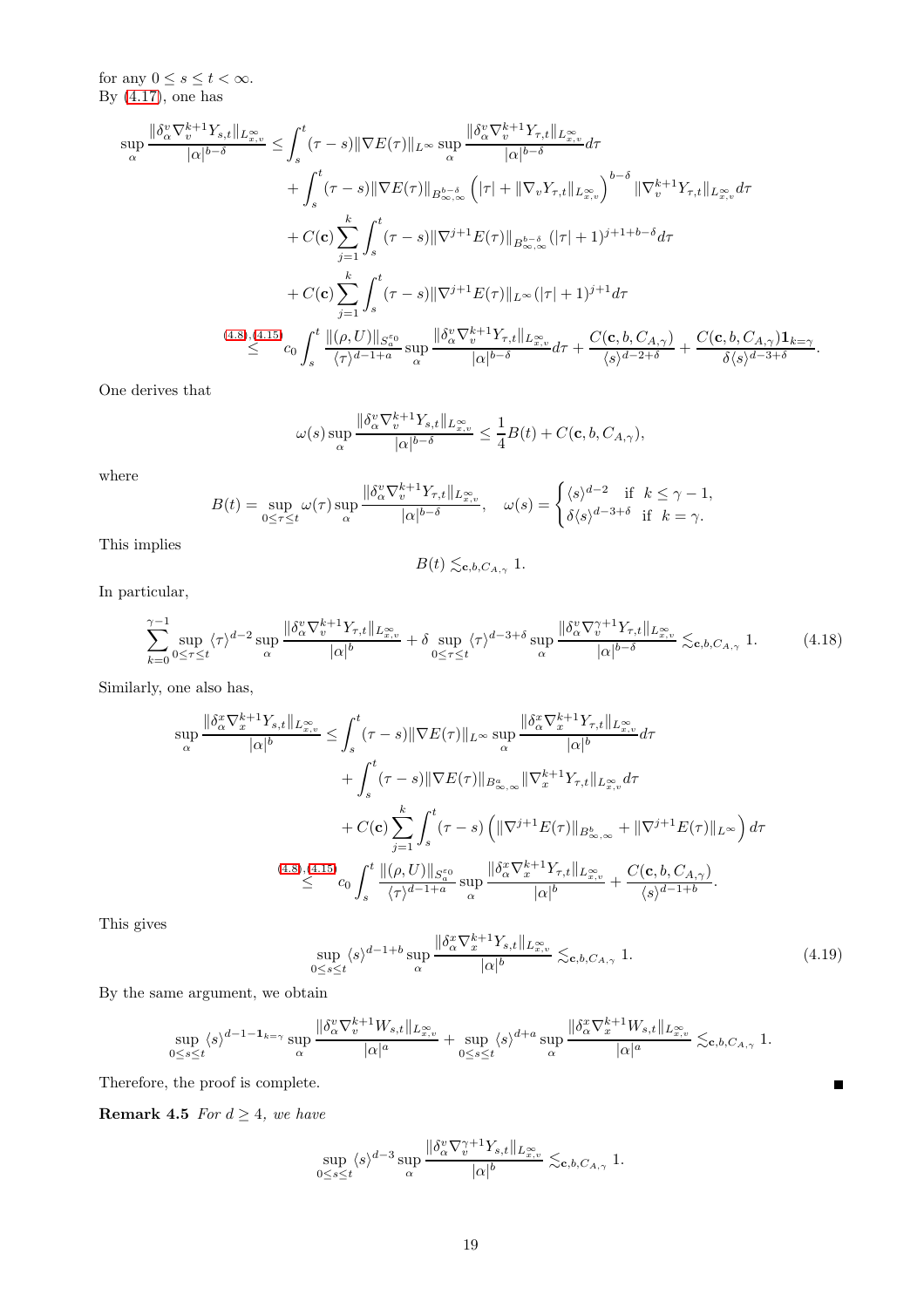**Proposition 4.6** Let  $a \in (\frac{\sqrt{5}-1}{2}, 1)$ ,  $\widetilde{\epsilon_0}$  be as in Proposition [4.1,](#page-15-0)  $\rho_1, \rho_2$  be such that  $\|(\rho_1, U_1)\|_{S_0^{\varepsilon_0}}, \|( \rho_2, U_2)\|_{S_0^{\varepsilon_0}} \le$ <br> $\varepsilon_0 \leq \widetilde{\epsilon_0}$ .  $(X^1_{s,t}, V^1_{s,t})$ ,  $(X^2_{s,t}, V^2_{s,t})$  are so and  $E^2(s,x) = \nabla_x (1-\Delta)^{-1} (\rho_2 + A(U_2))(x)$ . Let  $(Y_{s,t}^1, W_{s,t}^1), (Y_{s,t}^2, W_{s,t}^2)$  be such that

$$
X_{s,t}^i(x,v) = x - (t-s)v + Y_{s,t}^i(x-vt,v), V_{s,t}^i(x,v) = v + W_{s,t}^i(x-vt,v), \quad i = 1,2.
$$
 (4.20)

Then for  $\mathbf{Y}_{s,t} = Y_{s,t}^1 - Y_{s,t}^2$ ,  $\mathbf{W}_{s,t} = W_{s,t}^1 - W_{s,t}^2$ , we have

$$
\sup_{0\leq s\leq t} \langle s \rangle^{d-2+a} \left( \|\mathbf{Y}_{s,t}\|_{L^{\infty}_{x,v}} + \sup_{\alpha} \frac{\|\delta^x_{\alpha} \mathbf{Y}_{s,t}\|_{L^{\infty}_{x,v}}}{|\alpha|^a} \right) + \sup_{0\leq s\leq t} \langle s \rangle^{d-2} \sup_{\alpha} \frac{\|\delta^v_{\alpha} \mathbf{Y}_{s,t}\|_{L^{\infty}_{x,v}}}{|\alpha|^a} \lesssim_a \|(\rho_1 - \rho_2, U_1 - U_2)\|_{S^{\varepsilon_0}_{a}},\tag{4.21}
$$

$$
\sup_{0\leq s\leq t} \langle s \rangle^{d-1+a} \left( \|\mathbf{W}_{s,t}\|_{L^{\infty}_{x,v}} + \sup_{\alpha} \frac{\|\delta^v_{\alpha} \mathbf{W}_{s,t}\|_{L^{\infty}_{x,v}}}{|\alpha|^a} \right) + \sup_{0\leq s\leq t} \langle s \rangle^{d-1} \sup_{\alpha} \frac{\|\delta^v_{\alpha} \mathbf{W}_{s,t}\|_{L^{\infty}_{x,v}}}{|\alpha|^a} \lesssim_a \|(\rho_1 - \rho_2, U_1 - U_2)\|_{S^{\varepsilon_0}_a}.
$$
\n(4.22)

**Proof.** Let  $c_0, c_1$  be the constant mentioned in the proof of Theorem [4.1,](#page-15-0) then we have

<span id="page-19-1"></span><span id="page-19-0"></span>
$$
Y_{s,t}^{k}(x,v) = \int_{s}^{t} (\tau - s) E^{k}(\tau, x + \tau v + Y_{\tau,t}^{k}(x,v)) d\tau,
$$
  

$$
W_{s,t}^{k}(x,v) = -\int_{s}^{t} E^{k}(\tau, x + \tau v + Y_{\tau,t}^{k}(x,v)) d\tau, \quad k = 1, 2.
$$

From  $\|(\rho_k, U_k)\|_{S^{\varepsilon_0}_\alpha}, \leq \varepsilon_0$ , one has  $\|U_k\|_{\alpha} \leq \varepsilon_0^{\frac{2}{3}}$ , for  $k = 1, 2$ . Combining with Assumption [3,](#page-1-0) we obtain that

$$
||A(U_1) - A(U_2)||_{\dot{B}^a_{\infty,\infty}} = \left|| (U_1 - U_2) \int_0^1 A'(\varpi U_1 + (1 - \varpi U_2)) d\varpi \right||_{\dot{B}^a_{\infty,\infty}}
$$
  
\n
$$
\leq ||U_1 - U_2||_{L^{\infty}} \left|| \int_0^1 A'(\varpi U_1 + (1 - \varpi U_2)) d\varpi \right||_{\dot{B}^a_{\infty,\infty}}
$$
  
\n
$$
+ ||U_1 - U_2||_{\dot{B}^a_{\infty,\infty}} \left|| \int_0^1 A'(\varpi U_1 + (1 - \varpi U_2)) d\varpi \right||_{L^{\infty}}
$$
  
\n
$$
\leq ||U_1 - U_2||_{L^{\infty}} \left(\max_{|r| \leq \varepsilon_0^{2/3}} |A'(r)|\right)^{1-a} \left(\varepsilon_0^{\frac{2}{3}} \max_{|r| \leq \varepsilon_0^{2/3}} |A''(r)|\right)^a + ||U_1 - U_2||_{\dot{B}^a_{\infty,\infty}} \max_{|r| \leq \varepsilon_0^{2/3}} |A'(r)|
$$
  
\n
$$
\leq C_A \varepsilon_0^{\frac{2}{3}} \left(\|U_1 - U_2\|_{L^{\infty}} + \|U_1 - U_2\|_{\dot{B}^a_{\infty,\infty}}\right).
$$

Therefore,

$$
\|(E^1 - E^2)(\tau)\|_{L^{\infty}} + \|\nabla_x (E^1 - E^2)(\tau)\|_{L^{\infty}} + \|\nabla_x (E^1 - E^2)(\tau)\|_{\dot{B}^a_{\infty,\infty}} \le c_0(a) \|\rho_1 - \rho_2 + A(U_1) - A(U_2)\|_{\dot{B}^a_{\infty,\infty}}.
$$
  

$$
\le c_0(a) \left( \|\rho_1 - \rho_2\|_a + C_A \varepsilon_0^{\frac{2}{3}} \left( \|U_1 - U_2\|_{L^{\infty}} + \|U_1 - U_2\|_{\dot{B}^a_{\infty,\infty}} \right) \right) \le \frac{\|(\rho_1 - \rho_2, U_1 - U_2)\|_{S^{\varepsilon_0}_a}}{\langle \tau \rangle^{d+a}}.
$$
\n(4.23)

These imply

$$
\mathbf{Y}_{s,t}(x,v) = \int_{s}^{t} (\tau - s)(E^1 - E^2)(\tau, x + \tau v + Y_{\tau,t}^1(x,v))d\tau + \int_{s}^{t} (\tau - s) (E^2(\tau, x + \tau v + Y_{\tau,t}^1(x,v)) - E^2(\tau, x + \tau v + Y_{\tau,t}^2(x,v))) d\tau.
$$

Hence we know that

$$
\begin{split} \|\mathbf{Y}_{s,t}\|_{L^{\infty}_{x,v}} &\leq \int_{s}^{t} (\tau-s) \| (E^{1}-E^{2})(\tau)\|_{L^{\infty}} d\tau + \int_{s}^{t} (\tau-s) \| \nabla E^{2}(\tau)\|_{L^{\infty}} \|\mathbf{Y}_{\tau,t}\|_{L^{\infty}_{x,v}} d\tau \\ &\leq c_{0} \int_{s}^{t} \frac{\|(\rho_{1}-\rho_{2},U_{1}-U_{2})\|_{S^{ \varepsilon_{0}}_{a} }}{\langle \tau \rangle^{d-1+a}} d\tau + c_{0} \int_{s}^{t} \frac{\|(\rho_{2},U_{2})\|_{S^{ \varepsilon_{0}}_{a} }}{\langle \tau \rangle^{d-1+a}} \|\mathbf{Y}_{\tau,t}\|_{L^{\infty}_{x,v}} d\tau \\ &\leq c_{0} c_{1} \frac{\|(\rho_{1}-\rho_{2},U_{1}-U_{2})\|_{S^{ \varepsilon_{0}}_{a} }}{\langle s \rangle^{d-2+a}} + c_{0} c_{1} \frac{\|(\rho_{2},U_{2})\|_{S^{ \varepsilon_{0}}_{a} }}{\langle s \rangle^{2d-4+2a}} \sup_{0\leq \tau \leq t} \langle \tau \rangle^{d-2+a} \|\mathbf{Y}_{\tau,t}\|_{L^{\infty}_{x,v}}. \end{split}
$$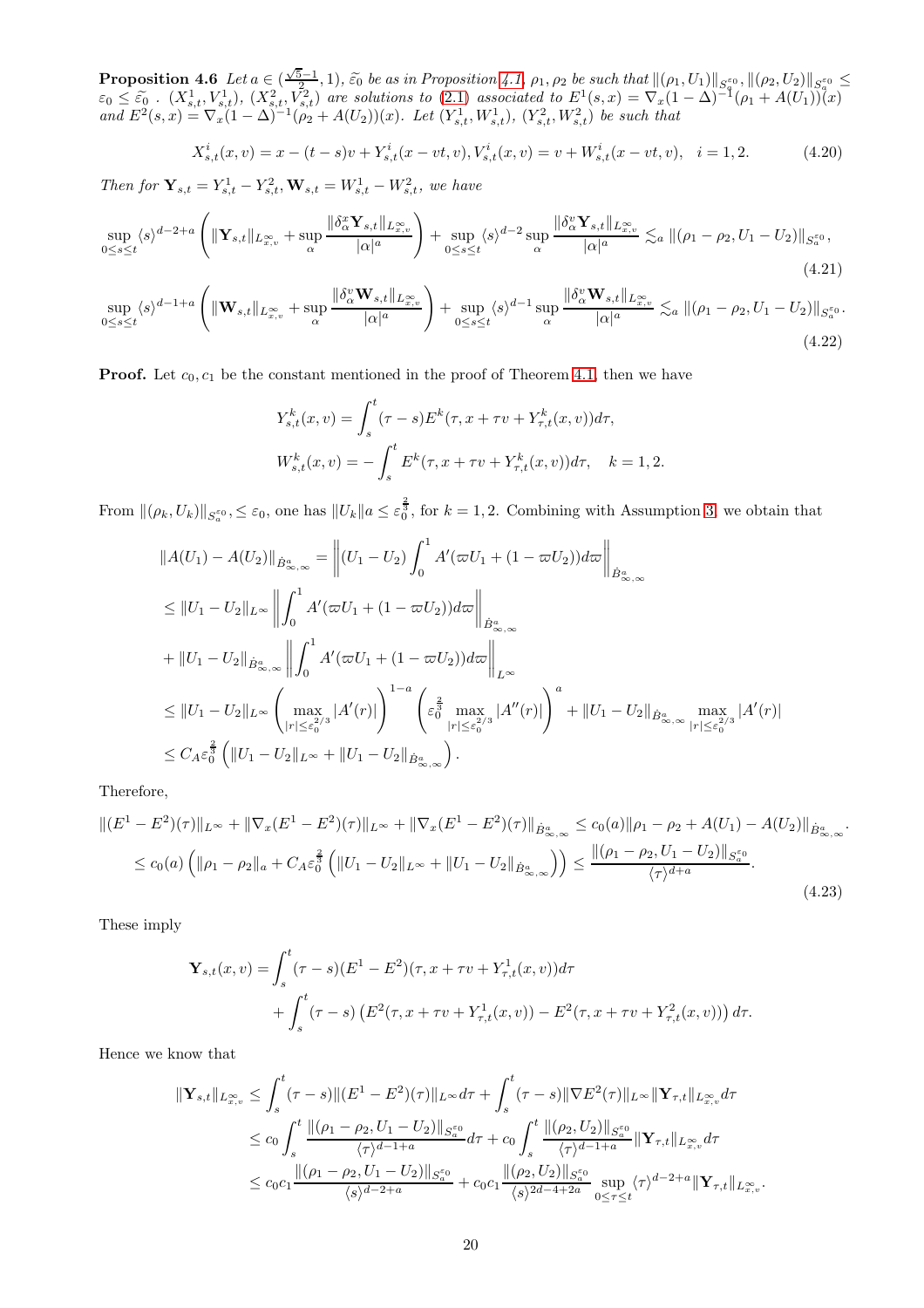Since  $\|(\rho_2, U_2)\|_{S_0^{\varepsilon_0}} \leq \varepsilon_0 \leq \frac{1}{400_0 c_1 d^2}$ , we can absorb the last term by the left handside to obtain

$$
\sup_{0 \le s \le t} \langle s \rangle^{d-2+a} \|\mathbf{Y}_{s,t}\|_{L^{\infty}_{x,v}} \le 2c_0 c_1 \|(\rho_1 - \rho_2, U_1 - U_2)\|_{S^{\varepsilon_0}_a} \lesssim_a \|(\rho_1 - \rho_2, U_1 - U_2)\|_{S^{\varepsilon_0}_a}
$$

.

For the next term, we have

$$
\begin{split} \sup_{\alpha}\frac{\|\delta_{\alpha}^x\mathbf{Y}_{s,t}\|_{L^{\infty}_{x,v}}}{|\alpha|^{a}} &\leq \int_{s}^{t}(\tau-s)\|(E^{1}-E^{2})(\tau)\|_{B^a_{\infty,\infty}}d\tau+\int_{s}^{t}(\tau-s)\|\nabla E^{2}(\tau)\|_{B^a_{\infty,\infty}}\|\mathbf{Y}_{\tau,t}\|_{L^{\infty}_{x,v}}d\tau\\ &+\int_{s}^{t}(\tau-s)\|\nabla E^{2}(\tau)\|_{L^{\infty}}\sup_{\alpha}\frac{\|\delta_{\alpha}^x\mathbf{Y}_{\tau,t}\|_{L^{\infty}_{x,v}}}{|\alpha|^{a}}d\tau\\ \leq & c_{0}c_{1}\frac{\|(\rho_{1}-\rho_{2},U_{1}-U_{2})\|_{S^{\varepsilon_{0}}_{a}}}{\langle s\rangle^{d-2+a}}+2c_{0}^{2}c_{1}^{2}\frac{\|(\rho_{2},U_{2})\|_{S^{\varepsilon_{0}}_{a}}\|(\rho_{1}-\rho_{2},U_{1}-U_{2})\|_{S^{\varepsilon_{0}}_{a}}}{\langle s\rangle^{d-2+a}}\\ &+c_{0}c_{1}\frac{\|(\rho_{2},U_{2})\|_{S^{\varepsilon_{0}}_{a}}}{\langle s\rangle^{2(d-2+a)}}\sup_{0\leq\tau\leq t}\langle\tau\rangle^{d-2+a}\sup_{\alpha}\frac{\|\delta_{\alpha}^x\mathbf{Y}_{\tau,t}\|_{L^{\infty}_{x,v}}}{|\alpha|^{a}}\\ \leq & c_{0}c_{1}\frac{\|(\rho_{1}-\rho_{2},U_{1}-U_{2})\|_{S^{\varepsilon_{0}}_{a}}}{\langle s\rangle^{d-2+a}}+c_{0}c_{1}\frac{\|(\rho_{2},U_{2})\|_{S^{\varepsilon_{0}}_{a}}}{\langle s\rangle^{2(d-2+a)}}\sup_{0\leq\tau\leq t}\langle\tau\rangle^{d-2+a}\sup_{\alpha}\frac{\|\delta_{\alpha}^x\mathbf{Y}_{\tau,t}\|_{L^{\infty}_{x,v}}}{|\alpha|^{a}}, \end{split}
$$

and

$$
\sup_{\alpha} \frac{\|\delta_{\alpha}^{v}\mathbf{Y}_{s,t}\|_{L^{\infty}_{x,v}}}{|\alpha|^{a}} \leq \int_{s}^{t} (\tau-s) \| (E^{1}-E^{2})(\tau)\|_{B^a_{\infty,\infty}} \langle \tau \rangle^{a} d\tau + \int_{s}^{t} (\tau-s) \| \nabla E^{2}(\tau) \|_{B^a_{\infty,\infty}} \| \mathbf{Y}_{\tau,t} \|_{L^{\infty}_{x,v}} \langle \tau \rangle^{a} d\tau + \int_{s}^{t} (\tau-s) \| \nabla E^{2}(\tau) \|_{L^{\infty}} \sup_{\alpha} \frac{\|\delta_{\alpha}^{v}\mathbf{Y}_{\tau,t}\|_{L^{\infty}_{x,v}}}{|\alpha|^{a}} d\tau \n\leq c_{0}c_{1} \frac{\|(\rho_{1}-\rho_{2}, U_{1}-U_{2})\|_{S^{\varepsilon_{0}}_{a}}}{\langle s \rangle^{d-2}} + 2c_{0}^{2}c_{1}^{2} \frac{\|(\rho_{2}, U_{2})\|_{S^{\varepsilon_{0}}_{a}} \|\rho_{1}-\rho_{2}, U_{1}-U_{2})\|_{S^{\varepsilon_{0}}_{a}}}{\langle s \rangle^{d-2}} + c_{0}c_{1} \frac{\|(\rho_{2}, U_{2})\|_{S^{\varepsilon_{0}}_{a}}}{\langle s \rangle^{2(d-2)+a}} \sup_{0 \leq \tau \leq t} \langle \tau \rangle^{d-2} \sup_{\alpha} \frac{\|\delta_{\alpha}^{x}\mathbf{Y}_{\tau,t}\|_{L^{\infty}_{x,v}}}{|\alpha|^{a}} \n\leq c_{0}c_{1} \frac{\|(\rho_{1}-\rho_{2}, U_{1}-U_{2})\|_{S^{\varepsilon_{0}}_{a}}}{\langle s \rangle^{d-2}} + c_{0}c_{1} \frac{\|(\rho_{2}, U_{2})\|_{S^{\varepsilon_{0}}_{a}}}{\langle s \rangle^{2(d-2)+a}} \sup_{0 \leq \tau \leq t} \langle \tau \rangle^{d-2} \sup_{\alpha} \frac{\|\delta_{\alpha}^{x}\mathbf{Y}_{\tau,t}\|_{L^{\infty}_{x,v}}}{|\alpha|^{a}}.
$$

As above, we can get the estimations of  $\mathbf{W}_{s,t}$ . Therefore, we get [\(4.21\)](#page-19-0) provided  $\|(\rho_2, U_2)\|_{S_0^{\varepsilon_0}} \leq \varepsilon_0 \leq \frac{1}{400_0 c_1 d^2}$ . Similarly, we also get [\(4.22\)](#page-19-1). The proof is complete.

**Proposition 4.7** Let  $a \in (\frac{\sqrt{5}-1}{2}, 1)$ ,  $\tilde{\epsilon_0}$  be as in Proposition [4.1,](#page-15-0)  $(\rho, U)$  be such that  $\|(\rho, U)\|_{S_a^{\varepsilon_0}} \leq \varepsilon_0 \leq \tilde{\epsilon_0}$ . Then, for any  $0 \le s \le t < \infty$ , we have a  $C^1$  map  $(x, v) \mapsto \Psi_{s,t}(x, v)$ , which satisfies for all  $x, v \in \mathbb{R}^d$ .

<span id="page-20-0"></span>
$$
X_{s,t}(x, \Psi_{s,t}(x, v)) = x - (t - s)v,
$$
\n(4.24)

and

<span id="page-20-2"></span>
$$
\langle s \rangle^{d-1+a} \left( |\Psi_{s,t}(x,v) - v| + |\nabla_x \Psi_{s,t}(x,v)| \right) + \langle s \rangle^{d-2+a} \left| \nabla_v \left( \Psi_{s,t}(x,v) - v \right) \right| \lesssim_a \| (\rho, U) \|_{S_a^{\varepsilon_0}}.
$$
 (4.25)

Proof. Define

$$
\Phi_{s,t}(x,v) = -\frac{1}{t-s} \int_s^t (\tau - s) E(\tau, x - (t - \tau)v + Y_{\tau,t}(x - vt, v)) d\tau.
$$

Hence, we know from [\(4.1\)](#page-14-0) that

$$
X_{s,t}(x,v) = x - v(t-s) + Y_{s,t}(x - vt, v) = x - (t-s)(v + \Phi_{s,t}(x,v)).
$$
\n(4.26)

For the first estimate, since we know form [\(4.10\)](#page-16-0) that  $\|\nabla_x Y_{\tau,t}\|_{L^{\infty}_{x,v}}$  is bounded, according to

<span id="page-20-1"></span>
$$
\|\Phi_{s,t}\|_{L^{\infty}_{x,v}} \lesssim \int_s^t \|E(\tau)\|_{L^{\infty}_x} d\tau \lesssim_a \frac{\|(\rho, U)\|_{S^{\varepsilon_0}_a}}{\langle s \rangle^{d+a-1}} \tag{4.27}
$$

and

$$
\|\nabla_x \Phi_{s,t}\|_{L^{\infty}_{x,v}} \leq \frac{1}{t-s} \int_s^t (\tau-s) \|\nabla_x E(\tau)\|_{L^{\infty}_x} (1+ \|\nabla_x Y_{\tau,t}\|_{L^{\infty}_{x,v}}) d\tau \lesssim_a \frac{\|(\rho, U)\|_{S^{\varepsilon_0}_a}}{\langle s \rangle^{d+a-1}},
$$
(4.28)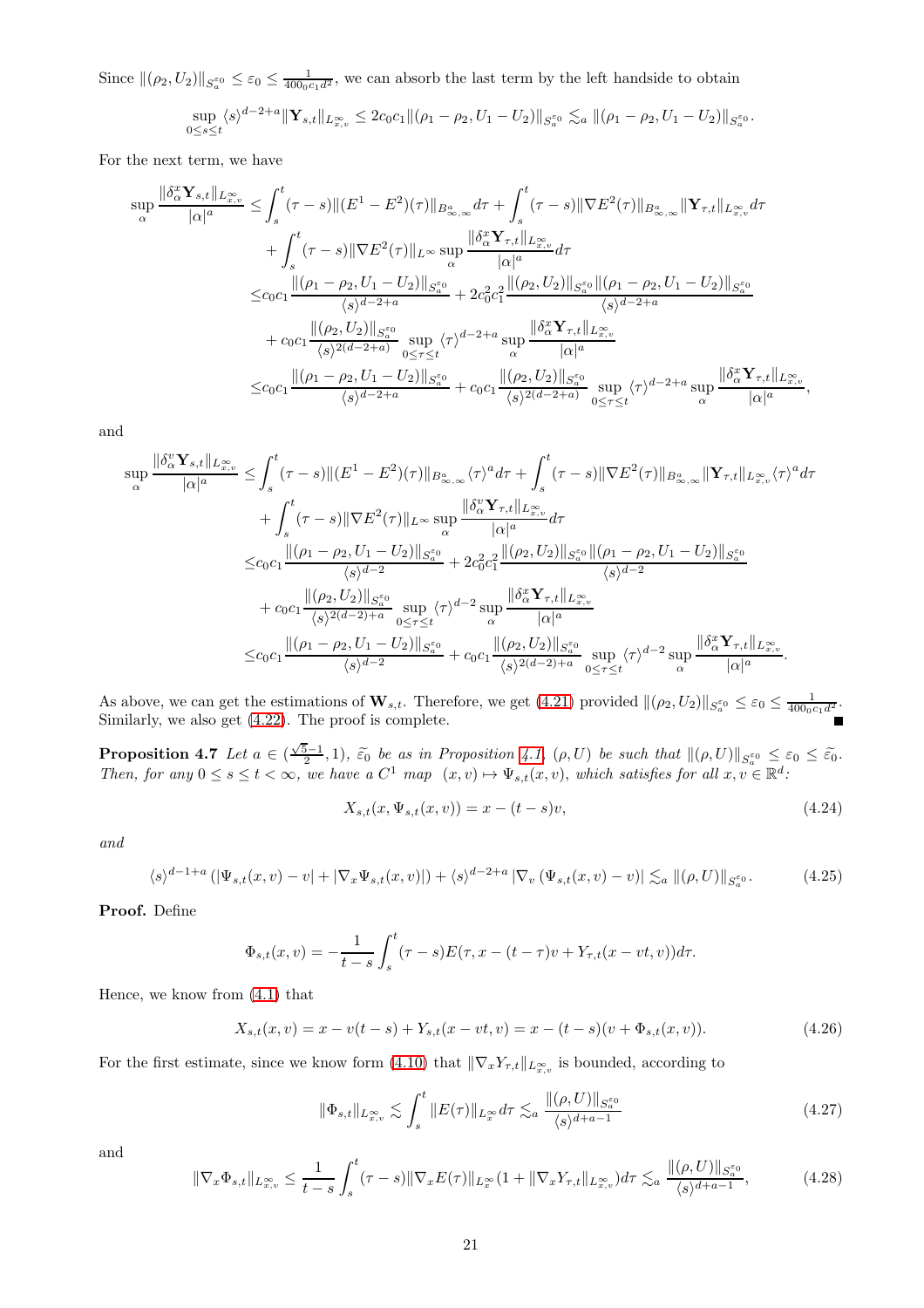we have

$$
\sup_{0\leq s,t\leq\infty} \langle s \rangle^{d+a-1} \left( \|\Phi_{s,t}\|_{L^{\infty}_{x,v}} + \|\nabla_x \Phi_{s,t}\|_{L^{\infty}_{x,v}} \right) \lesssim_a \|(\rho, U)\|_{S^{\varepsilon_0}_a}.
$$
\n(4.29)

Now one has

$$
\begin{split} \|\nabla_v \Phi_{s,t}\|_{L^{\infty}_{x,v}} &\leq \frac{1}{t-s} \int_s^t (\tau-s) \|\nabla_x E(\tau)\|_{L^{\infty}} \left( t-\tau+t \|\nabla_x Y_{\tau,t}\|_{L^{\infty}_{x,v}} + \|\nabla_v Y_{\tau,t}\|_{L^{\infty}_{x,v}} \right) d\tau \\ &\leq \frac{c_0 \|(\rho,U)\|_{S^{\varepsilon_0}_{a}}}{t-s} \int_s^t \frac{\tau-s}{\langle \tau \rangle^{d+a}} \left( (t-\tau)+(t-\tau)+\tau+1 \right) d\tau \\ &\leq 4c_0 \|(\rho,U)\|_{S^{\varepsilon_0}_{a}} \int_s^t \frac{1}{\langle \tau \rangle^{d+a-1}} d\tau. \end{split}
$$

Let  $c_0, c_1$  be in [\(4.8\)](#page-15-2) and [\(4.9\)](#page-15-5) by [\(4.4\)](#page-15-3) and (4.8), one obtains that

$$
\|\nabla_v \Phi_{s,t}\|_{L^{\infty}_{x,v}} \le \frac{4c_0c_1 \|\langle \rho, U \rangle\|_{S^{\varepsilon_0}_a}}{\langle s \rangle^{d-2+a}} \le \frac{1}{100d^2},
$$

provided  $\|(\rho, U)\|_{S^{\varepsilon_0}_a} \leq \varepsilon_0 \leq \frac{1}{400c_0c_1d^2}$ , and it is clear that under the assumption  $\|(\rho, U)\|_{S^{\varepsilon_0}_a} \leq \varepsilon_0 \leq \frac{1}{400c_0c_1d^2}$ the map  $(x, v) \mapsto (x, v + \Phi_{s,t}(x, v))$  is a  $C^1$  differomorphism. Thus, there exists a map  $(x, v) \mapsto \Psi_{s,t}(x, v)$ satisfying [\(4.24\)](#page-20-0). Moreover, combining (4.24) and [\(4.26\)](#page-20-1), we have  $\Psi_{s,t}(x, v) + \Phi_{s,t}(x, \Psi_{s,t}(x, v)) = v$ . Then,

$$
\begin{split} &|\Psi_{s,t}(x,v)-v| \leq \|\Phi_{s,t}\|_{L^{\infty}_{x,v}} \lesssim_{a} \frac{\|(\rho,U)\|_{S^{\varepsilon_0}_{a}}}{\langle s\rangle^{d+a-1}},\\ &|\nabla_x \Psi_{s,t}(x,v)| \leq \|\nabla_x \Phi_{s,t}\|_{L^{\infty}_{x,v}} + \|\nabla_v \Phi_{s,t}\|_{L^{\infty}_{x,v}}|\nabla_x \Psi_{s,t}(x,v)|,\\ &|\nabla_v (\Psi_{s,t}(x,v)-v)| \leq \|\nabla_v \Phi_{s,t}\|_{L^{\infty}_{x,v}} + \|\nabla_v \Phi_{s,t}\|_{L^{\infty}_{x,v}} \left(\left|\nabla_v (\Psi_{s,t}(x,v)-v)\right|+1\right). \end{split}
$$

Then, the right hand side can be absorbed by the left,

$$
\|\nabla_x \Psi_{s,t}(x,v)\|_{L^{\infty}_{x,v}} \leq 2\|\nabla_x \Phi_{s,t}\|_{L^{\infty}_{x,v}} \lesssim_a \frac{\|(\rho, U)\|_{S^{\varepsilon_0}_{a}}}{\langle s \rangle^{d+a-1}},
$$
  

$$
|\nabla_v (\Psi_{s,t}(x,v) - v)| \leq 3\|\nabla_v \Phi_{s,t}\|_{L^{\infty}_{x,v}} \lesssim_a \frac{\|(\rho, U)\|_{S^{\varepsilon_0}_{a}}}{\langle s \rangle^{d-2+a}}.
$$

These follow [\(4.25\)](#page-20-2).

#### 5 Contribution of the initial data

For  $h = h(x, v) : \mathbb{R}_x^d \times \mathbb{R}_v^d \to \mathbb{R}$ , define

$$
\mathcal{I}_h(\rho, U) = \int_{\mathbb{R}^d} h(X_{0,t}(x, v), V_{0,t}(x, v)) dv.
$$
\n(5.1)

<span id="page-21-2"></span>**Proposition 5.1** Let  $a \in (\frac{\sqrt{5}-1}{2}, 1)$ ,  $\widetilde{\epsilon_0}$  be as in Proposition [4.1](#page-15-0)( $\rho$ , U) such that  $\|(\rho, U)\|_{S^{\varepsilon_0}} \leq \varepsilon_0 \leq \widetilde{\epsilon_0}$ . Then there holds

<span id="page-21-0"></span>
$$
\|\mathcal{I}_h(\rho, U)\|_{\sigma} \lesssim_a \sum_{p=1,\infty} \|\mathcal{D}^{\sigma}(h)\|_{L^1_x L^p_v \cap L^1_v L^p_x},\tag{5.2}
$$

for any  $\sigma \in [a,1)$ . Moreover, for  $0 < \delta_0 < 2 - \sqrt{3}$ , if  $\|(\rho, U)\|_{l,1-\delta_0} \leq c$  for some  $l \geq 0$ , then for any  $b \in (0, 1 - \delta_0)$ , we have

<span id="page-21-1"></span>
$$
\|\mathcal{I}_h(\rho, U)\|_{l+1,b} \lesssim_{\mathbf{c},a,b,C_{A,l}} \frac{1}{1 - \delta_0 - b} \sum_{i=1}^{l+1} \|\mathcal{D}^b(\nabla_{x,v}^i h)\|_{L_x^1 L_v^p \cap L_v^1 L_x^p},\tag{5.3}
$$

provided that  $\sum_{j=2}^{l+1} \sup_{|r| \leq 1} |A^{(j)}(r)| \leq C_{A,l}$ .

**Remark 5.2** By [\(4.13\)](#page-16-2), for  $d \geq 4$ , we can obtain better result as follows

$$
\|\mathcal{I}_h(\rho, U)\|_{l+1, 1-\delta_0} \lesssim_{\mathbf{c}, a, b, C_{A,l}} \sum_{i=1}^{l+1} \|\mathcal{D}^{1-\delta_0}(\nabla_{x,v}^i h)\|_{L_x^1 L_v^p \cap L_v^1 L_x^p}.
$$
\n(5.4)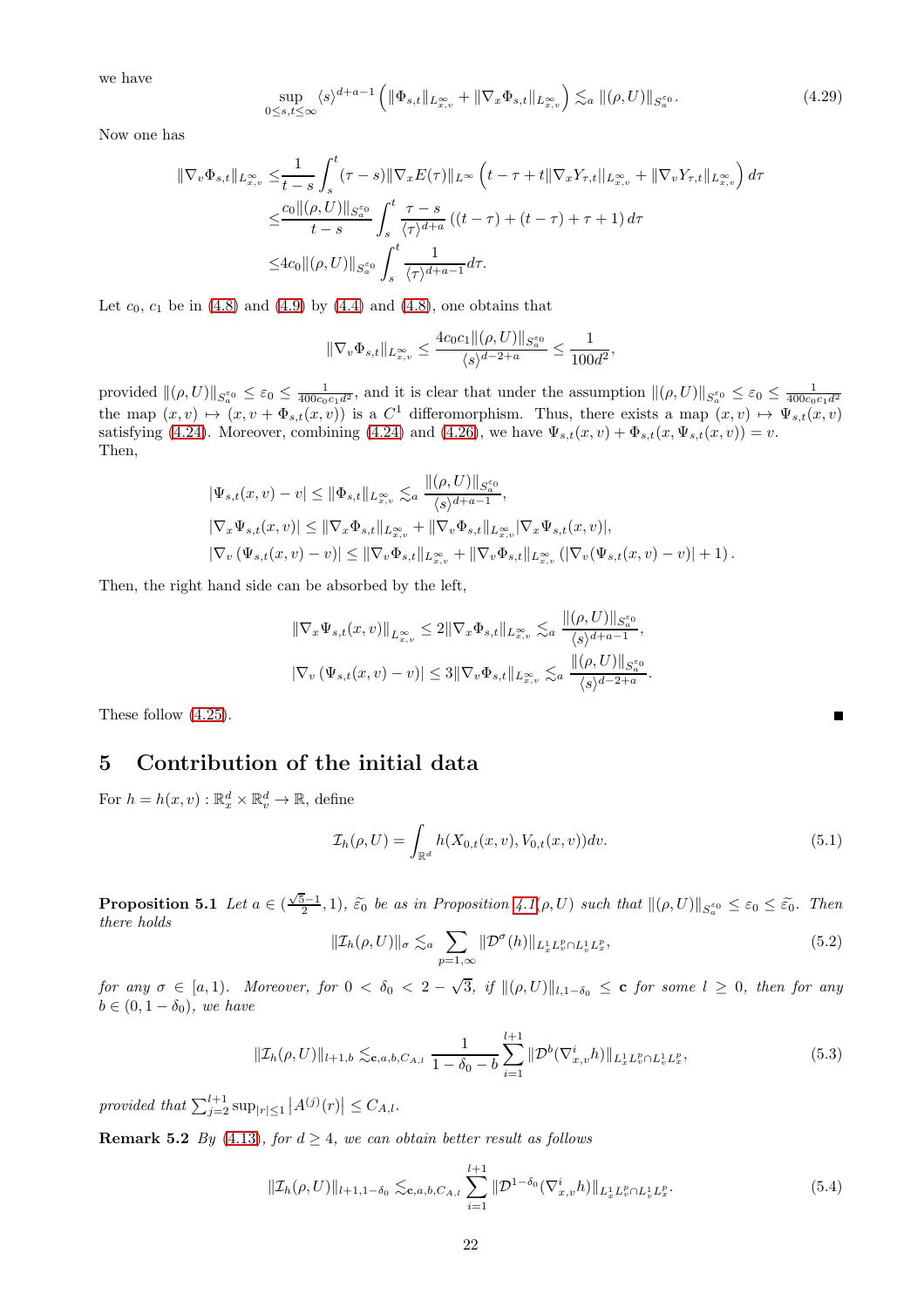**Remark 5.3** We can not only use  $||h||_{L_x^1 L_v^1 \cap L_x^1 L_v^{\infty}}$  to control  $||I_h(\rho, U)(t)||_{L^{\infty}}$  for  $0 \le t \le 1$ . For example we take

$$
h(x,v) = \frac{1}{|x|^{\theta}(|x|^2 + |v|^2 + 1)^{2d}}, \quad X_{0,t(x,v)} = x - tv, \quad V_{0,t}(x,v) = v, \quad U = 0,
$$

for  $0 < \theta < d$ . And it is easy to check that for  $t \in [0,1]$ 

$$
||h||_{L_x^1 L_v^1 \cap L_x^1 L_v^{\infty}} < \infty, \quad ||h||_{L_v^1 L_x^{\infty}} = \infty, \text{ and } ||I_h(\rho, U)(t)||_{L^{\infty}} \sim \frac{1}{t^{\theta}}.
$$

**Proof.** (1) Firstly, we deal with  $\|\mathcal{I}_h(\rho, U)(t, x)\|_{L_x^p}$ . Note that  $(x, v) \mapsto (X_{0,t}(x, v), V_{0,t}(x, v))$  corresponding to the transport matrix

$$
\mathfrak{A}(t,x,v) := \left[ \begin{array}{cc} I_d + \nabla_x Y_{0,t}(x-vt,v) & -tI_d + \nabla_v Y_{0,t}(x-vt,v) \\ \nabla_x W_{0,t}(x-vt,v) & I_d + \nabla_v W_{0,t}(x-vt,v) \end{array} \right].
$$

Since we have

$$
\|\nabla_{x,v}Y_{0,t}(x-vt,v)\|_{L^{\infty}_{x,v}}+\|\nabla_{x,v}W_{0,t}(x-vt,v)\|_{L^{\infty}_{x,v}}\leq 2c_0c_1\|(\rho,U)\|_{S^{\varepsilon_0}_{a}}\leq 2c_0c_1\varepsilon_0\leq \frac{1}{400d^2},
$$

thus,  $\|\det \mathfrak{A}^{-1}(t, x, v)\|_{L^\infty_{x,v}} \lesssim 1$ . Then we directly obtain the inequality that

$$
\|\mathcal{I}_h(\rho, U)(t, x)\|_{L_x^1} = \left\| \int_{\mathbb{R}^d} h(x - vt + Y_{0,t}(x - vt, v), v + W_{0,t}(x - vt, v)) dv \right\|_{L_x^1}
$$
  
=  $\left\| \int_{\mathbb{R}^d} h(x, v) |\det \mathfrak{A}^{-1}(t, x, v)| dv \right\|_{L_x^1} \lesssim \|h\|_{L_v^1 L_x^1}.$  (5.5)

<span id="page-22-0"></span>For the  $\|\mathcal{I}_h(\rho, U)(t, x)\|_{L^\infty_x}$  with  $t \leq 1$ , changing variables as  $\tilde{v} = v + W_{0,t}(x - vt, v)$ , we have

$$
\|\mathcal{I}_h(\rho, U)(t, x)\|_{L_x^{\infty}} = \left\| \int_{\mathbb{R}^d} h(X_{0,t}(x, v), \tilde{v}) \det (Id + \nabla_v W_{0,t}(x - vt, v))^{-1} d\tilde{v} \right\|_{L_x^{\infty}} \leq \left\| \int_{\mathbb{R}^d} \int_{\mathbb{R}^d} h(X_{0,t}(x, v), \tilde{v}) d\tilde{v} \right\|_{L_x^{\infty}} \lesssim_a \int_{\mathbb{R}^d} \|h(\cdot, \tilde{v})\|_{L^{\infty}} d\tilde{v} = \|h\|_{L_v^1 L_x^{\infty}}.
$$
\n(5.6)

For  $t\geq 1$  , we change variable  $w=x-vt$  to get more decay:

<span id="page-22-1"></span>
$$
\mathcal{I}_h(\rho, U)(t, x) = \int_{\mathbb{R}^d} h\left(w + Y_{0,t}\left(w, \frac{x-w}{t}\right), \frac{x-w}{t} + W_{0,t}\left(w, \frac{x-w}{t}\right)\right) \frac{dw}{t^d},
$$

Thus

<span id="page-22-2"></span>
$$
\begin{split} \|\mathcal{I}_h(\rho,U)(t,x)\|_{L_x^{\infty}} &= \left\| \int_{\mathbb{R}^d} h(w,V_{0,t}(x,\Psi_{0,t}(x,\frac{x-w}{t}))) \det((\nabla_v \Psi_{0,t})(x,\frac{x-w}{t})) \frac{dw}{t^d} \right\|_{L_x^{\infty}} \\ &\lesssim \left\| \int_{\mathbb{R}^d} h\left(w,V_{0,t}\left(x,\Psi_{0,t}(x,\frac{x-w}{t})\right) \right) \frac{dw}{t^d} \right\|_{L_x^{\infty}} \left\| \det\left((\nabla_v \Psi_{0,t})(x,\frac{x-w}{t})\right) \right\|_{L_{x,w}^{\infty}} \tag{5.7} \\ &\lesssim_a \frac{1}{t^d} \int_{\mathbb{R}^d} \|h(w,.)\|_{L^{\infty}} dw = \frac{1}{t^d} \|h\|_{L_x^1 L_v^{\infty}}. \end{split}
$$

Combine  $(5.5)$  with  $(5.6)$  and  $(5.7)$ , we have

<span id="page-22-3"></span>
$$
\langle t \rangle^{\frac{d(p-1)}{p}} \| \mathcal{I}_h(\rho, U)(t) \|_{L^p} \lesssim_a \| h \|_{L^1_x L^p_v \cap L^1_v L^p_x}, \quad p = 1, \infty.
$$
 (5.8)

(2) Now we deal with the term  $\|\mathcal{I}_h(\rho, U)(t)\|_{B^{\sigma}_{p,\infty}}$ . From Proposition [4.1,](#page-15-0) we have

$$
\|\nabla_x X(x,v)\|_{L^{\infty}_{x,v}} + \|\nabla_x V(x,v)\|_{L^{\infty}_{x,v}} \lesssim_a 1,
$$
  
\n
$$
\sup_{\alpha/t} \frac{|\delta_{\frac{\alpha}{t}} Y_{0,t}(w,\cdot) \left(\frac{x-w}{t}\right)|}{|\alpha/t|} + \sup_{\alpha/t} \frac{|\delta_{\frac{\alpha}{t}} W_{0,t}(w,\cdot) \left(\frac{x-w}{t}\right)|}{|\alpha/t|} \lesssim_a 1.
$$

Thus

$$
\frac{|\delta_\alpha \mathcal{I}_h(\rho, U)(t, x)|}{|\alpha|^{\sigma}} \lesssim_a \sum_{z=x, x-\alpha} \int_{\mathbb{R}^d} \dot{\mathcal{D}}^{\sigma}(h)(X_{0,t}(z, v), V_{0,t}(z, v)) dv,
$$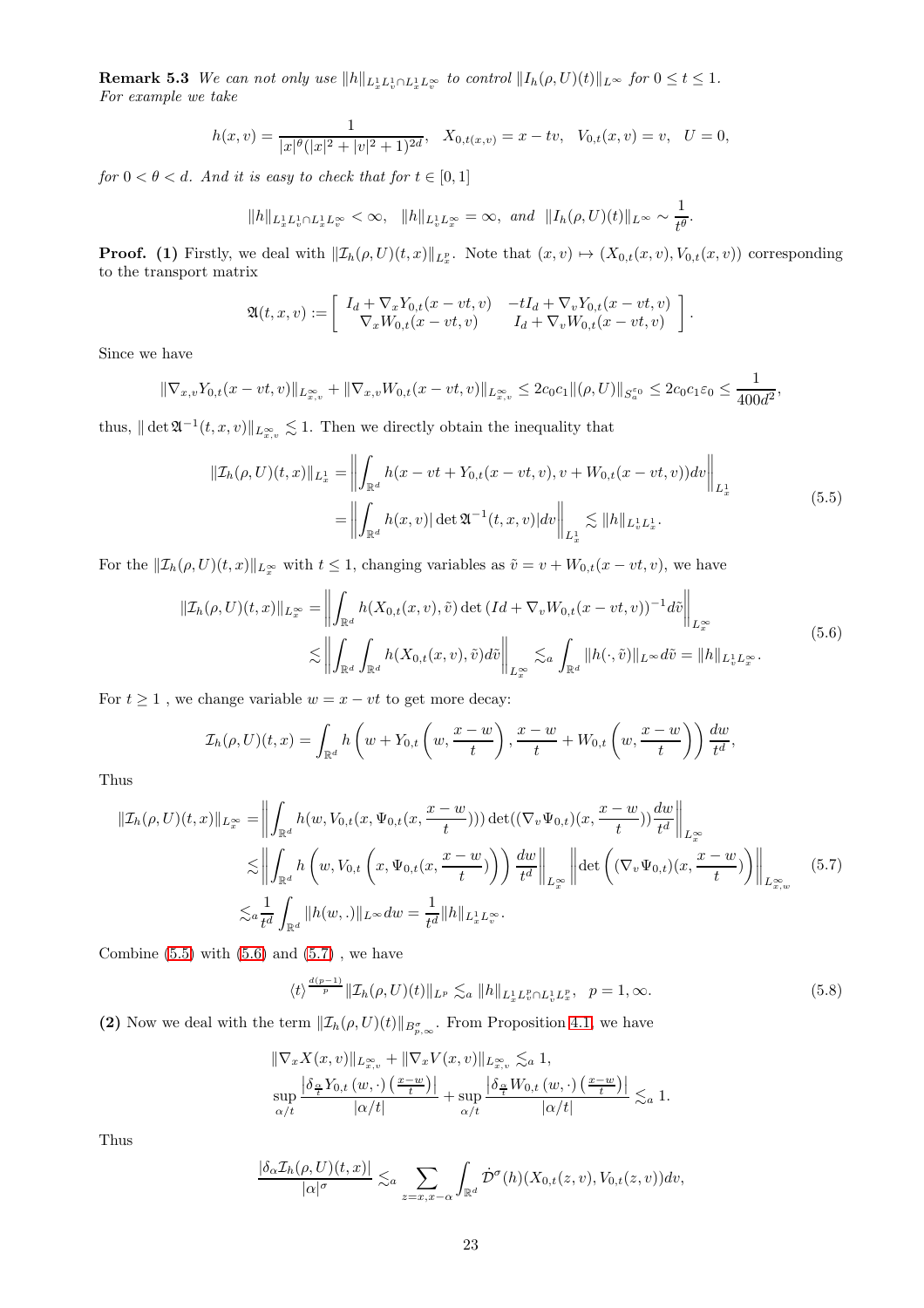and

$$
\frac{|\delta_{\alpha} \mathcal{I}_h(\rho, U)(t, x)|}{|\alpha|^{\sigma}} \lesssim_a \int_{\mathbb{R}^d} \dot{\mathcal{D}}_1^{\sigma}(h) \left( w + Y_{0,t} \left( w, \frac{x - w}{t} \right), \frac{x - w}{t} + W_{0,t} \left( w, \frac{x - w}{t} \right) \right) \frac{dw}{t^{d + \sigma}}
$$
  
+ 
$$
\int_{\mathbb{R}^d} \dot{\mathcal{D}}_2^{\sigma}(h) \left( w + Y_{0,t} \left( w, \frac{x - \alpha - w}{t} \right), \frac{x - \alpha - w}{t} + W_{0,t} \left( w, \frac{x - \alpha - w}{t} \right) \right) \frac{dw}{t^{d + \sigma}}
$$
  

$$
\lesssim_a \frac{1}{t^{\sigma}} \sum_{z = v, v - \frac{\alpha}{t}} \int_{\mathbb{R}^d} \dot{\mathcal{D}}^{\sigma}(h) (X_{0,t}(x, z), V_{0,t}(x, z)) dv.
$$

Thanks to [\(5.8\)](#page-22-3) with  $h = \dot{\mathcal{D}}^{\sigma}(h)$ , we get

$$
\langle t \rangle^{\sigma + \frac{d(p-1)}{p}} \| \mathcal{I}_h(\rho, U)(t) \|_{B^{\sigma}_{p,\infty}} \lesssim_a \|\dot{\mathcal{D}}^{\sigma}(h) \|_{L^1_x L^p_v \cap L^1_v L^p_x}, \quad p = 1, \infty.
$$
 (5.9)

Until now we finish the proof of [\(5.2\)](#page-21-0).

(3)Finally we consider the term  $\|\mathcal{I}_h(\rho, U)\|_{l+1,b}$ . Thanks to Proposition [4.4,](#page-16-3) one has

$$
\sum_{k=1}^{l+1} (1 - \delta_0 - b) \sup_{0 \le s \le t} \sup_{\alpha} \frac{\|\delta^x_{\alpha} \nabla^k_x(Y, W)_{s,t}\|_{L^{\infty}_{x,v}}}{|\alpha|^b} + \sum_{k=1}^{l+1} \sup_{0 \le s \le t} \|\nabla^k_x(Y, W)_{s,t}\|_{L^{\infty}_{x,v}} \lesssim_{\mathbf{c}, b, C_{A,l}} 1.
$$

Therefore

$$
\frac{|\delta_{\alpha} \nabla^l \mathcal{I}_h(\rho, U)(t, x)|}{|\alpha|^b} \lesssim_{\mathbf{c}, b, C_{A, l}} \frac{1}{1 - \delta_0 - b} \sum_{j=1}^l \sum_{z = x, x - \alpha} \int_{\mathbb{R}^d} \mathcal{D}^b(\nabla_{x, v}^j h) \left( X_{0,t}(z, v), V_{0,t}(z, v) \right) dw.
$$

Thus,

$$
\|\nabla^l \mathcal{I}_h(\rho, U)(t)\|_{\dot{B}_{p,\infty}^b} \lesssim_{\mathbf{c},a,b,C_{A,l}} \frac{1}{1-\delta_0-b} \sum_{j=1}^l \|\mathcal{D}^b(\nabla_{x,v}^j h)\|_{L_x^1 L_v^p}.
$$
\n(5.10)

One the other hand, changing of variables as  $w = x - vt$  and using the estimation

$$
\sum_{k=1}^{l+1} (1 - \delta_0 - b) \sup_{0 \le s \le t} \sup_{\alpha} \frac{\|\delta^x_{\alpha} \nabla^k_{v}(Y, W)_{s,t}\|_{L^{\infty}_{x,v}}}{|\alpha|^b} + \sum_{k=1}^{l+1} \sup_{0 \le s \le t} \|\nabla^k_{v}(Y, W)_{s,t}\|_{L^{\infty}_{x,v}} \lesssim_{\mathbf{c}, b, C_{A,l}} 1,
$$

we have

$$
\frac{|\delta_{\alpha} \nabla^{l} \mathcal{I}_{h}(\rho, U)(t, x)|}{|\alpha|^{b}}
$$
\n
$$
\lesssim_{\mathbf{c}, b} \frac{1}{1 - \delta_{0} - b} \frac{1}{t^{d+l+b}} \left[ \sum_{j=1}^{l} \int_{\mathbb{R}^{d}} \mathcal{D}_{1}^{b}(\nabla_{x,v}^{j} h) \left( w + Y_{0,t} \left( w, \frac{x-w}{t} \right), \frac{x-w}{t} + W_{0,t} \left( w, \frac{x-w}{t} \right) \right) dw \right.
$$
\n
$$
+ \int_{\mathbb{R}^{d}} \mathcal{D}_{2}^{b}(\nabla_{x,v}^{j} h) \left( w + Y_{0,t} \left( w, \frac{x-\alpha-w}{t} \right), \frac{x-\alpha-w}{t} + W_{0,t} \left( w, \frac{x-\alpha-w}{t} \right) dw \right] dw
$$
\n
$$
\lesssim_{\mathbf{c}, b} \frac{1}{(1 - \delta_{0} - b)t^{l+b}} \sum_{j=1}^{l} \sum_{z=v, v-\alpha/t} \int_{\mathbb{R}^{d}} \left( \mathcal{D}^{b}(\nabla_{x,v}^{j} h) \right) \left( X_{0,t}(x, z), V_{0,t}(x, z) \right) dv.
$$

Thanks to [\(5.8\)](#page-22-3), we get for  $p = 1, \infty$ 

<span id="page-23-0"></span>
$$
t^{l+b-\delta+\frac{d(p-1)}{p}} \|\nabla^l \mathcal{I}_h(\rho, U)(t)\|_{B^{b-\delta}_{p,\infty}} \lesssim_{\mathbf{c},a,b,C_{A,l}} \frac{1}{1-\delta_0-b} \sum_{j=1}^l \|\mathcal{D}^{b'}(\nabla_{x,v}^j h)\|_{L^1_x L^p_v}.
$$
 (5.11)

Therefore, we obtain [\(5.3\)](#page-21-1).

**Proposition 5.4** Let  $a \in (\frac{\sqrt{5}-1}{2}, 1)$ ,  $\widetilde{\varepsilon}_0$  be as in Proposition [4.1.](#page-15-0) Suppose that  $\|(\rho_1, U_1)\|_{S_a^{\varepsilon_0}}, \|\rho_2, U_2\|\|_{S_a^{\varepsilon_0}} \leq$  $\varepsilon_0 \leq \widetilde{\varepsilon}_0$ . There holds,

<span id="page-23-1"></span>
$$
\|\mathcal{I}_h(\rho_1, U_1) - \mathcal{I}_h(\rho_2, U_2)\|_{a} \lesssim_a \|(\rho_1 - \rho_2, U_1 - U_2)\|_{S_a^{\varepsilon_0}} \sum_{p=1,\infty} \|\mathcal{D}^a(\nabla_{x,v} h)\|_{L_x^1 L_v^p \cap L_v^1 L_x^p}.
$$
 (5.12)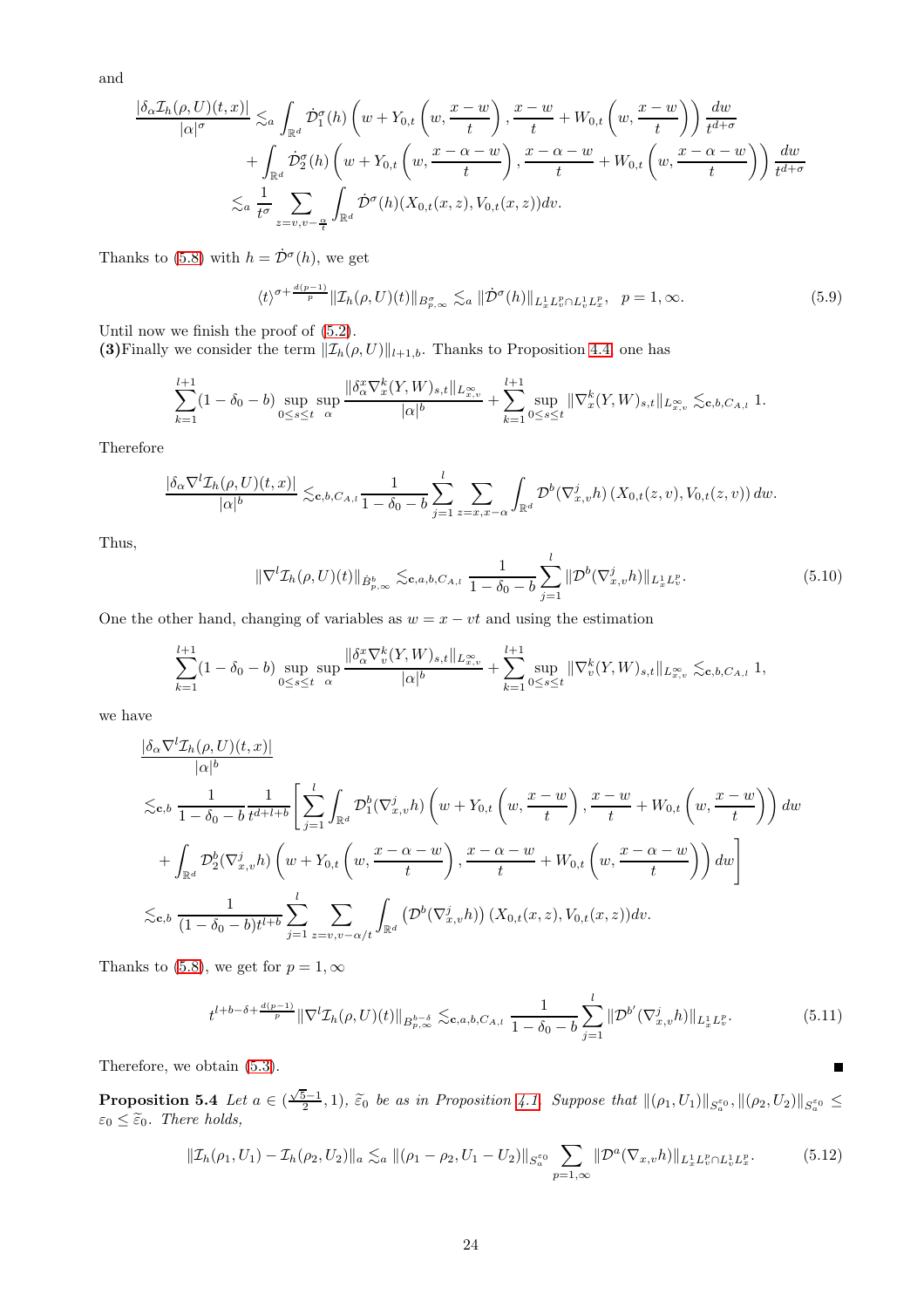**Proof.** Let  $X_{s,t}^1$ ,  $X_{s,t}^2$ ,  $Y_{s,t}^1$ ,  $Y_{s,t}^2$ ,  $V_{s,t}^1$ ,  $V_{s,t}^2$ ,  $\mathbf{Y}_{s,t}$ ,  $\mathbf{W}_{s,t}$  be in Proposition [4.6.](#page-18-0) Then we have

<span id="page-24-2"></span>
$$
X_{s,t}^1(x,v) - X_{s,t}^2(x,v) = Y_{s,t}^1(x - vt, v) - Y_{s,t}^2(x - vt, v) = \mathbf{Y}_{s,t}(x - vt, v),
$$
  

$$
V_{s,t}^1(x,v) - V_{s,t}^2(x,v) = W_{s,t}^1(x - vt, v) - W_{s,t}^2(x - vt, v) = \mathbf{W}_{s,t}(x - vt, v).
$$

Meanwhile, denote

$$
X_{s,t}(x,v,\varpi) = (1-\varpi)X_{s,t}^1(x,v) + \varpi X_{s,t}^2(x,v), \quad V_{s,t}(x,v,\varpi) = (1-\varpi)V_{s,t}^1(x,v) + \varpi V_{s,t}^2(x,v),
$$
  
\n
$$
Y_{s,t}(x,v,\varpi) = (1-\varpi)Y_{s,t}^1(x,v) + \varpi Y_{s,t}^2(x,v), \quad W_{s,t}(x,v,\varpi) = (1-\varpi)W_{s,t}^1(x,v) + \varpi W_{s,t}^2(x,v).
$$
\n
$$
(5.13)
$$

(1) For the term  $||\mathcal{I}_h(\rho_1, U_1)(t) - \mathcal{I}_h(\rho_2, U_2)(t)||_{L^p}$ , we have

$$
\begin{split}\n|\mathcal{I}_{h}(\rho_{1},U_{1})(t,x)-\mathcal{I}_{h}(\rho_{2},U_{2})(t,x)| &\leq \left(\|\mathbf{Y}_{0,t}\|_{L^{\infty}_{x,v}}+\|\mathbf{W}_{0,t}\|_{L^{\infty}_{x,v}}\right) \int_{\mathbb{R}^{d}} \int_{0}^{1} |(\nabla_{x,v}h)(X_{0,t}(x,v,\varpi),V_{0,t}(x,v,\varpi))| d\varpi dv \\
&\lesssim_{a}^{(4.22)(4.21)} \|\rho_{1}-\rho_{2},U_{1}-U_{2})\|_{S_{a}^{\varepsilon_{0}}} \int_{\mathbb{R}^{d}} \sup_{0\leq\varpi\leq 1} |(\nabla_{x,v}h)(X_{0,t}(x,v,\varpi),V_{0,t}(x,v,\varpi))| dv.\n\end{split}
$$

As the proof of [\(5.8\)](#page-22-3), one obtains

$$
\int_{\mathbb{R}^d} \sup_{0 \leq \varpi \leq 1} |(\nabla_{x,v} h)(X_{0,t}(x,v,\varpi),V_{0,t}(x,v,\varpi))| dv \lesssim_a \sum_{p=1,\infty} \|\nabla_{x,v} h\|_{L^1_x L^p_v \cap L^1_v L^p_x}.
$$

Thus

$$
\sum_{p=1,\infty} \langle t \rangle^{\frac{d(p-1)}{p}} \| \mathcal{I}_h(\rho_1)(t) - \mathcal{I}_h(\rho_2)(t) \|_{L^p} \lesssim_a \| (\rho_1 - \rho_2, U_1 - U_2) \|_{S_a^{\varepsilon_0}} \sum_{p=1,\infty} \| \nabla_{x,v} h \|_{L^1_x L^p_v \cap L^1_v L^p_x}.
$$
 (5.14)

(2) Now we consider the term  $\|\mathcal{I}_h(\rho_1, U_1)(t) - \mathcal{I}_h(\rho_2, U_2)(t)\|_{\dot{B}^a_{p,\infty}}$ . We compute directly to get

<span id="page-24-0"></span>
$$
\frac{|\delta_{\alpha} (\mathcal{I}_{h}(\rho_{1}, U_{1}) - \mathcal{I}_{h}(\rho_{2}, U_{2})) (t, x)|}{|\alpha|^{a}} \leq \left( \sup_{z} \frac{\|\delta_{z}^{x} \mathbf{Y}_{0,t}\|_{L_{\infty,v}^{\infty}}}{|z|^{a}} + \sup_{z} \frac{\|\delta_{z}^{x} \mathbf{W}_{0,t}\|_{L_{\infty,v}^{\infty}}}{|z|^{a}} \right) \int_{\mathbb{R}^{d}} \int_{0}^{1} |(\nabla_{x,v} h)(X_{0,t}(x, v, \varpi), V_{0,t}(x, v, \varpi))| d\varpi dv + \left( \|\mathbf{Y}_{0,t}\|_{L_{\infty,v}^{\infty}} + \|\mathbf{W}_{0,t}\|_{L_{\infty,v}^{\infty}} \right) \int_{\mathbb{R}^{d}} \int_{0}^{1} \sum_{z=x, x-\alpha} \dot{\mathcal{D}}^{a} (\nabla_{x,v} h)(X_{0,t}(z, v, \varpi), V_{0,t}(z, v, \varpi)) d\varpi dv
$$
\n(5.15)\n
$$
\lesssim_{a} (4.22)(4.21) \quad ||(\rho_{1} - \rho_{2}, U_{1} - U_{2})||_{S_{a}^{\varepsilon_{0}}} \sum_{z=x, x-\alpha} \int_{\mathbb{R}^{d}} \sup_{0 \leq \varpi \leq 1} \mathcal{D}^{a} (\nabla_{x,v} h)(X_{0,t}(z, v, \varpi), V_{0,t}(z, v, \varpi)) d\varpi dv.
$$

On the other hand, we first change of variables as  $w = x - vt$ , then taking  $\delta_{\alpha}$  to get the decay of  $t^{-a}$ , after this we change  $v = \frac{x-w}{t}$  to obtain

$$
\frac{|\delta_{\alpha}\left(\mathcal{I}_{h}(\rho_{1},U_{1})-\mathcal{I}_{h}(\rho_{2},U_{2})\right)(t,x)|}{|\alpha|^{a}}\n\leq\frac{1}{t^{a}}\left(\sup_{z}\frac{\left\|\delta_{z}^{v}\mathbf{Y}_{0,t}\right\|_{L^{\infty}_{x,v}}}{|z|^{a}}+\sup_{z}\frac{\left\|\delta_{z}^{v}\mathbf{W}_{0,t}\right\|_{L^{\infty}_{x,v}}}{|z|^{a}}\right)\int_{\mathbb{R}^{d}}\int_{0}^{1}\left|\left(\nabla_{x,v}h\right)\left(X_{0,t}(x,v,\varpi),V_{0,t}(x,v,\varpi)\right)\right|d\varpi dv\n+\frac{1}{t^{a}}\left(\left\|\mathbf{Y}_{0,t}\right\|_{L^{\infty}_{x,v}}+\left\|\mathbf{W}_{0,t}\right\|_{L^{\infty}_{x,v}}\right)\int_{\mathbb{R}^{d}}\int_{0}^{1}\sum_{z=x,x-\alpha}\dot{\mathcal{D}}^{a}(\nabla_{x,v}h)\left(X_{0,t}(z,v,\varpi),V_{0,t}(z,v,\varpi)\right)d\varpi dv\n\leq\frac{(4.22)(4.21)}{\epsilon a}\frac{\left\|\left(\rho_{1}-\rho_{2},U_{1}-U_{2}\right)\right\|_{S^{\varepsilon}_{a}}}{t^{a}}\sum_{z=x,x-\alpha}\int_{\mathbb{R}^{d}}\sup_{0\leq\varpi\leq1}\mathcal{D}^{a}(\nabla_{x,v}h)\left(X_{0,t}(z,v,\varpi),V_{0,t}(z,v,\varpi)\right)d\varpi dv.
$$
\n(5.16)

Combining  $(5.15)$  and  $(5.16)$ , we have

$$
\frac{\left|\delta_{\alpha}\left(\mathcal{I}_{h}(\rho_{1},U_{1})-\mathcal{I}_{h}(\rho_{2},U_{2})\right)(t,x)\right|}{\left|\alpha\right|^{a}} \\ \lesssim_{a} \frac{\left\|(\rho_{1}-\rho_{2},U_{1}-U_{2})\right\|_{S_{a}^{\varepsilon_{0}}}}{\langle t\rangle^{a}} \sum_{z=x,x-\alpha} \int_{\mathbb{R}^{d}} \sup_{0 \leq \infty \leq 1} \mathcal{D}^{a}(\nabla_{x,v}h)(X_{0,t}(z,v,\varpi),V_{0,t}(z,v,\varpi))d\varpi dv.
$$

Therefore, applying the the same method in [\(5.8\)](#page-22-3), we obtain

$$
\sup_{t>0} \langle t \rangle^{a + \frac{d(p-1)}{p}} \|( \mathcal{I}_h(\rho_1, U_1) - \mathcal{I}_h(\rho_2, U_2) )(t) \|_{\dot{B}^a_{p,\infty}} \lesssim_a \| (\rho_1 - \rho_2, U_1 - U_2) \|_{S^{\varepsilon_0}_a} \sum_{p=1,\infty} \| \mathcal{D}^a(\nabla_{x,v} h) \|_{L^1_x L^p_v}.
$$
 (5.17)

<span id="page-24-1"></span> $\blacksquare$ 

Now the proof is complete.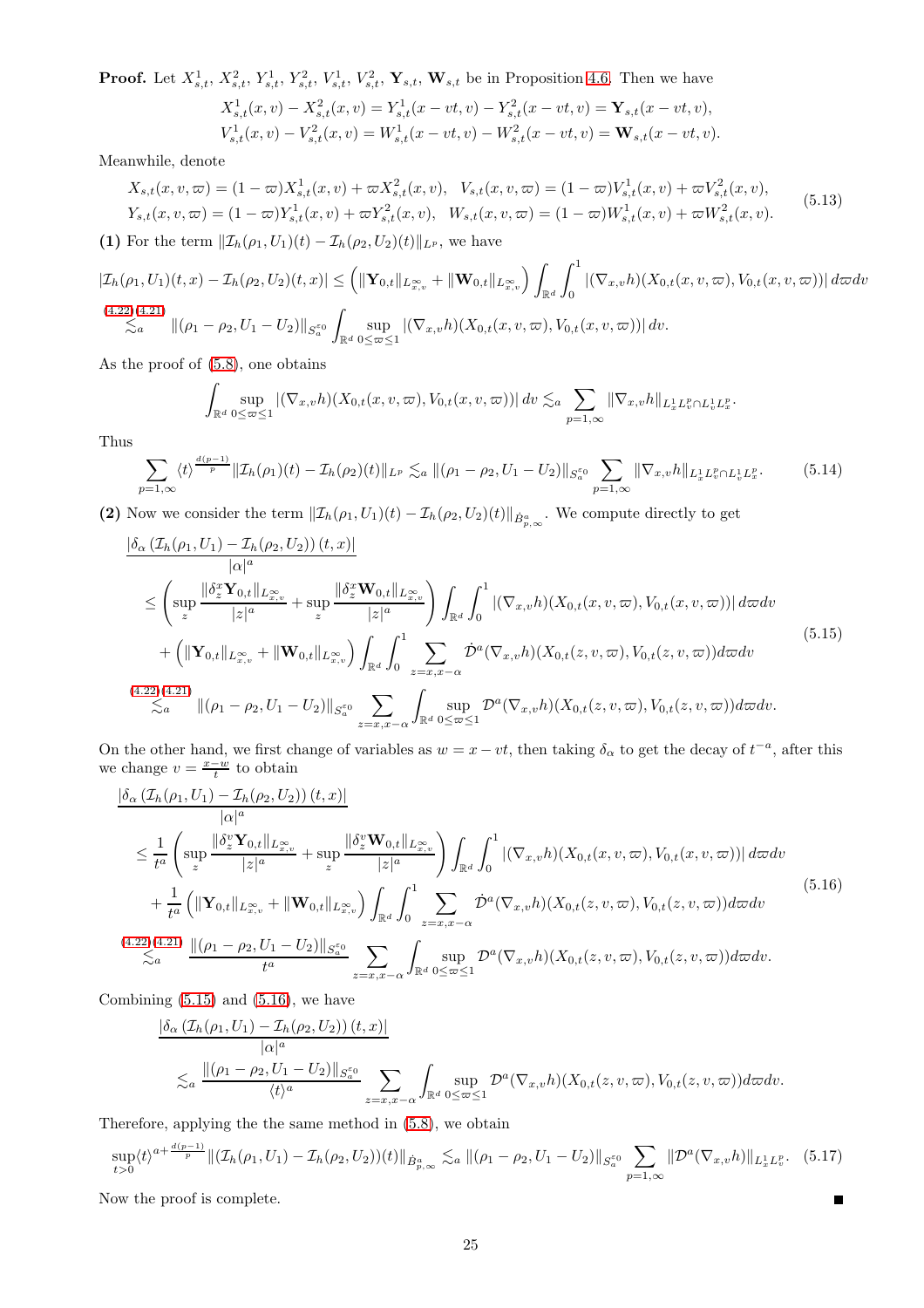# 6 Contribution Of The Reaction Term

In this section, we focus on estimate of the reaction term:

$$
\mathcal{R}(\rho, U)(t, x) = \int_0^t \int_{\mathbb{R}^d} E(s, x - (t - s)v) \cdot \nabla_v \mu(v) dv ds - \int_0^t \int_{\mathbb{R}^d} E(s, X_{s,t}(x, v)) \cdot \nabla_v \mu(V_{s,t}(x, v)) dv ds. \tag{6.1}
$$

Denote that for any given  $F : \mathbb{R}^+ \times \mathbb{R}^d \to \mathbb{R}$  and  $\eta : \mathbb{R}^d \to \mathbb{R}$ ,

$$
\mathcal{T}[F,\eta](t,x) = -\mathcal{T}_{NL}[F,\eta](t,x) + \mathcal{T}_L[F,\eta](t,x),
$$

with

$$
\mathcal{T}_L[F,\eta](t,x) = \int_0^t \int_{\mathbb{R}^d} F(s,x - (t-s)v)\eta(v)dvds,
$$
  

$$
\mathcal{T}_{NL}[F,\eta](t,x) = \int_0^t \int_{\mathbb{R}^d} F(s,X_{s,t}(x,v))\eta(V_{s,t}(x,v))dvds.
$$

Hence, it is clear that

$$
\mathcal{R}(\rho) = \sum_{i=1}^d \mathcal{T}[E_i, \partial_{x_i}\mu].
$$

By changing variable, we reformuate as follows:

$$
\mathcal{T}_L[F,\eta](t,x) = \int_0^t \int_{\mathbb{R}^d} F(s, w + \frac{s}{t}(x-w)) \eta(\frac{x-w}{t}) \frac{dwds}{t^d},
$$
  

$$
\mathcal{T}_{NL}[F,\eta](t,x) = \int_0^t \int_{\mathbb{R}^d} F\left(s, Y_{s,t}(w, \frac{x-w}{t}) + w + \frac{s(x-w)}{t}\right) \eta\left(W_{s,t}(w, \frac{x-w}{t}) + \frac{x-w}{t}\right) \frac{dwds}{t^d}.
$$

Then, we have

**Lemma 6.1** Let  $a \in (\frac{\sqrt{5}-1}{2}, 1)$  and  $\tilde{\varepsilon}_0 > 0$  be as in Proposition [4.1,](#page-15-0)  $\rho$  be such that  $\|(\rho, U)\|_{S_a^{\varepsilon_0}} \leq \varepsilon_0 \leq \tilde{\varepsilon}_0$ .  $(X_{s,t}, V_{s,t})$  are solutions to  $(2.1)$  associated to  $E(s,x) = \nabla_x (1-\Delta)^{-1} (\rho(s,x))$ . Let  $Y_{s,t}, W_{s,t}$  be such that

<span id="page-25-0"></span>
$$
X_{s,t}(x,v) = x - (t - s)v + Y_{s,t}(x - vt, v), V_{s,t}(x,v) = v + W_{s,t}(x - vt, v).
$$
\n(6.2)

Suppose η be such that

<span id="page-25-3"></span>
$$
\sum_{j=0}^{2} \langle v \rangle^{N} |\nabla^{j} \eta(v)| \le \mathbf{c}_{1}
$$
\n(6.3)

<span id="page-25-2"></span><span id="page-25-1"></span>.

for  $N > d$ . Then, (1)

$$
|\mathcal{T}[F,\eta](t,x)| \lesssim_{a,\mathbf{c}_1} \|(\rho, U)\|_{S_a^{\varepsilon_0}} \int_0^t \int_{\mathbb{R}^d} |F(s,x - (t-s)v)| \frac{1}{\langle s \rangle^{d-2+a}} \frac{dv ds}{\langle v \rangle^N}.
$$
 (6.4)

In particular, for  $p = 1, \infty$ 

$$
\langle t \rangle^{\frac{d(p-1)}{p}} \| \mathcal{T}[F,\eta](t) \|_{L^p} \lesssim_{a,\mathbf{c}_1} \| (\rho, U) \|_{S^{\varepsilon_0}_a} \left( \sup_{s \in [0,t]} \langle s \rangle^{\frac{d(p-1)}{p}} \| F(s) \|_{L^p} + \sup_{s \in [0,t]} \| F(s) \|_{L^1} \right).
$$
 (6.5)

(2) For any  $\sigma \in [a, 1)$ 

$$
\sum_{p=1,\infty} \langle t \rangle^{\frac{d(p-1)}{p}+\sigma} \| \mathcal{T}[F,\eta](t) \|_{\dot{B}^{\sigma}_{p,\infty}} \lesssim_{a,\mathbf{c}_1} \|\langle \rho, U \rangle\|_{S^{\varepsilon_0}_{a}}^{\sigma} \sum_{p=1,\infty} \left( \sup_{s \in [0,t]} \langle s \rangle^{\frac{d(p-1)}{p}} \| F(s) \|_{L^p} + \sup_{s \in [0,t]} \langle s \rangle^{\frac{d(p-1)}{p}+\sigma} \| F(s) \|_{\dot{F}^{\sigma}_{p,\infty}} \right) \tag{6.6}
$$

<span id="page-25-4"></span>**Remark 6.2** To estimate  $||\mathcal{T}[F,\eta](t)||_{L^p}$ , we only need  $\eta$  satisfies  $\sum_{j=0,1} \langle v \rangle^N |\nabla^j \eta(v)| \leq c_1$ . Moreover, if  $\eta$ satisfies  $\sum_{j=0,1} (\langle v \rangle^N + \langle v - \frac{\alpha}{t} \rangle^N) |\nabla^j \eta(v)| \leq c_1$ , we can also prove [\(6.5\)](#page-25-1) by the same method.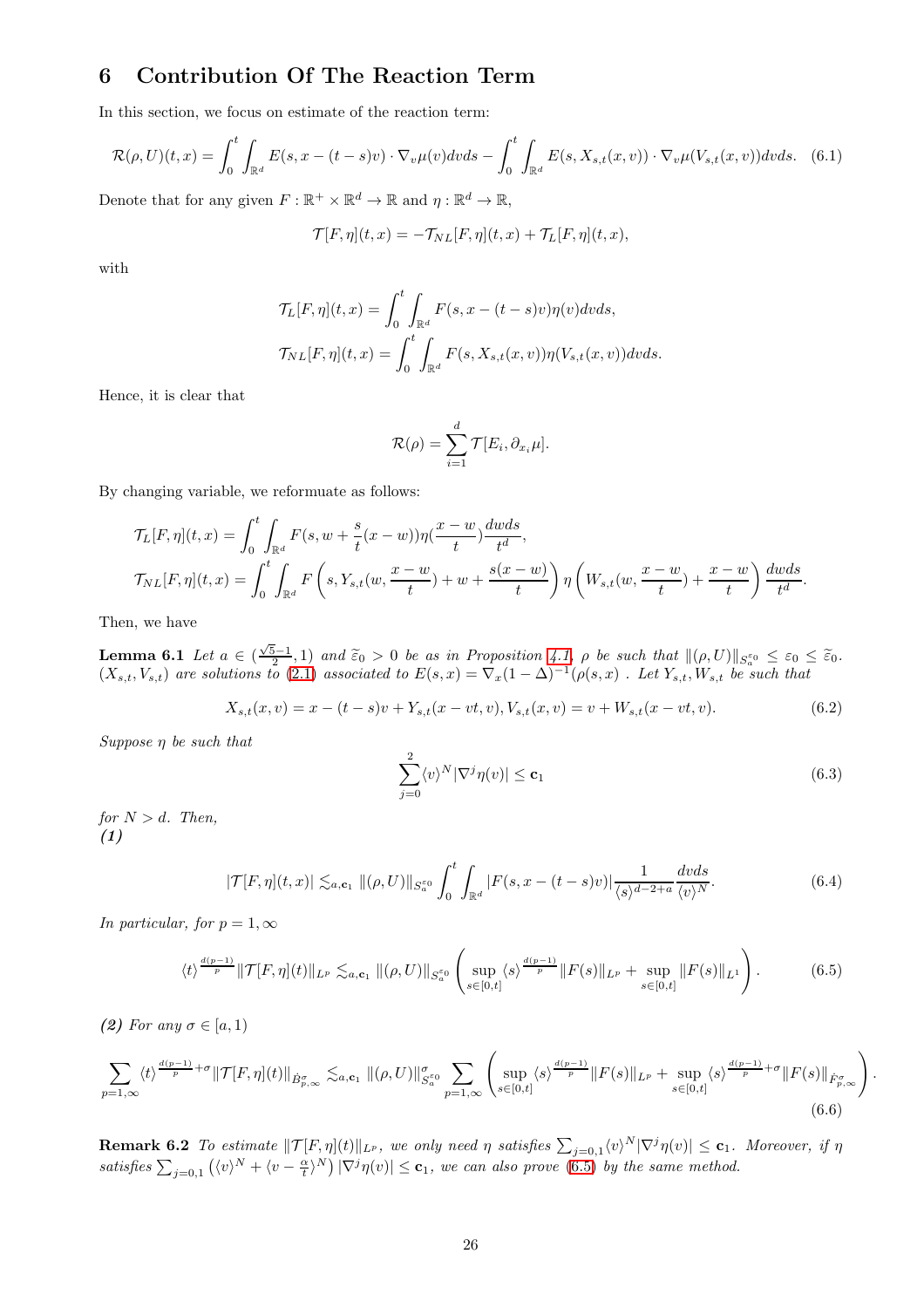Proof. (1) First of all, we change variable and obtain

$$
|\mathcal{T}[F,\eta](t,x)| = \Big| - \int_0^t \int_{\mathbb{R}^d} F(s, x - (t-s)v)\eta(V_{s,t}(x, \Psi_{s,t}(x, v)))|det(\nabla_v \Psi_{s,t}(x, v))|dvds + \int_0^t \int_{\mathbb{R}^d} F(s, x - (t-s)v)\eta(v)dvds \Big| \leq \int_0^t \int_{\mathbb{R}^d} |F(s, x - (t-s)v)| \left| \eta(V_{s,t}(x, \Psi_{s,t}(x, v))) - \eta(v) \right| dvds + \int_0^t \int_{\mathbb{R}^d} |F(s, x - (t-s)v)| \left| |\det(\nabla_v \Psi_{s,t}(x, v))| - 1 \right| |\eta(V_{s,t}(x, \Psi_{s,t}(x, v)))| dvds.
$$

Hence, since we have

$$
|\eta(V_{s,t}(x,\Psi_{s,t}(x,v))) - \eta(v)| \leq \int_0^1 |\nabla \eta(\varpi V_{s,t}(x,v) + (1-\varpi)v)| V_{s,t}(x,v) - v| d\varpi
$$
  

$$
\lesssim_{\mathbf{c}_1} \sup_{\varpi \in [0,1]} \frac{|V_{s,t}(x,v) - v|}{\langle \varpi W_{s,t}(x - vt, v) + v \rangle^N}
$$
  

$$
\sim_{\mathbf{c}_1} \frac{|W_{s,t}(x - vt, v)|}{\langle v \rangle^N} \stackrel{(4.5), (4.25)}{\lesssim_{a,\mathbf{c}_1}} \frac{\|(\rho, U)\|_{S_a^{\varepsilon_0}}}{\langle s \rangle^{d-1+a} \langle v \rangle^N},
$$

and  $|\eta(V_{s,t}(x,\Psi_{s,t}(t,x)))| \lesssim_{c_1} \langle W_{s,t}(x-t\Psi_{s,t}(t,x),\Psi_{s,t}(t,x)) + v \rangle^{-N} \lesssim_{c_1} \langle v \rangle^{-N}$ , where we use the fact that  $\sup_{0 \le s \le t} ||W_{s,t}||_{L^{\infty}_{x,v}} \le 1$  in [\(4.5\)](#page-15-4). Hence

$$
|\mathcal{T}[F,\eta](t,x)| \lesssim_{a,\mathbf{c}_1} \int_0^t \int_{\mathbb{R}^d} |F(s,x-(t-s)v)| \left( \frac{\|(\rho, U)\|_{S_a^{\varepsilon_0}}}{\langle s \rangle^{d-1+a}} + \frac{\|(\rho, U)\|_{S_a^{\varepsilon_0}}}{\langle s \rangle^{d-2+a}} \right) \frac{dvds}{\langle v \rangle^N}
$$
  

$$
\lesssim_{a,\mathbf{c}_1} \|\langle \rho, U \rangle\|_{S_a^{\varepsilon_0}} \int_0^t \int_{\mathbb{R}^d} |F(s,x-(t-s)v)| \frac{1}{\langle s \rangle^{d-2+a}} \frac{dvds}{\langle v \rangle^N}.
$$

This gives [\(6.4\)](#page-25-2). Moreover,

$$
\|\mathcal{T}[F,\eta](t)\|_{L^p} \lesssim_{a,\mathbf{c}_1} \|(\rho, U)\|_{S^{\varepsilon_0}_a} \int_0^t \left\| \int_{\mathbb{R}^d} |F(s, x - (t-s)v)| \frac{dv}{\langle v \rangle^N} \right\|_{L^p_x} \frac{ds}{\langle s \rangle^{d-2+a}}.
$$

Then, we apply Lemma [8.1](#page-44-8) with  $\mathcal{H}_1=F$  and  $\mathcal{H}_2=0$  to obtain

$$
\|\mathcal{T}[F,\eta](t)\|_{L^{p}} \lesssim_{a,\mathbf{c}_{1}} t^{-\frac{d(p-1)}{p}} \|(\rho,U)\|_{S_{a}^{\varepsilon_{0}}}\int_{0}^{t/2} \|F(s)\|_{L^{1}} \frac{ds}{\langle s\rangle^{d-2+a}} + \|(\rho,U)\|_{S_{a}^{\varepsilon_{0}}}\int_{t/2}^{t} \|F(s)\|_{L^{p}} \frac{ds}{\langle s\rangle^{d-2+a}}
$$
  

$$
\lesssim_{a,\mathbf{c}_{1}} t^{-\frac{d(p-1)}{p}} \|(\rho,U)\|_{S_{a}^{\varepsilon_{0}}}\sup_{s\in[0,t]} \|F(s)\|_{L^{1}}\int_{0}^{t/2} \frac{ds}{\langle s\rangle^{d-2+a}}
$$
  
Thanks to (8.2)  
+ 
$$
\|(\rho,U)\|_{S_{a}^{\varepsilon_{0}}}\left(\sup_{s\in[0,t]} \langle s\rangle^{\frac{d(p-1)}{p}} \|F(s)\|_{L^{p}}\right)\int_{t/2}^{t} \frac{ds}{\langle s\rangle^{d-2+a}\langle s\rangle^{\frac{d(p-1)}{p}}}
$$
  
Thanks to (8.1)  

$$
\lesssim_{a,\mathbf{c}_{1}} \frac{1}{t^{\frac{d(p-1)}{p}}}\|(\rho,U)\|_{S_{a}^{\varepsilon_{0}}}\left(\sup_{s\in[0,t]} \|F(s)\|_{L^{1}} + \sup_{s\in[0,t]} \langle s\rangle^{\frac{d(p-1)}{p}} \|F(s)\|_{L^{p}}\right).
$$

Combining this with

$$
\|\mathcal{T}[F,\eta](t)\|_{L^p} \lesssim_{a,\mathbf{c}_1} \|(\rho,U)\|_{S^{\varepsilon_0}_a} \int_0^t \|F(s)\|_{L^p} \frac{1}{\langle s \rangle^{d-2+a}} ds \lesssim_{a,\mathbf{c}_1} \|(\rho,U)\|_{S^{\varepsilon_0}_a} \sup_{s \in [0,t]} \|F(s)\|_{L^p},
$$

to obtain [\(6.5\)](#page-25-1).

(2) Now we estimate  $||\mathcal{T}[F,\eta](t)||_{\dot{B}_{p,\infty}^{\sigma}}$ . **2.1)** Estimate  $||\mathcal{T}[F, \eta](t)||_{\dot{B}^{\sigma}_{p,\infty}}$  for  $0 \leq t < 1$ .

We divide  $\delta_{\alpha} \mathcal{T}[F, \eta](t, x)$  into three terms:

$$
\delta_\alpha \mathcal{T}[F,\eta](t,x) = \overline{\mathcal{T}}_\alpha^1[F,\eta](t,x)| + \overline{\mathcal{T}}_\alpha^2[F,\eta](t,x) + \overline{\mathcal{T}}_\alpha^3[F,\eta](t,x) + \overline{\mathcal{T}}_\alpha^4[F,\eta](t,x),
$$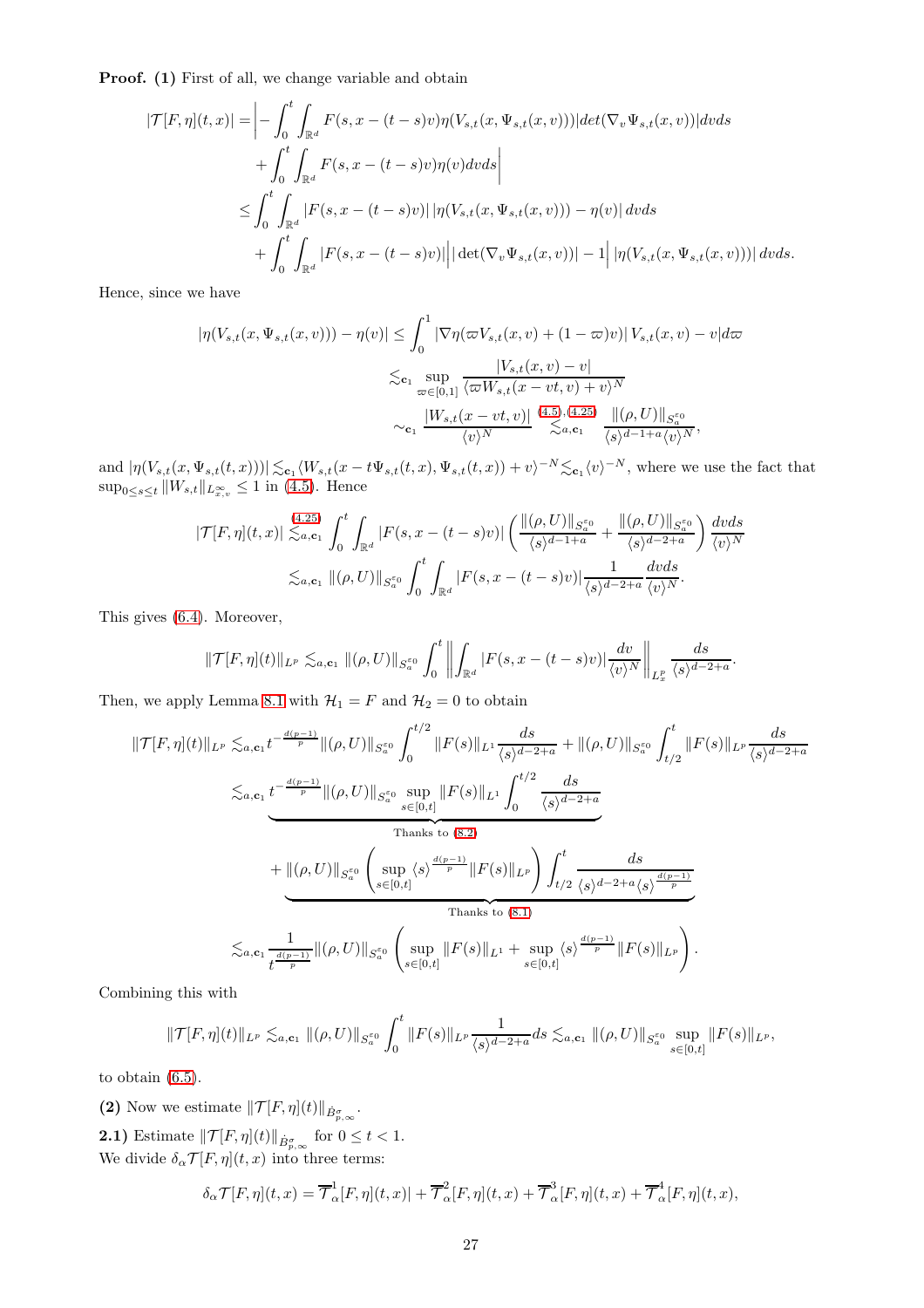where

$$
\overline{\mathcal{T}}_{\alpha}^{1}[F,\eta](t,x) = -\int_{0}^{t} \int_{\mathbb{R}^{d}} \delta_{\alpha}F(s,.)\left(X_{s,t}(x,v)\right)\eta\left(V_{s,t}(x,v)\right)dvds + \int_{0}^{t} \int_{\mathbb{R}^{d}} \delta_{\alpha}F(s,.)(x-(t-s)v)\eta(v)dvds,
$$
  

$$
\overline{\mathcal{T}}_{\alpha}^{2}[F,\eta](t,x) = \int_{0}^{t} \int_{\mathbb{R}^{d}} \left[F\left(s,X_{s,t}(x-\alpha,v)\right) - F\left(s,X_{s,t}(x,v)-\alpha\right)\right]\eta\left(V_{s,t}(x,v)\right)dvds,
$$
  

$$
\overline{\mathcal{T}}_{\alpha}^{3}[F,\eta](t,x) = \int_{0}^{t} \int_{\mathbb{R}^{d}} F\left(s,X_{s,t}(x-\alpha,v)\right)\left[\eta\left(V_{s,t}(x-\alpha,v)\right) - \eta\left(V_{s,t}(x,v)\right)\right]dvds.
$$

For the first term, using [\(6.3\)](#page-25-3) and [\(6.4\)](#page-25-2) we have

$$
\begin{split} \|\overline{\mathcal{T}}_{\alpha}^{1}[F,\eta](t)\|_{L^{p}} &= \|\mathcal{T}[\delta_{\alpha}F,\eta](t)\|_{L^{p}} \lesssim_{a,\mathbf{c}_{1}} \|\left(\rho,U\right)\|_{S_{a}^{\varepsilon_{0}}}\left(\sup_{s\in[0,t]}\|\delta_{\alpha}F(s)\|_{L^{1}}+\sup_{s\in[0,t]}\|\delta_{\alpha}F(s)\|_{L^{p}}\right) \\ &\lesssim_{a,\mathbf{c}_{1}}|\alpha|^{\sigma}\|(\rho,U)\|_{S_{a}^{\varepsilon_{0}}}\left(\sup_{s\in[0,t]}\|F(s)\|_{\dot{B}_{1,\infty}^{\sigma}}+\sup_{s\in[0,t]}\|F(s)\|_{\dot{B}_{p,\infty}^{\sigma}}\right). \end{split}
$$

Since

$$
|X_{s,t}(x-\alpha,v) - (X_{s,t}(x-\alpha,v) - \alpha)| = |Y_{s,t}(x-tv,v) - Y_{s,t}(x-tv,v)| \le |\alpha| ||\nabla_x Y_{s,t}||_{L^{\infty}},
$$

we can estimate  $\overline{\mathcal{T}}_{\alpha}^{2}[F,\eta](t,x)$  as follows

$$
\begin{split} \left\| \overline{\mathcal{T}}^2_{\alpha}[F,\eta](t,x) \right\|_{L^p_x} &\lesssim_{\mathbf{c}_1} |\alpha|^{\sigma} \int_0^t \int_{\mathbb{R}^d} \| \sup_z |z|^{-\sigma} |\delta_z F(s,.) \|_{L^p} \|\nabla_x Y_{s,t}\|_{L^\infty_{x,v}}^{\sigma} \frac{dv}{\langle v \rangle^N} ds \\ &\lesssim_{a,\mathbf{c}_1} |\alpha|^{\sigma} \|(\rho,U) \|_{S^{\varepsilon_0}_{a}}^{\sigma} \left( \sup_{s \in [0,t]} \| F(s) \|_{\dot{F}^{\sigma}_{p,\infty}} \right) \int_0^t \langle s \rangle^{-(d+a-2)\sigma} ds \lesssim_{a,\mathbf{c}_1} |\alpha|^{\sigma} \|(\rho,U) \|_{S^{\varepsilon_0}_{a}}^{\sigma} \sup_{s \in [0,t]} \| F(s) \|_{\dot{F}^{\sigma}_{p,\infty}}, \end{split}
$$

where in the last inequality, we used  $(d + a - 2)\sigma \ge (a + 1)a > 1$ . Note that by [\(4.5\)](#page-15-4), one has  $\sup_{s,t} ||W_{s,t}||_{L^{\infty}_{x,v}} \leq 1$ . Then,

$$
\langle \varpi V_{s,t}(x,v) + (1-\varpi) V_{s,t}(x-\alpha,v) \rangle = \langle v + \varpi W_{s,t}(x-tv,v) + (1-\varpi) W_{s,t}(x-\alpha-tv,v) \rangle \sim \langle v \rangle.
$$
 (6.7)

We can estimate  $\overline{\mathcal{T}}_{\alpha}^{3}[F,\eta](t)$ .

$$
\begin{split} \|\overline{\mathcal{T}}_{\alpha}^3 [F,\eta](t,x)\|_{L^p} &\leq \int_0^t \int_{\mathbb{R}^d} \int_0^1 \|F(s)\|_{L^p} \left|\nabla \eta(\cdot)\right|(\varpi V_{s,t}(x,v)+(1-\varpi)V_{s,t}(x-\alpha,v))\left|\delta_{\alpha}^x V_{s,t}(x,v)\right| dv ds d\varpi \\ &\lesssim_{\mathbf{c}_1} |\alpha|^{\sigma} \int_0^t \int_{\mathbb{R}^d} \|F(s)\|_{L^p} \frac{1}{\langle v \rangle^N} \sup_{\alpha} \frac{\left|\delta_{\alpha}^x V_{s,t}(x,v)\right|}{|\alpha|^{\sigma}} dv ds \\ &\lesssim_{a,\mathbf{c}_1} |\alpha|^{\sigma} \|(\rho, U)\|_{S_a^{\varepsilon_0}} \left(\sup_{s \in [0,t]} \|F(s)\|_{L^p}\right) \int_0^t \frac{ds}{\langle s \rangle^{d-1+a}} \lesssim_{a,\mathbf{c}_1} |\alpha|^{\sigma} \|(\rho, U)\|_{S_a^{\varepsilon_0}}^{\sigma} \sup_{s \in [0,t]} \|F(s)\|_{L^p}, \end{split}
$$

where we apply  $(4.5)$ . In conclusion, for  $0 < t < 1$ 

<span id="page-27-1"></span><span id="page-27-0"></span>
$$
\|\mathcal{T}[F,\eta](t)\|_{\dot{B}_{p,\infty}^{\sigma}} \lesssim_{a,\mathbf{c}_{1}} \|(\rho,U)\|_{S_{a}^{\varepsilon_{0}}}^{\sigma} \left( \sup_{s \in [0,t]} \|F(s)\|_{\dot{F}_{p,\infty}^{\sigma}} + \sup_{s \in [0,t]} \|F(s)\|_{L^{p}} \right).
$$
\n(6.8)

**2.2)**Estimate  $||\mathcal{T}[F, \eta](t)||_{\dot{B}^{\sigma}_{p,\infty}}$  for  $t \geq 1$ . Set

$$
Z_1(x) = Y_{s,t}(w, \frac{x-w}{t}) + w + \frac{s(x-w)}{t}, \ Z_2(x) = W_{s,t}(w, \frac{x-w}{t}) + \frac{x-w}{t},
$$
  

$$
Z_3(x) = W_{s,t}(w, \frac{x-\alpha-w}{t}) + \frac{x-w}{t}, \ Z_4(x) = Y_{s,t}(w, \frac{x-w}{t}) + w + \frac{s(x-\alpha-w)}{t}.
$$
 (6.9)

We have

$$
\delta_{\alpha} \mathcal{T}[F,\eta](t,x) = \mathcal{T}_{\alpha}^1[F,\eta](t,x) + \mathcal{T}_{\alpha}^2[F,\eta](t,x) + \mathcal{T}_{\alpha}^3[F,\eta](t,x) + \mathcal{T}_{\alpha}^4[F,\eta](t,x),
$$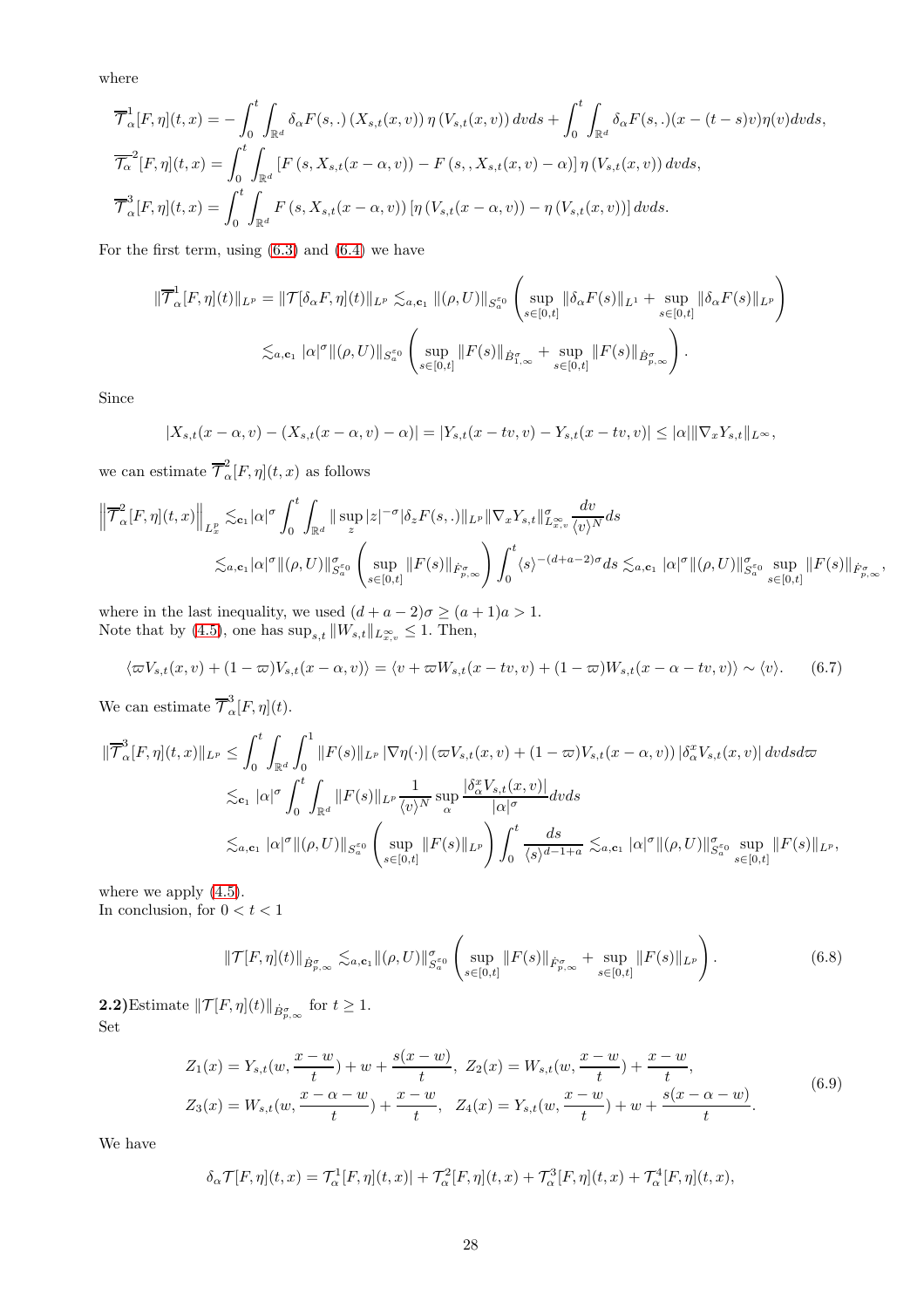where

$$
\mathcal{T}_{\alpha}^{1}[F,\eta](t,x) = -\int_{0}^{t} \int_{\mathbb{R}^{d}} \delta_{\frac{s\alpha}{t}}F(s,.) (Z_{1}(x)) \eta (Z_{2}(x)) \frac{dwds}{t^{d}} + \int_{0}^{t} \int_{\mathbb{R}^{d}} \delta_{\frac{s\alpha}{t}}F(s,.) (w + \frac{s}{t}(x-w)) \eta(\frac{x-w}{t}) \frac{dwds}{t^{d}},
$$
  

$$
\mathcal{T}_{\alpha}^{2}[F,\eta](t,x) = \int_{0}^{t} \int_{\mathbb{R}^{d}} F(s, Z_{1}(x-\alpha)) (\delta_{\frac{\alpha}{t}}\eta) (Z_{2}(x)) \frac{dwds}{t^{d}} - \int_{0}^{t} \int_{\mathbb{R}^{d}} F(s, w + \frac{s}{t}(x-w-\alpha)) (\delta_{\frac{\alpha}{t}}\eta) (\frac{x-w}{t}) \frac{dwds}{t^{d}},
$$
  

$$
\mathcal{T}_{\alpha}^{3}[F,\eta](t,x) = \int_{0}^{t} \int_{\mathbb{R}^{d}} (F(s, Z_{1}(x-\alpha)) - F(s, Z_{4}(x))) \eta (Z_{2}(x)) \frac{dwds}{t^{d}},
$$
  

$$
\mathcal{T}_{\alpha}^{4}[F,\eta](t,x) = \int_{0}^{t} \int_{\mathbb{R}^{d}} F(s, Z_{1}(x-\alpha)) (\eta (Z_{3}(x)) - \eta (Z_{2}(x))) \frac{dwds}{t^{d}}.
$$

Going back to the variable  $v = \frac{x-w}{t}$ , and denote

$$
Z_5(x) = Y_{s,t}(x - tv, v - \frac{\alpha}{t}) + x - (t - s)v - \frac{s\alpha}{t}, \quad Z_6(x) = W_{s,t}(x - tv, v - \frac{\alpha}{t}) + v.
$$

we reformulate as follows:

$$
\mathcal{T}_{\alpha}^{1}[F,\eta](t,x) = \int_{0}^{t} \int_{\mathbb{R}^{d}} \left( -\delta \frac{s_{\alpha}}{t} F(s,.) \left( X_{s,t}(x,v) \right) \eta \left( V_{s,t}(x,v) \right) + \delta \frac{s_{\alpha}}{t} F(s,.) (x - (t - s)v) \eta(v) \right) dv ds,
$$
  

$$
\mathcal{T}_{\alpha}^{2}[F,\eta](t,x) = \int_{0}^{t} \int_{\mathbb{R}^{d}} \left( F(s, X_{s,t}(x,v)) \left( \delta \frac{\alpha}{t} \eta \right) \left( V_{s,t}(x,v) \right) - F(s, x - (t - s)v) \left( \delta \frac{\alpha}{t} \eta \right) (v) \right) dv ds,
$$
  

$$
\mathcal{T}_{\alpha}^{3}[F,\eta](t,x) = \int_{0}^{t} \int_{\mathbb{R}^{d}} \left( F\left(s, X_{s,t}(x,v) - \frac{s\alpha}{t} \right) - F(s, Z_{5}(x)) \right) \eta \left( V_{s,t}(x,v) \right) dv ds,
$$
  

$$
\mathcal{T}_{\alpha}^{4}[F,\eta](t,x) = \int_{0}^{t} \int_{\mathbb{R}^{d}} F(s, Z_{5}(x)) \left( \eta \left( V_{s,t}(x,v) \right) - \eta \left( Z_{6}(x) \right) \right) dv ds.
$$

**2.2.1)** Estimate  $\mathcal{T}_{\alpha}^1[F,\eta](t,x)$ . Applying [\(6.5\)](#page-25-1) with  $\delta_{\frac{s\alpha}{t}}F$ , we have

$$
\begin{split} \|\mathcal{T}^{1}_{\alpha}[F,\eta](t)\|_{L^{p}} &= \|\mathcal{T}[\delta_{\frac{s\alpha}{t}}F,\eta](t)\|_{L^{p}} \lesssim_{a,\mathbf{c}_{1}} t^{-\frac{d(p-1)}{p}} \|\langle \rho, U\rangle\|_{S_{a}^{\varepsilon_{0}}}\left(\sup_{s\in[0,t]} \|\delta_{\frac{s\alpha}{t}}F(s)\|_{L^{1}}+\sup_{s\in[0,t]} \langle s\rangle^{\frac{d(p-1)}{p}}\|\delta_{\frac{s\alpha}{t}}F(s)\|_{L^{p}}\right) \\ &\lesssim_{a,\mathbf{c}_{1}} |\alpha|^{\sigma}t^{-\frac{d(p-1)}{p}-\sigma}\|(\rho,U)\|_{S_{a}^{\varepsilon_{0}}}\left(\sup_{s\in[0,t]} \langle s\rangle^{\sigma} \|F(s)\|_{\dot{B}_{1,\infty}^{\sigma}}+\sup_{s\in[0,t]} \langle s\rangle^{\frac{d(p-1)}{p}+\sigma} \|F(s)\|_{\dot{B}_{p,\infty}^{\sigma}}\right). \end{split}
$$

Thus, we can yield

$$
t^{\frac{d(p-1)}{p}+\sigma} \sup_{\alpha} \frac{\|\mathcal{T}^1_{\alpha}[F,\eta](t)\|_{L^p}}{|\alpha|^{\sigma}} \lesssim_{a,\mathbf{c}_1} \|(\rho,U)\|_{S^{\varepsilon_0}_{a}} \left( \sup_{s\in[0,t]} \langle s \rangle^{\sigma} \|F(s)\|_{\dot{B}^{\sigma}_{1,\infty}} + \sup_{s\in[0,t]} \langle s \rangle^{\frac{d(p-1)}{p}+\sigma} \|F(s)\|_{\dot{B}^{\sigma}_{p,\infty}} \right).
$$
\n
$$
(6.10)
$$

**2.2.2)** Estimate  $\mathcal{T}_{\alpha}^2[F, \eta](t, x)$ . Note that

$$
|\delta_{\frac{\alpha}{t}}\eta(v)|+|\nabla_v(\delta_{\frac{\alpha}{t}}\eta)(v)|\lesssim_{\mathbf{c}_1}\min\left\{\frac{|\alpha|}{t},1\right\}\left(\frac{1}{\langle v\rangle^N}+\frac{1}{\langle v-\frac{\alpha}{t}\rangle^N}\right)\lesssim_{\mathbf{c}_1}\frac{|\alpha|^\sigma}{t^\sigma}\left(\frac{1}{\langle v\rangle^N}+\frac{1}{\langle v-\frac{\alpha}{t}\rangle^N}\right).
$$

Thus, thanks to Remark [6.2,](#page-25-4) we have

<span id="page-28-0"></span>
$$
\begin{split} \|\mathcal{T}_{\alpha}^{2}[F,\eta](t)\|_{L^{p}} &= \frac{|\alpha|^{\sigma}}{t^{\sigma}} \left\| \mathcal{T} \left[ F, \frac{t^{\sigma}}{|\alpha|^{\sigma}} \delta_{\frac{\alpha}{t}} \eta(v) \right] \right\|_{L^{p}} \\ &\lesssim_{a,\mathbf{c}_{1}} \frac{|\alpha|^{\sigma}}{t^{\sigma + \frac{d(p-1)}{p}}} \|(\rho, U)\|_{S_{a}^{\varepsilon_{0}}} \left( \sup_{s \in [0,t]} \|F(s)\|_{L^{1}} + \sup_{s \in [0,t]} \langle s \rangle^{\frac{d(p-1)}{p}} \|F(s)\|_{L^{p}} \right), \end{split}
$$

which implies

$$
t^{\frac{d(p-1)}{p}+\sigma}\sup_{\alpha}\frac{\|\mathcal{T}^{2}_{\alpha}[F,\eta](t)\|_{L^{p}}}{|\alpha|^{\sigma}}\lesssim_{a,\mathbf{c}_{1}}\|(\rho,U)\|_{S^{\varepsilon_{0}}_{a}}\left(\sup_{s\in[0,t]}\langle s\rangle^{\frac{d(p-1)}{p}}\|F(s)\|_{L^{p}}+\sup_{s\in[0,t]}\|F(s)\|_{L^{1}}\right).
$$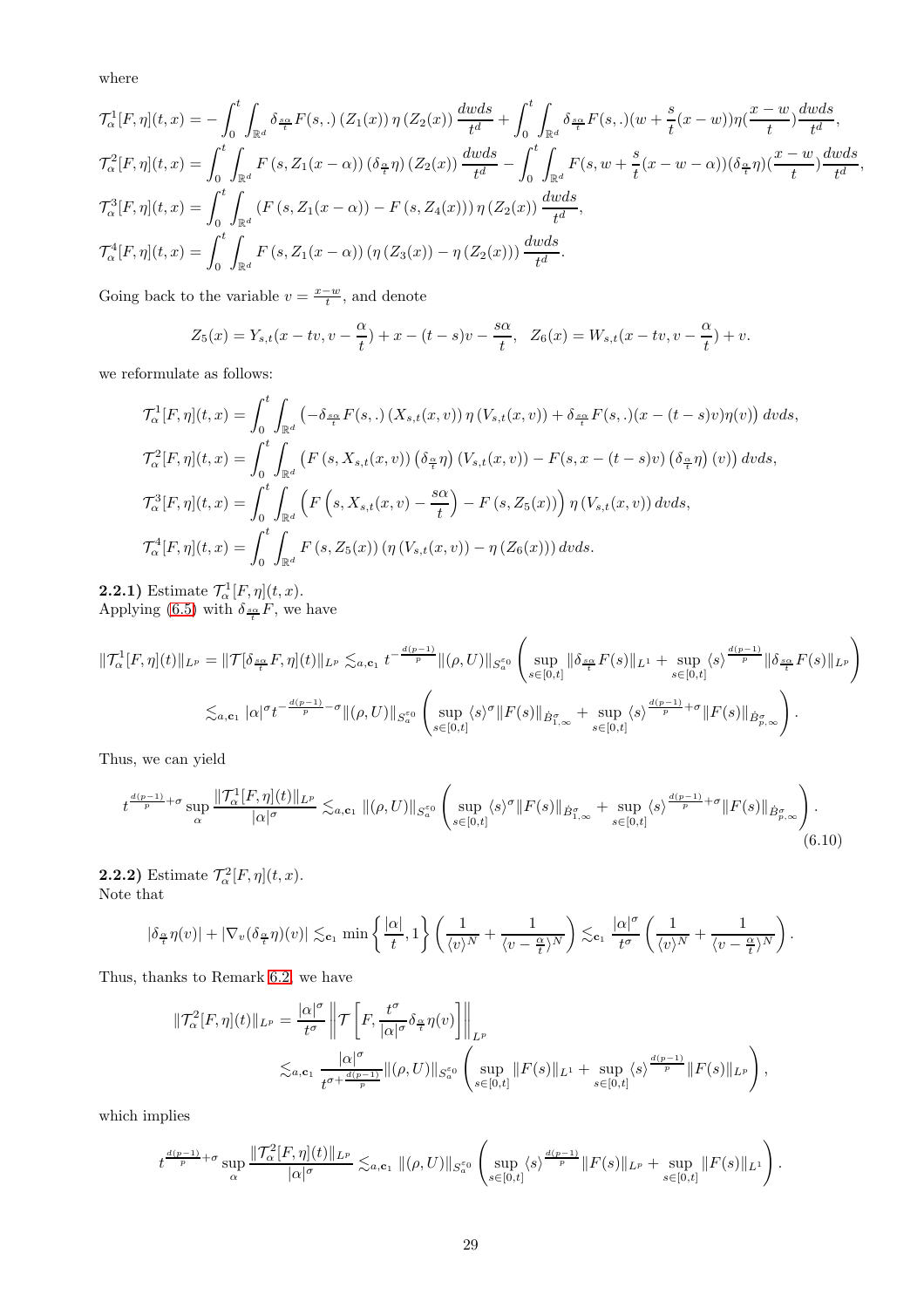**2.2.3)** Estimate  $\mathcal{T}_{\alpha}^{3}[F,\eta](t,x)$ .

$$
\begin{split}\n|\mathcal{T}_{\alpha}^{3}[F,\eta](t,x)| \\
&\lesssim_{\mathbf{c}_{1}} \int_{0}^{t} \int_{\mathbb{R}^{d}} \left| F\left(s,X_{s,t}(x,v) - \frac{s\alpha}{t}\right) - F\left(s,Z_{5}(x)\right) \right| \frac{dvds}{\langle v \rangle^{N}} \\
&\lesssim_{\mathbf{c}_{1}} \int_{0}^{t} \int_{\mathbb{R}^{d}} \left( \sup_{z} |z|^{-\sigma} \left| \delta_{z} F(s,.) \left(Y_{s,t}(x-tv,v) + x - (t-s)v - \frac{s\alpha}{t}\right) \right| \right) \left| Y_{s,t}(x-tv,v) - Y_{s,t}(x-tv,v - \frac{\alpha}{t}) \right| \frac{dvds}{\langle v \rangle^{N}} \\
&\lesssim_{a,\mathbf{c}_{1}} \frac{|\alpha|^{\sigma}}{t^{\sigma}} \|(\rho, U)\|_{S_{a}^{c_{0}}}^{\sigma} \int_{0}^{t} \int_{\mathbb{R}^{d}} \sup_{z} |z|^{-\sigma} \left| \delta_{z} F(s,.) \left(Y_{s,t}(x-tv,v) + x - (t-s)v - \frac{s\alpha}{t}\right) \right| \frac{ds}{\langle s \rangle^{\sigma(d-3+a)}} \frac{dv}{\langle v \rangle^{N}}.\n\end{split}
$$
\n(6.11)

Thus applying Lemma [8.1](#page-44-8) with  $\mathcal{H} = \sup_z |z|^{-\sigma} |\delta_z F(s,.)|$  and  $\varphi(x,v) = Y_{s,t}(x - tv, v - \frac{\alpha}{t}) - \frac{s\alpha}{t}$ ,

$$
\label{eq:20} \begin{split} &\|\mathcal{T}^3_\alpha[F,\eta](t)\|_{L^p}\\ \lesssim_{a,\mathbf{c}_1}\frac{|\alpha|^\sigma}{\frac{d(p-1)}{p}+\sigma}\|(\rho,U)\|^\sigma_{S^{\varepsilon_0}_a}\int_0^{t/2}\|F(s)\|_{\dot{F}^\sigma_{1,\infty}}\frac{1}{\langle s\rangle^{\sigma(d-3+a)}}ds+\frac{|\alpha|^\sigma}{t^\sigma}\|(\rho,U)\|^\sigma_{S^{\varepsilon_0}_a}\int_{t/2}^t\|F(s)\|_{\dot{F}^\sigma_{p,\infty}}\frac{1}{\langle s\rangle^{\sigma(d-3+a)}}ds\\ &\text{Thanks to }(8.2)\\ \lesssim_{a,\mathbf{c}_1}\frac{|\alpha|^\sigma}{t^{\frac{d(p-1)}{p}+\sigma}}\|(\rho,U)\|^\sigma_{S^{\varepsilon_0}_a}\left(\sup_{s\in[0,t]}\langle s\rangle^\sigma\|F(s)\|_{\dot{F}^\sigma_{1,\infty}}+\sup_{s\in[0,t]}\langle s\rangle^{\frac{d(p-1)}{p}+\sigma}\|F(s)\|_{\dot{F}^\sigma_{p,\infty}}\right)\int_0^t\frac{1}{\langle s\rangle^{\sigma(d-2+a)}}ds\\ \lesssim_{a,\mathbf{c}_1}\frac{|\alpha|^\sigma}{t^{\frac{d(p-1)}{p}+\sigma}}\|(\rho,U)\|^\sigma_{S^{\varepsilon_0}_a}\left(\sup_{s\in[0,t]}\langle s\rangle^\sigma\|F(s)\|_{\dot{F}^\sigma_{1,\infty}}+\sup_{s\in[0,t]}\langle s\rangle^{\frac{d(p-1)}{p}+\sigma}\|F(s)\|_{\dot{F}^\sigma_{p,\infty}}\right), \end{split}
$$

where in the last line, we use the fact that  $a^2 + a > 1$ . Thus,

$$
t^{\frac{d(p-1)}{p}+\sigma}\sup_{\alpha}\frac{\|\mathcal{T}^3_{\alpha}[F,\eta](t)\|_{L^p}}{|\alpha|^{\sigma}}\lesssim_{a,\mathbf{c}_1}\|(\rho,U)\|_{S^{\varepsilon_0}_{a}}^{\sigma}\left(\sup_{s\in[0,t]} \langle s\rangle^{\sigma}\|F(s)\|_{\dot{F}^{\sigma}_{1,\infty}}+\sup_{s\in[0,t]} \langle s\rangle^{\frac{d(p-1)}{p}+\sigma}\|F(s)\|_{\dot{F}^{\sigma}_{p,\infty}}\right).
$$

**2.2.4**) Estimate  $\mathcal{T}_{\alpha}^4[F, \eta](t, x)$ . One has

$$
|\mathcal{T}_{\alpha}^{4}[F,\eta](t,x)| \lesssim_{\mathbf{c}_{1}} \int_{0}^{t} \int_{\mathbb{R}^{d}} |F(s, Z_{5}(x))| \left| W_{s,t}(x - tv, v) - W_{s,t}(x - tv, v - \frac{\alpha}{t}) \right| \frac{dvds}{\langle v \rangle^{N}}
$$
  

$$
\lesssim_{a,\mathbf{c}_{1}} \min \left\{ 1, \frac{|\alpha|}{t} \right\} \|(\rho, U)\|_{S_{a}^{50}} \int_{0}^{t} \int_{\mathbb{R}^{d}} \left| F\left(s, Y_{s,t}(x - tv, v - \frac{\alpha}{t}) + x - (t - s)v - \frac{s\alpha}{t} \right) \right| \frac{1}{\langle s \rangle^{d-2+a}} \frac{dvds}{\langle v \rangle^{N}}
$$
  

$$
\lesssim_{a,\mathbf{c}_{1}} \frac{|\alpha|^{\sigma}}{t^{\sigma}} \|(\rho, U)\|_{S_{a}^{50}} \int_{0}^{t} \int_{\mathbb{R}^{d}} \left| F\left(s, Y_{s,t}(x - tv, v - \frac{\alpha}{t}) + x - (t - s)v - \frac{s\alpha}{t} \right) \right| \frac{dv}{\langle v \rangle^{N}} \frac{ds}{\langle s \rangle^{d-2+a}}. \tag{6.12}
$$

Then, applying Lemma [8.1](#page-44-8) with  $\mathcal{H} = F$  and  $\varphi(x, v) = Y_{s,t}(x - tv, v - \frac{\alpha}{t}) - \frac{s\alpha}{t}$ , one gets

$$
\begin{split} \|\mathcal{T}_{\alpha}^{4}[F,\eta](t)\|_{L^{p}} \lesssim_{a,\mathbf{c}_{1}} \frac{|\alpha|^{\sigma}}{t^{\sigma+\frac{d(p-1)}{p}}}\|(\rho,U)\|_{S_{a}^{\varepsilon_{0}}}\int_{0}^{t/2}\|F(s)\|_{L^{1}}\frac{ds}{\langle s\rangle^{d-2+a}} + \frac{|\alpha|^{\sigma}}{t^{\sigma}}\|(\rho,U)\|_{S_{a}^{\varepsilon_{0}}}\int_{t/2}^{t}\|F(s)\|_{L^{p}}\frac{ds}{\langle s\rangle^{d-2+a}} \\ \text{Thanks to (8.2)} \qquad & \text{Thanks to (8.1)}\\ \lesssim_{a,\mathbf{c}_{1}} \frac{|\alpha|^{\sigma}}{t^{\frac{d(p-1)}{p}}+\sigma}\|(\rho,U)\|_{S_{a}^{\varepsilon_{0}}}\left(\sup_{s\in[0,t]}\langle s\rangle^{\frac{d(p-1)}{p}}\|F(s)\|_{L^{p}}+\sup_{s\in[0,t]}\|F(s)\|_{L^{1}}\right). \end{split}
$$

Hence, we obtain

$$
t^{\frac{d(p-1)}{p}+\sigma}\sup_\alpha\frac{\|\mathcal{T}^4_\alpha[F,\eta](t)\|_{L^p}}{|\alpha|^{\sigma}}\lesssim_{a,\mathbf{c}_1}\|(\rho,U)\|^\sigma_{S^{\varepsilon_0}_a}\left(\sup_{s\in[0,t]}\langle s\rangle^\sigma\|F(s)\|_{\dot{F}^\sigma_{1,\infty}}+\sup_{s\in[0,t]}\langle s\rangle^{\frac{d(p-1)}{p}+\sigma}\|F(s)\|_{\dot{F}^\sigma_{p,\infty}}\right).
$$

Summing up, we conclude that for  $t\geq 1$ 

$$
\sum_{p=1,\infty} t^{\frac{d(p-1)}{p}+\sigma} \|T[F,\eta](t)\|_{\dot{B}^{\sigma}_{p,\infty}} \lesssim_{a,\mathbf{c}_1} \|(\rho,U)\|_{S^{\varepsilon_0}_{a}}^{\sigma} \sum_{p=1,\infty} \left( \sup_{s\in[0,t]} \langle s \rangle^{\frac{d(p-1)}{p}} \|F(s)\|_{L^p} + \sup_{s\in[0,t]} \langle s \rangle^{\frac{d(p-1)}{p}+\sigma} \|F(s)\|_{\dot{F}^{\sigma}_{p,\infty}} \right).
$$
\n(6.13)

<span id="page-29-0"></span> $\blacksquare$ 

<span id="page-29-1"></span>Hence, we proved the Lemma with [\(6.8\)](#page-27-0) and [\(6.13\)](#page-29-0).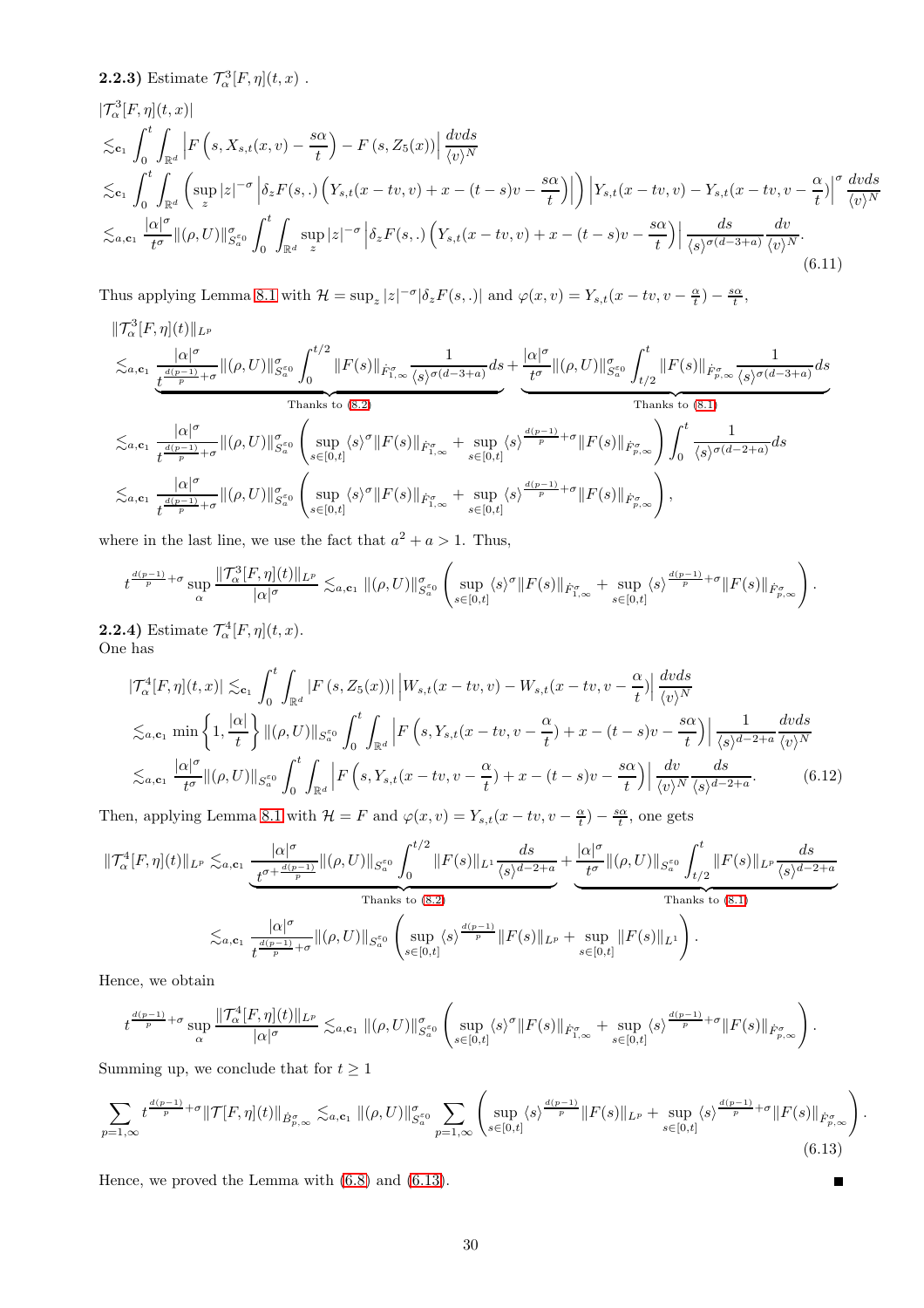**Proposition 6.3** Let a,  $\sigma$  and  $\rho$  satisfy the same condition in Lemma [6.1,](#page-25-0) then we have

<span id="page-30-2"></span><span id="page-30-1"></span>
$$
\|\mathcal{R}(\rho, U)\|_{\sigma} \lesssim_{a,M^*} \|(\rho, U)\|_{S^{\varepsilon_0}_{a}}^{1+\sigma}.
$$
\n(6.14)

**Proof.** Since  $\langle v \rangle^N \sum_{j=0}^2 |\nabla^j (\nabla \mu(v))| \leq M^*$  thus, by Lemma [6.1,](#page-25-0) we have

$$
\|\mathcal{R}(\rho,U)\|_{\sigma}\lesssim_{a,M^*}\|(\rho,U)\|_{S^{\sigma_0}_{a}}^{\sigma}\left(\|E\|_{\sigma}+\sup_{s\in[0,t]}\langle s\rangle^{\sigma}\|E(s)\|_{\dot{F}^{\sigma}_{1,\infty}}\right)\lesssim_{a,M^*}\|(\rho,U)\|_{S^{\sigma_0}_{a}}^{1+\sigma}.
$$

This implies the result.

**Proposition 6.4** Let  $a \in (\frac{\sqrt{5}-1}{2}, 1)$  and  $\widetilde{\varepsilon}_0 > 0$  be as in Proposition [\(4.1\)](#page-15-0). Assume  $\|(\rho_1, U_1)\|_{S_a^{\varepsilon_0}}, \|\rho_2, U_2\|\|_{S_a^{\varepsilon_0}} \leq$  $\varepsilon_0 \leq \widetilde{\varepsilon}_0$ . There holds,

$$
\|\mathcal{R}(\rho_1, U_1) - \mathcal{R}(\rho_2, U_2)\|_{a} \lesssim_{a, M^*} \left( \|(\rho_1, U_1)\|_{S_a^{\varepsilon_0}}^a + \|(\rho_2, U_2)\|_{S_a^{\varepsilon_0}} \right) \|\rho_1 - \rho_2, U_1 - U_2\|_{S_a^{\varepsilon_0}}. \tag{6.15}
$$

**Proof.** In this proof, we recall the notations  $X_{s,t}^1$ ,  $X_{s,t}^2$ ,  $Y_{s,t}^1$ ,  $Y_{s,t}^2$ ,  $V_{s,t}^1$ ,  $V_{s,t}^2$ ,  $\mathbf{Y}_{s,t}$ ,  $\mathbf{W}_{s,t}$  in Proposition [4.6,](#page-18-0) and  $X_{s,t}(x, v, \overline{\omega})$ ,  $Y_{s,t}(x, v, \overline{\omega})$ ,  $V_{s,t}(x, v, \overline{\omega})$ ,  $W_{s,t}(x, v, \overline{\omega})$  in [\(5.13\)](#page-24-2). Then we have

$$
\mathbf{R}(\rho_1, \rho_2, U_1, U_2)(t, x) := \mathcal{R}(\rho_1, U_1)(t, x) - \mathcal{R}(\rho_2, U_2)(t, x)
$$
\n
$$
= \int_0^t \int_{\mathbb{R}^d} (E^1 - E^2)(s, x - (t - s)v) \cdot \nabla_v \mu(v) dv ds - \int_0^t \int_{\mathbb{R}^d} (E^1 - E^2)(s, X_{s,t}^1(x, v)) \cdot \nabla_v \mu(V_{s,t}^1(x, v)) dv ds
$$
\n
$$
+ \int_0^t \int_{\mathbb{R}^d} (E^2(s, X_{s,t}^1(x, v)) - E^2(s, X_{s,t}^2(x, v))) \cdot \nabla \mu(V_{s,t}^1(x, v))
$$
\n
$$
+ \int_0^t \int_{\mathbb{R}^d} E^2(s, X_{s,t}^2(x, v)) \cdot (\nabla \mu(V_{s,t}^1(x, v)) - \nabla \mu(V_{s,t}^2(x, v)))
$$
\n
$$
=: \sum_{i=1}^d \mathcal{T}[(E^1 - E^2)_i, \partial_i \mu](t, x) + \mathbf{R}^1(\rho_1, \rho_2, U_1, U_2)(t, x) + \mathbf{R}^2(\rho_1, \rho_2, U_1, U_2)(t, x).
$$

Thanks to Lemma [6.1](#page-25-0) with  $F = (E^1 - E^2)_i$ ,  $\eta = \partial_i \mu$  and  $\sigma = a$ , we get

$$
\sum_{i=1}^{d} \|\mathcal{T}[(E^1 - E^2)_i, \partial_i \mu] \|_a \lesssim_{a, M^*} \|(\rho_1, U_1)\|_{S_a^{\varepsilon_0}}^a \|\rho_1 - \rho_2, U_1 - U_2\|_{S_a^{\varepsilon_0}}.\tag{6.16}
$$

(1) Estimate on  $\mathbb{R}^1(\rho_1, \rho_2, U_1, U_2)(t, x)$ , one has

$$
\mathbf{R}^{1}(\rho_{1},\rho_{2},U_{1},U_{2})(t,x)=-\sum_{i=1}^{d}\int_{0}^{1}\int_{0}^{t}\int_{\mathbb{R}^{d}}\mathbf{Y}_{s,t}(x-vt,v)\nabla E_{i}^{2}(s,X_{s,t}(x,v,\varpi))\partial_{i}\mu(V_{s,t}^{1}(x,v))d\varpi dsdv.
$$

Hence,

$$
|\mathbf{R}^{1}(\rho_{1},\rho_{2},U_{1},U_{2})(t,x)| \leq \sup_{0 \leq s \leq t} \langle s \rangle^{d-2+a} \|\mathbf{Y}_{s,t}\|_{L^{\infty}} \int_{0}^{1} \int_{0}^{t} \int_{\mathbb{R}^{d}} \frac{|\nabla E^{2}(s,X_{s,t}(x,v,\varpi))|}{\langle s \rangle^{d-2+a}} |\nabla \mu(V_{s,t}^{1}(x,v))| ds dv d\varpi
$$
  
\n
$$
\lesssim_{a,M^{*}} \|\rho_{1}-\rho_{2},U_{1}-U_{2})\|_{S_{a}^{\varepsilon_{0}}} \int_{0}^{1} \int_{\mathbb{R}^{d}} \langle s \rangle^{-d+2-a} |\nabla E^{2}(s,X_{s,t}(x,v,\varpi))| \frac{1}{\langle v \rangle^{N}} ds dv d\varpi.
$$

Note that  $X_{s,t}(x, v, \overline{\omega}) = x - (t - s)v + Y_{s,t}(x - tv, v, \overline{\omega})$ , then we apply Lemma [8.2](#page-44-11) with  $\mathcal{H} = \nabla E^2$  and  $\varphi(x,v)=Y_{s,t}(x-tv,v,\varpi)$  to obtain that for  $t>1$ 

<span id="page-30-0"></span>
$$
\|\mathbf{R}^{1}(\rho_{1},\rho_{2},U_{1},U_{2})(t,x)\|_{L^{p}}\n
$$
\lesssim_{a,M^{*}} \|\rho_{1}-\rho_{2},U_{1}-U_{2}\|_{a}\int_{0}^{1}\int_{0}^{t}\langle s\rangle^{-d+2-a}\left\|\int_{\mathbb{R}^{d}}\nabla E^{2}(s,X_{s,t}(x,v,\varpi))\frac{1}{\langle v\rangle^{N}}dv\right\|_{L_{x}^{p}}dsd\varpi
$$
\n
$$
\lesssim_{a,M^{*}} \|\rho_{1}-\rho_{2},U_{1}-U_{2}\|_{S_{a}^{\varepsilon_{0}}}\left(\int_{0}^{t/2}\langle s\rangle^{-d+2-a}t^{-\frac{d(p-1)}{p}}\|\nabla E^{2}(s)\|_{L_{x}^{1}}ds+\int_{t/2}^{t}\langle s\rangle^{-d+2-a}\|\nabla E^{2}(s)\|_{L_{x}^{p}}ds\right)
$$
\n
$$
\lesssim_{a,M^{*}} \frac{\|(\rho_{1}-\rho_{2},U_{1}-U_{2})\|_{S_{a}^{\varepsilon_{0}}}}{t^{\frac{d(p-1)}{p}}}\left(\int_{0}^{t/2}+\int_{t/2}^{t}\right)\frac{\langle s\rangle^{2-a}}{\langle s\rangle^{d+a}}ds\lesssim \frac{\|(\rho_{1}-\rho_{2},U_{1}-U_{2})\|_{S_{a}^{\varepsilon_{0}}}}{t^{\frac{d(p-1)}{p}}}.
$$
\n(6.17)
$$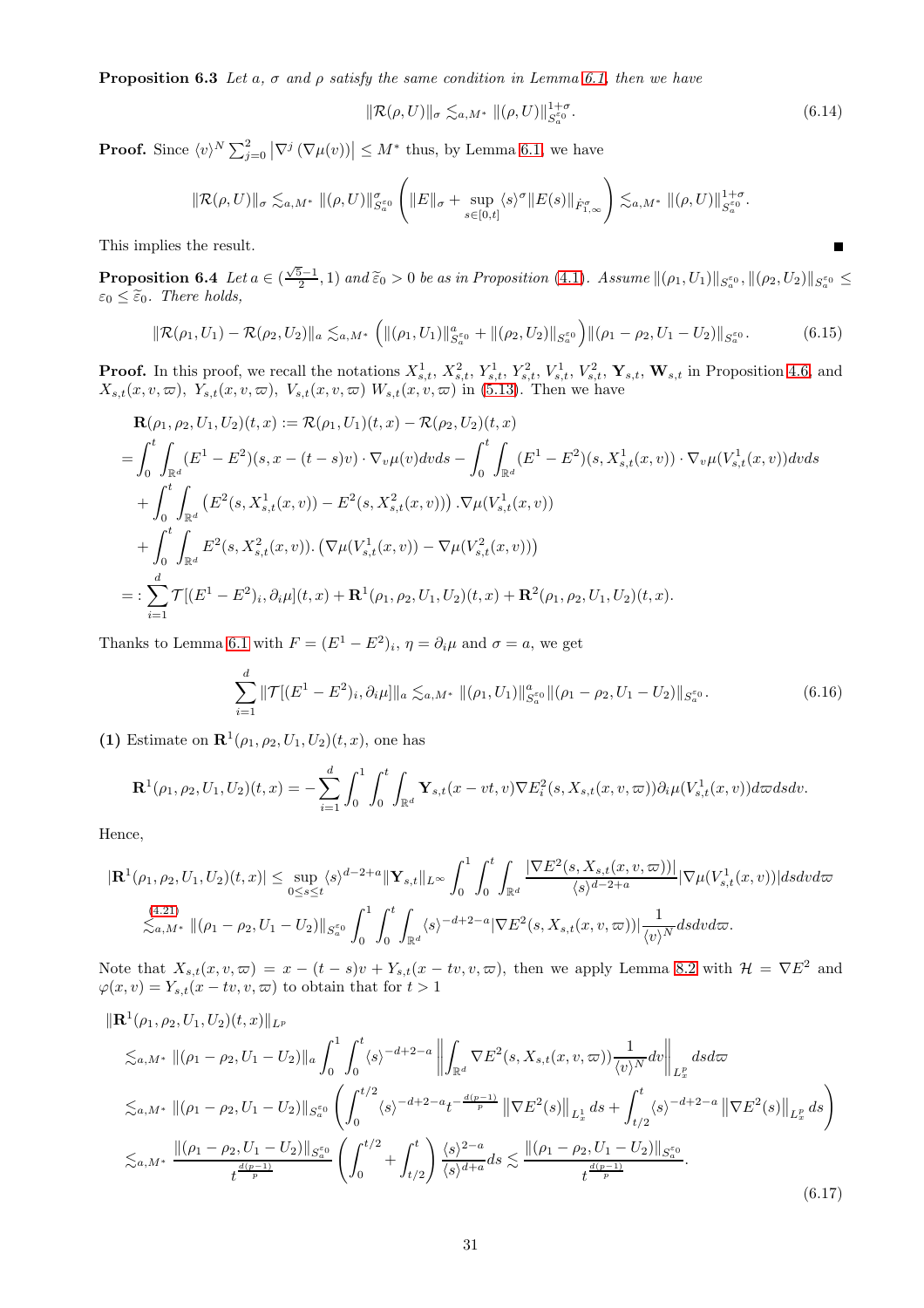Meanwhile, for  $0\leq t\leq 1$ 

$$
\|\mathbf{R}^{1}(\rho_{1},\rho_{2},U_{1},U_{2})(t,x)\|_{L^{p}} \lesssim_{a,M^{*}} \|(\rho_{1}-\rho_{2},U_{1}-U_{2})\|_{S_{a}^{\varepsilon_{0}}}\int_{0}^{t} \langle s \rangle^{-d+2-a} \|\nabla E^{2}(s)\|_{L^{p}} ds
$$

$$
\lesssim_{a,M^{*}} \|(\rho_{2},U_{2})\|_{S_{a}^{\varepsilon_{0}}}\|(\rho_{1}-\rho_{2},U_{1}-U_{2})\|_{S_{a}^{\varepsilon_{0}}}.
$$
(6.18)

Then, with [\(6.18\)](#page-31-0) and [\(6.17\)](#page-30-0), we can obtain

<span id="page-31-1"></span><span id="page-31-0"></span>
$$
\sum_{p=1,\infty} \langle t \rangle^{\frac{d(p-1)}{p}} \|\mathbf{R}^1(\rho_1,\rho_2)\|_{L^p} \lesssim_{a,M^*} \|(\rho_2,U_2)\|_{S_a^{\varepsilon_0}} \|\rho_1-\rho_2,U_1-U_2\|_{S_a^{\varepsilon_0}}. \tag{6.19}
$$

Now we deal with  $\frac{|\delta_{\alpha} \mathbf{R}^1(\rho_1, \rho_2)(t,x)|}{|\alpha|^a}$ , for the case  $t \leq 1$  we have

$$
\frac{|\delta_{\alpha} \mathbf{R}^{1}(\rho_{1}, \rho_{2})(t, x)|}{|\alpha|^{a}} \lesssim_{a, M^{*}} ||(\rho_{1} - \rho_{2}, U_{1} - U_{2})||_{S_{a}^{\varepsilon_{0}}} \int_{0}^{1} \int_{0}^{t} \int_{\mathbb{R}^{d}} \langle s \rangle^{-d+2+a} |\nabla E^{2}(s, X_{s,t}(x, v, \varpi))| \frac{dv}{\langle v \rangle^{N}} ds d\varpi + ||(\rho_{1} - \rho_{2}, U_{1} - U_{2})||_{S_{a}^{\varepsilon_{0}}} \int_{0}^{1} \int_{0}^{t} \int_{\mathbb{R}^{d}} \langle s \rangle^{-d+2} \sup_{z} \frac{|\delta_{z} \nabla E^{2}(s, .)(X_{s,t}(x, v, \varpi))|}{|z|^{a}} \frac{dv}{\langle v \rangle^{N}} ds d\varpi + ||(\rho_{1} - \rho_{2}, U_{1} - U_{2})||_{S_{a}^{\varepsilon_{0}}} \int_{0}^{1} \int_{0}^{t} \int_{\mathbb{R}^{d}} \langle s \rangle^{-d+2-a} |\nabla E^{2}(s, X_{s,t}(x - \alpha, v, \varpi))| \frac{dv}{\langle v \rangle^{N}} ds d\varpi.
$$

Then thanks to [\(8.3\)](#page-44-12), we deduce that

$$
\frac{\|\delta_{\alpha} \mathbf{R}^{1}(\rho_{1},\rho_{2})\|_{L^{p}}}{|\alpha|^{a}} \lesssim_{a,M^{*}} \|(\rho_{1}-\rho_{2},U_{1}-U_{2})\|_{S_{a}^{\varepsilon_{0}}}\int_{0}^{t} \left(\langle s \rangle^{-d+2-a} \|\nabla E^{2}(s)\|_{L^{p}} + \langle s \rangle^{-d+2} \|\nabla E^{2}(s)\|_{\dot{F}_{p,\infty}^{a}}\right) ds
$$
  

$$
\lesssim_{a,M^{*}} \|(\rho_{1}-\rho_{2},U_{1}-U_{2})\|_{S_{a}^{\varepsilon_{0}}}\|(\rho_{2},U_{2})\|_{S_{a}^{\varepsilon_{0}}}\int_{0}^{t} \left(\frac{\langle s \rangle^{-d+2-a}}{\langle s \rangle^{\frac{d(p-1)}{p}+a}} + \frac{\langle s \rangle^{-d+2}}{\langle s \rangle^{\frac{d(p-1)}{p}+a}}\right) ds
$$
  

$$
\lesssim_{a,M^{*}} \|(\rho_{1}-\rho_{2},U_{1}-U_{2})\|_{S_{a}^{\varepsilon_{0}}}\|(\rho_{2},U_{2})\|_{S_{a}^{\varepsilon_{0}}}.
$$

For the case  $t > 1$ ,  $\frac{|\delta_{\alpha} \mathbf{R}^1(\rho_1, \rho_2, U_1, U_2)(t, x)|}{|\alpha|^a}$  can be recast as

$$
\frac{|\delta_{\alpha} \mathbf{R}^{1}(\rho_{1},\rho_{2},U_{1},U_{2})(t,x)|}{|\alpha|^{a}} \lesssim_{a,M^{*}} \frac{1}{t^{a}} \Vert (\rho_{1}-\rho_{2},U_{1}-U_{2}) \Vert_{S_{a}^{\varepsilon_{0}}} \int_{0}^{1} \int_{0}^{t} \int_{\mathbb{R}^{d}} \langle s \rangle^{-d+2} \vert \nabla E^{2}(s,X_{s,t}(x,v,\varpi)) \vert \frac{dv}{\langle v \rangle^{N}} ds d\varpi + \frac{1}{t^{a}} \Vert (\rho_{1}-\rho_{2},U_{1}-U_{2}) \Vert_{S_{a}^{\varepsilon_{0}}} \int_{0}^{1} \int_{0}^{t} \int_{\mathbb{R}^{d}} \langle s \rangle^{-d+2} \sup_{z} \frac{\vert \delta_{z} \nabla E^{2}(s,.) (X_{s,t}(x,v,\varpi)) \vert}{|z|^{a}} \frac{dv}{\langle v \rangle^{N}} ds d\varpi + \frac{1}{t^{a}} \Vert (\rho_{1}-\rho_{2},U_{1}-U_{2}) \Vert_{S_{a}^{\varepsilon_{0}}} \int_{0}^{1} \int_{0}^{t} \int_{\mathbb{R}^{d}} \langle s \rangle^{-d+2-a} \vert \nabla E_{i}^{2}(s,X_{s,t}(x-\alpha,v,\varpi)) \vert \left( \frac{1}{\langle v \rangle^{N}} + \frac{1}{\langle v - \frac{\alpha}{t} \rangle^{N}} \right) dv dw d\varpi.
$$

Thus, it holds that for  $t > 1$ 

$$
\frac{\|\delta_{\alpha} \mathbf{R}^{1}(\rho_{1}, \rho_{2}, U_{1}, U_{2})\|_{L^{p}}}{|\alpha|^{a}}
$$
\n
$$
\lesssim_{a,M^{*}} \frac{1}{t^{a}} \|(\rho_{1} - \rho_{2}, U_{1} - U_{2})\|_{S_{a}^{\varepsilon_{0}}} \int_{0}^{t/2} \left( \langle s \rangle^{-d+2-a} \|\nabla E^{2}(s)\|_{L^{1}} + \langle s \rangle^{-d+2} \|\nabla E^{2}(s)\|_{\dot{F}_{1,\infty}^{a}} \right) ds
$$
\n
$$
+ \frac{1}{t^{a+\frac{d(p-1)}{p}}} \|(\rho_{1} - \rho_{2}, U_{1} - U_{2})\|_{S_{a}^{\varepsilon_{0}}} \int_{t/2}^{t} \left( \langle s \rangle^{-d+2-a} \|\nabla E^{2}(s)\|_{L^{p}} + \langle s \rangle^{-d+2} \|\nabla E^{2}(s)\|_{\dot{F}_{p,\infty}^{a}} \right) ds
$$
\n
$$
\lesssim_{a,M^{*}} \frac{1}{t^{a+\frac{d(p-1)}{p}}} \|(\rho_{1} - \rho_{2}, U_{1} - U_{2})\|_{S_{a}^{\varepsilon_{0}}} \|(\rho_{2}, U_{2})\|_{S_{a}^{\varepsilon_{0}}}.
$$

Then,

$$
\sum_{p=1,\infty} \langle t \rangle^{a + \frac{d(p-1)}{p}} \frac{\|\delta_{\alpha} \mathbf{R}^1(\rho_1, \rho_2, U_1, U_2)\|_{L^p}}{|\alpha|^a} \lesssim_{a,M^*} \|(\rho_2, U_2)\|_{S_a^{\varepsilon_0}} \|(\rho_1 - \rho_2, U_1 - U_2)\|_{S_a^{\varepsilon_0}}.\tag{6.20}
$$

Combining this with [\(6.19\)](#page-31-1), one gets

$$
\|\mathbf{R}^{1}(\rho_{1},\rho_{2},U_{1},U_{2})\|_{S_{a}^{\varepsilon_{0}}}\lesssim_{a,M^{*}} \|(\rho_{2},U_{2})\|_{S_{a}^{\varepsilon_{0}}}\|(\rho_{1}-\rho_{2},U_{1}-U_{2})\|_{S_{a}^{\varepsilon_{0}}}.
$$
\n(6.21)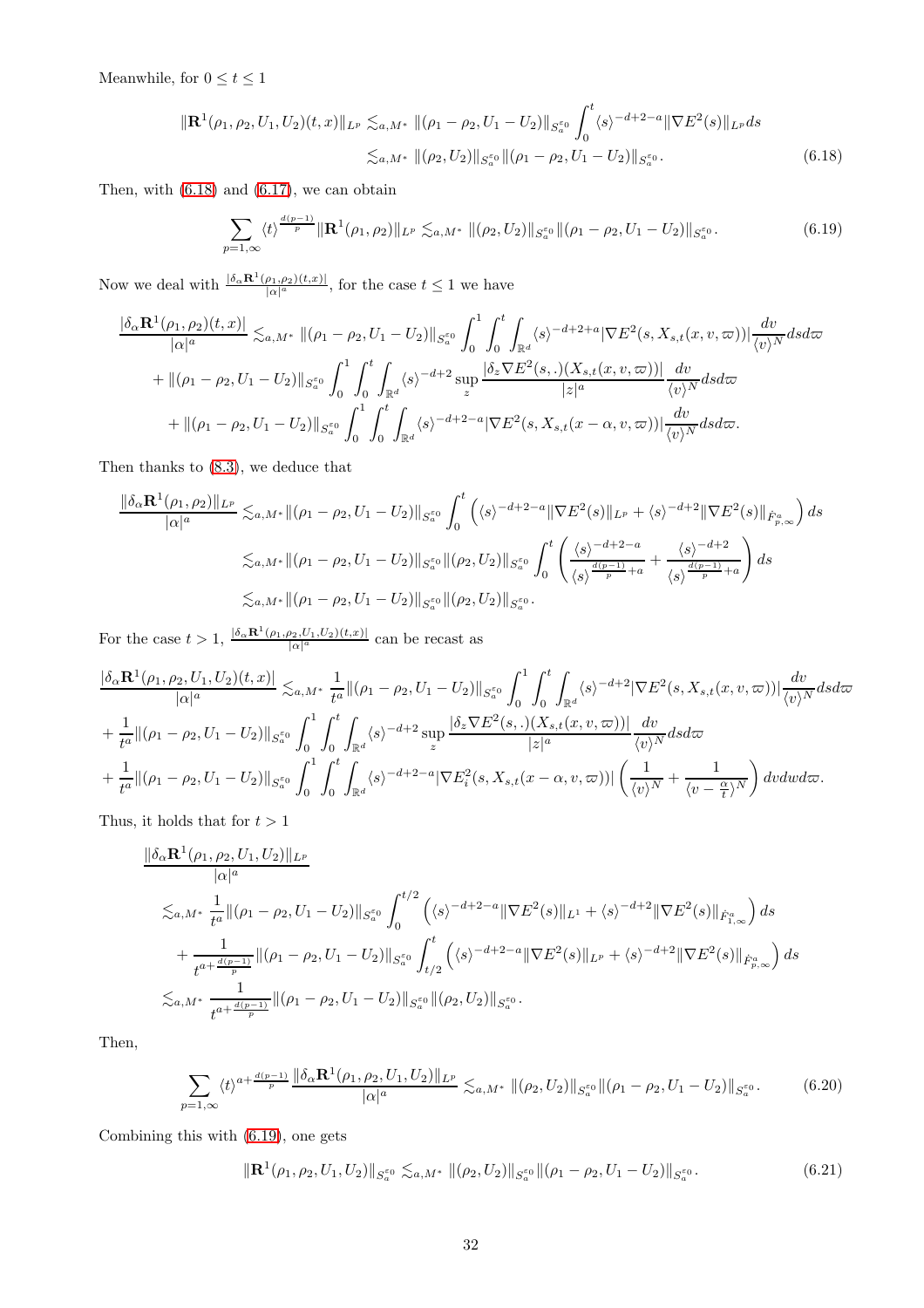(2) Estimate on  $\mathbb{R}^2(\rho_1, \rho_2, U_1, U_2)(t, x)$ . We infer that

$$
\mathbf{R}^{2}(\rho_{1},\rho_{2},U_{1},U_{2})(t,x) = -\sum_{i=1}^{d} \int_{0}^{1} \int_{\mathbb{R}^{d}} \mathbf{W}_{s,t}(x-vt,v) E_{i}^{2}(s,X_{s,t}^{2}(x,v)) (\nabla \partial_{i}\mu)(V_{s,t}(x,v,\varpi)) dv ds d\varpi.
$$

Analogously, we obtain

$$
\|\mathbf{R}^{2}(\rho_{1},\rho_{2},U_{1},U_{2})\|_{S_{a}^{\varepsilon_{0}}}\lesssim_{a,M^{*}} \|(\rho_{2},U_{2})\|_{S_{a}^{\varepsilon_{0}}}\|(\rho_{1}-\rho_{2},U_{1}-U_{2})\|_{S_{a}^{\varepsilon_{0}}},\tag{6.22}
$$

<span id="page-32-2"></span>which complete the proof.

**Lemma 6.5** Let  $H_0: \mathbb{R}^d \to \mathbb{R}$  and  $A_0: \mathbb{R}^d \to \mathbb{R}^d$  and  $\lambda \in \mathbb{R}$ . Then, for any muti-index  $\alpha \neq 0$ 

$$
\left|\partial_x^{\gamma}\left[H_0(\lambda x + A_0(x))\right] - (\partial_x^{\gamma} H_0(\lambda x + A_0(x))\lambda^{|\gamma|}\right| \lesssim |(\nabla^{|\gamma|} H_0)(\lambda x + A_0(x))||\nabla A_0(x)|(|\lambda| + |\nabla A_0(x)|)^{|\gamma|-1} + \sum_{k=1}^{|\gamma|-1} \sum_{j=0}^{k-1} \sum_{i=2}^{|\gamma|-j} |(\nabla^k H_0)(\lambda x + A_0(x))|(|\lambda| + |\nabla A_0(x)|)^j |\nabla^i A_0(x)|^{\frac{|\gamma|-j}{i}}.
$$

**Proof.** Assume  $\partial_x^{\gamma} = \partial_{x_1}^{\gamma_1}...\partial_{x_d}^{\gamma_d}$ . We know that, for  $\tilde{A}_0(x) = \lambda x + A_0(x)$ 

$$
|\partial_x^{\gamma}[H_0(\lambda x + A_0(x))] - \mathbf{Q}| \lesssim \sum_{k=1}^{|\gamma|-1} |(\nabla^k H_0)(\tilde{A}_0(x))| \sum_{\substack{m_1, \dots, m_k \ge 1 \\ m_1 + \dots + m_k = |\gamma|}} \prod_{j=1}^k |\nabla^{m_j} \tilde{A}_0(x)|
$$

with

<span id="page-32-0"></span>
$$
\mathbf{Q} = (\nabla^{|\gamma|} H_0)(\lambda x + A_0(x)) : \left[ (\partial_{x_1} \tilde{A}_0(x))^{\otimes \gamma_1} \otimes (\partial_{x_2} \tilde{A}_0(x))^{\otimes \gamma_2} \otimes ... \otimes (\partial_{x_d} \tilde{A}_0(x))^{\otimes \gamma_d} \right].
$$
 (6.23)

It is easy to check that

$$
\sum_{k=1}^{|\gamma|-1} |(\nabla^k H_0)(\tilde{A}_0(x))| \sum_{\substack{m_1,\ldots,m_k \ge 1\\m_1 + \ldots + m_k = |\gamma|}} \prod_{j=1}^k |\nabla^{m_j} \tilde{A}_0(x)|
$$
  

$$
\lesssim \sum_{k=1}^{|\gamma|-1} \sum_{j=0}^{k-1} \sum_{i=2}^{|\gamma|-j} |(\nabla^k H_0)(\lambda x + A_0(x))|(|\lambda| + |\nabla A_0(x)|)^j |\nabla^i A_0(x)|^{\frac{|\gamma|-j}{i}}
$$

and

$$
\left|\mathbf{Q} - \left(\partial_x^{\gamma} H_0\right)(\lambda x + A_0(x))\lambda^{|\gamma|}\right| \lesssim \left| \left(\nabla^{|\gamma|} H_0\right)(\lambda x + A_0(x))\right| |\nabla A_0(x)| (|\lambda| + |\nabla A_0(x)|)^{|\gamma|-1}.
$$
\n(6.24)

Combining [\(6.23\)](#page-32-0) and [\(6.24\)](#page-32-1), we finish the proof.

**Proposition 6.6** Let  $a \in (\frac{\sqrt{5}-1}{5}, 1)$  and assume  $\|(\rho, U)\|_{S_a^{\varepsilon_0}} \leq \varepsilon_0 \leq \tilde{\varepsilon}_0$  with  $\tilde{\varepsilon}_0$  mentioned in Proposition [4.1.](#page-15-0) Then we have for  $b \in (0, 1 - \delta_0)$ ,

<span id="page-32-3"></span>
$$
\|\mathcal{R}(\rho, U)\|_{l+1,b} \lesssim_{a,b,\delta_0,c,c',C_{A,l}} 1,
$$
\n(6.25)

provided  $\|(\rho, U)\|_{l, 1-\delta_0} \leq \mathbf{c}, \sum_{j=2}^{l+1} |A^{(j)}(r)| \leq C_{A,l}, \quad \forall |r| \leq 1, \text{ and } \mu \text{ satisfies}$ 

<span id="page-32-4"></span><span id="page-32-1"></span>
$$
\sum_{i=1}^{l+3} \langle v \rangle^N \left| \nabla^i \mu(v) \right| \le \mathbf{c}',\tag{6.26}
$$

where  $l \geq 0$ ,  $0 < \delta_0 < 2 - \sqrt{3}$  and  $N > d$ .

**Proof.** In this proof, we denote  $C = C(a, b, \delta_0, \mathbf{c}, \mathbf{c}', C_{A,l}).$ (1)We firstly consider  $t \geq 1$ . Set

$$
F_{1,1}(x) = \delta_{\frac{s\alpha}{t}} E_i(s,.) (Z_1(x)), \quad \eta_{1,1}(x) = \partial_i \mu(Z_2),
$$
  
\n
$$
F_{1,2}(x) = \delta_{\frac{s\alpha}{t}} E_i(s,.) (w + \frac{s}{t}(x - w)), \eta_{1,2}(x) = \partial_i \mu(\frac{x - w}{t}),
$$
  
\n
$$
F_{2,1}(x) = E_i(s, Z_1(x)), \eta_{2,1}(x) = \delta_{\frac{\alpha}{t}} \partial_i \mu(Z_2(x)),
$$
  
\n
$$
F_{2,2}(x) = E_i(s, w + \frac{s}{t}(x - w)), \quad \eta_{2,2}(x) = \delta_{\frac{\alpha}{t}} \partial_i \mu(\frac{x - w}{t})
$$
  
\n
$$
F_3(x) = E_i(s, Z_1(x - \alpha)) - E_i(s, Z_4(x)), \quad \eta_3(x) = \partial_i \mu(Z_3(x)) - \partial_i \mu(Z_2(x)),
$$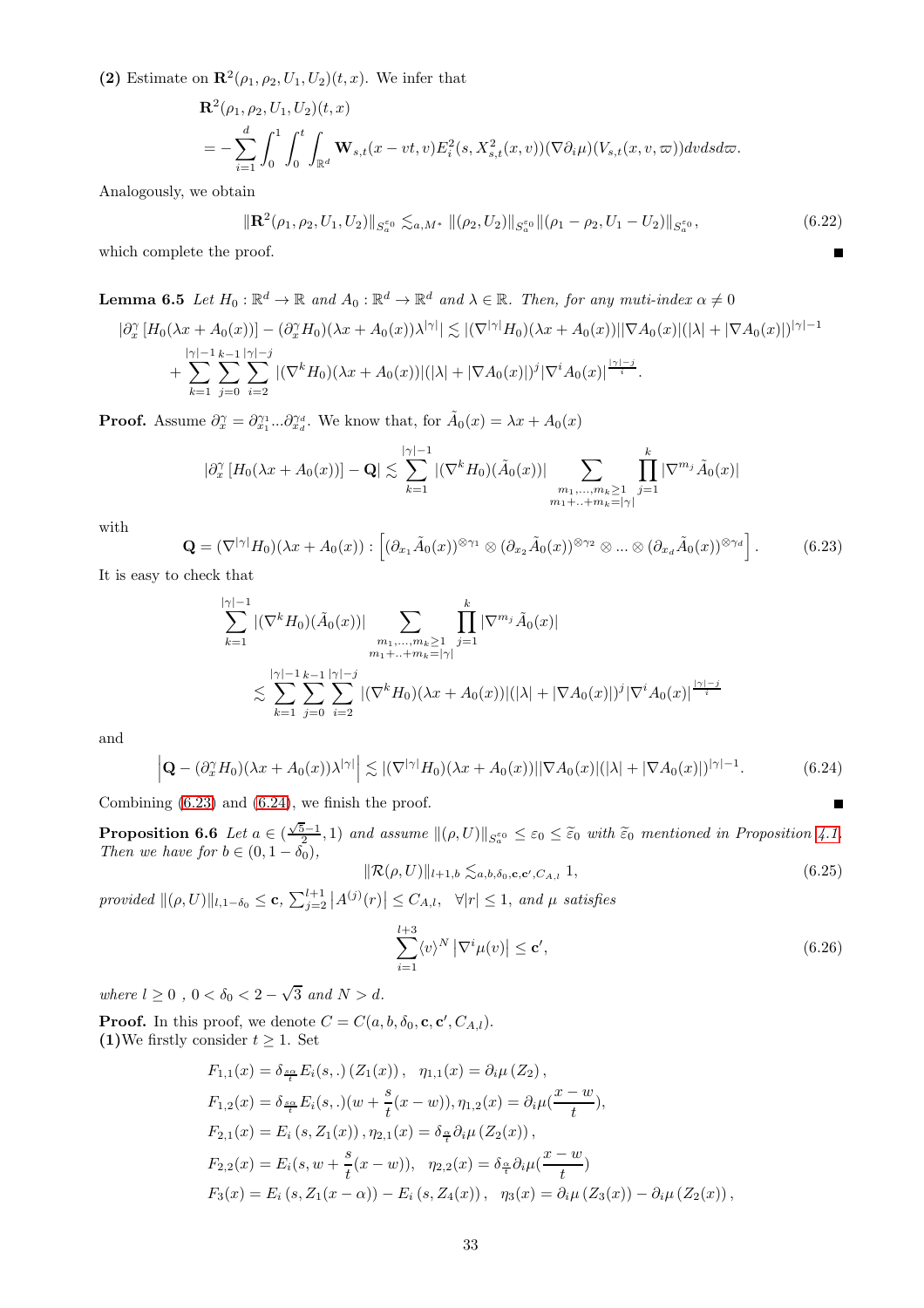where  $Z_1, Z_2, Z_3, Z_4$  are defined in [\(6.9\)](#page-27-1) and  $w = x - vt$ , then we have,

$$
\delta_{\alpha} \mathcal{T}[E_i, \partial_i \mu](t, x) = \sum_{j=1}^4 \mathcal{T}_{\alpha}^j[E_i, \partial_i \mu](t, x),
$$

in which

$$
\mathcal{T}_{\alpha}^{1}[E_{i}, \partial_{i}\mu](t, x) = -\int_{0}^{t} \int_{\mathbb{R}^{d}} (F_{1,1}(x)\eta_{1,1}(x) - F_{1,2}(x)\eta_{1,2}(x)) \frac{dwds}{t^{d}},
$$
  

$$
\mathcal{T}_{\alpha}^{2}[E_{i}, \partial_{i}\mu](t, x) = \int_{0}^{t} \int_{\mathbb{R}^{d}} (F_{2,1}(x)\eta_{2,1}(x) - F_{2,2}(x)\eta_{2,2}(x)) \frac{dwds}{t^{d}},
$$
  

$$
\mathcal{T}_{\alpha}^{3}[E_{i}, \partial_{i}\mu](t, x) = \int_{0}^{t} \int_{\mathbb{R}^{d}} F_{3}(x)\eta_{1,1}(x) \frac{dwds}{t^{d}},
$$
  

$$
\mathcal{T}_{\alpha}^{4}[E_{i}, \partial_{i}\mu](t, x) = \int_{0}^{t} \int_{\mathbb{R}^{d}} F_{2,1}(x - \alpha)\eta_{3}(x) \frac{dwds}{t^{d}}.
$$

Hence, we obtain

$$
|\nabla_x^{l+1} \delta_\alpha \mathcal{T}^j[E_i, \partial_i \mu](t, x)| \lesssim \sum_{|\beta_1|+|\beta_2|=l+1} |\mathcal{T}^j_\alpha[E_i, \partial_i \mu, \beta_1, \beta_2](t, x)|,
$$

where

$$
\mathcal{T}_{\alpha}^{1}[E_{i},\partial_{i}\mu,\beta_{1},\beta_{2}](t,x) = -\int_{0}^{t} \int_{\mathbb{R}^{d}} \left(\partial_{x}^{\beta_{1}}F_{1,1}(x)\partial_{x}^{\beta_{2}}\eta_{1,1}(x) - \partial_{x}^{\beta_{1}}F_{1,2}(x)\partial_{x}^{\beta_{2}}\eta_{1,2}(x)\right) \frac{dwds}{t^{d}},
$$
  
\n
$$
\mathcal{T}_{\alpha}^{2}[E_{i},\partial_{i}\mu,\beta_{1},\beta_{2}](t,x) = \int_{0}^{t} \int_{\mathbb{R}^{d}} \left(\partial_{x}^{\beta_{1}}F_{2,1}(x)\partial_{x}^{\beta_{2}}\eta_{2,1}(x) - \partial_{x}^{\beta_{1}}F_{2,2}(x)\partial_{x}^{\beta_{2}}\eta_{2,2}(x)\right) \frac{dwds}{t^{d}},
$$
  
\n
$$
\mathcal{T}_{\alpha}^{3}[E_{i},\partial_{i}\mu,\beta_{1},\beta_{2}](t,x) = \int_{0}^{t} \int_{\mathbb{R}^{d}} \partial_{x}^{\beta_{1}}F_{3}(x)\partial_{x}^{\beta_{2}}\eta_{1,1}(x) \frac{dwds}{t^{d}},
$$
  
\n
$$
\mathcal{T}_{\alpha}^{4}[E_{i},\partial_{i}\mu,\beta_{1},\beta_{2}](t,x) = \int_{0}^{t} \int_{\mathbb{R}^{d}} \partial_{x}^{\beta_{1}}F_{2,1}(x-\alpha)\partial_{x}^{\beta_{2}}\eta_{3}(x) \frac{dwds}{t^{d}}.
$$

**1.1**) Estimate of terms in  $\nabla_x^{l+1} \mathcal{T}_\alpha^1[E_i, \partial_i \mu].$ Note that

$$
\partial_x^{\beta_1} F_{1,1}(x) \partial_x^{\beta_2} \eta_{1,1}(x) - \partial_x^{\beta_1} F_{1,2}(x) \partial_x^{\beta_2} \eta_{1,2}(x)
$$
\n
$$
= \left( \partial_x^{\beta_1} F_{1,1}(x) - \left( \frac{s}{t} \right)^{|\beta_1|} \partial_x^{\beta_1} \delta_{\frac{s\alpha}{t}} E_i(s,.)(Z_1) \right) \left( \partial_x^{\beta_2} \eta_{1,1}(x) - \left( \frac{1}{t} \right)^{|\beta_2|} (\partial_x^{\beta_2} \partial_i \mu)(Z_2) \right)
$$
\n
$$
+ \left( \partial_x^{\beta_1} F_{1,1}(x) - \left( \frac{s}{t} \right)^{|\beta_1|} \partial_x^{\beta_1} \delta_{\frac{s\alpha}{t}} E_i(s,.)(Z_1) \right) \left( \frac{1}{t} \right)^{|\beta_2|} (\partial_x^{\beta_2} \partial_i \mu)(Z_2)
$$
\n
$$
+ \left( \frac{s}{t} \right)^{|\beta_1|} \partial_x^{\beta_1} \delta_{\frac{s\alpha}{t}} E_i(s,.)(Z_1) \left( \partial_x^{\beta_2} \eta_{1,1}(x) - \left( \frac{1}{t} \right)^{|\beta_2|} (\partial_x^{\beta_2} \partial_i \mu)(Z_2) \right)
$$
\n
$$
+ \left( \left( \frac{s}{t} \right)^{|\beta_1|} \partial_x^{\beta_1} \delta_{\frac{s\alpha}{t}} E_i(s,.)(Z_1) \left( \frac{1}{t} \right)^{|\beta_2|} (\partial_x^{\beta_2} \partial_i \mu)(Z_2) - \partial_x^{\beta_1} F_{1,2}(x) \partial_x^{\beta_2} \eta_{1,2}(x) \right)
$$
\n
$$
:= \sum_{k=1}^4 \mathcal{T}_{\alpha,k}^{1,\beta_1,\beta_2}(t,x,\frac{x-w}{t}).
$$

We first deal with the fourth term directly.

<span id="page-33-0"></span>
$$
\sum_{|\beta_{1}|+|\beta_{2}|=l+1} \left\| \int_{0}^{t} \int_{\mathbb{R}^{d}} \mathcal{T}_{\alpha,4}^{1,\beta_{1},\beta_{2}}(t,x,\frac{x-w}{t}) \frac{dwds}{t^{d}} \right\|_{L_{x}^{p}} = \sum_{|\beta_{1}|+|\beta_{2}|=l+1} \left\| \int_{0}^{t} \int_{\mathbb{R}^{d}} \mathcal{T}_{\alpha,4}^{1,\beta_{1},\beta_{2}}(t,x,v) \frac{dwds}{t^{l}} \right\|_{L_{x}^{p}}
$$
\n
$$
= \frac{1}{t^{l+1}} \sum_{|\beta_{1}|+|\beta_{2}|=l+1} \left\| \mathcal{T}_{\alpha}^{1}[s^{|\beta_{1}|}\partial^{\beta_{1}}\delta_{\frac{s\alpha}{t}}E_{i},\partial^{\beta_{2}}\partial_{i}\mu] \right\|_{L_{x}^{p}}
$$
\n
$$
\lesssim \sum_{a,\mathbf{c}} \frac{|\alpha|^{b}}{t^{d+l+1+b}} \sum_{|\beta_{1}|=0}^{l+1} \left( \sup_{0 \le s \le t} |s|^{|\beta_{1}|+b} \|\nabla^{|\beta_{1}|}E_{i}(s)\|_{\dot{F}_{1,\infty}^{b}} + \sup_{0 \le s \le t} |s|^{|\beta_{1}|+b+d} \|\nabla^{|\beta_{1}|}E_{i}(s)\|_{\dot{F}_{\infty,\infty}^{b}} \right)
$$
\n
$$
\lesssim C \frac{|\alpha|^{b}}{t^{d+l+1+b}} \sum_{|\beta_{1}|=0}^{l+1} \sup_{0 \le s \le t} \frac{|s|^{|\beta_{1}|+b}}{\langle s \rangle^{|\beta_{1}|+1-\delta_{0}+d}} \lesssim C \frac{|\alpha|^{b}}{t^{d+l+1+b}}.
$$
\n
$$
(6.27)
$$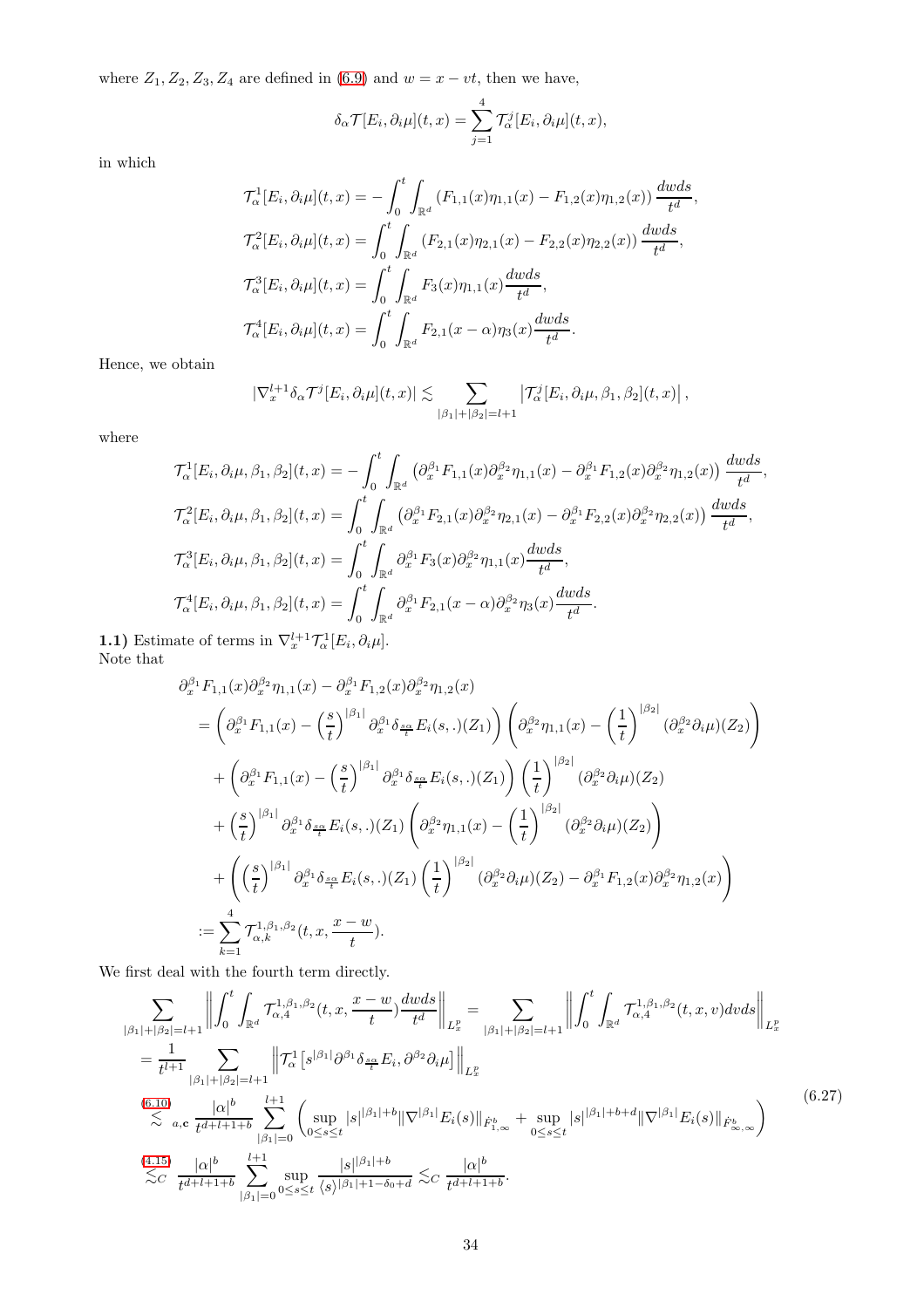Then we start to estimate  $\mathcal{T}_{\alpha,k}^{1,\beta_1,\beta_2}$ , where  $k = 1,2,3$ . Applying Lemma [6.5](#page-32-2) and Proposition [4.4,](#page-15-3) [4.4,](#page-16-3) we get

$$
\left| \partial_x^{\beta_1} F_{1,1}(x) - \left(\frac{s}{t}\right)^{\beta_1} \partial_x^{\beta_1} \delta_{\frac{s\alpha}{t}} E_i(s,.)(Z_1) \right| \lesssim \frac{1_{|\beta_1| \geq 1}}{t^{|\beta_1|}} |\nabla^{|\beta_1|} \delta_{\frac{s\alpha}{t}} E_i(s,.)(Z_1) || \nabla_v Y_{s,t} | (s + |\nabla_v Y_{s,t}|)^{|\beta_1| - 1} + \frac{1_{|\beta_1| \geq 1}}{t^{|\beta_1|}} \sum_{m=1}^{|\beta_1| - 1} \sum_{j=0}^{m-1} \sum_{i=2}^{|\beta_1| - j} |\nabla^m \delta_{\frac{s\alpha}{t}} E_i(s,.)(Z_1)| (|s| + |\nabla_v Y_{s,t}|)^j |\nabla_v^i Y_{s,t}|^{\frac{|\beta_1| - j}{i}} + \frac{1_{|\beta_1| \geq 1}}{t^{|\beta_1|}} \left( \frac{\|(\rho, U)\|_{S_0^{\varepsilon_0}}}{t^{|\beta_1|}} |\nabla^{|\beta_1|} \delta_{\frac{s\alpha}{t}} E_i(s,.)(Z_1)| \langle s \rangle^{|\beta_1| - d + \delta_0} + \frac{\|(\rho, U)\|_{S_0^{\varepsilon_0}}}{t^{|\beta_1|}} \sum_{m=1}^{|\beta_1| - 1} |\nabla^m \delta_{\frac{s\alpha}{t}} E_i(s,.)(Z_1)| \langle s \rangle^{m - d + 1} \right)
$$
  

$$
\lesssim_C \mathbf{1}_{|\beta_1| \geq 1} \frac{\|(\rho, U)\|_{S_0^{\varepsilon_0}}}{t^{|\beta_1|}} \sum_{m=1}^{|\beta_1|} |\nabla^m \delta_{\frac{s\alpha}{t}} E_i(s,.)(Z_1)| \langle s \rangle^{m - d + 1},
$$

with  $\nabla_v^i Y_{s,t} := (\nabla_v^i Y_{s,t})(w, \frac{x-w}{t}).$  Similarly, we also can estimate

$$
\begin{split} &\left|\partial_x^{\beta_2}\eta_{1,1}(x)-\left(\frac{1}{t}\right)^{|\beta_2|}(\partial_x^{\beta_2}\partial_i\mu)(Z_2)\right|\lesssim \frac{\mathbf{1}_{|\beta_2|\geq 1}}{t^{|\beta_2|}}|\nabla^{|\beta_2|}\partial_i\mu(Z_2)||\nabla_vW_{s,t}|(1+|\nabla_vW_{s,t}|)^{|\beta_2|-1}\\ &+\frac{\mathbf{1}_{|\beta_2|\geq 1}}{t^{|\beta_1|}}\sum_{m=1}^{|\beta_2|-1}\sum_{j=0}^{m-1}\sum_{i=2}^{|\beta_2|-j}|\nabla^m\partial_i\mu(Z_2)|(1+|\nabla_vW_{s,t}|)^j|\nabla_v^iW_{s,t}|^{\frac{|\beta_2|-j}{i}}\\ &\stackrel{(4.4),(4.4)}{\lesssim_C}\mathbf{1}_{|\beta_2|\geq 1}\left(\frac{\|(\rho,U)\|_{S_a^{\varepsilon_0}}}{t^{|\beta_2|}}|\nabla^{|\beta_2|}\partial_i\mu(Z_2)|\langle s\rangle^{-d+\delta_0}+\frac{\|(\rho,U)\|_{S_a^{\varepsilon_0}}}{t^{|\beta_2|}}\sum_{m=1}^{|\beta_2|}|\nabla^m\partial_i\mu(Z_2)|\langle s\rangle^{-d+1}\right)\\ &\lesssim_C\mathbf{1}_{|\beta_2|\geq 1}\frac{\|(\rho,U)\|_{S_a^{\varepsilon_0}}}{t^{|\beta_2|}}\frac{1}{\langle\frac{x-w}{t}\rangle^N}\langle s\rangle^{-d+1}. \end{split}
$$

Thus, we have

$$
\sum_{|\beta_1|+|\beta_2|=l+1} |{\cal T}^{1,\beta_1,\beta_2}_{\alpha,1}(t,x,\frac{x-w}{t})|\lesssim_C \frac{\|(\rho,U)\|^2_{S^{\varepsilon_0}_{\alpha}}}{t^{l+1}}\sum_{|\beta_1|=1}^{l}\sum_{m=1}^{|\beta_1|} |\nabla^m\delta_{\frac{s\alpha}{t}}E_i(s,.)(Z_1)|\langle s\rangle^{m-2d+2}\frac{1}{\langle\frac{x-w}{t}\rangle^N},\\\sum_{|\beta_1|+|\beta_2|=l+1} |{\cal T}^{1,\beta_1,\beta_2}_{\alpha,2}(t,x,\frac{x-w}{t})|\lesssim_C \frac{\|(\rho,U)\|^2_{S^{\varepsilon_0}_{\alpha}}}{t^{l+1}}\sum_{|\beta_1|=1}^{l+1}\sum_{m=1}^{|\beta_1|} |\nabla^m\delta_{\frac{s\alpha}{t}}E_i(s,.)(Z_1)|\langle s\rangle^{m-d+1}\frac{1}{\langle\frac{x-w}{t}\rangle^N},\\\sum_{|\beta_1|+|\beta_2|=l+1} |{\cal T}^{1,\beta_1,\beta_2}_{\alpha,3}(t,x,\frac{x-w}{t})|\lesssim_C \frac{\|(\rho,U)\|^2_{S^{\varepsilon_0}_{\alpha}}}{t^{l+1}}\sum_{|\beta_1|=0}^{l}\big|\partial_x^{\beta_1}\delta_{\frac{s\alpha}{t}}E_i(s,.)(Z_1)|\,\langle s\rangle^{|\beta_1|-d+1}\frac{1}{\langle\frac{x-w}{t}\rangle^N}.
$$

Hence, we get

$$
\sum_{k=1}^{3} \sum_{|\beta_1|+|\beta_2|=l+1} |\mathcal{T}_{\alpha,k}^{1,\beta_1,\beta_2}(t,x,\frac{x-w}{t})| \lesssim_C \frac{\|(\rho,U)\|_{S_a^{\varepsilon_0}}^2}{t^{l+1}} \sum_{|\beta_1|=1}^{l+1} \sum_{m=1}^{|\beta_1|} |\nabla^m \delta_{\frac{s\alpha}{t}} E_i(s,.)(Z_1)| \langle s \rangle^{m-d+1} \frac{1}{\langle \frac{x-w}{t} \rangle^N}.
$$
 (6.28)

Note that we have [\(8.1\)](#page-44-10) and [\(8.2\)](#page-44-9) in the Appendix with  $\mathcal{H} = \nabla^m \delta_{\frac{s\alpha}{t}} E_i$  and  $\varphi = Y_{s,t}(x, v)$ , we firstly change of variables  $v = \frac{x-w}{t}$ , then applying [\(4.15\)](#page-17-2) to obtain

<span id="page-34-0"></span>
$$
\left\| \int_{0}^{t} \int_{\mathbb{R}^{d}} \sum_{k=1}^{3} \sum_{|\beta_{1}|+|\beta_{2}|=l+1} |\mathcal{T}_{\alpha,k}^{1,\beta_{1},\beta_{2}}(t,x,\frac{x-w}{t})| \frac{dwds}{t^{d}} \right\|_{L_{x}^{p}}\n\leq C \frac{1}{t^{l+1}} \sum_{|\beta_{1}|=1}^{l+1} \sum_{m=1}^{|\beta_{1}|} \int_{0}^{t} \langle s \rangle^{m-d+1} \left\| \int_{\mathbb{R}^{d}} |\nabla^{m} \delta_{\frac{s\alpha}{t}} E_{i}(s,.)(X_{s,t}(x,v))| \frac{1}{\langle v \rangle^{N}} dv \right\|_{L_{x}^{p}} ds\n\leq C \frac{1}{t^{l+1+\frac{d(p-1)}{p}}} \sum_{|\beta_{1}|=1}^{l+1} \sum_{m=1}^{|\beta_{1}|} \int_{0}^{t/2} \langle s \rangle^{m-d+1} \|\nabla^{m} \delta_{\frac{s\alpha}{t}} E_{i}(s) \|_{L^{1}} ds + \frac{1}{t^{l+1}} \sum_{|\beta_{1}|=1}^{l+1} \sum_{m=1}^{|\beta_{1}|} \int_{t/2}^{t} \langle s \rangle^{m-d+1} \|\nabla^{m} \delta_{\frac{s\alpha}{t}} E_{i}(s) \|_{L^{p}} ds\n\leq C \frac{|\alpha|^{b}}{t^{\frac{d(p-1)}{p}+l+1+b}} \sum_{|\beta_{1}|=1}^{l+1} \sum_{m=1}^{|\beta_{1}|} \left( \int_{0}^{t/2} + \int_{t/2}^{t} \right) \frac{|s|^{b} \langle s \rangle^{m-d+1}}{\langle s \rangle^{m+1-\delta_{0}}} ds \lesssim C \frac{|\alpha|^{b}}{t^{\frac{d(p-1)}{p}+l+1+b}}.
$$
\n(6.29)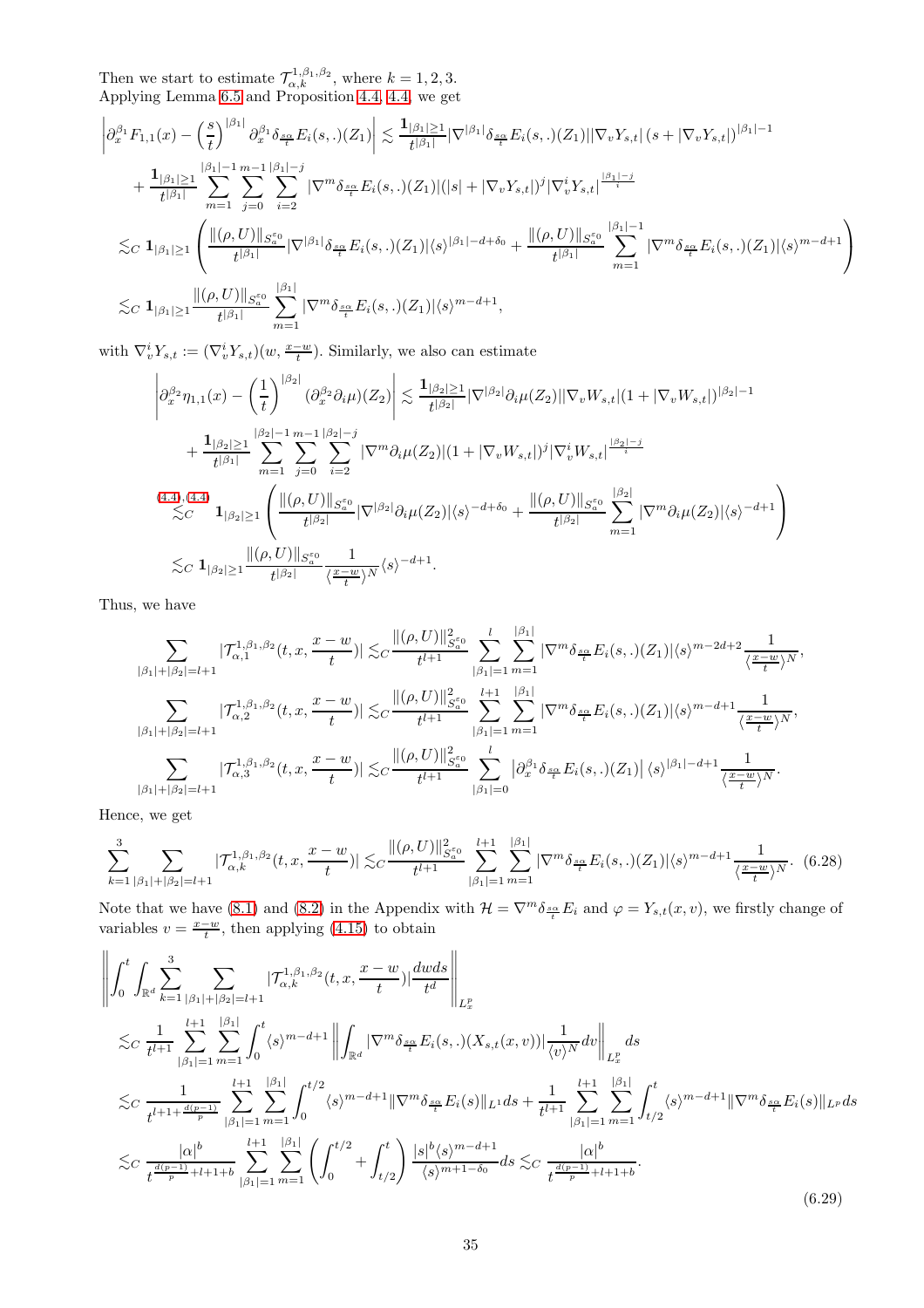Thanks to  $(6.27)$  and  $(6.29)$ , we have

<span id="page-35-1"></span>
$$
t^{\frac{d(p-1)}{p}+l+1+b} \sup_{\alpha} \frac{\left\| \nabla_x^{l+1} \mathcal{T}_{\alpha}^1[E_i, \partial_i \mu](t) \right\|_{L^p_x}}{|\alpha|^b} \lesssim_{a,b,\delta_0, \mathbf{c}, \mathbf{c}', C_{A,l}} 1.
$$
 (6.30)

**1.2)** Estimate of terms in  $\nabla_x^{l+1} \mathcal{T}_\alpha^2 [E_i, \partial_i \mu]$ . Now, we consider the other term. It is clear that

$$
\partial_{x}^{\beta_{1}}F_{2,1}(x)\partial_{x}^{\beta_{2}}\eta_{2,1}(x)-\partial_{x}^{\beta_{1}}F_{2,2}(x)\partial_{x}^{\beta_{2}}\eta_{2,2}(x)
$$
\n
$$
=\left(\partial_{x}^{\beta_{1}}F_{2,1}(x)-\left(\frac{s}{t}\right)^{|\beta_{1}|}\partial_{x}^{\beta_{1}}E_{i}(s,.)(Z_{1})\right)\left(\partial_{x}^{\beta_{2}}\eta_{2,1}(x)-\left(\frac{1}{t}\right)^{|\beta_{2}|}\partial_{x}^{\beta_{2}}(\delta_{\frac{\alpha}{t}}\partial_{i}\mu)(Z_{2})\right)
$$
\n
$$
+\left(\partial_{x}^{\beta_{1}}F_{2,1}(x)-\left(\frac{s}{t}\right)^{|\beta_{1}|}\partial_{x}^{\beta_{1}}E_{i}(s,.)(Z_{1})\right)\left(\frac{1}{t}\right)^{|\beta_{2}|}\partial_{x}^{\beta_{2}}(\delta_{\frac{\alpha}{t}}\partial_{i}\mu)(Z_{2})
$$
\n
$$
+\left(\frac{s}{t}\right)^{|\beta_{1}|}\partial_{x}^{\beta_{1}}E_{i}(s,.)(Z_{1})\left(\partial_{x}^{\beta_{2}}\eta_{2,1}(x)-\left(\frac{1}{t}\right)^{|\beta_{2}|}\partial_{x}^{\beta_{2}}(\delta_{\frac{\alpha}{t}}\partial_{i}\mu)(Z_{2})\right)
$$
\n
$$
+\left(\left(\frac{s}{t}\right)^{|\beta_{1}|}\partial_{x}^{\beta_{1}}E_{i}(s,.)(Z_{1})\left(\frac{1}{t}\right)^{|\beta_{2}|}\partial_{x}^{\beta_{2}}(\delta_{\frac{\alpha}{t}}\partial_{i}\mu)(Z_{2})-\partial_{x}^{\beta_{1}}F_{2,2}(x)\partial_{x}^{\beta_{2}}\eta_{2,2}(x)\right)
$$
\n
$$
:=\sum_{k=1}^{4}7_{\alpha,k}^{2,\beta_{1},\beta_{2}}(t,x,\frac{x-w}{t}).
$$

Then, we also compute the last term first as follows

$$
\sum_{|\beta_{1}|+|\beta_{2}|=l+1} \left\| \int_{0}^{t} \int_{\mathbb{R}^{d}} \mathcal{T}_{\alpha,4}^{2,\beta_{1},\beta_{2}}(t,x,\frac{x-w}{t}) \frac{dwds}{t^{d}} \right\|_{L_{x}^{p}} = \sum_{|\beta_{1}|+|\beta_{2}|=l+1} \left\| \int_{0}^{t} \int_{\mathbb{R}^{d}} \mathcal{T}_{\alpha,4}^{2,\beta_{1},\beta_{2}}(t,x,v) \frac{dwds}{t^{l}} \right\|_{L_{x}^{p}}
$$
\n
$$
= \frac{1}{t^{l+1}} \sum_{|\beta_{1}|+|\beta_{2}|=l+1} \left\| \mathcal{T}_{\alpha}^{2} \left[ s^{|\beta_{1}|} \partial^{\beta_{1}} E_{i}, \partial^{\beta_{2}} \partial_{i} \mu \right] \right\|_{L_{x}^{p}}
$$
\n
$$
\lesssim_{a,c} \frac{(6.10)}{t^{d+l+1+b}} \sum_{|\beta_{1}|=0}^{|\alpha|^{b}} \left( \sup_{0 \leq s \leq t} |s|^{|\beta_{1}|} \|\nabla^{|\beta_{1}|} E_{i}(s) \|\mathbf{L}^{1} + \sup_{0 \leq s \leq t} |s|^{|\beta_{1}|+d} \|\nabla^{|\beta_{1}|} E_{i}(s) \|\mathbf{L}^{\infty} \right)
$$
\n
$$
\lesssim_{C} \frac{(4.15)}{t^{d+l+1+b}} \sum_{|\beta_{1}|=0}^{l+1} \sup_{0 \leq s \leq t} \frac{|s|^{|\beta_{1}|}}{\langle s \rangle^{|\beta_{1}|+1-\delta_{0}+d}} \lesssim_{C} \frac{|\alpha|^{b}}{t^{d+l+1+b}}.
$$
\n(6.31)

Now, we turn to  $\mathcal{T}_{\alpha,k}^{2,\beta_1,\beta_2}$ , where  $k=1,2,3$ . Applying Proposition [4.4,](#page-16-3) we can get

<span id="page-35-0"></span>
$$
\left| \partial_x^{\beta_1} F_{2,1}(x) - \left(\frac{s}{t}\right)^{|\beta_1|} \partial_x^{\beta_1} E_i(s,.)(Z_1) \right| \lesssim \frac{\mathbf{1}_{|\beta_1| \ge 1}}{t^{|\beta_1|}} |\nabla^{|\beta_1|} E_i(s,.)(Z_1)||(\nabla_v Y_{s,t})| (s + |\nabla_v Y_{s,t}|)^{|\beta_1| - 1} \n+ \frac{\mathbf{1}_{|\beta_1| \ge 1}}{t^{|\beta_1|}} \sum_{m=1}^{|\beta_1| - 1} \sum_{j=0}^{m-1} \sum_{i=2}^{|\beta_1| - j} |\nabla^m E_i(s,.)(Z_1)| (|s| + |\nabla_v Y_{s,t}|)^j |\nabla_v^i Y_{s,t}|^{\frac{|\beta_1| - j}{i}} \n\lesssim_C \mathbf{1}_{|\beta_1| \ge 1} \frac{\|(\rho, U)\|_{S_a^{\varepsilon_0}}}{t^{|\beta_1|}} \left( |\nabla^{|\beta_1|} E_i(s,.)(Z_1)| \langle s \rangle^{|\beta_1| - d + \delta_0} + \sum_{m=1}^{|\beta_1| - 1} |\nabla^m E_i(s,.)(Z_1)| \langle s \rangle^{m - d + 1} \right) \n\lesssim_C \mathbf{1}_{|\beta_1| \ge 1} \frac{\|(\rho, U)\|_{S_a^{\varepsilon_0}}}{t^{|\beta_1|}} \sum_{m=1}^{|\beta_1|} |\nabla^m E_i(s,.)(Z_1)| \langle s \rangle^{m - d + 1}
$$

and

$$
\left| \partial_x^{\beta_2} \eta_{2,1}(x) - \left(\frac{1}{t}\right)^{|\beta_2|} \partial_x^{\beta_2} (\delta_{\frac{\alpha}{t}} \partial_i \mu)(Z_2) \right| \lesssim \frac{\mathbf{1}_{|\beta_2| \ge 1}}{t^{|\beta_2|}} |\nabla^{|\beta_2|} (\delta_{\frac{\alpha}{t}} \partial_i \mu)(Z_2)| |\nabla_v W_{s,t}| (1 + |\nabla_v W_{s,t}|)^{|\beta_2| - 1} \n+ \frac{\mathbf{1}_{|\beta_2| \ge 1}}{t^{|\beta_2|}} \sum_{m=1}^{| \beta_2 |} \sum_{j=0}^{m-1} \sum_{i=2}^{|\beta_2|} \sum_{i=2}^{m-1} |\nabla^m (\delta_{\frac{\alpha}{t}} \partial_i \mu)(Z_2)| (1 + |\nabla_v W_{s,t}|)^j |\nabla_v^i W_{s,t}|^{\frac{|\beta_2| - j}{i}} \n\lesssim_C \mathbf{1}_{|\beta_2| \ge 1} \frac{\|(\rho, U)\|_{S_a^{\varepsilon_0}}}{t^{|\beta_2|}} \left( |\nabla^{|\beta_2|} (\delta_{\frac{\alpha}{t}} \partial_i \mu)(Z_2)| \langle s \rangle^{-d + \delta_0} + \sum_{m=1}^{|\beta_2| - 1} |\nabla^m (\delta_{\frac{\alpha}{t}} \partial_i \mu)(Z_2)| \langle s \rangle^{-d+1} \right) \n\lesssim_C \mathbf{1}_{|\beta_2| \ge 1} \frac{|\alpha|^b |(\rho, U) \|_{S_a^{\varepsilon_0}}}{t^{|\beta_2| + b}} \left( \frac{1}{\langle \frac{x - w}{t} \rangle^N} + \frac{1}{\langle \frac{x - w - \alpha}{t} \rangle^N} \right) \langle s \rangle^{-d+1}.
$$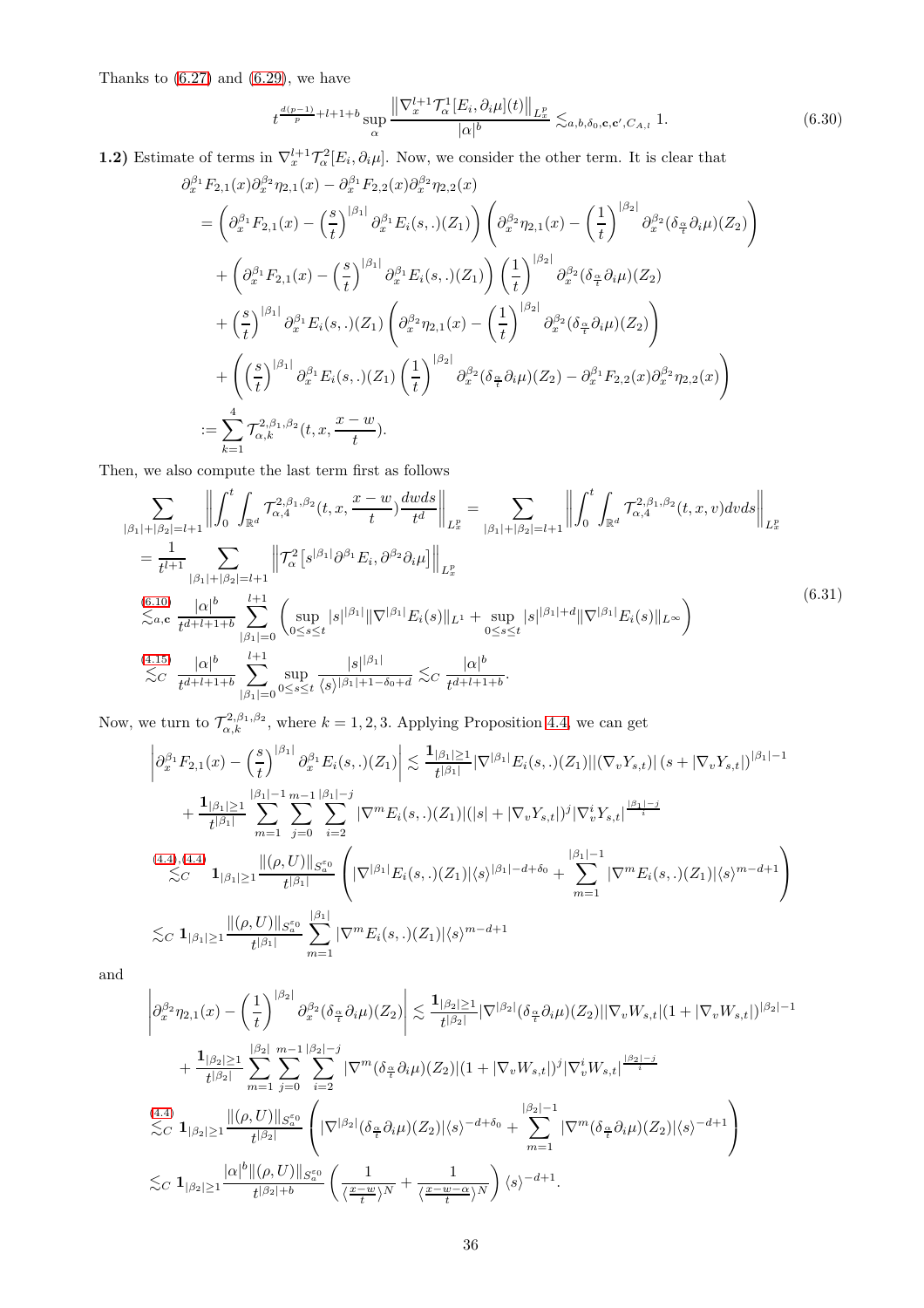Define

$$
\Xi(x, w, \alpha, t) = \frac{1}{\langle \frac{x-w}{t} \rangle^N} + \frac{1}{\langle \frac{x-w-\alpha}{t} \rangle^N}
$$

.

Thus, we have

$$
\sum_{|\beta_1|+|\beta_2|=l+1} |\mathcal{T}_{\alpha,1}^{2,\beta_1,\beta_2}(t,x,\frac{x-w}{t})| \lesssim_C \frac{|\alpha|^b}{t^{l+1+b}} \sum_{|\beta_1|=1}^{l} \sum_{m=1}^{|\beta_1|} |\nabla^m E_i(s,.)(Z_1)| \langle s \rangle^{m-2d+2} \Xi(x,w,\alpha,t),
$$
  

$$
\sum_{|\beta_1|+|\beta_2|=l+1} |\mathcal{T}_{\alpha,2}^{2,\beta_1,\beta_2}(t,x,\frac{x-w}{t})| \lesssim_C \frac{|\alpha|^b}{t^{l+1+b}} \sum_{|\beta_1|=1}^{l+1} \sum_{m=1}^{|\beta_1|} |\nabla^m E_i(s,.)(Z_1)| \langle s \rangle^{m-d+1} \Xi(x,w,\alpha,t),
$$
  

$$
\sum_{|\beta_1|+|\beta_2|=l+1} |\mathcal{T}_{\alpha,3}^{2,\beta_1,\beta_2}(t,x,\frac{x-w}{t})| \lesssim_C \frac{|\alpha|^b}{t^{l+1+b}} \sum_{|\beta_1|=0}^{l} |\partial_x^{\beta_1} E_i(s,.)(Z_1)| \langle s \rangle^{|\beta_1|-d+1} \Xi(x,w,\alpha,t).
$$

We observe to get

$$
\sum_{k=1}^{3} \sum_{|\beta_1|+|\beta_2|=l+1} |\mathcal{T}_{\alpha,k}^{2,\beta_1,\beta_2}(t,x,\frac{x-w}{t})| \lesssim_C \frac{|\alpha|^b}{t^{l+1+b}} \sum_{|\beta_1|=1}^{l+1} \sum_{m=1}^{|\beta_1|} |\nabla^m E_i(s,.)(Z_1)| \langle s \rangle^{m-d+1} \Xi(x,w,\alpha,t). \tag{6.32}
$$

Since we have Remark [8.2](#page-44-11) in the Appendix with  $\mathcal{H} = \nabla^m E_i$  and  $\varphi = Y_{s,t}(x, v)$ , we firstly change of variables  $v = \frac{x-w}{t}$ , then applying [\(4.15\)](#page-17-2) to obtain

$$
\left\| \int_{0}^{t} \int_{\mathbb{R}^{d}} \sum_{k=1}^{3} \sum_{|\beta_{1}|+|\beta_{2}|=l+1} |\mathcal{T}_{\alpha,k}^{1,\beta_{1},\beta_{2}}(t,x,\frac{x-w}{t})| \frac{dwds}{t^{d}} \right\|_{L_{x}^{p}}\n\lesssim_{C} \frac{|\alpha|^{b}}{t^{l+1+b}} \sum_{|\beta_{1}|=1}^{l+1} \sum_{m=1}^{|\beta_{1}|} \int_{0}^{t} \langle s \rangle^{m-d+1} \left\| \int_{\mathbb{R}^{d}} |\nabla^{m} E_{i}(s,.)(X_{s,t}(x,v))| \left( \frac{1}{\langle v \rangle^{N}} + \frac{1}{\langle v - \frac{\alpha}{t} \rangle^{N}} \right) dv \right\|_{L_{x}^{p}} ds\n\lesssim_{C} \frac{|\alpha|^{b}}{t^{l+1+b+\frac{d(p-1)}{p}}} \sum_{|\beta_{1}|=1}^{l+1} \sum_{m=1}^{|\beta_{1}|} \int_{0}^{t/2} \langle s \rangle^{m-d+1} \|\nabla^{m} E_{i}(s)\|_{L^{1}} ds\n+ \frac{|\alpha|^{b}}{t^{l+1+b}} \sum_{|\beta_{1}|=1}^{l+1} \sum_{m=1}^{|\beta_{1}|} \int_{t/2}^{t} \langle s \rangle^{m-d+1} \|\nabla^{m} E_{i}(s)\|_{L^{p}} ds\n\lesssim_{C} \frac{|\alpha|^{b}}{t^{\frac{d(p-1)}{p}+l+1+b}} \sum_{|\beta_{1}|=1}^{l+1} \sum_{m=1}^{|\beta_{1}|} \left( \int_{0}^{t/2} + \int_{t/2}^{t} \right) \frac{|s|^{b} \langle s \rangle^{m-d+1}}{\langle s \rangle^{m+1-\delta_{0}}} ds \lesssim_{C} \frac{|\alpha|^{b}}{t^{\frac{d(p-1)}{p}+l+1+b}}.
$$
\n(6.33)

Thanks to  $(6.31)$  and  $(6.33)$ , we have

<span id="page-36-1"></span><span id="page-36-0"></span>
$$
t^{\frac{d(p-1)}{p}+l+1+b} \sup_{\alpha} \frac{\left\| \nabla_x^{l+1} \mathcal{T}_{\alpha}^2[E_i, \partial_i \mu](t) \right\|_{L_x^p}}{|\alpha|^b} \lesssim_C 1.
$$
 (6.34)

**1.3**)Estimate of terms in  $\mathcal{T}_{\alpha}^{3}[E_i,\partial_i\mu].$ Firstly, we have

$$
\begin{split} |\partial_x^{\beta_1} F_3(x)| &\lesssim \sum_{\substack{1 \leq |\beta_3| \leq |\beta_1|, |\vartheta_i| > 0 \\ |\vartheta_1| + \ldots + |\vartheta_{|\beta_3|}| = |\beta_1|}} \left| \prod_{j=1}^{|\beta_3|} (\partial_x^{\vartheta_j} Z_4(x)) (\partial^{\beta_3} E_i)(s, Z_4(x)) - \prod_{j=1}^{|\beta_3|} (\partial_x^{\vartheta_j} Z_4(x - \alpha)) (\partial^{\beta_3} E_i)(s, Z_1(x - \alpha)) \right| \\ &\leq \sum_{\substack{1 \leq |\beta_3| \leq |\beta_1|, |\vartheta_i| > 0 \\ |\vartheta_1| + \ldots + |\vartheta_{|\beta_3|}| = |\beta_1|}} \left| \prod_{j=1}^{|\beta_3|} (\partial_x^{\vartheta_j} Z_4(x)) - \prod_{j=1}^{|\beta_3|} (\partial_x^{\vartheta_j} Z_4(x - \alpha)) \right| |(\nabla^{|\beta_3|} E_i)(s, Z_4(x))| \\ &\quad + \prod_{j=1}^{|\beta_3|} |\partial_x^{\vartheta_j} Z_4(x - \alpha)| \left| (\nabla^{|\beta_3|} E_i)(s, Z_4(x)) - (\nabla^{|\beta_3|} E_i)(s, Z_1(x - \alpha)) \right| . \end{split}
$$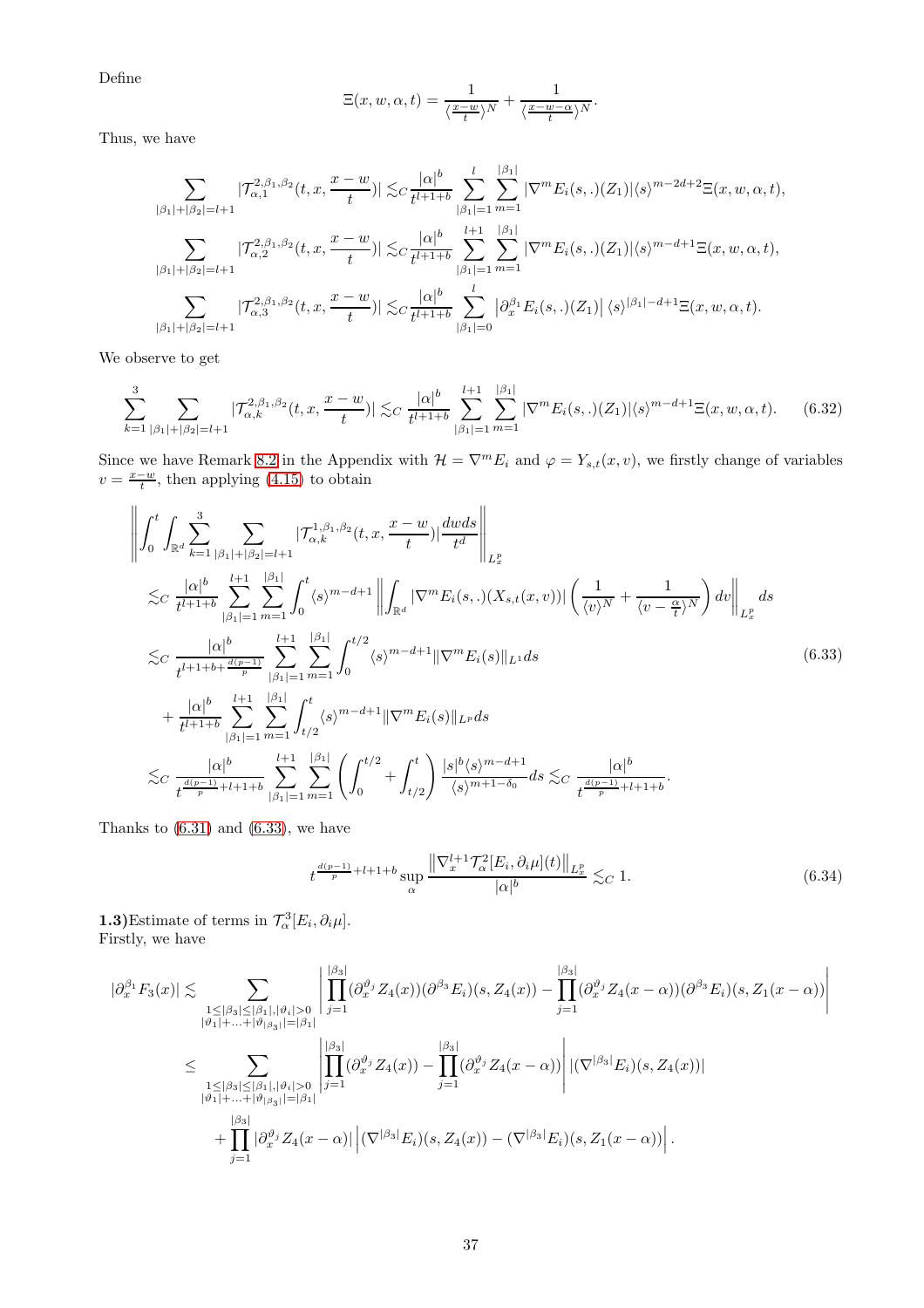Then, by Proposition [4.1](#page-15-0) and [4.4,](#page-16-3) for  $|\beta_1| \geq 1$ 

$$
|\partial_x^{\beta_1} F_3(x)| \lesssim_{b,\delta_0,c} \frac{|\alpha|^b}{t^{|\beta_1|+b}} \sum_{1 \leq |\beta_3| \leq |\beta_1|}^{|\beta_1|} \left( \left[ \langle s \rangle^{|\beta_3|-d+1} \mathbf{1}_{(|\beta_3|,|\beta_1|) \neq (1,l+1)} + \langle s \rangle^{-d+2+\delta_0+b} \mathbf{1}_{(|\beta_3|,|\beta_1|) = (1,l+1)} \right] |(\nabla^{|\beta_3|} E_i)(s, Z_4) \right)
$$

$$
+ \langle s \rangle^{|\beta_3|- (d-1-\delta_0)b-1_{|\beta_3|<|\beta_1|}} \sup_z \frac{|\langle \delta_z \nabla^{|\beta_3|} E_i \rangle(s, Z_4)|}{|z|^b} \right).
$$

And if  $|\beta_1| = 0$ , we can obtain

$$
|F_3(x)| \le \left|\frac{\alpha}{t}\right|^b \frac{|\delta_z E_i(s,\cdot)|}{|z|^b} \|\nabla_v Y_{s,t}\|_{L^\infty}^b \lesssim_{b,\delta_0,\mathbf{c}} \left|\frac{\alpha}{t}\right|^b \sup_z \frac{|\delta_z E_i(s,\cdot)|}{|z|^b} \langle s \rangle^{-b(d-1-\delta_0)}.
$$

Now we estimate the  $L^1$  and  $L^{\infty}$  norm of  $\partial_x^{\beta_1} F_3(x)$  as follows

$$
\|\partial_x^{\beta_1} F_3(x)\|_{L_x^p} \lesssim_{b,\delta_0,\mathbf{c}} \frac{|\alpha|^b}{t^{|\beta_1|+b}} \sum_{1 \leq |\beta_3| \leq \beta_1} \left[ \langle s \rangle^{|\beta_3|-d+1} \mathbf{1}_{(|\beta_3|,|\beta_1|) \neq (1,l+1)} + \langle s \rangle^{-d+2+\delta_0+b} \mathbf{1}_{(|\beta_3|,|\beta_1|) = (1,l+1)} \right] \| (\nabla^{|\beta_3|} E_i)(s) \|_{L^p}
$$
  
+ 
$$
\frac{|\alpha|^b}{t^{|\beta_1|+b}} \left( \sum_{1 \leq |\beta_3| \leq \beta_1} \langle s \rangle^{|\beta_3|- (d-1-\delta_0)b-1_{|\beta_3| < |\beta_1|} } \|\nabla^{|\beta_1|} E_i(s) \|_{\dot{F}_{p,\infty}^b} + \|E_i(s) \|_{\dot{F}_{p,\infty}^b} \langle s \rangle^{-b(d-1-\delta_0)} \right)
$$
  

$$
\lesssim_C \frac{|\alpha|^b}{t^{|\beta_1|+b}} \left( \frac{1}{\langle s \rangle^{d-\delta_0+\frac{d(p-1)}{p}}} + \frac{1}{\langle s \rangle^{d-b-2\delta_0+\frac{d(p-1)}{p}}} + \frac{1}{\langle s \rangle^{-\delta_0+(d-1-\delta_0)b+\frac{d(p-1)}{p}}} \right)
$$
  

$$
\lesssim_C \frac{|\alpha|^b}{t^{|\beta_1|+b}} \langle s \rangle^{\delta_0-(d-1-\delta_0)b-\frac{d(p-1)}{p}}.
$$
 (6.35)

On the other hand, for  $|\beta_2|\geq 0$  we have

$$
|\partial_x^{\beta_2}\eta_{1,1}(x)| \lesssim \frac{1}{t^{|\beta_2|}} \sum_{\substack{1 \leq |\beta_3| \leq |\beta_2|, |\vartheta_i| > 0 \\ |\vartheta_1| + \ldots + |\vartheta_{|\beta_3|} = |\beta_2|}} \prod_{j=1}^{|\beta_3|} |\partial_x^{\vartheta_j} Z_2(x)| |\partial^{\beta_3} \partial_i \mu|(Z_2(x)) \lesssim_C \frac{1}{t^{|\beta_2|}} \frac{1}{\langle \frac{x-w}{t} \rangle^N}.
$$

Since  $(d - 1 - \delta_0)b - \delta_0 > 1$ ,  $\delta_0 \leq 2 - \sqrt{3}$ , we apply [\(6.35\)](#page-37-0) to get

$$
\begin{split} \|\mathcal{T}_{\alpha}^{3}[E_{i},\partial_{i}\mu](t)\|_{L^{p}} \lesssim_{b,\delta_{0},\mathbf{c},\mathbf{c}'} \int_{0}^{t/2} \frac{1}{t^{|\beta_{2}|}} \|\partial_{x}^{\beta_{1}}F_{3}(x)\|_{L_{x}^{1}} \frac{ds}{(t-s)^{\frac{d(p-1)}{p}}} + \int_{t/2}^{t} \int_{\mathbb{R}^{d}} \frac{1}{t^{|\beta_{2}|}} \|\partial_{x}^{\beta_{1}}F_{3}(x)\|_{L_{x}^{p}} \frac{1}{\langle v \rangle^{N}} dvds \\ \lesssim_{C} \frac{|\alpha|^{b}}{t^{\frac{d(p-1)}{p}+l+1+b}} \left(\int_{0}^{t/2} + \int_{t/2}^{t} \right) \frac{1}{\langle s \rangle^{-\delta_{0}+(d-1-\delta_{0})b}} ds \lesssim_{C} \frac{|\alpha|^{b}}{t^{\frac{d(p-1)}{p}+l+1+b}}. \end{split}
$$

Thus, we have

<span id="page-37-1"></span><span id="page-37-0"></span>
$$
t^{\frac{d(p-1)}{p}+l+1+b} \sup_{\alpha} \frac{\left\|\mathcal{T}_{\alpha}^{3}[E_i,\partial_i\mu](t)\right\|_{L_x^p}}{|\alpha|^b} \lesssim_C 1.
$$
 (6.36)

**1.4)** Estimate of terms in  $\mathcal{T}_{\alpha}^4[E_i,\partial_i\mu]$ . Firstly, we have for  $|\beta_1| \geq 1$ 

$$
|\partial_x^{\beta_1} F_{2,1}(x - \alpha)| \lesssim \sum_{\substack{1 \leq |\beta_3| \leq |\beta_1| - 1, |\vartheta_i| > 0 \\ |\vartheta_1| + ... + |\vartheta_{|\beta_3|} | = |\beta_1|}} |\prod_{j=1}^{|\beta_3|} (\partial_x^{\vartheta_j} Z_1(x - \alpha)) (\partial^{\beta_3} E_i)(s, Z_1(x - \alpha))| + \sum_{\substack{|\vartheta_1| + ... + |\vartheta_{|\beta_1|} = |\beta_1|, |\vartheta_i| > 0 \\ t^{|\beta_1|}} |\prod_{j=1}^{|\beta_1|} (\partial_x^{\vartheta_j} Z_1(x - \alpha)) (\partial^{\beta_1} E_i)(s, Z_1(x - \alpha))| \lesssim_{b, \delta_0, \mathbf{c}} \frac{\|(\rho, U)\|_{S_a^{\varepsilon_0}}}{t^{|\beta_1|}} \sum_{1 \leq |\beta_3| \leq |\beta_1|} \langle s \rangle^{|\beta_3| - 1_{|\beta_3| < |\beta_1|}} |\partial_x^{\beta_3} E_i)(s, Z_1(x - \alpha))|,
$$

and for  $|\beta_1|=0$ , we obtain

$$
|F_{2,1}(x-\alpha)| = |E_i(s, Z_1(x-\alpha))|.
$$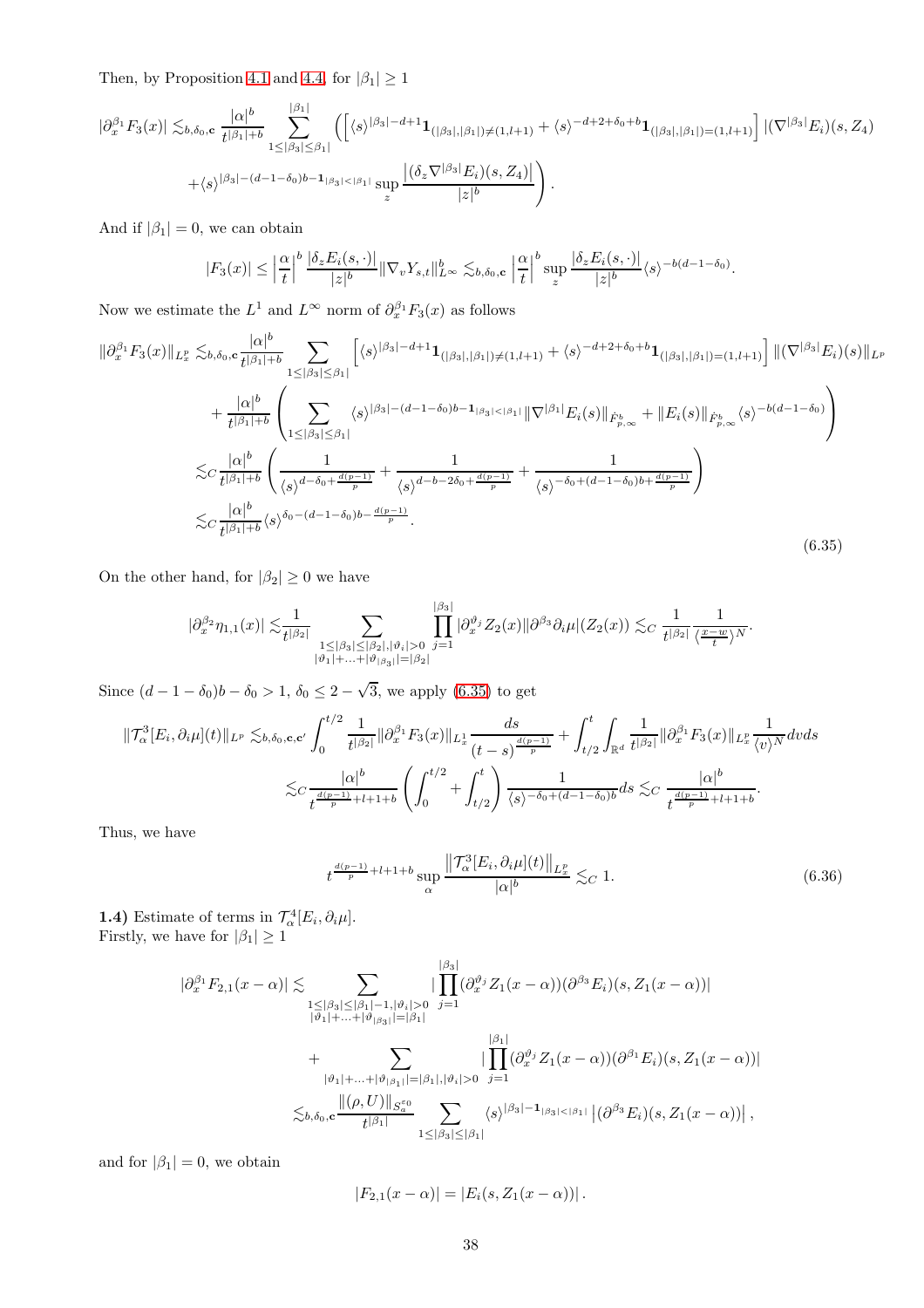Then, we estimate the  $L^1$  and  $L^{\infty}$  norm of  $\partial_{x}^{\beta_1} F_{2,1}$ 

$$
\|\partial_x^{\beta_1} F_{2,1}\|_{L^p} \lesssim_{b,\delta_0,\mathbf{c}} \frac{\mathbf{1}_{|\beta_1| \ge 1}}{t^{|\beta_1|}} \sum_{1 \le |\beta_3| \le |\beta_1|} \langle s \rangle^{|\beta_3|- \mathbf{1}_{|\beta_3| < |\beta_1|}} \left\| (\partial^{\beta_3} E_i)(s, Z_1(x - \alpha)) \right\|_{L^p} + \mathbf{1}_{|\beta_1| = 0} \left\| E_i(s, Z_1(x - \alpha)) \right\|_{L^p}
$$
  

$$
\lesssim_C \frac{1}{t^{|\beta_1|}} \langle s \rangle^{\delta_0 - 1 - \frac{d(p-1)}{p}} \lesssim_C \frac{1}{t^{|\beta_1|}} \langle s \rangle^{\delta_0 - 1 - \frac{d(p-1)}{p}}.
$$
\n
$$
(6.37)
$$

Meanwhile, for  $|\beta_2| \geq 1$  we have

<span id="page-38-0"></span>
$$
\begin{split} |\partial_x^{\beta_2}\eta_3(x)|\lesssim & \sum_{\substack{1\leq|\beta_3|\leq|\beta_2|,|\vartheta_i|>0\\|\vartheta_1|+\ldots+|\vartheta_{|\beta_3|}|=|\beta_2|}}|\prod_{j=1}^{|\beta_3|}(\partial_x^{\vartheta_j}Z_2(x))(\partial^{\beta_3}\partial_i\mu)(s,Z_2(x))-\prod_{j=1}^{|\beta_3|}(\partial_x^{\vartheta_j}Z_2(x-\alpha))(\partial^{\beta_3}\partial_i\mu)(s,Z_3(x))|\\ \leq & \sum_{\substack{1\leq|\beta_3|\leq|\beta_2|,|\vartheta_i|>0\\|\vartheta_1|+\ldots+|\vartheta_{|\beta_3|}|=|\beta_2|}}\left(\prod_{j=1}^{|\beta_3|}(\partial_x^{\vartheta_j}Z_2(x))-\prod_{j=1}^{|\beta_3|}(\partial_x^{\vartheta_j}Z_2(x-\alpha))\right||(\nabla^{|\beta_3|}\partial_i\mu)(s,Z_2(x))|\\ &+\prod_{j=1}^{|\beta_3|}|\partial_x^{\vartheta_j}Z_2(x-\alpha)||\left(\nabla^{|\beta_3|}\partial_i\mu)(s,Z_2(x))-(\nabla^{|\beta_3|}\partial_i\mu)(s,Z_3(x))|\right)\\ \lesssim & c\ \frac{|\alpha|^b\|(\rho,U)\|_{S_a^{\varepsilon_0}}}{t^{|\beta_2|+b}}\frac{\langle s\rangle^{-d+2}}{\langle \frac{x-w}{t}\rangle^N}+\frac{\min\left\{\frac{|\alpha|}{t},1\right\}}{t^{|\beta_2|}}\frac{\langle s\rangle^{-d+2}}{\langle \frac{x-w}{t}\rangle^N}\lesssim & c\ \frac{|\alpha|^b}{t^{|\beta_2|+b}}\frac{\langle s\rangle^{-d+2}}{\langle \frac{x-w}{t}\rangle^N}. \end{split}
$$

For  $|\beta_2|=0$ , we have

$$
|\eta_3(x)| = |(\partial_i \mu)(Z_2(x)) - (\partial_i \mu)(Z_3(x))| = \frac{|\alpha|^b}{t^b} \frac{|\partial_i \mu(Z_2(x)) - \partial_i \mu(Z_3(x))|}{|Z_2(x) - Z_3(x)|^b} \left| \frac{Z_2(x) - Z_3(x)}{|\alpha|/t} \right|^b
$$
  

$$
\lesssim_C \frac{|\alpha|^b |(\rho, U)|_{S_a^{\varepsilon_0}}^b}{t^b} \langle s \rangle^{(\delta_0 - d)b} \frac{1}{\langle \frac{x - w}{t} \rangle^N} \lesssim_C \frac{|\alpha|^b \langle s \rangle^{(\delta_0 - d)b}}{t^b \langle \frac{x - w}{t} \rangle^N}.
$$

Thus, with [\(6.37\)](#page-38-0), we have

$$
\begin{split} \left\| \mathcal{T}_{\alpha}^{4}[E_{i},\partial_{i}\mu](t,x) \right\|_{L^{p}} \lesssim_{C} & \sum_{|\beta_{1}|+|\beta_{2}|=l+1} \sum_{|\beta_{1}|=0}^{l} \int_{0}^{t/2} \frac{|\alpha|^{b}}{t^{|\beta_{2}|+b}} \langle s \rangle^{-d+2} \| \partial_{x}^{\beta_{1}} F_{2,1}(x) \|_{L_{x}^{1}} \frac{ds}{(t-s)^{\frac{d(p-1)}{p}}} \\ & + \int_{0}^{t/2} \frac{|\alpha|^{b}}{t^{b}} \langle s \rangle^{(\delta_{0}-d)b} \| \partial_{x}^{l+1} F_{2,1}(x) \|_{L_{x}^{1}} \frac{ds}{(t-s)^{\frac{d(p-1)}{p}}} \\ & + \sum_{|\beta_{1}|+|\beta_{2}|=l+1} \sum_{|\beta_{1}|=0} \int_{0}^{t/2} \int_{\mathbb{R}^{d}} \frac{|\alpha|^{b}}{t^{|\beta_{2}|+b}} \frac{\langle s \rangle^{-d+2}}{\langle v \rangle^{N}} \| \nabla_{x}^{\beta_{1}} F_{2,1}(x) \|_{L_{x}^{p}} dv ds \\ & + \int_{0}^{t/2} \int_{\mathbb{R}^{d}} \frac{|\alpha|^{b}}{t^{b}} \frac{\langle s \rangle^{(\delta_{0}-d)b}}{\langle v \rangle^{N}} \| \partial_{x}^{l+1} F_{2,1}(x) \|_{L_{x}^{p}} dv ds \\ \lesssim_{C} & \frac{|\alpha|^{b}}{t^{\frac{d(p-1)}{p}+l+1+b}} \left( \int_{0}^{t/2} + \int_{t/2}^{t} \right) \left( \frac{1}{\langle s \rangle^{d-1-\delta_{0}}} + \frac{1}{\langle s \rangle^{(d-\delta_{0})b+1-\delta_{0}}} \right) ds \\ & \lesssim_{C} \frac{|\alpha|^{b}}{t^{\frac{d(p-1)}{p}+l+1+b}} . \end{split}
$$

This implies

<span id="page-38-1"></span>
$$
t^{\frac{d(p-1)}{p}+l+1+b} \sup_{\alpha} \frac{\left\|\mathcal{T}_{\alpha}^{4}[E_i,\partial_i\mu](t)\right\|_{L_x^p}}{|\alpha|^b} \lesssim_C 1.
$$
 (6.38)

Hence, combining [\(6.30\)](#page-35-1), [\(6.34\)](#page-36-1), [\(6.36\)](#page-37-1) with [\(6.38\)](#page-38-1) we obtain

<span id="page-38-2"></span>
$$
t^{\frac{d(p-1)}{p}l+1+b} \|\nabla_x^{l+1} \mathcal{T}[E_i, \partial_i \mu](t)\|_{\dot{B}_{p,\infty}^b} \lesssim_C 1.
$$
 (6.39)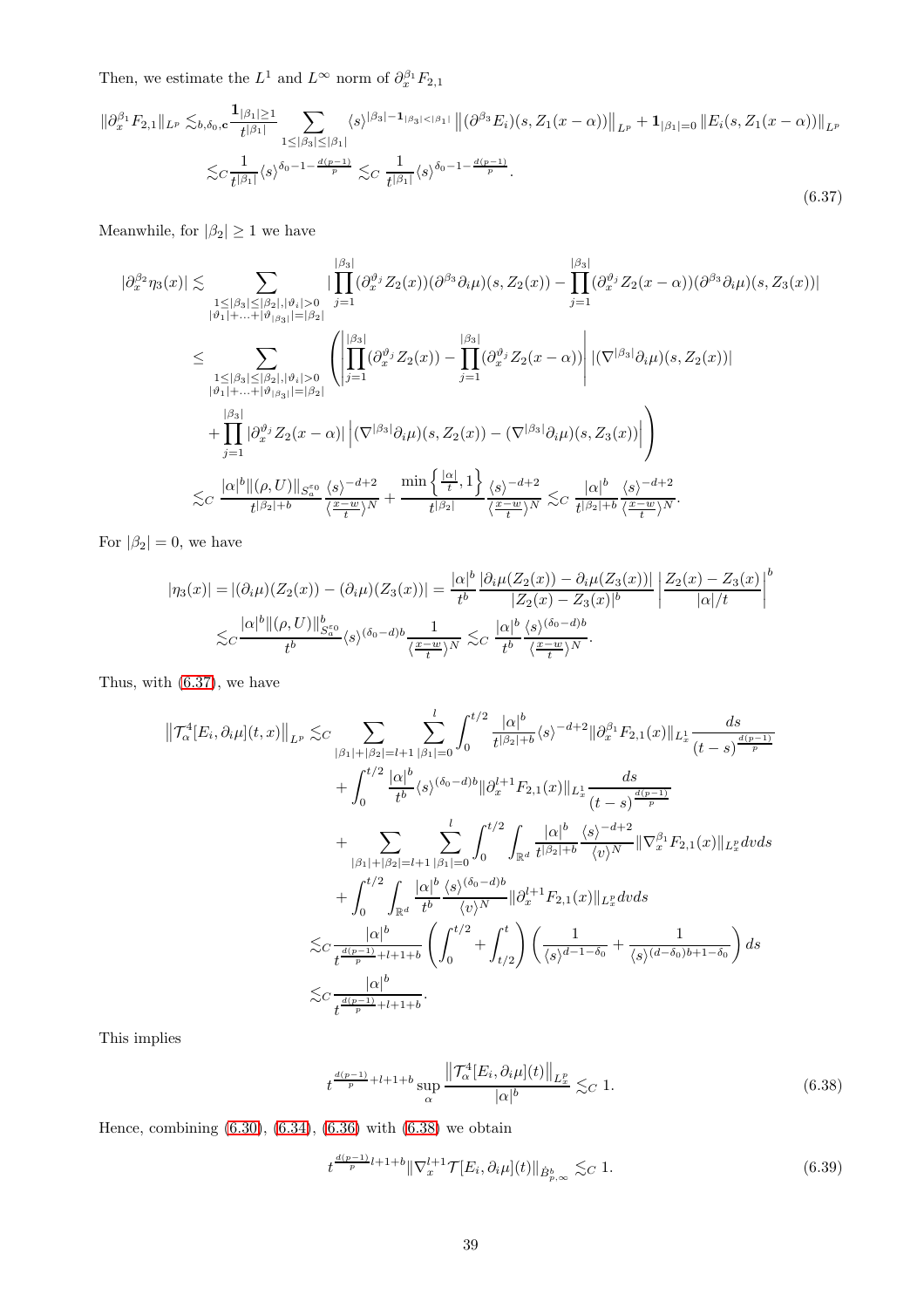(2)We now consider  $t \leq 1$ . Denote

$$
\overline{F}_{1,1}(x) = \delta_{\alpha} E_i(s,.) (X_{s,t}(x,v)), \quad \overline{\eta}_{1,1}(x) = \partial_i \mu (V_{s,t}(x,v)), \n\overline{F}_{1,2}(x) = \delta_{\alpha} E_i(s,.) (x - (t - s)v), \quad \overline{\eta}_{1,2}(x) = \partial_i \mu(v), \n\overline{F}_{2,1}(x) = E_i (s, X_{s,t}(x,v)), \quad \overline{F}_3(x) = E_i (s, X_{s,t}(x - \alpha, v)) - E_i (s, X_{s,t}(x,v) - \alpha), \n\overline{\eta}_3(x) = \partial_i \mu (V_{s,t}(x - \alpha, v)) - \partial_i \mu (V_{s,t}(x,v)).
$$

Thus, then we have,

$$
\delta_{\alpha} \mathcal{T}[E_i, \partial_i \mu](t, x) = \sum_{j=1}^3 \overline{\mathcal{T}}_{\alpha}^j [E_i, \partial_i \mu](t, x),
$$

with

$$
\overline{\mathcal{T}}_{\alpha}^{1}[E_{i}, \partial_{i}\mu](t, x) = -\int_{0}^{t} \int_{\mathbb{R}^{d}} (\overline{F}_{1,1}(x)\overline{\eta}_{1,1}(x) - \overline{F}_{1,2}(x)\overline{\eta}_{1,2}(x)) dvds,
$$
  

$$
\overline{\mathcal{T}}_{\alpha}^{2}[E_{i}, \partial_{i}\mu](t, x) = \int_{0}^{t} \int_{\mathbb{R}^{d}} \overline{F}_{3}(x)\overline{\eta}_{1,1}(x) dvds,
$$
  

$$
\overline{\mathcal{T}}_{\alpha}^{3}[E_{i}, \partial_{i}\mu](t, x) = \int_{0}^{t} \int_{\mathbb{R}^{d}} \overline{F}_{2,1}(x - \alpha)\overline{\eta}_{3}(x) dvds.
$$

Hence, we obtain

$$
|\nabla_x^{l+1}\delta_\alpha \overline{\mathcal{T}}^j[E_i,\partial_i\mu](t,x)| \lesssim \sum_{|\beta_1|+|\beta_2|=l+1} \left|\overline{\mathcal{T}}_\alpha^j[E_i,\partial_i\mu,\beta_1,\beta_2](t,x)\right|,
$$

where

$$
\overline{\mathcal{T}}_{\alpha}^{1}[E_{i},\partial_{i}\mu,\beta_{1},\beta_{2}](t,x) = -\int_{0}^{t} \int_{\mathbb{R}^{d}} \left(\partial_{x}^{\beta_{1}}\overline{F}_{1,1}(x)\partial_{x}^{\beta_{2}}\overline{\eta}_{1,1}(x) - \partial_{x}^{\beta_{1}}\overline{F}_{1,2}(x)\partial_{x}^{\beta_{2}}\overline{\eta}_{1,2}(x)\right)dvds,
$$
  

$$
\overline{\mathcal{T}_{\alpha}}^{2}[E_{i},\partial_{i}\mu,\beta_{1},\beta_{2}](t,x) = \int_{0}^{t} \int_{\mathbb{R}^{d}} \partial_{x}^{\beta_{1}}\overline{F}_{3}(x)\partial_{x}^{\beta_{2}}\overline{\eta}_{1,1}(x)dvds,
$$
  

$$
\overline{\mathcal{T}}_{\alpha}^{3}[E_{i},\partial_{i}\mu,\beta_{1},\beta_{2}](t,x) = \int_{0}^{t} \int_{\mathbb{R}^{d}} \partial_{x}^{\beta_{1}}\overline{F}_{2,1}(x-\alpha)\partial_{x}^{\beta_{2}}\overline{\eta}_{3}(x)dvds.
$$

**2.1)** Estimate of  $\overline{\mathcal{T}}_{\alpha}^1[E_i,\partial_i\mu].$ we consider the following line

$$
\begin{split} &\left|\partial_x^{\beta_1}\overline{F}_{1,1}(x)\partial_x^{\beta_2}\overline{\eta}_{1,1}(x)-\partial_x^{\beta_1}\overline{F}_{1,2}(x)\partial_x^{\beta_2}\overline{\eta}_{1,2}(x)\right|\\ &\leq \left|\partial_x^{\beta_1}\overline{F}_{1,1}(x)-\partial_x^{\beta_1}\delta_{\alpha}E_i(s,.)(X_{s,t}(x,v))\right|\left|\partial_x^{\beta_2}\overline{\eta}_{1,1}(x)-(\partial_x^{\beta_2}\partial_i\mu)(V_{s,t}(x,v))\right|\\ &+\left|\partial_x^{\beta_1}\overline{F}_{1,1}(x)-\partial_x^{\beta_1}\delta_{\alpha}E_i(s,.)(X_{s,t}(x,v))\right|\left|(\partial_x^{\beta_2}\partial_i\mu)(V_{s,t}(x,v))\right|\\ &+\left|\partial_x^{\beta_1}\delta_{\alpha}E_i(s,.)(X_{s,t}(x,v))\right|\left|\partial_x^{\beta_2}\overline{\eta}_{1,1}(x)-(\partial_x^{\beta_2}\partial_i\mu)(V_{s,t}(x,v))\right|\\ &+\left|\partial_x^{\beta_1}\delta_{\alpha}E_i(s,.)(X_{s,t}(x,v))(\partial_x^{\beta_2}\partial_i\mu)(V_{s,t}(x,v))-\overline{F}_{1,2}(x)\overline{\eta}_{1,2}(x)\right|. \end{split}
$$

Thanks to Lemma [6.5](#page-32-2) we have

$$
\begin{split}\n&\left|\partial_x^{\beta_1} \overline{F}_{1,1}(x) - \partial_x^{\beta_1} \delta_\alpha F(s,.)(X_{s,t}(x,v))\right| \\
&\lesssim \mathbf{1}_{|\beta_1| \geq 1} |\nabla^{|\beta_1|} \delta_\alpha F(s,.)(X_{s,t}(x,v))||(\nabla_x Y_{s,t})| (1 + |\nabla_x Y_{s,t}|)^{|\beta_1| - 1} \\
&+ \mathbf{1}_{|\beta_1| \geq 1} \sum_{m=1}^{|\beta_1| - 1} \sum_{j=0}^{m-1} \sum_{i=2}^{|\beta_1| - j} |\nabla^m \delta_\alpha F(s,.)(X_{s,t}(x,v))| (1 + |\nabla_x Y_{s,t}|)^j |\nabla_x^i Y_{s,t}|^{\frac{|\beta_1| - j}{i}} \\
&\lesssim_C \mathbf{1}_{|\beta_1| \geq 1} \sum_{m=1}^{|\beta_1|} |\nabla^m \delta_\alpha F(s,.)(X_{s,t}(x,v))| \langle s \rangle^{-d + \delta_0}.\n\end{split}
$$

Then, for  $|\beta_2| \geq 1$ 

$$
\begin{split} &\left|\partial_x^{\beta_2}\overline{\eta}_{1,1}(x)-(\partial_x^{\beta_2}\partial_i\mu)(V_{s,t}(x,v))\right|\\ &\lesssim \mathbf{1}_{|\beta_2|\geq 1}\Bigg(|\nabla^{|\beta_2|}\partial_i\mu(V_{s,t}(x,v))||\nabla_x W_{s,t}|^{|\beta_2|}+\sum_{m=1}^{|\beta_2|}\sum_{j=0}^{m-1}\sum_{i=2}^{|\beta_2|-j}|\nabla^m\partial_i\mu(V_{s,t}(x,v))||\nabla_x W_{s,t}|^j|\nabla_x^iW_{s,t}|^{\frac{|\beta_2|-j}{i}}\Bigg)\\ &\lesssim_C^{(4.4),(4.4)}\mathbf{1}_{|\beta_2|\geq 1}\sum_{m=1}^{|\beta_2|}|\nabla^m\partial_i\mu(V_{s,t}(x,v))|\langle s\rangle^{-d-1+\delta_0}\|(\rho,U)\|_{S^{e_0}_a}\lesssim_C\frac{\mathbf{1}_{|\beta_2|\geq 1}}{\langle v\rangle^{N}}\langle s\rangle^{-1-d+\delta_0}. \end{split}
$$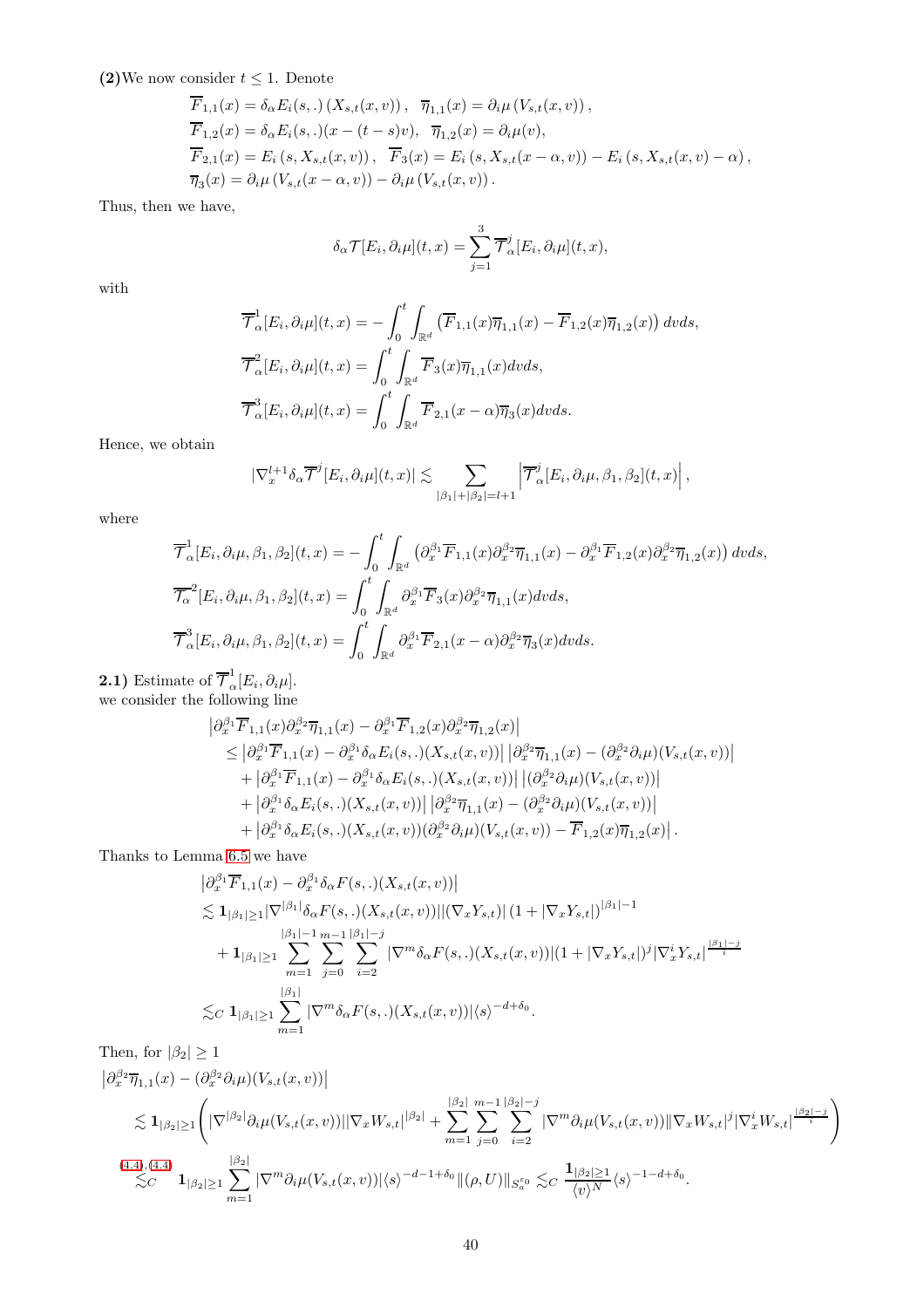Then, we have for  $p=1,\infty$ 

$$
\left\| \overline{\mathcal{T}}_{\alpha}^{1}[E_{i}, \partial_{i}\mu] \right\|_{L_{x}^{p}} \lesssim_{C} \sum_{|\beta_{1}|=0}^{l+1} \sum_{m=0}^{|\beta_{1}|} \int_{0}^{t} \int_{\mathbb{R}^{d}} \|\nabla^{m}\delta_{\alpha}E_{i}(s)\|_{L^{p}}\langle s\rangle^{-d+\delta_{0}} \frac{dvds}{\langle v\rangle^{N}} + \sum_{|\beta_{1}|+|\beta_{2}|=l+1} \|\mathcal{T}[\partial_{x}^{\beta_{1}}\delta_{\alpha}E_{i}, \partial_{x}^{\beta_{2}}\partial_{i}\mu]\|_{L_{x}^{p}} \lesssim_{C|\alpha|^{b}} \sum_{|\beta_{1}|+1}^{l+1} \sum_{m=0}^{|\beta_{1}|} \left(\int_{0}^{t} \frac{1}{\langle s\rangle^{m+1-\delta_{0}}}\langle s\rangle^{-d+\delta_{0}}ds + \|\nabla^{|\beta_{1}|}E_{i}(s)\|_{\dot{B}_{p,\infty}^{b}}\right) \lesssim_{C} |\alpha|^{b}.
$$
\n(6.40)

**2.2)** Estimate of  $\overline{\mathcal{T}}_{\alpha}^{2}[E_{i},\partial_{i}\mu].$ Firstly, we consider  $\partial_x^{\beta_1} \overline{F}_3(x)$  as follows. If  $|\beta_1| \geq 1$ , we get

<span id="page-40-0"></span>
$$
\begin{split} |\partial_x^{\beta_1}\overline{F}_3(x)|\lesssim & \sum_{\substack{1\leq|\beta_3|\leq|\beta_1|,|\vartheta_i|>0\\|\vartheta_1|+\ldots+|\vartheta_{|\beta_3|}|=|\beta_1|}} \left|\prod_{j=1}^{|\beta_3|} (\partial_x^{\vartheta_j}X_{s,t}(x,v))(\partial^{\beta_3}E_i)(s,X_{s,t}(x,v)-\alpha) \right| \\ & -\prod_{j=1}^{|\beta_3|} (\partial_x^{\vartheta_j}X_{s,t}(x-\alpha,v))(\partial^{\beta_3}E_i)(s,X_{s,t}(x-\alpha,v))\right| \\ \leq & \sum_{\substack{1\leq|\beta_3|\leq|\beta_1|,|\vartheta_i|>0\\|\vartheta_1|+\ldots+|\vartheta_{|\beta_3|}|=|\beta_1|}} \left(\prod_{j=1}^{|\beta_3|} (\partial_x^{\vartheta_j}X_{s,t}(x,v))-\prod_{j=1}^{|\beta_3|} (\partial_x^{\vartheta_j}X_{s,t}(x-\alpha,v))\right| |(\nabla^{|\beta_3|}E_i)(s,X_{s,t}(x,v)-\alpha)| \\ & +\prod_{j=1}^{|\beta_3|} |\partial_x^{\vartheta_j}X_{s,t}(x-\alpha,v)| \left| (\nabla^{|\beta_3|}E_i)(s,X_{s,t}(x,v)-\alpha)-(\nabla^{|\beta_3|}E_i)(s,X_{s,t}(x-\alpha,v))\right| \right) \\ \lesssim_C |\alpha|^b \sum_{1\leq|\beta_3|\leq\beta_1|} \left( \langle s \rangle^{-d+\delta_0} |\nabla^{|\beta_3|}E_i|(s,X_{s,t}(x,v)-\alpha)+\langle s \rangle^{-(d-\delta_0)b} \sup_z \frac{|\delta_z\nabla^{|\beta_3|}E_i(s,\cdot)(X_{s,t}(x-\alpha,v))|}{|z|^b} \right). \end{split}
$$

If  $|\beta_1| = 0$ , we can yield

$$
|\overline{F}_3(x)| \leq \frac{|\overline{F}_3(x)|}{|\delta_\alpha Y_{s,t}(x,v)|^b} \|\nabla_x Y_{s,t}\|_{L^\infty}^b \lesssim_{b,\delta_0,\mathbf{c}} |\alpha|^b \sup_z \frac{|\delta_z E_i(s,\cdot)(X_{s,t}(x-\alpha,v)|}{|z|^b} \langle s \rangle^{-(d-\delta_0)b}.
$$

Then, we consider another term. For  $|\beta_2|\geq 0$ ,

$$
|\partial_x^{\beta_2}\overline{\eta}_{1,1}(x)| \lesssim \sum_{\substack{1 \leq |\beta_3| \leq |\beta_2|, |\vartheta_i| > 0 \\ |\vartheta_1| + \ldots + |\vartheta_{|\beta_3|}| = |\beta_2|,}} \prod_{j=1}^{|\beta_3|} |\partial_x^{\vartheta_j} W_{s,t}(x-vt,v)| |\partial^{\beta_3} \partial_i \mu|(V_{s,t}(x,v))| \lesssim_{b,\delta_0,\mathbf{c},\mathbf{c}'} \frac{1}{\langle v \rangle^N}.
$$

Hence, we obtain

$$
\|\overline{\mathcal{T}}_{\alpha}^{2}[E_{i},\partial_{i}\mu](t)\|_{L^{p}} \lesssim_{C} |\alpha|^{b} \int_{0}^{t} \int_{\mathbb{R}^{d}} \sum_{\substack{1 \leq |\beta_{1}| \leq l+1 \\ 1 \leq |\beta_{3}| \leq |\beta_{1}|}} \left( \langle s \rangle^{-d+\delta_{0}} \| (\nabla^{|\beta_{3}|} E_{i})(s) \|_{L^{p}} + \langle s \rangle^{-(d-\delta_{0})b} \| \nabla^{|\beta_{3}|} E_{i} \|_{\dot{F}_{p,\infty}^{b}} \right) \frac{dvds}{\langle v \rangle^{N}}
$$

$$
+ |\alpha|^{b} \int_{0}^{t} \int_{\mathbb{R}^{d}} \|E_{i}(s)\|_{\dot{F}_{p,\infty}^{b}} \langle s \rangle^{-(d-\delta_{0})b} \frac{1}{\langle v \rangle^{N}} dvds
$$

$$
\lesssim_{C} |\alpha|^{b} \int_{0}^{t} \left( \frac{1}{\langle s \rangle^{d-2\delta_{0}+2}} + \frac{1}{\langle s \rangle^{(d-\delta_{0})b+2-\delta_{0}}} \right) ds \lesssim_{C} |\alpha|^{b}.
$$
(6.41)

**2.3)** Estimate of  $\overline{\mathcal{T}}_{\alpha}^3[E_i,\partial_i\mu].$ Firstly, we consider  $\partial_x^{\beta_1} \overline{F}_{2,1}(x-\alpha)$ , and when  $|\beta_1| \geq 1$ ,

<span id="page-40-1"></span>
$$
|\partial_x^{\beta_1} \overline{F}_{2,1}(x-\alpha)| \lesssim \sum_{\substack{1 \leq |\beta_3| \leq |\beta_1|, |\vartheta_i| > 0 \\ |\vartheta_1| + \ldots + |\vartheta_{|\beta_3|} = |\beta_1| \\ \lesssim C}} \frac{|\beta_3|}{\prod_{j=1}^{|\beta_3|} (\partial_x^{\vartheta_j} X_{s,t}(x-\alpha, v)) (\partial^{\beta_3} E_i)(s, X_{s,t}(x-\alpha, v))|} \lesssim C \sum_{1 \leq |\beta_3| \leq |\beta_1|} |(\partial^{\beta_3} E_i)(s, X_{s,t}(x-\alpha, v))|.
$$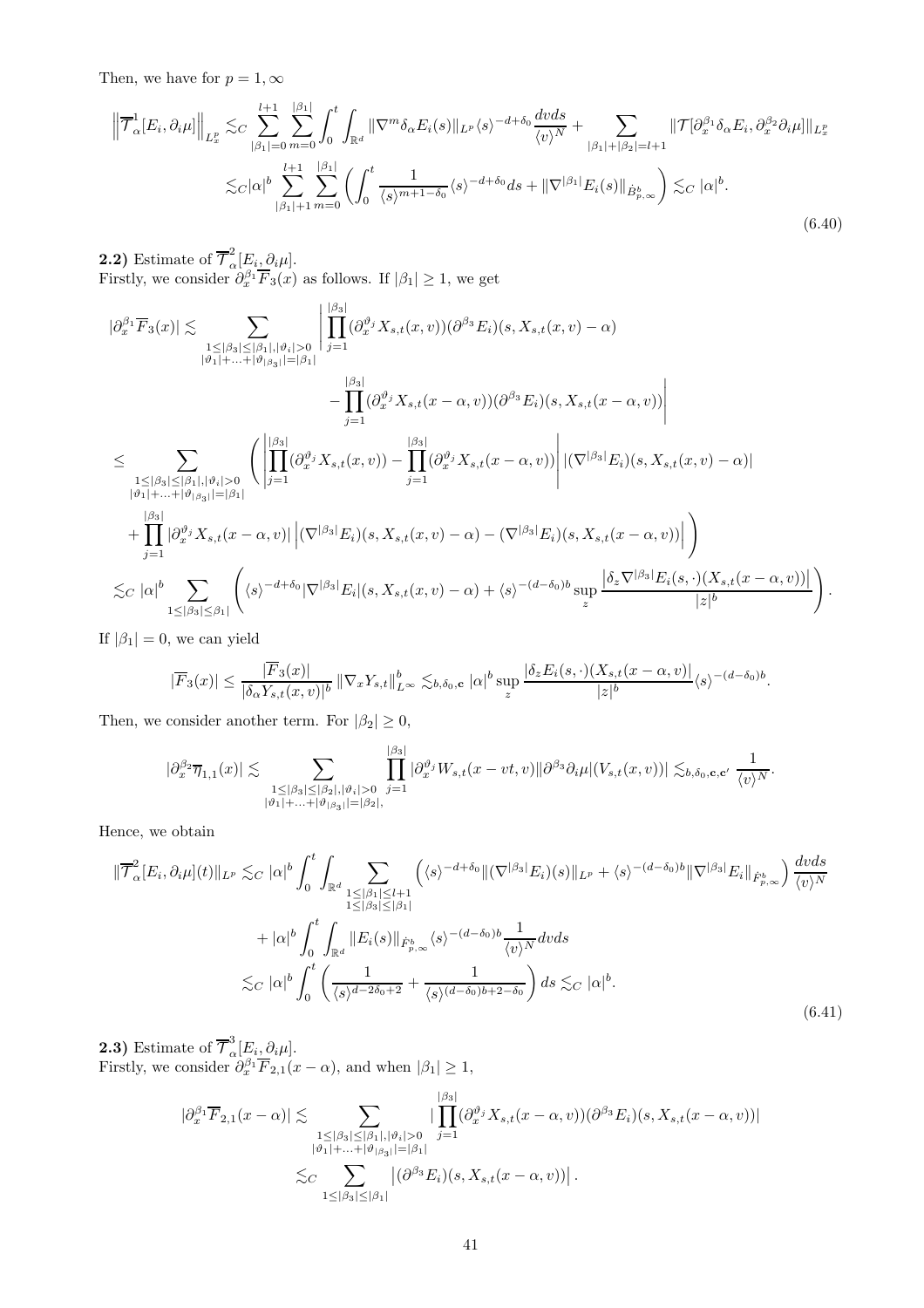Combining above with the definition of  $\partial_x^{\beta_1} \overline{F}_{2,1}(x-\alpha)$ , we get, for any  $|\beta_1| \ge 0$ 

$$
|\partial_x^{\beta_1} \overline{F}_{2,1}(x-\alpha)| \lesssim_C \sum_{0 \leq |\beta_3| \leq |\beta_1|} \left|(\partial^{\beta_3} E_i)(s,X_{s,t}(x-\alpha,v))\right|.
$$

Then, we compute the other term. For  $|\beta_2| \geq 1$ ,

$$
\begin{split} |\partial_x^{\beta_2}\overline{\eta}_3(x)|\lesssim & \sum_{\substack{1\leq|\beta_3|\leq \beta_2|,|\vartheta_i|>0\\|\vartheta_1|+\ldots+|\vartheta_{|\beta_3|}|=|\beta_2|}} \left|\prod_{j=1}^{|\beta_3|} \partial_x^{\vartheta_j}W_{s,t}(x-vt,v)(\partial^{\beta_3}\partial_i\mu)(V_{s,t}(x,v))\right|\\ &\leq & \sum_{\substack{1\leq|\beta_3|\leq \beta_2|,|\vartheta_i|>0\\|\vartheta_1|+\ldots+|\vartheta_{|\beta_3|}|=|\beta_2|}} \left|\prod_{j=1}^{|\beta_3|} (\partial_x^{\vartheta_j}W_{s,t}(x-\alpha-vt,v)(\partial^{\beta_3}\partial_i\mu)(V_{s,t}(x-\alpha,v))\right|\\ &\leq & \sum_{\substack{1\leq|\beta_3|\leq \beta_2|,|\vartheta_i|>0\\|\vartheta_1|+\ldots+|\vartheta_{|\beta_3|}|=|\beta_2|}} \left|\prod_{j=1}^{|\beta_3|} (\partial_x^{\vartheta_j}W_{s,t}(x-vt,v))-\prod_{j=1}^{|\beta_3|} (\partial_x^{\vartheta_j}W_{s,t}(x-\alpha-vt,v))\right| |(\nabla^{|\beta_3|}\partial_i\mu)(V_{s,t}(x,v))\\ &\qquad + \prod_{j=1}^{|\beta_3|} |\partial_x^{\vartheta_j}W_{s,t}(x-\alpha-vt,v)| \left| (\nabla^{|\beta_3|}\partial_i\mu)(V_{s,t}(x,v)) - (\nabla^{|\beta_3|}\partial_i\mu)(V_{s,t}(x-\alpha,v))\right|\\ \lesssim & c\ |\alpha|^b \left(\frac{1}{\langle v \rangle^N}+\frac{1}{\langle v-\alpha \rangle^N}\right)\langle s \rangle^{-d+\delta_0-1}. \end{split}
$$

If  $|\beta|_2 = 0$ , we have

$$
|\overline{\eta}_3(x)|\lesssim_C \frac{|\alpha|^b}{\langle v\rangle^{N}}\langle s\rangle^{-d+\delta_0-1}.
$$

Hence, we know that

$$
\left\| \overline{\mathcal{T}}_{\alpha}^3[E_i, \partial_i \mu](t, x) \right\|_{L^p} \lesssim_{b, \delta_0, \mathbf{c}, \mathbf{c}'} |\alpha|^b \int_0^t \int_{\mathbb{R}^d} \sum_{\substack{0 \leq |\beta_1| \leq l \\ 0 \leq |\beta_3| \leq |\beta_1|}} \|(\partial^{\beta_3} E_i)(s)\|_{L^p} \left(\frac{1}{\langle v \rangle^N} + \frac{1}{\langle v - \alpha \rangle^N}\right) \langle s \rangle^{-d + \delta_0 - 1} dv ds
$$
  
 
$$
+ |\alpha|^b \int_0^t \int_{\mathbb{R}^d} \sum_{1 \leq |\beta_3| \leq l+1} \|(\partial^{\beta_3} E_i)(s)\|_{L^p} \langle s \rangle^{\delta_0 - d - 1} \frac{1}{\langle v \rangle^N} dv ds
$$
  
 
$$
\lesssim_C |\alpha|^b \int_0^t \langle s \rangle^{-d + \delta_0 - 1} ds \lesssim_C |\alpha|^b.
$$
 (6.42)

Thus, combining [\(6.40\)](#page-40-0), [\(6.41\)](#page-40-1) and [\(6.42\)](#page-41-0), we have for  $0 \le t \le 1$ 

$$
\sup_{\alpha} \frac{\|\overline{\mathcal{T}}_{\alpha}[E_i, \partial_i \mu](t)\|_{L^{\infty}}}{|\alpha|^b} \lesssim_C 1,
$$
\n(6.43)

<span id="page-41-1"></span><span id="page-41-0"></span> $\blacksquare$ 

In conclusion, thanks to [\(6.39\)](#page-38-2) and [\(6.43\)](#page-41-1), we finish the proof.

#### 7 Proof of the Theorem [2.2](#page-4-2) and Theorem [2.3](#page-4-3)

Recall the operator  $\mathcal F$  as:

$$
\mathcal{F}(\rho,U)=\Big(\mathcal{F}_1(\rho,U),\mathcal{F}_2(\rho,U)\Big),
$$

where  $\mathcal{F}_1(\rho, U) = G *_{(t,x)} (\mathcal{I}(\rho, U) + \mathcal{R}(\rho, U) + A(U)) + \mathcal{I}(\rho, U) + \mathcal{R}(\rho, U), \ \mathcal{F}_2(\rho, U) = (1 - \Delta)^{-1}(\rho + A(U)).$ Now we start to prove Theorem [2.2](#page-4-2) and [2.3.](#page-4-3)

**Proof of Theorem [2.2.](#page-4-2)** Let  $\tilde{\epsilon}_0$  be in Proposition [4.1](#page-15-0) and take  $\tilde{\epsilon} \leq \tilde{\epsilon}_0$ . Applying Theorem [3.9](#page-12-1) with  $f = \mathcal{I}_{f_0}(\rho, U) + \mathcal{R}(\rho, U)$  and  $f = \mathcal{I}_{f_0}(\rho_1, U_1) - \mathcal{I}_{f_0}(\rho_2, U_2) + \mathcal{R}(\rho_1, U_1) - \mathcal{R}(\rho_2, U_2)$ , it is clear that for any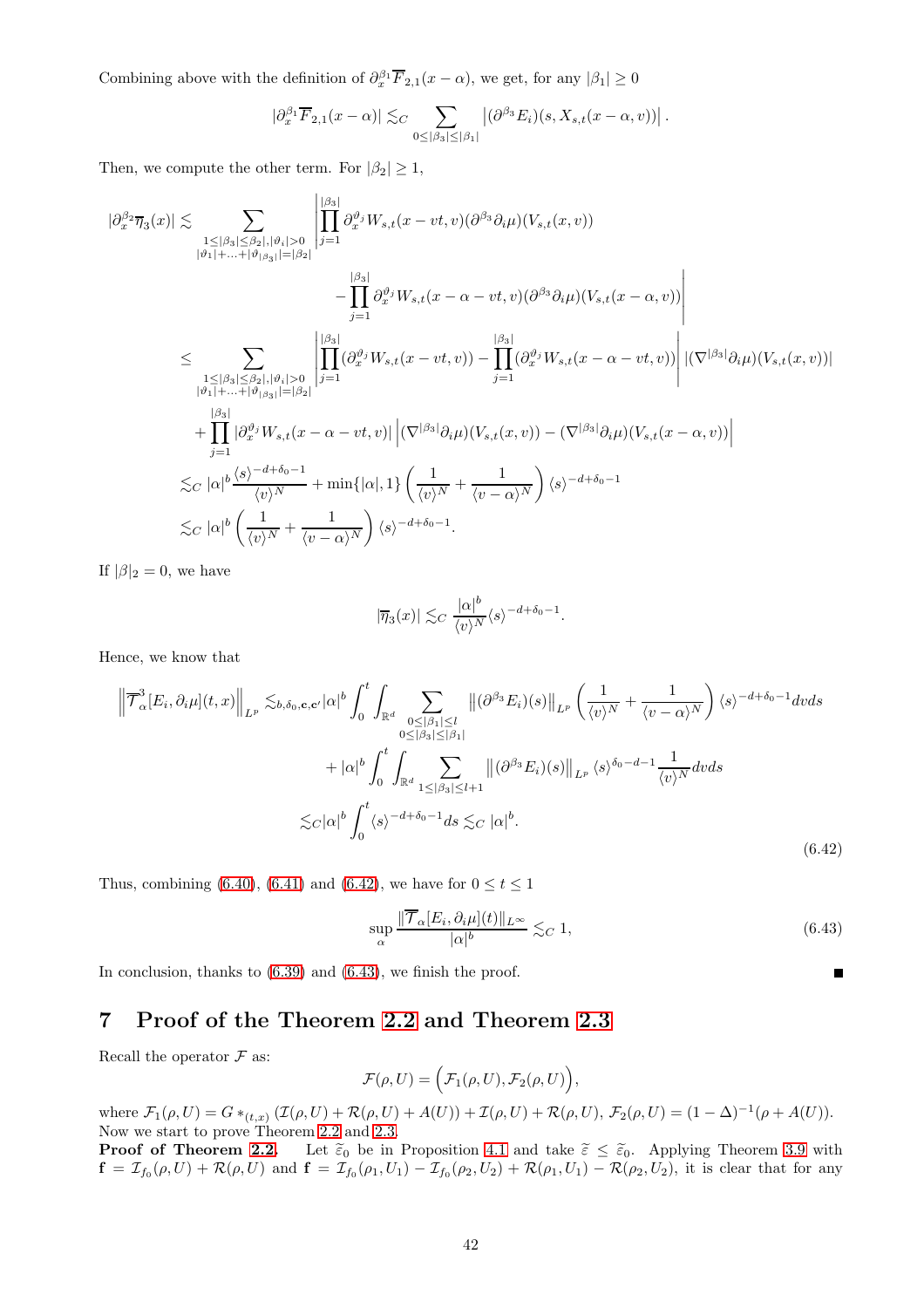$\|(\rho, U)\|_{S_{\tilde{\alpha}}^{\tilde{\varepsilon}}}, \|\rho_1, U_1\|\|_{S_{\tilde{\alpha}}^{\tilde{\varepsilon}}}, \|\rho_2, U_2\|\|_{S_{\tilde{\alpha}}^{\tilde{\varepsilon}}} \leq \varepsilon \leq \tilde{\varepsilon}$ , there exists a constant  $M = M(\dot{c}, d, M^*)$  such that

$$
\|\mathcal{F}_1(\rho, U)\|_a \le M\Big(\|(\mathcal{I}_{f_0} + \mathcal{R})(\rho, U)\|_a + \|A(U)\|_a\Big),\tag{7.1}
$$

$$
\|\mathcal{F}_1(\rho_1, U_1) - \mathcal{F}_1(\rho_2, U_2)\|_a \le M\bigg(\|(\mathcal{I}_{f_0} + \mathcal{R})(\rho_1, U_1) - (\mathcal{I}_{f_0} + \mathcal{R})(\rho_2, U_2)\|_a + \|A(U_1) - A(U_2)\|_a\bigg). \tag{7.2}
$$

Thanks to Lemma [4.2,](#page-15-1) Proposition [5.1](#page-21-2) , Proposition [6.3](#page-29-1) and [\(4.6\)](#page-15-6), we know that there exsists a constant  $C_{3,1} = C_{3,1}(a, \mathbf{c}, d, M^*) > 0$  and  $C_{3,2} = C_{3,2}(a, d) > 0$  such that

<span id="page-42-0"></span>
$$
\|\mathcal{F}_1(\rho, U)\|_a \leq C_{3,1} \left( \sum_{p=1,\infty} \|\mathcal{D}^a(f_0)\|_{L_x^1 L_v^p \cap L_v^1 L_x^p} + \|(\rho, U)\|_{S_a^{\tilde{\varepsilon}}}^{1+a} + C_A \varepsilon^{\frac{1}{3}} \|(\rho, U)\|_{S_a^{\tilde{\varepsilon}}} \right)
$$
  

$$
\leq C_{3,1} \left( \frac{\varepsilon}{C_2} + \varepsilon^{1+a} + \varepsilon \varepsilon^{\frac{1}{3}} \right) \leq \left( \frac{C_{3,1}}{C_2} + C_{3,1} (1 + C_A) \tilde{\varepsilon}^{\frac{1}{3}} \right) \varepsilon.
$$
 (7.3)

and

<span id="page-42-3"></span><span id="page-42-2"></span><span id="page-42-1"></span>
$$
\|\mathcal{F}_2(\rho, U)\|_a \le C_{3,2} \|\rho + A(U)\|_a \le C_{3,2} \|\rho, U\|_{\mathcal{S}_a^{\tilde{\varepsilon}}} \le C_{3,2} \varepsilon. \tag{7.4}
$$

$$
\|\mathcal{F}_2(\rho_1, U_1) - \mathcal{F}_2(\rho_2, U_2)\|_a \leq C_{3,2} \|\rho_1 - \rho_2 + A(U_1) - A(U_2)\|_a \leq C_{3,2} \|\rho_1 - \rho_2, U_1 - U_2\|_{S_a^{\tilde{\varepsilon}}} \tag{7.5}
$$

Moreover, with Proposition [5.4](#page-23-0) and Proposition [6.4,](#page-30-1) there exists a constant  $C_4 = C_4(a, \dot{c}, d, M^*) > 0$  such that

$$
\|\mathcal{F}_{1}(\rho_{1}, U_{1}) - \mathcal{F}_{1}(\rho_{2}, U_{2})\|_{a} \leq C_{4} \|A(U_{1}) - A(U_{2})\|_{a}
$$
  
+  $C_{4} \|(\rho_{1} - \rho_{2}, U_{1} - U_{2})\|_{S_{a}^{\tilde{\epsilon}}} \left( \sum_{p=1,\infty} \|\mathcal{D}^{a}(\nabla_{x,v}f_{0})\|_{L_{x}^{1}L_{v}^{p} \cap L_{v}^{1}L_{x}^{p}} + \|(\rho_{1}, U_{1})\|_{S_{a}^{\tilde{\epsilon}}}^{a} + \|(\rho_{2}, U_{2})\|_{S_{a}^{\tilde{\epsilon}}} \right)$   

$$
\leq \|(\rho_{1} - \rho_{2}, U_{1} - U_{2})\|_{S_{a}^{\tilde{\epsilon}}} \left( \frac{C_{4}}{C_{2}} + 2C_{4} \right) \varepsilon^{a} + C_{4} C_{A} \varepsilon^{\frac{1}{3}} \|(\rho_{1} - \rho_{2}, U_{1} - U_{2})\|_{S_{a}^{\tilde{\epsilon}}} \right)
$$
(7.6)  

$$
\leq \|(\rho_{1} - \rho_{2}, U_{1} - U_{2})\|_{S_{a}^{\tilde{\epsilon}}} \left( \frac{C_{4}}{C_{2}} + (2 + C_{A})C_{4} \right) \tilde{\varepsilon}^{\frac{1}{3}}.
$$

Combining [\(7.3\)](#page-42-0), [\(7.6\)](#page-42-1), [\(7.5\)](#page-42-2) with [\(7.4\)](#page-42-3), we obtain that

$$
\|\mathcal{F}(\rho, U)\|_{S_a^{\tilde{\varepsilon}}} = \|\mathcal{F}_1(\rho, U)\|_a + \tilde{\varepsilon}^{\frac{1}{3}} \|\mathcal{F}_2(\rho, U)\|_a \le \left(\frac{C_{3,1}}{C_2} + (C_{3,1}(1 + C_A) + C_{3,2})\tilde{\varepsilon}^{\frac{1}{3}}\right)\varepsilon
$$
  

$$
\|\mathcal{F}(\rho_1, U_1) - \mathcal{F}(\rho_2, U_2)\|_{S_a^{\tilde{\varepsilon}}} = \|\mathcal{F}_1(\rho_1, U_1) - \mathcal{F}_1(\rho_2, U_2)\|_a + \tilde{\varepsilon}^{\frac{1}{3}} \|\mathcal{F}_2(\rho_1, U_1) - \mathcal{F}_2(\rho_2, U_2)\|_a
$$
  

$$
\le \|(\rho_1 - \rho_2, U_1 - U_2)\|_a \left(\frac{C_4}{C_2} + (2 + C_A)C_4 + C_{3,2}\right)\tilde{\varepsilon}^{\frac{1}{3}}.
$$
 (7.7)

Hence, we choose  $C_2 = \max\{1, 8C_{3,1}, 8C_4\}$ , and  $\tilde{\varepsilon} = \min\left\{\left(\frac{1}{4(C_{3,1}(1+C_A)+C_{3,2})}\right)\right\}$  $\bigg)^3$ ,  $\bigg(\frac{1}{4((2+C_A)C_4+C_{3,2})}$  $\Big)^3\,,$   $\widetilde{\varepsilon}_0$  $\mathcal{L}$ , we can yield that

<span id="page-42-4"></span>
$$
\|\mathcal{F}(\rho, U)\|_{a} \leq \varepsilon, \qquad \|\mathcal{F}(\rho_1, U_1) - \mathcal{F}_1(\rho_2, U_2)\|_{a} \leq \frac{1}{2} \|(\rho_1 - \rho_2, U_1 - U_2)\|_{a}.
$$
\n(7.8)

Therefore, we conclude that F is a compressed mapping in  $\mathfrak{B}(\varepsilon)$ , for  $\varepsilon \in (0,\tilde{\varepsilon}]$ . Now we consider the iterative sequence  $(\varrho_n, \mathcal{U}_n) = \mathcal{F}(\varrho_{n-1}, \mathcal{U}_{n-1})$  with  $\varrho_1(t, x) = \int f_0(x - tv, v) dv$ . and  $\mathcal{U}_1 = 0$ . From [\(7.7\)](#page-42-4) we obtain that for  $n \in \mathbb{N}$ 

$$
\|\mathcal{F}(\varrho_{n+1}, \mathcal{U}_{n+1}) - \mathcal{F}_1(\varrho_n, \mathcal{U}_n)\|_a \le \frac{1}{2} \|(\varrho_n - \varrho_{n-1}, \mathcal{U}_n - \mathcal{U}_{n-1})\|_a
$$
  

$$
\le \frac{1}{2^n} \|(\mathcal{F}_1(\varrho_1, \mathcal{U}_1) - \varrho_1, \mathcal{F}_2(\varrho_1, \mathcal{U}_1) - \mathcal{U}_1)\|_a \le \frac{\varepsilon}{2^{n-1}}.
$$
 (7.9)

Thus  $\{(\varrho_n,\mathcal{U}_n)\}_{n=1}^{\infty}$  is a Cauchy sequence. We denote

<span id="page-42-5"></span>
$$
(\rho, U) = \Big(\sum_{n=2}^{\infty} (\varrho_n - \varrho_{n-1}) + \varrho_1, \sum_{n=2}^{\infty} (\mathcal{U}_n - \mathcal{U}_{n-1}) + \mathcal{U}_1\Big),
$$

it is clear that  $(\mathcal{F}_1(\rho,U), \mathcal{F}_2(\rho,U)) = (\rho, U) \in \mathfrak{B}(\varepsilon)$ . Moreover by [\(7.9\)](#page-42-5), we have

$$
\|(\rho-\varrho_1,U-\mathcal{U}_1)\|_a\leq \sum_{n=2}^{\infty}\|(\varrho_n-\varrho_{n-1},\mathcal{U}_n-\mathcal{U}_{n-1})\|_a\lesssim_{\tilde{c},M^*,a}\varepsilon \sum_{n=2}^{\infty}\varepsilon^{\frac{n-1}{3}}\lesssim_{\tilde{c},M^*,a}\varepsilon_2^{\frac{4}{3}},
$$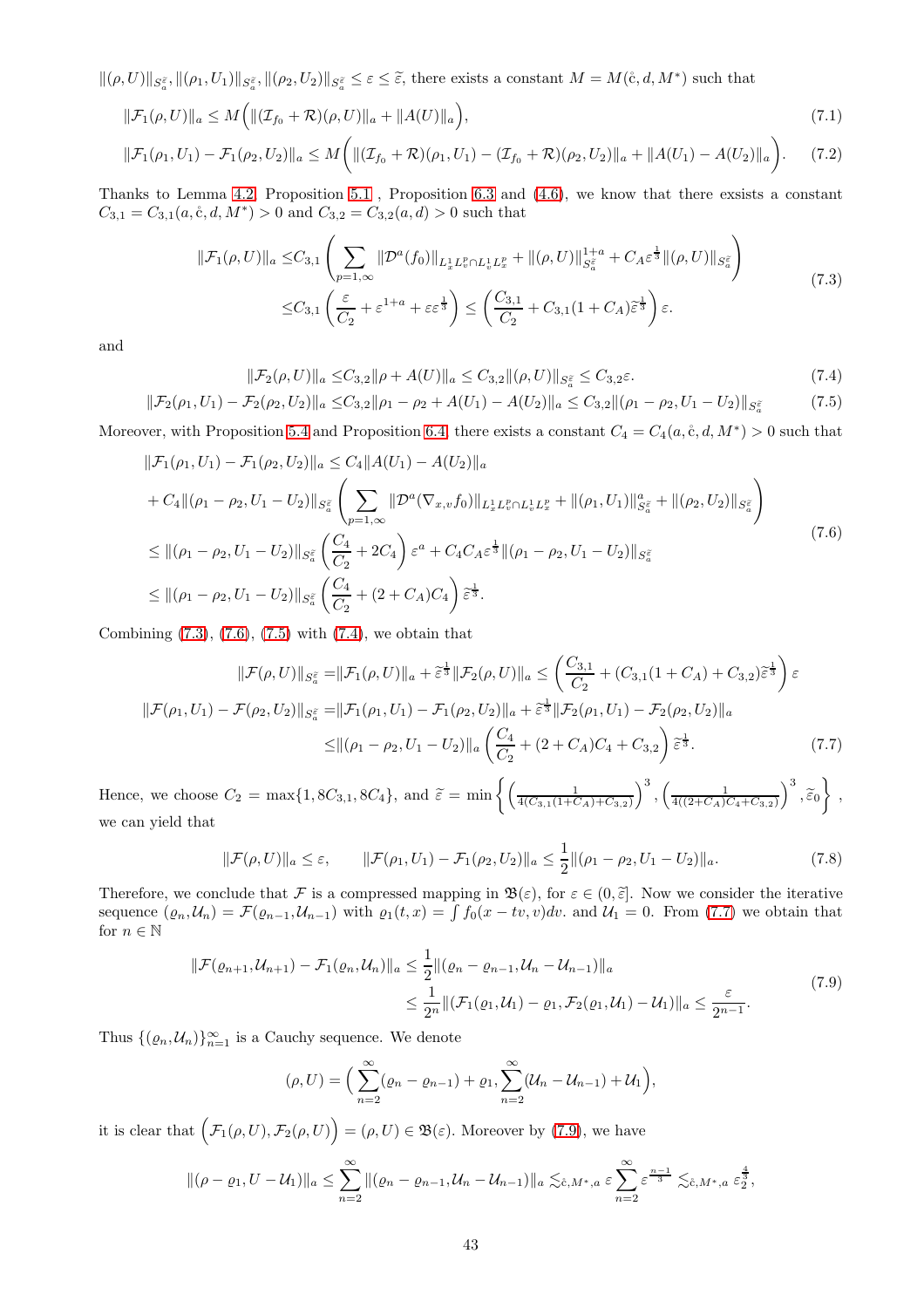Recall the definition of  $\mathcal{F}(\rho)$  in [\(2.7\)](#page-4-4), we know that the fixed point is exactly the solution of [\(2.5\)](#page-4-5). Now we consider  $\|(\rho, U)\|_{1,a}$ , note that

$$
\begin{split}\n\|\langle s \rangle \nabla U\|_{a} &= \|\langle s \rangle \nabla \mathcal{F}_{2}(\rho)\|_{a} \le \|\langle s \rangle \nabla \rho\|_{a} + C_{A} \|U\|_{a} \|\langle s \rangle \nabla U\|_{a} \le \|\langle s \rangle \nabla \rho\|_{a} + \varepsilon^{\frac{1}{3}} \|\langle s \rangle \nabla U\|_{a}, \\
\|\langle s \rangle \nabla \rho\|_{a} &= \|\langle s \rangle \nabla \mathcal{F}_{1}(\rho, U)\|_{a} = \left\| \langle s \rangle G \ast_{(t,x)} \nabla \Big( \mathcal{I}_{f_{0}}(\rho, U) + \mathcal{R}(\rho, U) + A(U) \Big) + \langle s \rangle \nabla \Big( \mathcal{I}_{f_{0}}(\rho, U) + \mathcal{R}(\rho, U) \Big) \right\|_{a} \\
&\leq M \left( \|\langle s \rangle \nabla \mathcal{I}_{f_{0}}(\rho, U)\|_{a} + \|\langle s \rangle \nabla \mathcal{R}(\rho, U)\|_{a} + \|\langle s \rangle \nabla (\mathcal{A}(U))\|_{a} \right) \\
&\leq M \left( \|\langle s \rangle \nabla \mathcal{I}_{f_{0}}(\rho, U)\|_{a} + \|\langle s \rangle \nabla \mathcal{R}(\rho, U)\|_{a} + \varepsilon^{\frac{1}{3}} \|\langle s \rangle \nabla U\|_{a} \right).\n\end{split}
$$

Therefore we have

$$
\begin{split} \|\langle s \rangle \nabla \rho \|_{a} &+ \frac{1}{4} \|\langle s \rangle \nabla U\|_{a} \\ &\leq M \left( \|\langle s \rangle \nabla \mathcal{I}_{f_{0}}(\rho, U) \|_{a} + \|\langle s \rangle \nabla \mathcal{R}(\rho, U) \|_{a} \right) + M \varepsilon^{\frac{1}{3}} \|\langle s \rangle \nabla U \|_{a} + \frac{1}{4} \|\langle s \rangle \nabla \rho \|_{a} + \varepsilon^{\frac{1}{3}} \|\langle s \rangle \nabla U \|_{a}, \end{split} \tag{7.10}
$$

which implies that

$$
\|\langle s\rangle \nabla \rho\|_a + \|\langle s\rangle \nabla U\|_a \leq 8M \left( \|\langle s\rangle \nabla \mathcal{I}_{f_0}(\rho, U)\|_a + \|\langle s\rangle \nabla \mathcal{R}(\rho, U)\|_a \right).
$$

Thanks to  $(5.2)$  and  $(6.14)$ , we get

<span id="page-43-0"></span>
$$
\|\mathcal{I}_{f_0}(\rho, U)\|_{1-\delta_1} + \|\mathcal{R}(\rho, U)\|_{1-\delta_1} \lesssim_{\tilde{c}, a, M^*} 1,
$$

where  $\delta_1 = \min\{\frac{2-\sqrt{3}}{2}, \frac{1-a}{2}\}\.$  Then we use Proposition [6.25](#page-32-3) and [\(5.3\)](#page-21-1) to obtain

$$
\|\mathcal{I}_{f_0}(\rho, U)\|_{1,a} + \|\mathcal{R}(\rho, U)\|_{1,a} \lesssim_{\tilde{c},a,M^*} 1.
$$

This implies  $\|\langle s \rangle \nabla \mathcal{I}_{f_0}(\rho, U)\|_a + \| \langle s \rangle \nabla \mathcal{R}(\rho, U) \|_a \lesssim_{\tilde{c}, a, M^*} 1$ . Consequently, it gives that

$$
\|(\rho, U)\|_{1,a} \le \|\rho\|_a + \|U\|_a + \|\langle s \rangle \nabla \rho\|_a + \|\langle s \rangle \nabla U\|_a \lesssim_{\tilde{c}, a, M^*} 1.
$$

**Proof of Theorem [2.3.](#page-4-3)** From Theorem [2.2](#page-4-2) we know that  $\|(\rho, U)\|_{S_{\alpha}^{\tilde{\alpha}}} \leq \tilde{\epsilon}_0$  and  $\|(\rho, U)\|_{1,\alpha} \lesssim_{\tilde{c},a,M^*} 1$ .<br>Applying the Gagliardo-Nirenberg interpolation inequality, we get  $\|(\rho, U)\|_{1-\delta_0} \lesssim_{a,M^*} 1$  $\{3, \frac{1-b}{m+1}\}\)$ . Combining Theorem [3.9](#page-12-1) and Proposition [5.12](#page-23-1) with Proposition [6.6,](#page-32-4) one has

 $\|\langle s\rangle\nabla\rho\|_{1-2\delta_0} = \|\langle s\rangle\nabla\mathcal{F}_1(\rho,U)\|_{1-2\delta_0} \leq M\left(\|\langle s\rangle\nabla\mathcal{I}_{f_0}(\rho,U)\|_{1-2\delta_0} + \|\langle s\rangle\nabla\mathcal{R}(\rho,U)\|_{1-2\delta_0} + \|\langle s\rangle\nabla A(U)\|_{1-2\delta_0}\right),$  $\|\langle s \rangle \nabla U\|_{1-2\delta_0} = \|\langle s \rangle \nabla \mathcal{F}_2(\rho, U)\|_{1-2\delta_0} \le \|\langle s \rangle \nabla \rho\|_a + \|\langle s \rangle \nabla (A(U))\|_{1-2\delta_0} \le \|\langle s \rangle \nabla \rho\|_a + \varepsilon^{\frac{1}{3}} \|\langle s \rangle \nabla U\|_a$  $||\mathcal{I}_{f_0}(\rho)||_{1,1-2\delta_0} + ||\mathcal{R}(\rho)||_{1,1-2\delta_0} \lesssim_{a,M^*,c,c'} 1.$ 

Using the same method in [\(7.10\)](#page-43-0) we have  $\|(\rho, U)\|_{1,1-2\delta_0} = \|(\mathcal{F}_1(\rho, U), \mathcal{F}_2(\rho, U))\|_{1,1-2\delta_0} \lesssim_{a,M^*,c,c',C_{A,m}} 1.$ Note that

$$
\|\langle s\rangle^{2}\nabla^{2}(A(U))\|_{\dot{B}^{1-3\delta_{0}}_{p,\infty}}\leq C_{A,m}\|U\|_{1,1-3\delta_{0}}+C_{A}\varepsilon^{\frac{2}{3}}\|\langle s\rangle^{2}\nabla^{2}U\|_{\dot{B}^{1-3\delta_{0}}_{p,\infty}}
$$

We do one more step to obtain

$$
\begin{aligned} \|(\rho, U)\|_{2, 1-3\delta_0} &\le \|(\rho, U)\|_a + \|\nabla^2(\rho, U)\|_{1-3\delta_0} = \|(\rho, U)\|_a + \|\nabla^2(\mathcal{F}_1(\rho, U), \mathcal{F}(\rho, U))\|_{1-3\delta_0} \\ &\lesssim_{\tilde{c}, a, M^*, \mathbf{c}, \mathbf{c}', C_{A, m}} \|(\rho, U)\|_a + \|\mathcal{I}_{f_0}(\rho, U)\|_{2, 1-3\delta_0} + \|\mathcal{R}(\rho, U)\|_{2, 1-3\delta_0} + \|(\rho, U)\|_{2, 1-3\delta_0} + \|U\|_{1, 1-3\delta_0} \\ &\lesssim_{\tilde{c}, a, M^*, \mathbf{c}, \mathbf{c}', C_{A, m}} 1. \end{aligned}
$$

Then, with  $m$  times iteration, we have

$$
\|(\rho, U)\|_{m, 1-(m+1)\delta_0} \lesssim_{\mathfrak{S},a,M^*,\mathbf{c},\mathbf{c}',C_{A,m}} 1.
$$

Note that  $1 - (m + 1)\delta_0 > b$ , thus by the Gagliardo-Nirenberg interpolation inequality again to get

$$
\|(\rho, U)\|_{m,b} \lesssim_{\mathfrak{S},a,M^*,\mathbf{c},\mathbf{c}',C_{A,m}} 1,
$$

which completes the proof.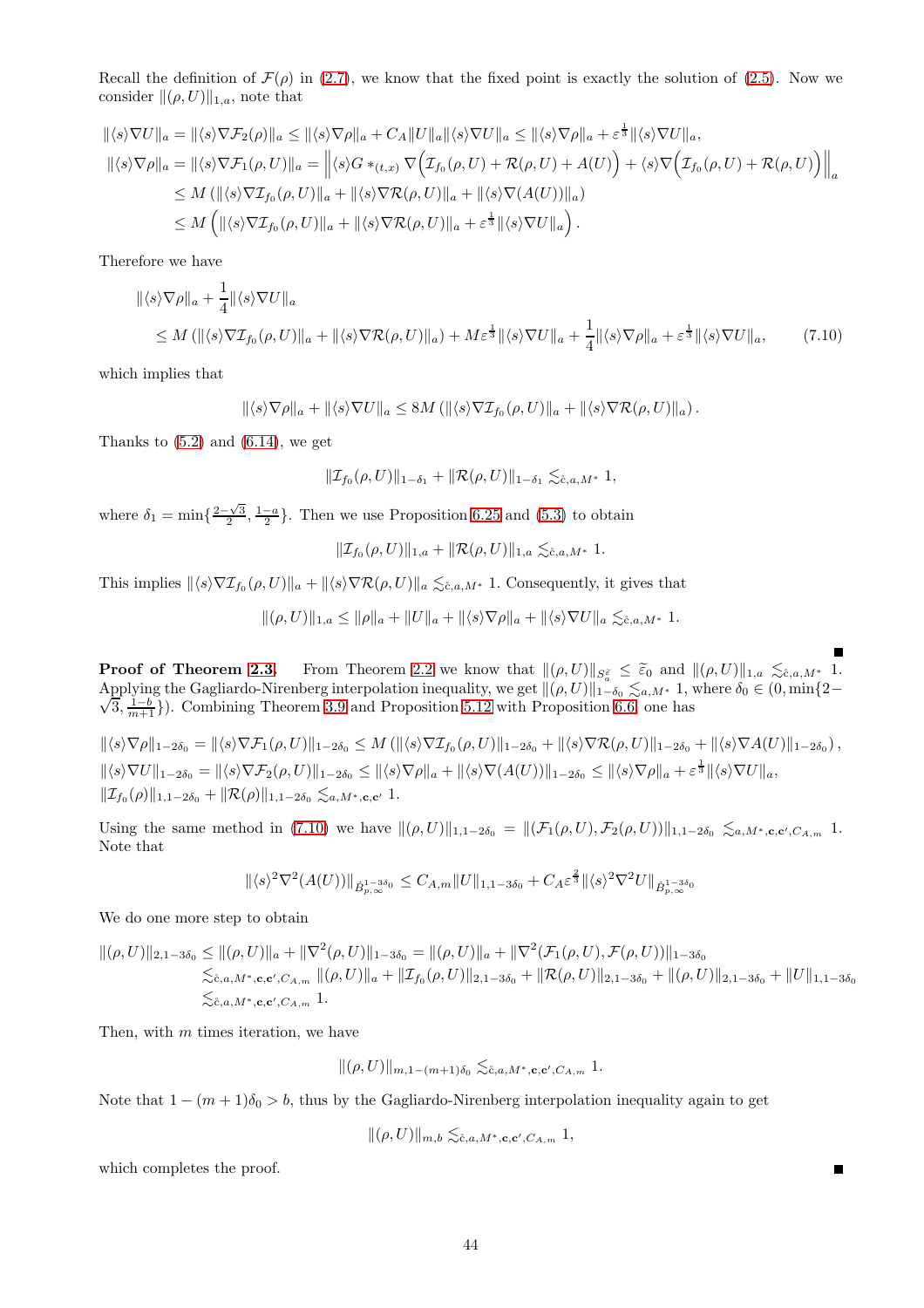# 8 Appendix

<span id="page-44-8"></span>**Lemma 8.1** Assume  $\mathcal{H} \in L^1(\mathbb{R}^d) \cap L^\infty(\mathbb{R}^d)$  and  $\varphi(x, v)$  satisfies  $\|\nabla_{x, v}\varphi(x, v)\|_{L^\infty_{x, v}} \leq \frac{1}{2}$ , then for  $p = 1, \infty$ ,  $0 \leq s \leq t$  and  $t \geq 0$  we have

<span id="page-44-10"></span><span id="page-44-9"></span>
$$
\left\| \int_{\mathbb{R}^d} \mathcal{H} \left( \varphi(x, v) + x - (t - s) v \right) \frac{dv}{\langle v \rangle^N} \right\|_{L^p_x} \lesssim \| \mathcal{H} \|_{L^p}.
$$
 (8.1)

Moreover, for  $0 \leq s \leq \frac{t}{2}$  and  $t \geq 1$ , we also get

$$
\left\| \int_{\mathbb{R}^d} \mathcal{H} \left( \varphi(x, v) + x - (t - s) v \right) \frac{dv}{\langle v \rangle^N} \right\|_{L^p_x} \lesssim \frac{1}{t^{\frac{d(p-1)}{p}}} \|\mathcal{H}\|_{L^1}.
$$
 (8.2)

**Proof.** We can directly prove the first inequality as follows

$$
\left\|\int_{\mathbb{R}^d}\mathcal{H}\left(\varphi(x,v)+x-(t-s)v\right)\frac{dv}{\langle v\rangle^N}\right\|_{L_x^p}\leq \|\mathcal{H}\|_{L^p}\left(1+\|\nabla_{x,v}\varphi(x,v)\|_{L_{x,v}^\infty}\right)\lesssim \|\mathcal{H}\|_{L^p}.
$$

Furthermore, we change variable  $\zeta = x - (t - s)v$  and obtain for  $0 \le s \le \frac{t}{2}$ ,

$$
\left\| \int_{\mathbb{R}^d} \mathcal{H} \left( \varphi(x, v) + x - (t - s) v \right) \frac{dv}{\langle v \rangle^N} \right\|_{L_x^{\infty}} = \frac{1}{(t - s)^d} \left\| \int_{\mathbb{R}^d} \mathcal{H} \left( \varphi(x, \frac{x - \zeta}{t - s}) + \zeta \right) \frac{dw}{\langle \frac{x - \zeta}{t - s} \rangle^N} \right\|_{L_x^{\infty}}
$$
  

$$
\lesssim \frac{1}{t^d} \left[ \sup_{x, \zeta} \left( \left| (\nabla_v \varphi)(x, \frac{x - \zeta}{t - s}) \right| (t - s)^{-d} + 1 \right)^{-1} \right] \|\mathcal{H}\|_{L^1} \lesssim \frac{1}{t^d} \|\mathcal{H}\|_{L^1}.
$$

**Remark 8.2** Similarly, under the same assumption of H and  $\varphi$  one has

<span id="page-44-12"></span><span id="page-44-11"></span>
$$
\left\| \int_{\mathbb{R}^d} \left| \mathcal{H} \left( \varphi(x, v) + x - (t - s) v \right) \right| \left( \frac{1}{\langle v \rangle^N} + \frac{1}{\langle v - \frac{\alpha}{t} \rangle^N} \right) dv \right\|_{L^p_x} \lesssim \| \mathcal{H} \|_{L^p}, \tag{8.3}
$$

and for  $0 \leq s \leq \frac{t}{2}$ ,  $t \geq 1$ ,

$$
\left\| \int_{\mathbb{R}^d} \left| \mathcal{H} \left( \varphi(x, v) + x - (t - s) v \right) \right| \left( \frac{1}{\langle v \rangle^N} + \frac{1}{\langle v - \frac{\alpha}{t} \rangle^N} \right) dv \right\|_{L^p_x} \lesssim \frac{1}{t^{\frac{d(p-1)}{p}}} \|\mathcal{H}\|_{L^1}.
$$
 (8.4)

#### <span id="page-44-1"></span>References

- [1] A. Arsenév. Global Existence of a Weak Solution of Vlasov system of equations, U.S.S.R. Comp. Math. Math. Phys., 15 (1975), pp. 131-143.
- <span id="page-44-4"></span>[2] C. Bardos and P. Degond. Global existence for the Vlasov-Poisson equation in 3 space variables with small initial data. Annales de l'Institut Henri Poincaré C, Analyse non linéaire,  $2(2):101-118$ , 1985.
- [3] C. Bardos, F. Golse, T. Nguyen, and R. Sentis. The Maxwell-Boltzmann approximation for ion kinetic modeling. Physics. D, 376/377:94–107, 2018.
- <span id="page-44-2"></span>[4] J. Batt. Global Symmetric Solutions of the Initial Value Problem of Stellar Dynamics, Journal of Differential Equations, 25 (1977), pp. 342-364.
- <span id="page-44-6"></span>[5] J. Bedrossian, N. Masmoudi and C. Mouhot. Linearized wave-damping structure of Vlasov-Poisson in  $\mathbb{R}^3$ . [arXiv:2007.08580,](http://arxiv.org/abs/2007.08580) 2020.
- <span id="page-44-0"></span>[6] J. Bedrossian, N. Masmoudi and C. Mouhot. Landau damping in finite regularity for unconfined systems with screened interactions. Communications on Pure and Applied Mathematics, 71(3): 537-576, 2018.
- <span id="page-44-5"></span>[7] J. Bedrossian, N. Masmoudi and C. Mouhot. Landau damping: paraproducts and Gevrey regularity. Annals of PDE, 2(1): 1-71, 2016.
- <span id="page-44-3"></span>[8] F. Bouchut. Global weak solution of the Vlasov-Poisson system for small electrons mass. Comm. Partial Differential Equations, 16(8-9):1337-1365, 1991.
- <span id="page-44-7"></span>[9] K. Chen and Q.H. Nguyen. The Peskin Problem with  $B^1_{\infty,\infty}$  initial data, submitted,  $arXiv:2107.13854$ .